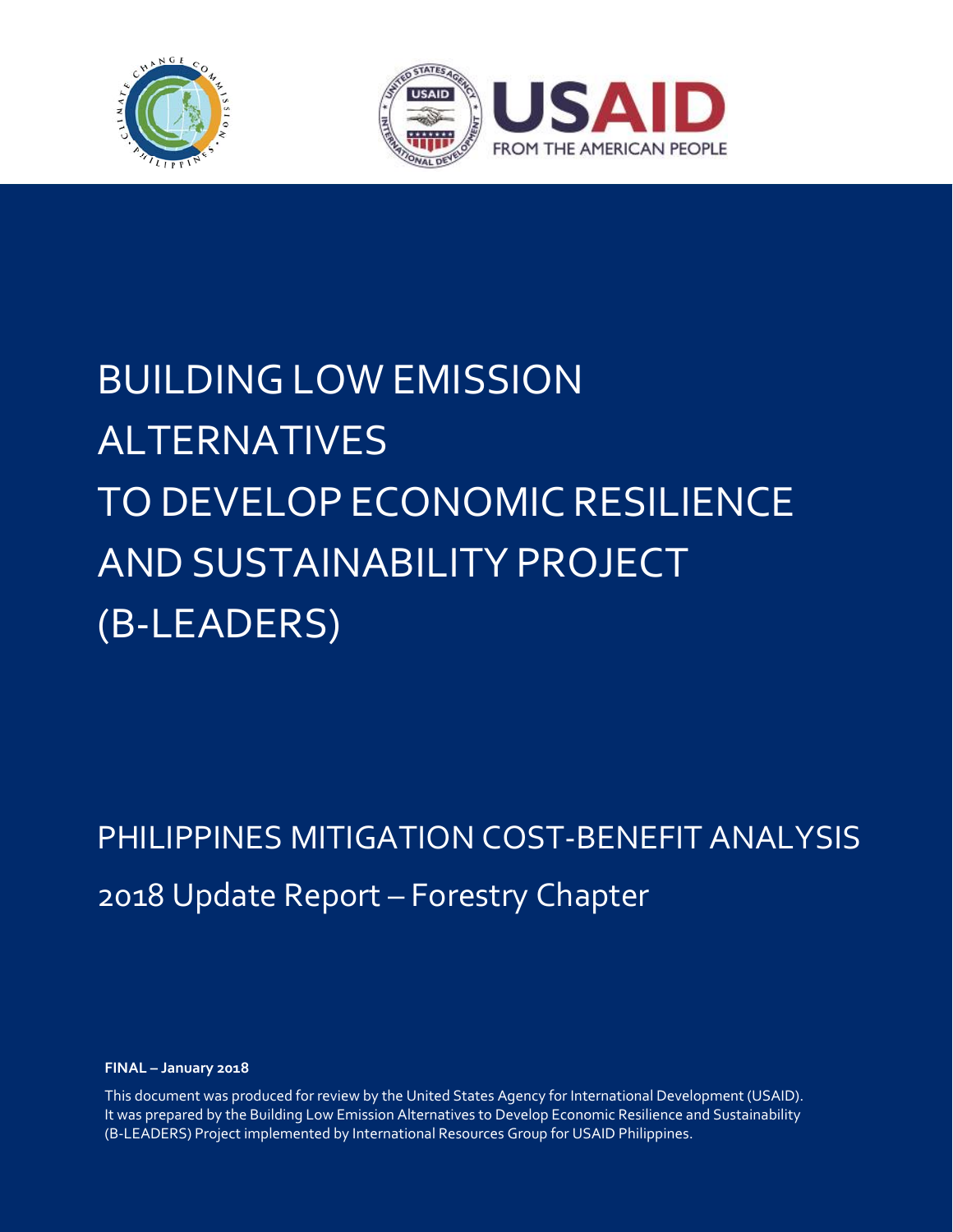# BUILDINGLOW EMISSION ALTERNATIVES TO DEVELOP ECONOMIC RESILIENCE ANDSUSTAINABILITY PROJECT (B‐LEADERS)

PHILIPPINES MITIGATION COST‐BENEFIT ANALYSIS

2018 Update Report – Forestry Chapter

FINAL – January 2018

## **DISCLAIMER**

The author's views expressed in this publication do not necessarily reflect the views of the United States Agency for International Development or the United States Government.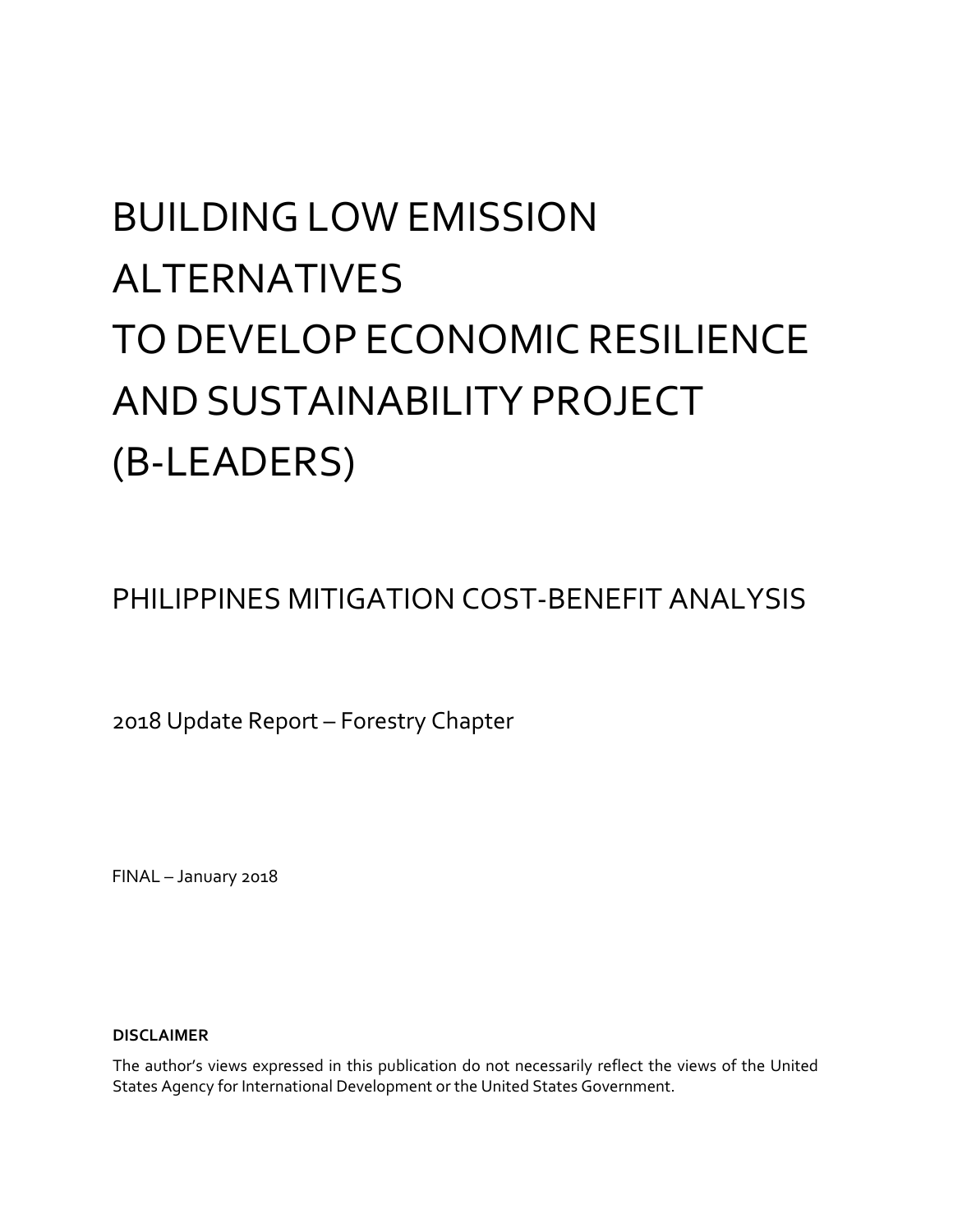# **TABLE OF CONTENTS**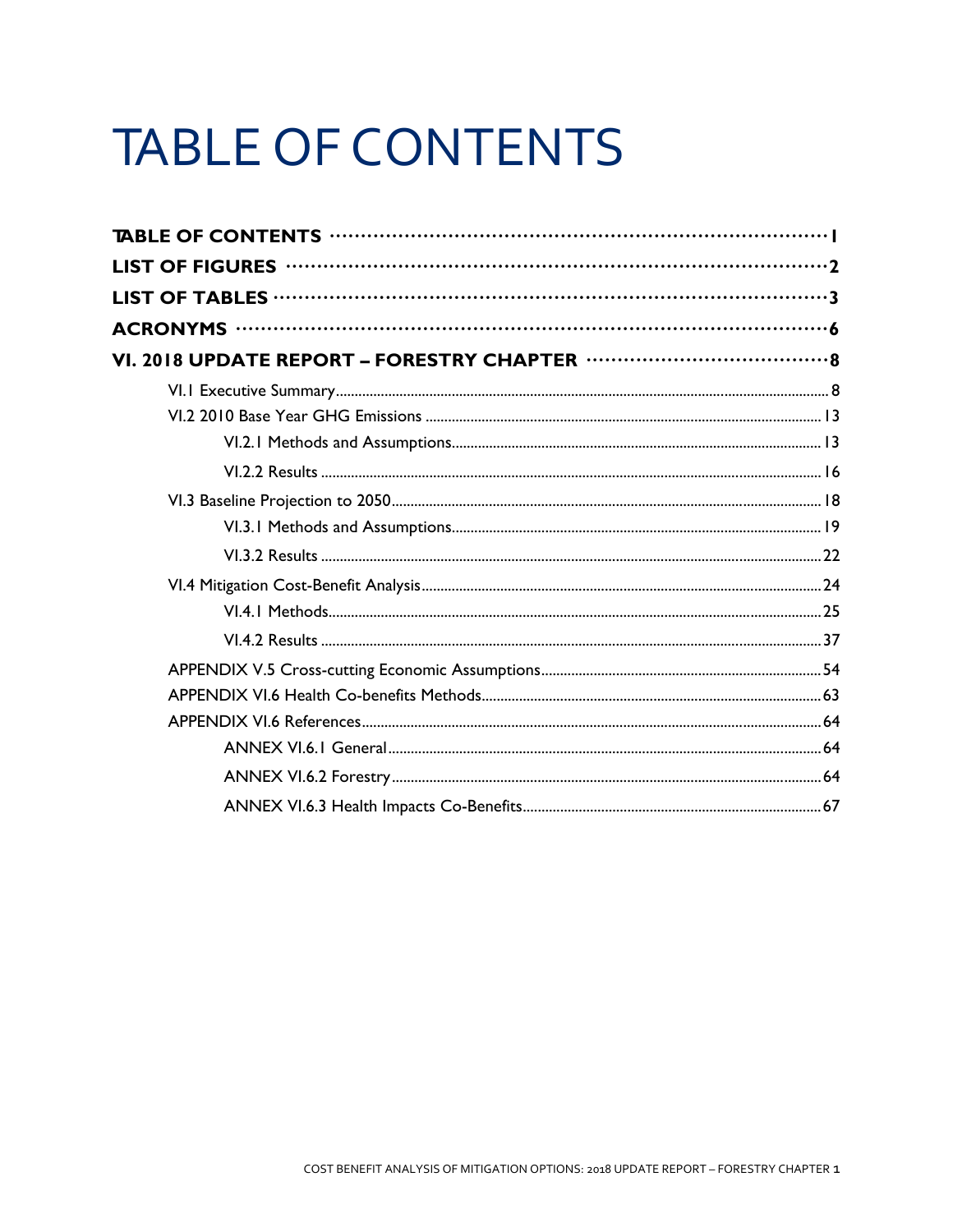# LIST OF FIGURES

| Figure VI. 2. 2010 Base Year GHG Emissions and Removals in Forestry Sector (MtCO <sub>2</sub> e)  18          |
|---------------------------------------------------------------------------------------------------------------|
| Figure VI. 3. Gains and Losses in Biomass C Stock under the Baseline Scenario (Gg C)  23                      |
| Figure VI. 4. GHG Emissions from Biomass Burning under the Baseline Scenario (MtCO2e)  23                     |
| Figure VI. 5. Net Biomass Carbon Stocks under the Baseline Scenario (MtCO <sub>2</sub> e) 24                  |
| Figure VI. 6. GHG Emissions and Removals in the Forestry Sector under M1 Scenario (MtCO <sub>2</sub> e) 37    |
| Figure VI. 7. GHG Emissions and Removals in the Forestry Sector under the M2 Scenario (MtCO <sub>2</sub> e)38 |
|                                                                                                               |
| Figure VI. 9. Marginal Abatement Cost Curve for Forestry Mitigation Options (2010 USD/MtCO <sub>2</sub> e) 42 |
| Figure VI. 10. Details of the Timing and Distribution of Actual and Anticipated Plantings under the           |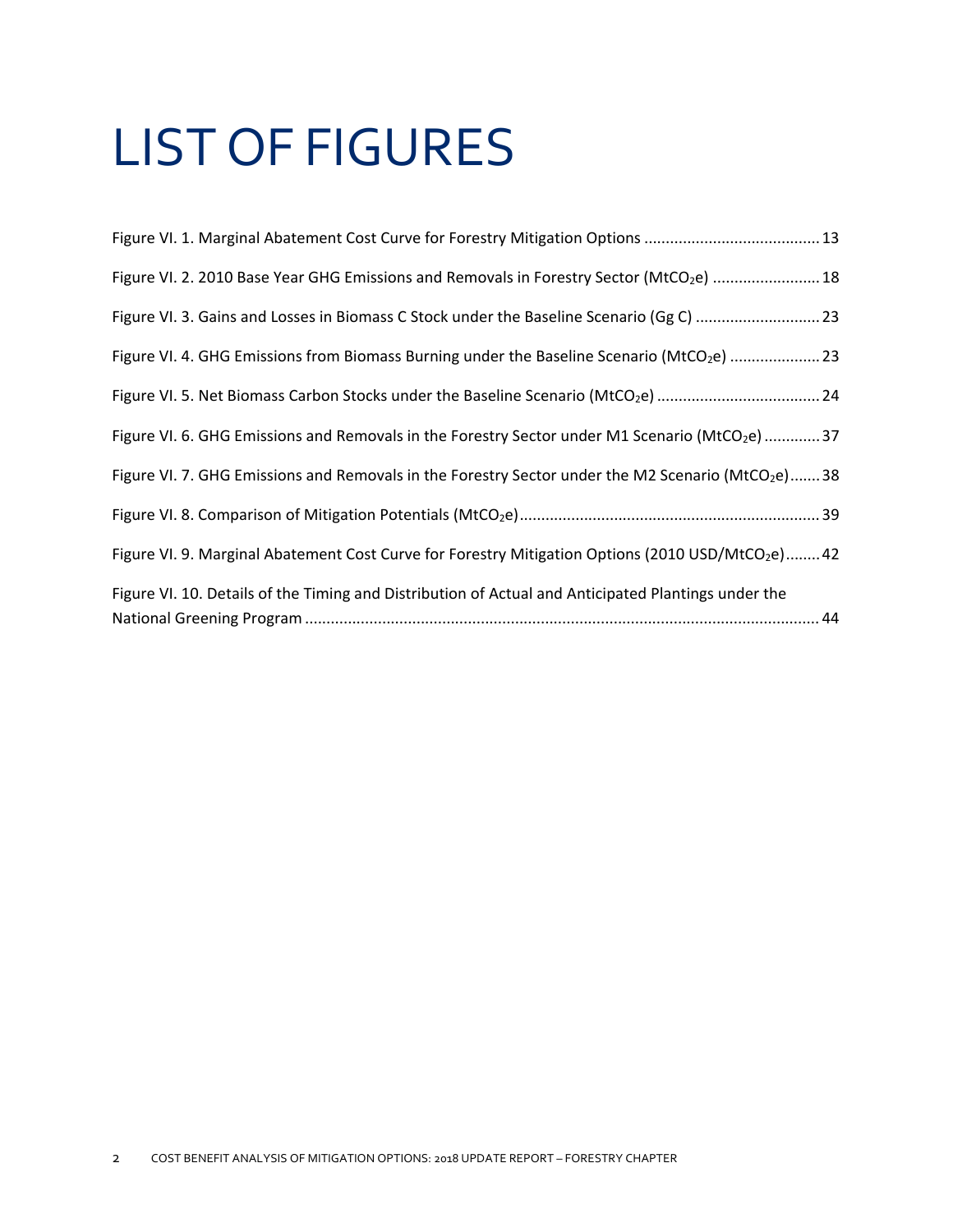# LIST OFTABLES

| Table VI. 1. Mitigation Options in the Forestry Sector - Incremental Mitigation Potential and Net Costs 10 |  |
|------------------------------------------------------------------------------------------------------------|--|
| Table VI. 2. Monetized Co-Benefits of Mitigation Options in the Forestry Sector  11                        |  |
| Table VI. 3. Net Present Value of Mitigation Options in the Forestry Sector during 2015-2030  12           |  |
|                                                                                                            |  |
| Table VI. 5. Tree Age Distribution in Cropland (Perennial Crops) in 2010 for the 2015 Report  15           |  |
| Table VI. 6. Tree Age Distribution in Cropland (Perennial Crops) in 2010 for the 2018 Update Report  15    |  |
|                                                                                                            |  |
|                                                                                                            |  |
|                                                                                                            |  |
|                                                                                                            |  |
|                                                                                                            |  |
| Table VI. 12. Projected Forest Tree Age Range Distribution under Baseline Scenario (% by Land-use          |  |
|                                                                                                            |  |
|                                                                                                            |  |
| Table VI. 15. Projected Emissions/Removals under the Baseline Scenario (MtCO <sub>2</sub> e)  24           |  |
|                                                                                                            |  |
|                                                                                                            |  |
|                                                                                                            |  |
|                                                                                                            |  |
|                                                                                                            |  |
|                                                                                                            |  |
|                                                                                                            |  |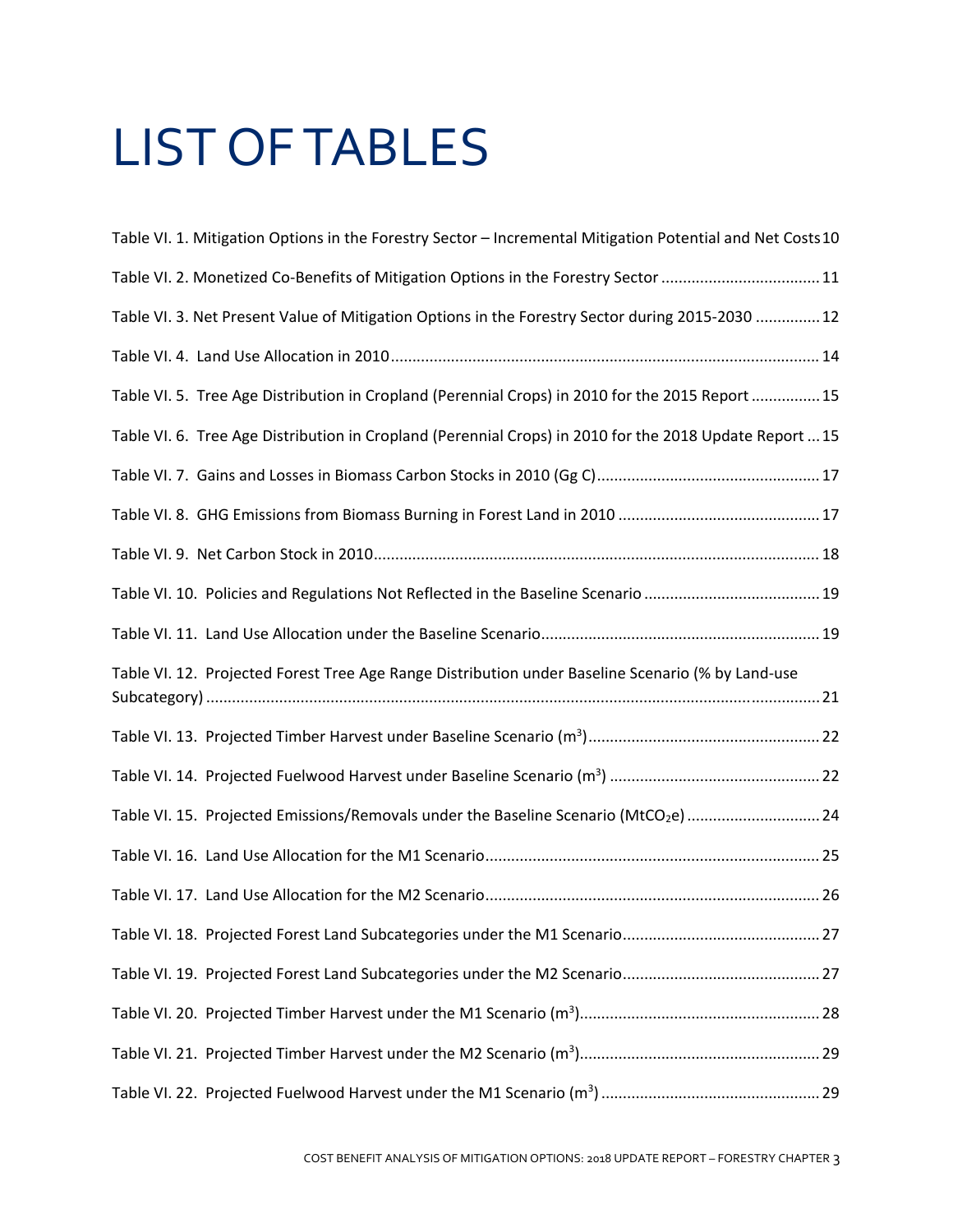| Table VI. 25. Estimated DENR Costs of Forest Protection Applicable to Mitigation Option (M1) (2010                                                                                          |
|---------------------------------------------------------------------------------------------------------------------------------------------------------------------------------------------|
| Table VI. 26. Master Plan Costs Allocated to Forest Protection (M1) Mitigation Option (Thousand PhP)32                                                                                      |
| Table VI. 27. Area Planted under the National Greening Program (NGP) and Other Reforestation                                                                                                |
|                                                                                                                                                                                             |
| Table VI. 29. Estimated Costs of DENR Appropriations for Forest Restoration and Reforestation, 2010 to                                                                                      |
| Table VI. 30. Costs Allocated to Forest Restoration/Reforestation from the Master Plan for Climate                                                                                          |
| Table VI. 31. Sequential Order of all Mitigation Options in the Retrospective Analysis Approach 35                                                                                          |
| Table VI. 32. Projected Emissions/Removals from the Forestry Sector under the M1 Scenario (MtCO <sub>2</sub> e)                                                                             |
| Table VI. 33. Mitigation Potential under the M1 Scenario Compared to the Baseline Scenario (MtCO <sub>2</sub> e)                                                                            |
| Table VI. 34. Projected Emissions/Removals from the Forestry Sector under the M2 Scenario (MtCO <sub>2</sub> e)                                                                             |
| Table VI. 35. Mitigation Potential under the M2 Scenario Compared to the Baseline Scenario (MtCO <sub>2</sub> e)                                                                            |
| Table VI. 36. Comparison of Mitigation Potential between M1 and M2 (MtCO <sub>2</sub> e)39                                                                                                  |
| Table VI. 37. Mitigation Options in the Forestry Sector - Potential and Net Costs 40                                                                                                        |
| Table VI. 38. Timing and Distribution of Planting for NGP, INREMP, FMP, and Other Projects<br>Incorporated in the Income Co-benefits Calculation for the M2 Mitigation Option (hectares) 45 |
|                                                                                                                                                                                             |
| Table VI. 40. Cumulative Forestry and Agroforestry Revenues from Production-Designated Plantings                                                                                            |
| Table VI. 41. Incremental Human Health Impact of the Proposed Mitigation Options, Cumulative Impact                                                                                         |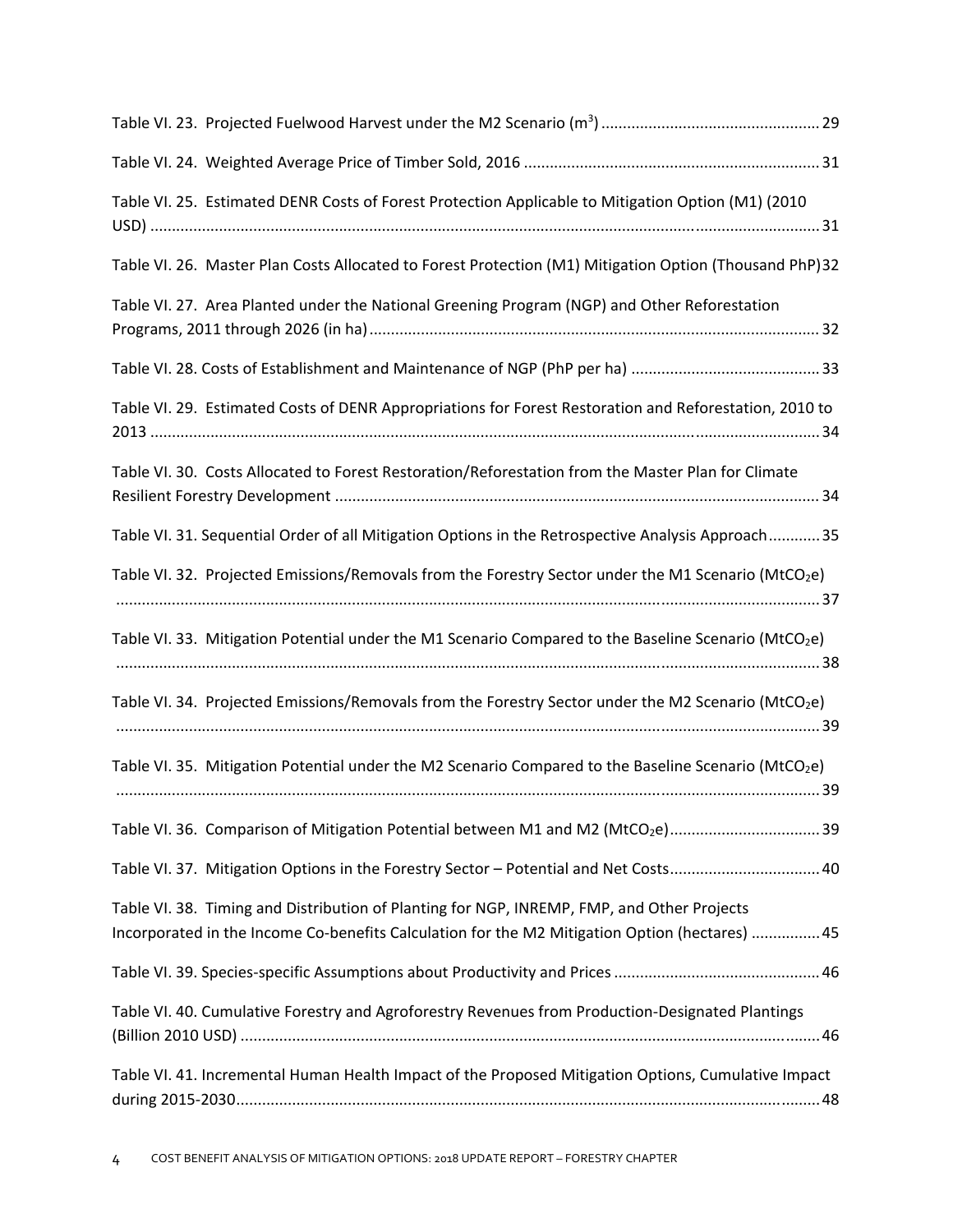| Table VI. 42. Incremental Changes in Energy Security Indicators due to the Proposed Mitigation Options, |
|---------------------------------------------------------------------------------------------------------|
| Table VI. 43. Average Job-Years/GWh in the Power Sector by Type of Power Generation 50                  |
| Table VI. 44. Incremental Changes in Power Sector Job-Years for the Proposed Mitigation Options,        |
| Table VI. 45. Monetized Co-Benefits of Mitigation Options in the Forestry Sector 52                     |
| Table VI. 46. Net Present Value of Mitigation Options in the Forestry Sector during 2015-2030  53       |
| Table VI. 47. Data Sources and Assumptions Used for Projections of Population, GDP, Economic Sector-    |
| Table VI. 48. Data and Projections of Population, GDP, Economic Sector-Specific Value Added, and Fuel   |
| Table VI. 49. Historical Exchange Rates and Inflation Rates used to Build the Baseline  61              |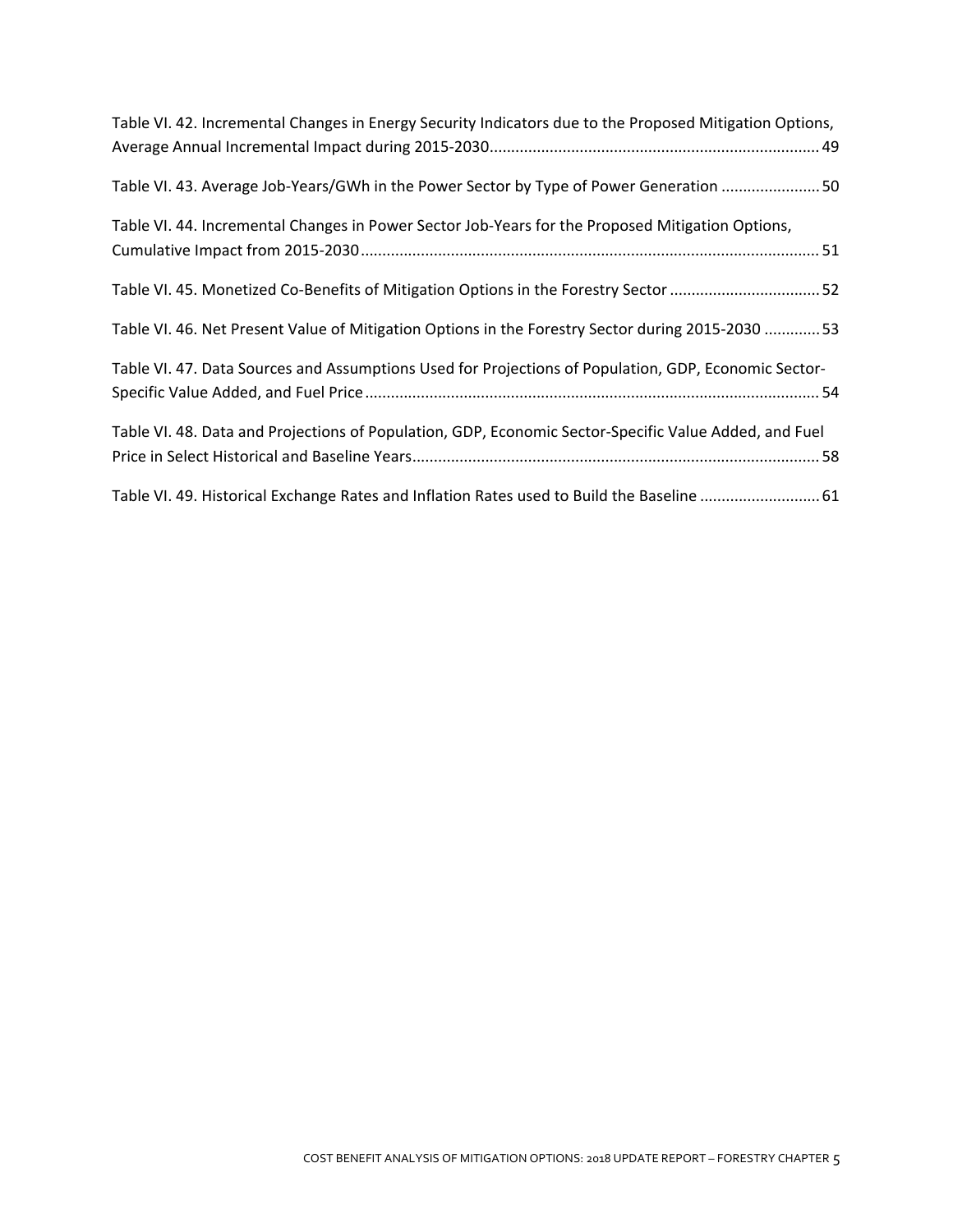# ACRONYMS

| Building Low Emission Alternatives to Develop Economic Resilience and Sustainability |
|--------------------------------------------------------------------------------------|
|                                                                                      |
|                                                                                      |
|                                                                                      |
|                                                                                      |
|                                                                                      |
|                                                                                      |
|                                                                                      |
|                                                                                      |
|                                                                                      |
|                                                                                      |
|                                                                                      |
|                                                                                      |
|                                                                                      |
|                                                                                      |
|                                                                                      |
|                                                                                      |
|                                                                                      |
|                                                                                      |
|                                                                                      |
|                                                                                      |
|                                                                                      |
|                                                                                      |
|                                                                                      |
|                                                                                      |
|                                                                                      |
|                                                                                      |
|                                                                                      |
|                                                                                      |
|                                                                                      |
|                                                                                      |
|                                                                                      |
|                                                                                      |
|                                                                                      |
|                                                                                      |
|                                                                                      |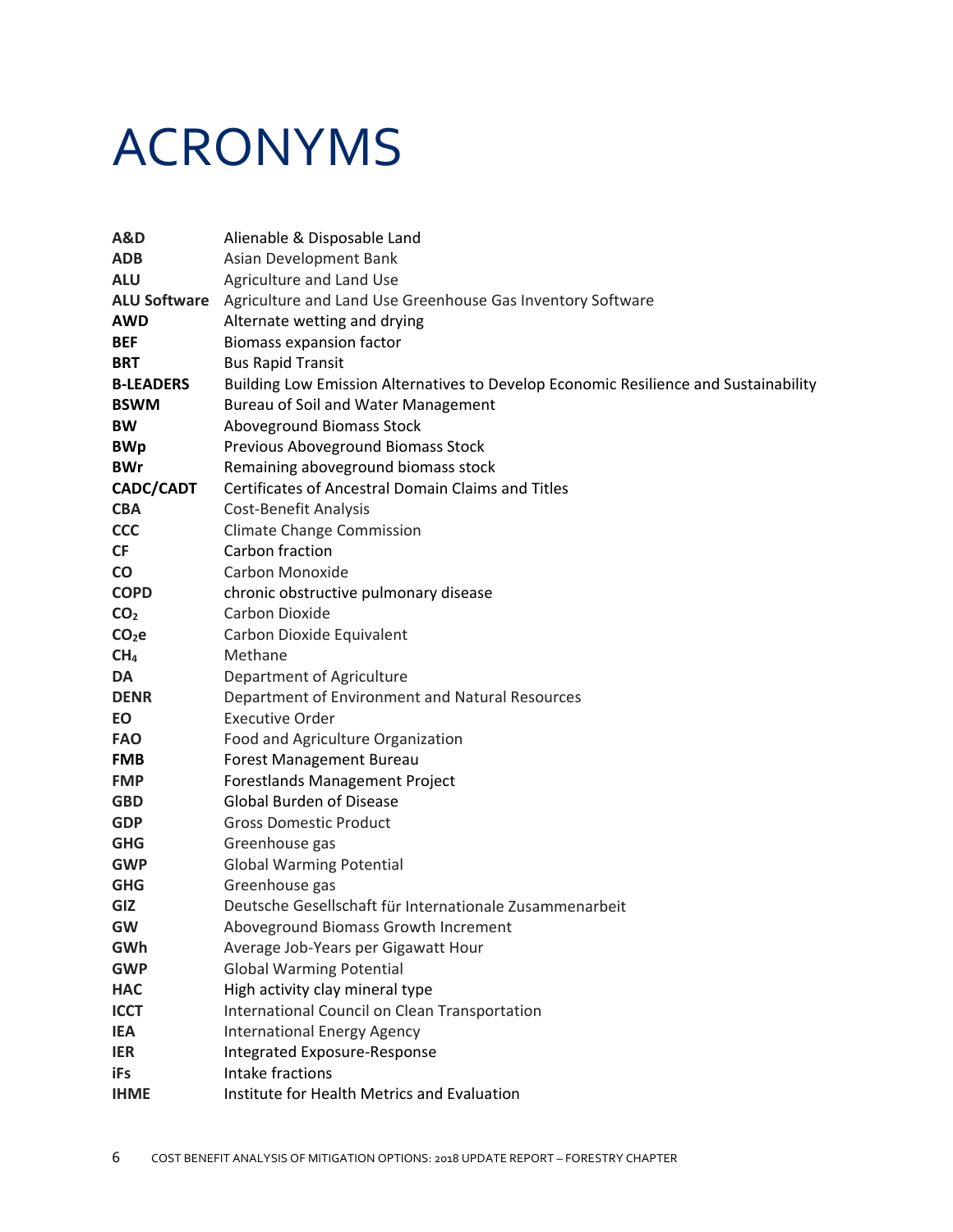| <b>INDC</b>         | <b>Intended Nationally Determined Contribution</b>             |
|---------------------|----------------------------------------------------------------|
| <b>INREMP</b>       | Integrated Environment and Natural Resource Management Project |
| <b>IPCC</b>         | Intergovernmental Panel on Climate Change                      |
| <b>IPRA</b>         | Indigenous People's Right Act                                  |
| <b>LEAP</b>         | Long range Energy Alternatives Program                         |
| <b>LECB</b>         | Low Emissions Capacity Building (UNDP Program)                 |
| <b>LGU</b>          | <b>Local Government Unit</b>                                   |
| <b>LULUCF</b>       | Land Use, Land-Use Change, and Forestry                        |
| <b>MAT</b>          | Mean Annual Temperature                                        |
| <b>MAC</b>          | <b>Marginal Abatement Cost</b>                                 |
| <b>MACC</b>         | <b>Marginal Abatement Cost Curve</b>                           |
| <b>MVIS</b>         | Motor Vehicle Inspection System                                |
| MtCO <sub>2</sub> e | Million metric tons of carbon dioxide equivalent               |
| M1                  | <b>Forest Protection</b>                                       |
| M <sub>2</sub>      | Forest restoration, reforestation, and afforestation           |
| <b>NAMA</b>         | Nationally Appropriate Mitigation Action                       |
| <b>NAMRIA</b>       | National Mapping and Resource Information Authority            |
| <b>NCIP</b>         | National Commission on Indigenous Peoples                      |
| <b>NGP</b>          | <b>National Greening Program</b>                               |
| <b>NIPAS</b>        | National Integrated Protected Area Systems                     |
| <b>NMVOC</b>        | Non-Methane Volatile Organic Compounds                         |
| $N_2$ O             | Nitrous Oxide                                                  |
| NO <sub>x</sub>     | Nitrogen Oxides                                                |
| N/C                 | Nitrogen/carbon                                                |
| <b>OECD</b>         | Organization for Economic Cooperation and Development          |
| <b>PD</b>           | <b>Presidential Decree</b>                                     |
| <b>PhP</b>          | Philippine Peso                                                |
| PM <sub>2.5</sub>   | Ambient fine particulate matter                                |
| <b>PNRPS</b>        | Philippine National REDD+ Strategy                             |
| <b>PSA</b>          | <b>Philippines Statistics Authority</b>                        |
| <b>REDD</b>         | Reduced Emissions from Deforestation and Degradation           |
| <b>RS</b>           | Root/shoot ratio                                               |
| Ton                 | Metric tons, 1,000 kilograms                                   |
| <b>TMSD</b>         | <b>Tropical Moist Short Dry Season</b>                         |
| <b>TRMM</b>         | <b>Tropical Montane Moist</b>                                  |
| <b>TRW</b>          | <b>Tropical Wet</b>                                            |
| <b>UNDP</b>         | United Nations Development Programme                           |
| <b>UNFCCC</b>       | United Nations Framework Convention on Climate Change          |
| <b>USAID</b>        | United States Agency for International Development             |
| <b>USD</b>          | U.S. Dollar                                                    |
| <b>US EPA</b>       | U.S. Environmental Protection Agency                           |
| <b>VSL</b>          | value per Statistical Life                                     |
| <b>WTP</b>          | willingness to pay                                             |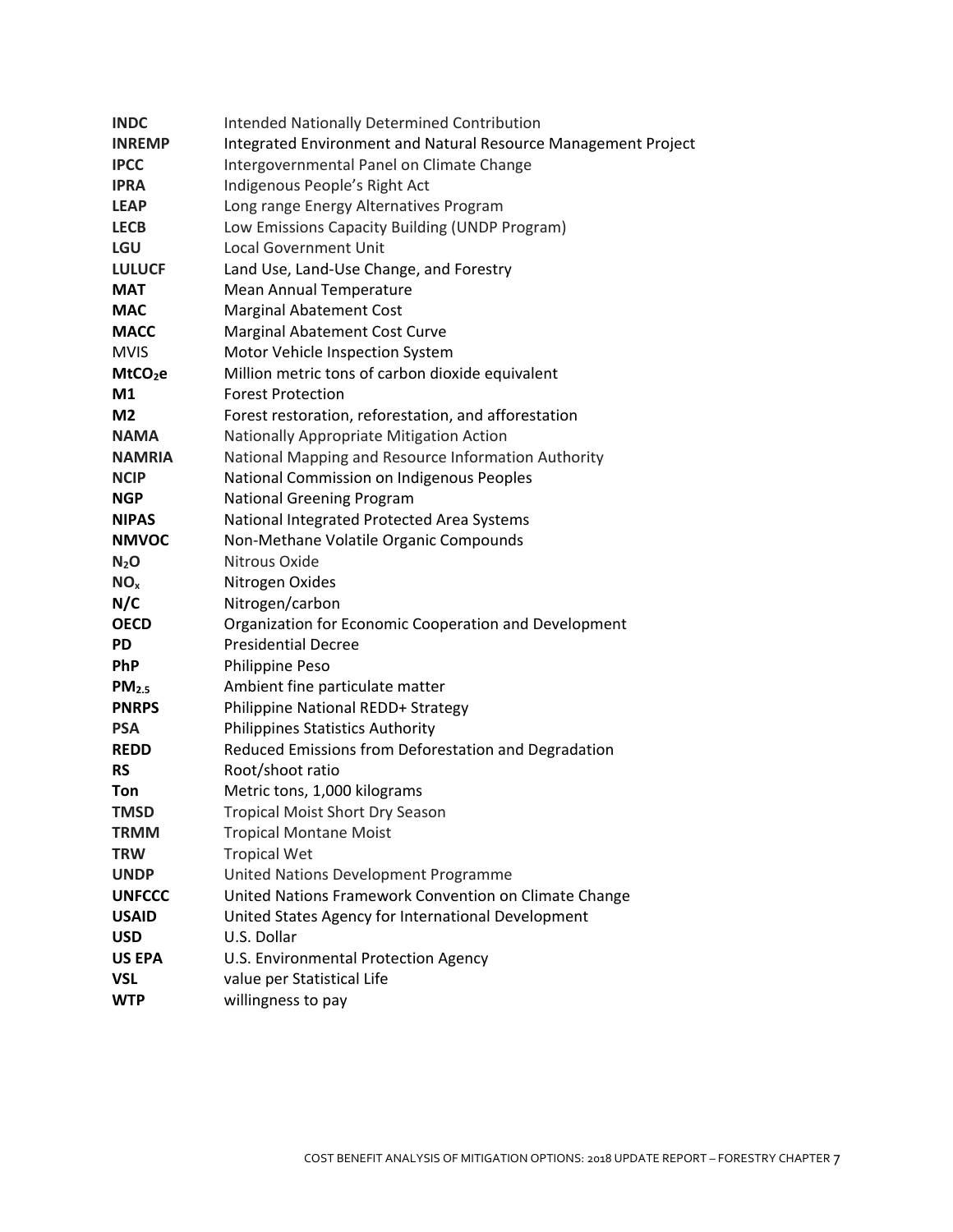# VI. 2018 UPDATE REPORT – FORESTRY CHAPTER

# **VI.1 EXECUTIVE SUMMARY**

As the Philippine economy continues to expand, the Government of the Philippines is working to address the sustainability and greenhouse gas (GHG) emission challenges related to sustaining this growth. As a part of this effort, the Climate Change Commission (CCC) partnered with the United States Agency for International Development (USAID) to develop the quantitative evidence base for prioritizing climate change mitigation by conducting a cost‐benefit analysis (CBA) of climate change mitigation options. An economy‐wide CBA is a systematic and transparent process that can be used to evaluate the impact of potential government interventions on the welfare of a country's citizens. Thus, the CBA is well‐suited for the identification of socially‐beneficial climate change mitigation opportunities in the Philippines.

The CBA Study is conducted under the USAID‐funded Building Low Emission Alternatives to Develop Economic Resilience and Sustainability (B‐LEADERS) Project managed by RTI International. The scope of the CBA covers all GHG emitting sectors in the Philippines, including agriculture, energy, forestry, industry, transport, and waste. The assessment is carried out relative to a 2010‐2050 baseline projection of the sector‐specific GHG emissions levels. For this 2018 Update Report, the evaluation of the mitigation options covers the period spanning 2015‐2030.

For each sector, the CBA evaluates a collection of nationally‐appropriate mitigation options. To this end, each option is characterized in terms of:

- **The direct benefits** that are measured by the expected amount of GHG emissions reduced via the option. These GHG emission benefits are quantified, but not monetized;
- **The costs** associated with the mitigation option that can be quantified and monetized; and
- **The co-benefits** associated with the mitigation option that can be quantified and monetized. Depending on the option, the co-benefits may include beneficial economic/market impacts and non‐market impacts.

The CBA employs two tools that are already being used by stakeholders in the country:

 **The Long‐range Energy Alternatives Planning (LEAP) Tool** is a flexible, widely used software tool for optimizing energy demand and supply and for modeling mitigation technologies and policies across the energy and transport sectors, as well as other sectors.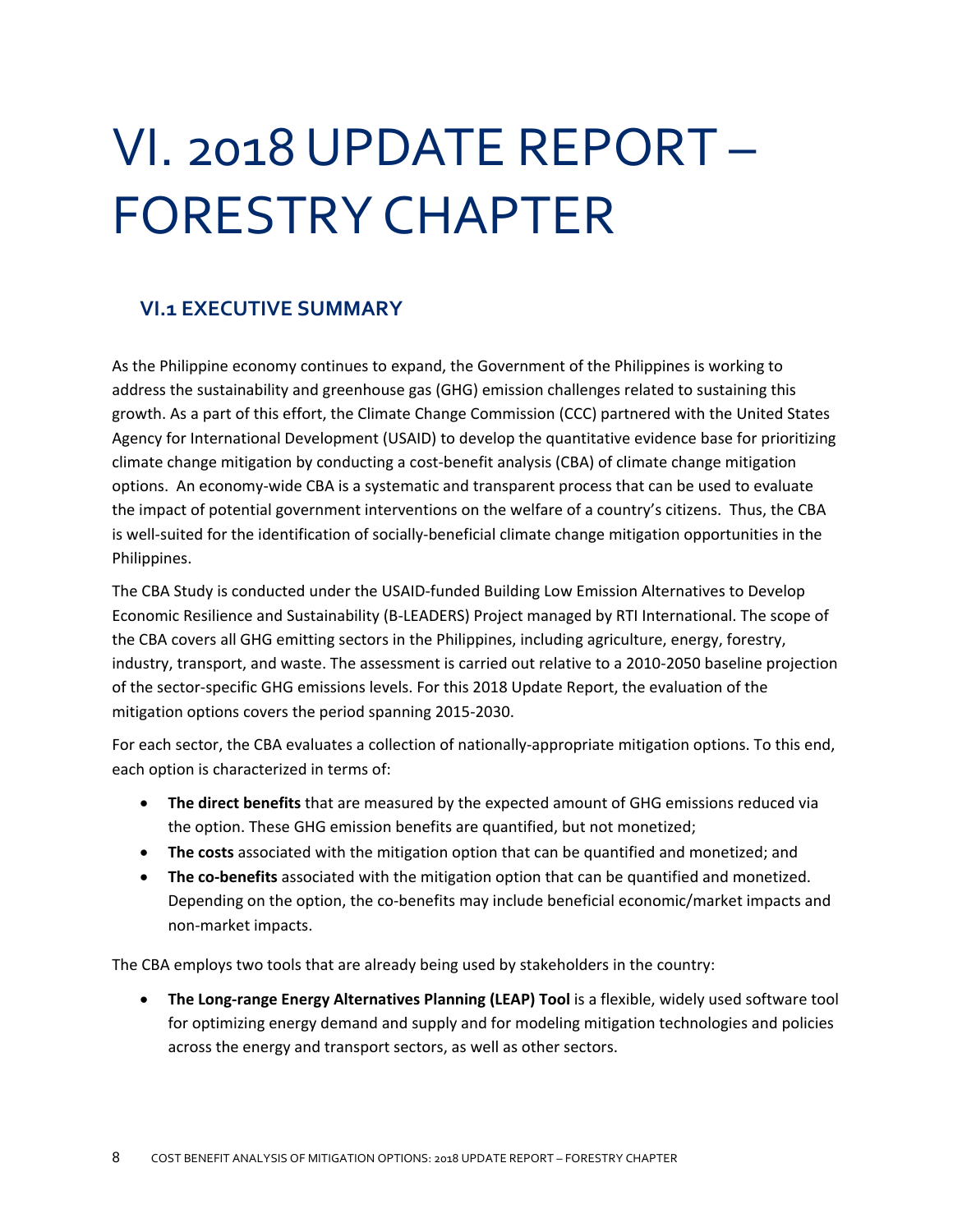**The Agriculture and Land Use Greenhouse Gas Inventory (ALU)** Software, which was developed to guide a GHG inventory compiler through the process of estimating GHG emissions and removals related to agriculture, land use, land‐use change, and forestry (LULUCF) activities.

The CBA is performed predominantly in the LEAP tool. The estimates of the agriculture and forestry sector GHG emissions are computed in the ALU tool and subsequently fed to LEAP. For some of the mitigation options, the estimates of costs and benefits are developed externally, with the LEAP model linking to the relevant datasets.

This 2018 Update Report represents the third update on the CBA model development work. It is structured to integrate stand‐alone sectoral reports that contain:

- A description of new methods and data used for this 2018 Update Report, including new crosscutting assumptions such as projections for gross domestic product (GDP) and population growth to 2050 and a new discount rate and fuel prices. For the 2018 Update Report, these new cross‐cutting assumptions were applied to the 2010‐2050 baseline for all sectors except agriculture;
- Sector-specific GHG emissions for the base year of 2010 and for the baseline projection spanning 2010‐2050;
- A description of mitigation options evaluated for each sector. The 2018 Update Report includes updates to the mitigation analyses for all sectors, except agriculture;
- Estimates of the option/activity‐specific direct benefits (i.e., the amount of GHG emissions reduced) as well as costs and economic co-benefits of the mitigation options for 2015-2030 time period, for which the Study Team already obtained data;
- Where relevant, estimates of indirect economic impacts (i.e., power sector impacts from mitigation activities in other sectors) and non-market co-benefits (congestion and public health) for those mitigation options where data are available;
- Where relevant, estimates of quantifiable energy security, employment, and public healthrelated gender impacts for the analyzed mitigation options; and
- The development of a marginal abatement cost curve (MACC) which illustrates the cumulative abatement potential and costs per ton of the mitigation options analyzed in this report.

The 2018 Update Report includes methodological updates to all sectors, except agriculture. Therefore, this 2018 Update Report includes stand‐alone sectoral reports for the energy, industry, forestry, transport, and waste sectors only.

This study builds on the output of the series of consultations with stakeholders from February until July of 2015 and then later during the fall of 2017 in order to update assumptions and methods used in prior versions of this report. These consultations included representatives from the CCC and stakeholders in each of the relevant sectors, who acted as the final decision makers on which data, methods, and mitigation options to include.

Table VI. 1 Summarizes the direct costs and benefits of mitigation options, including changes in net costs as well as GHG emissions. An option's sequence number indicates its relative mitigation cost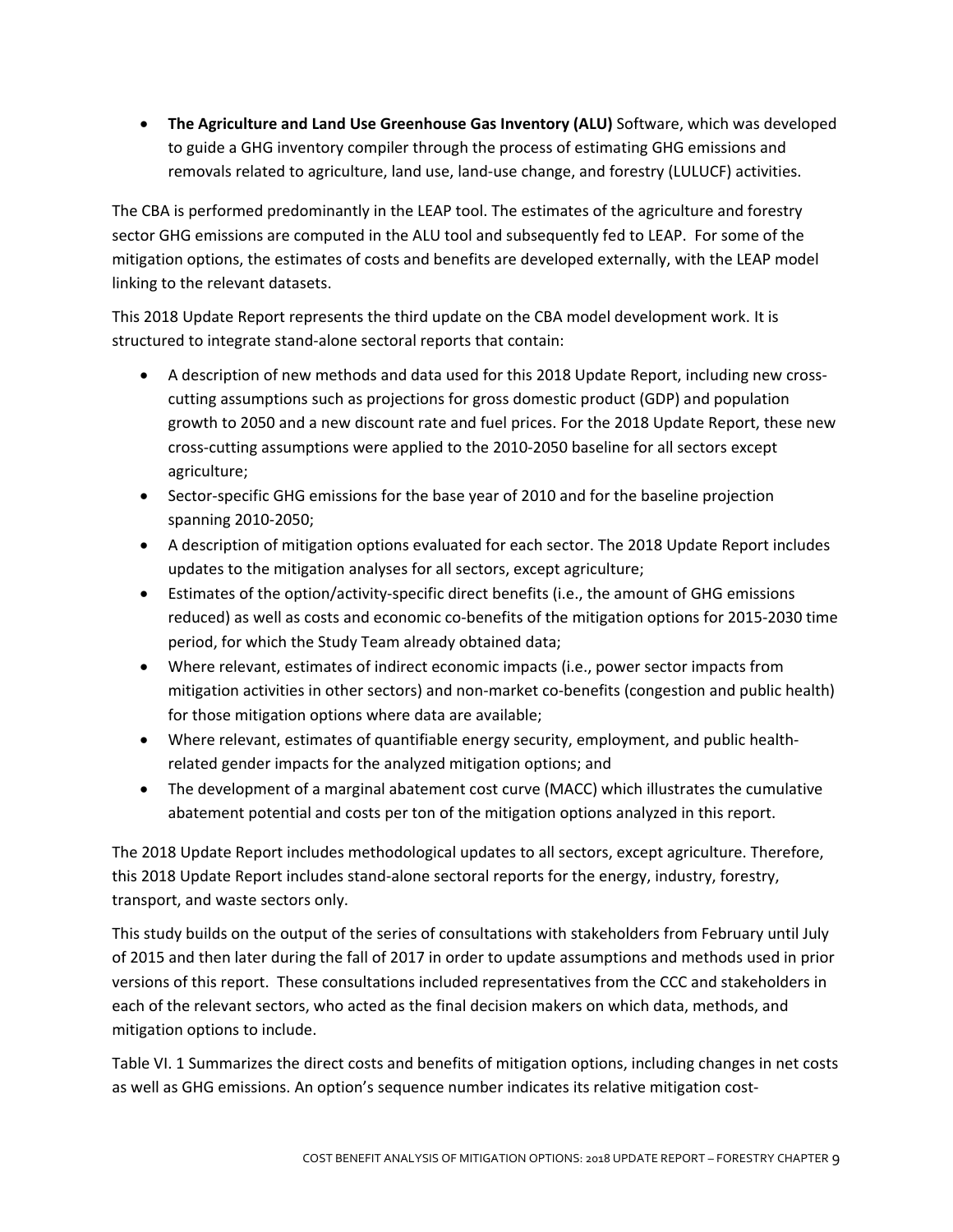effectiveness, accounting for direct costs and benefits only. The lower the sequence number, the more cost-effective the option—i.e., the lower the direct cost per ton of GHGs reduced. In the CBA, the ranking provided by sequence numbers is used to assess interactions between options, called a retrospective systems analysis. This analysis assumes that options are implemented in the order given by the sequence numbers, and it defines the impacts of an option (costs and GHG abatement) as the marginal changes after the option is implemented. The results are expressed in million metric tons of carbon dioxide equivalent (MtCO2e).

| <b>Sector</b> | <b>Mitigation</b><br><b>Option</b><br><b>Sequence</b><br>$[1]$ | <b>Mitigation Option</b>                     | <b>Incremental Net Costs</b><br>(Cumulative 2015-2030)<br>[Billion 2010 USD]<br>Discounted to 2015 at<br>10% | <b>Incremental GHG</b><br><b>Mitigation potential</b><br>$(2015 - 2030)$<br>[MtCO <sub>2</sub> e] | <b>Incremental</b><br><b>Cost per Ton Mitigation</b><br>$(2015 - 2030)$<br>[2010 USD]<br>without co-benefits |  |
|---------------|----------------------------------------------------------------|----------------------------------------------|--------------------------------------------------------------------------------------------------------------|---------------------------------------------------------------------------------------------------|--------------------------------------------------------------------------------------------------------------|--|
| Symbol        |                                                                |                                              | A                                                                                                            | B                                                                                                 | С                                                                                                            |  |
| Formula       |                                                                |                                              |                                                                                                              |                                                                                                   | $(A * 1000)/B=C$                                                                                             |  |
| Forestry      | 21                                                             | (M2) Forest Restoration<br>and Reforestation | 1.14                                                                                                         | 516.73                                                                                            | 2.20                                                                                                         |  |
|               | 22                                                             | (M1) Forest Protection                       | 1.32                                                                                                         | 376.93                                                                                            | 3.50                                                                                                         |  |

#### **Table VI. 1. Mitigation Options in the Forestry Sector – Incremental Mitigation Potential and Net Costs**

#### **Abbreviations:**

MtCO2e = Million metric tons of carbon dioxide equivalent; GHG = Greenhouse gas; USD = U.S. dollar; M1 = mitigation option 1; M2 = mitigation option 2

#### **Notes:**

 $\vert$ 1] Sequence Number of Mitigation Options refers to the sequential order in which individual mitigation options are initiated as described by the retrospective systems approach. In the retrospective systems approach, mitigation options are compared to the baseline as stand‐alone options and then ranked or sequenced according to their cost per ton of mitigation (without co‐benefits) from lowest cost per ton of mitigation to highest cost per ton of mitigation. Then the incremental cost and GHG mitigation potential of mitigation options is calculated as compared to the baseline and all prior sequenced mitigation options. The advantage of this approach is that the interdependence between a given mitigation option and every other previous option on the MACC is taken into account.

#### **Column Definitions:**

[A] Incremental Costs - Total Net Cost: Equal to the sum of incremental capital, operating and maintenance (O&M), implementation, fuel, and input costs compared to the prior mitigation option using retrospective systems analysis. Represents the incremental net change in costs with implementation of the mitigation option. Negative costs indicate cost savings compared to the business as usual (e.g., fuel savings).

[B] Incremental GHG Mitigation Potential: Potential change in incremental cumulative GHG emissions from 2015-2030 with implementation of the mitigation option. Positive values indicate GHG emissions benefits.

[C] Incremental Cost per Ton Mitigation without Co-benefits: Equal to the total net cost divided by the mitigation potential. Represents the incremental cost per ton of a mitigation option using retrospective systems analysis where costs are calculated using the marginal emission reductions and costs incurred after the option was added to a prior mitigation option. Negative values indicate cost savings as well as GHG emissions benefits.

There are several non-market and market co-benefits which can add to the cost-effectiveness of a mitigation option. For this report the team have estimated the following co-benefits:

- *Non‐market co‐benefits*: the value of air quality‐related improvements in public health as well as the value of congestion relief; and
- *Market co‐benefits*: the value of timber and agroforestry commodities obtainable from reforested areas (designated for production) as well as the income generated from recyclables and composting.

Table VI. 2 summarizes the value of co-benefits that could be monetized for the mitigation options. Column J shows the value of these benefits, normalized per ton of GHG mitigation potential.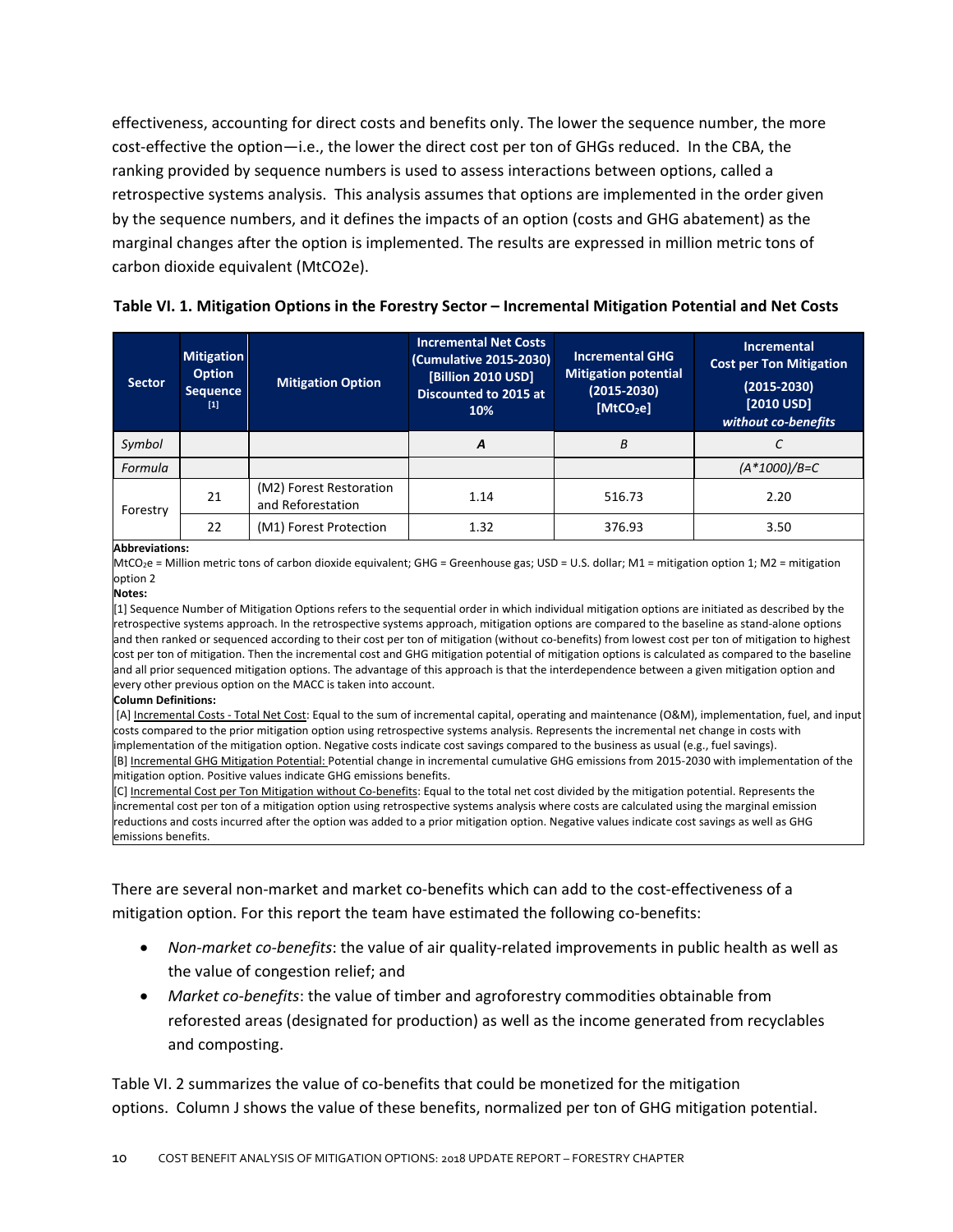These "co-benefits only" results exclude direct costs; they are combined with direct costs and benefits in Table VI. 3.

| <b>Mitigation</b><br><b>Option</b> | <b>Mitigation Option</b>                     | <b>Incremental Co-benefits</b><br>(Cumulative 2015-2030) [Billion 2010, USD]<br><b>Discounted at 10%</b> |            |                      |                            | <b>Incremental</b><br><b>Cost per Ton</b><br><b>Mitigation</b>      |
|------------------------------------|----------------------------------------------|----------------------------------------------------------------------------------------------------------|------------|----------------------|----------------------------|---------------------------------------------------------------------|
| <b>Sequence</b><br>$[1]$           |                                              | <b>Health</b>                                                                                            | Congestion | Income<br>Generation | <b>Total</b><br>Co-benefit | $(2015 - 2030)$<br>$[2010, USD]$<br>co-benefits only <sup>[2]</sup> |
| Symbol                             |                                              | D                                                                                                        | E          |                      | G                          | H                                                                   |
| Formula                            |                                              |                                                                                                          |            |                      | $sum(D,E,F)=G$             | $-(G*1000)/B=H$                                                     |
| 21                                 | (M2) Forest Restoration<br>and Reforestation | $-0.01$                                                                                                  |            | 3.94                 | 3.93                       | $-7.61$                                                             |
| 22<br>---<br>.                     | (M1) Forest Protection                       | $-0.02$                                                                                                  |            |                      | $-0.02$                    | 0.04                                                                |

#### **Table VI. 2. Monetized Co‐Benefits of Mitigation Options in the Forestry Sector**

#### **Abbreviations:**

- indicates inapplicability of a given co-benefits category; USD = U.S. dollar; M1 = mitigation option 1; M2 = mitigation option 2 **Notes:**

[1] Sequence Number of Mitigation Options refers to the sequential order in which individual mitigation options are initiated as described by the retrospective systems approach. In the retrospective systems approach, mitigation options are compared to the baseline as stand‐ alone options and then ranked or sequenced according to their cost per ton of mitigation (without co-benefits) from lowest cost per ton of mitigation to highest cost per ton of mitigation. Then the incremental cost and GHG mitigation potential of mitigation options is calculated as compared to the baseline and all prior sequenced mitigation options. The advantage of this approach is that the interdependence between a given mitigation option and every other previous option on the MACC is taken into account.

[2] The costs and co-benefits expected to occur in years other than 2015 were expressed in terms of their present value (i.e., 2015) using a discount rate of 10%.

#### **Column Definitions:**

[D] Co-benefits: Health: Monetized public health benefits reflect the reduced risk of premature death from exposure to air pollution exposure. For the transport sector, these are based on reduced emissions of fine particles from vehicle tailpipes. For the energy sector, these are based on the reduced power plant emissions of  $SO<sub>2</sub>$ , fine particulates, and NO<sub>x</sub>.

[E] Co-benefits: Congestion: Monetized congestion benefits reflect less time wasted on congested roadways. These are specific to the transport sector.

[F] Co-benefits: Income Generation: Economic co-benefits from creation of new markets and/or expansion of productive capacity. For forestry, these include timber and fruit production from re‐forested areas. For waste, these include recyclables and composting from waste diverted from landfills.

[G] Total Co-benefits: Sum of valuation of monetized co-benefits.

[H] Incremental Cost per Ton Mitigation: Co-benefits Only: Value of monetized co-benefits (represented as a negative cost) divided by mitigation potential.

Table VI. 3 combines the cost per ton without co-benefits (Column B) with the cost per ton of cobenefits (Column H from Table VI. 2).

Finally, Column E indicates the net present value of the net benefit stream, which is the difference between the discounted value of cumulative co-benefits (the value of income generation, public health improvements, and traffic congestion) and the discounted value of the cumulative incremental costs of a mitigation option. A positive value indicates a mitigation option has net benefits to society in addition to its potential to mitigate GHG emissions.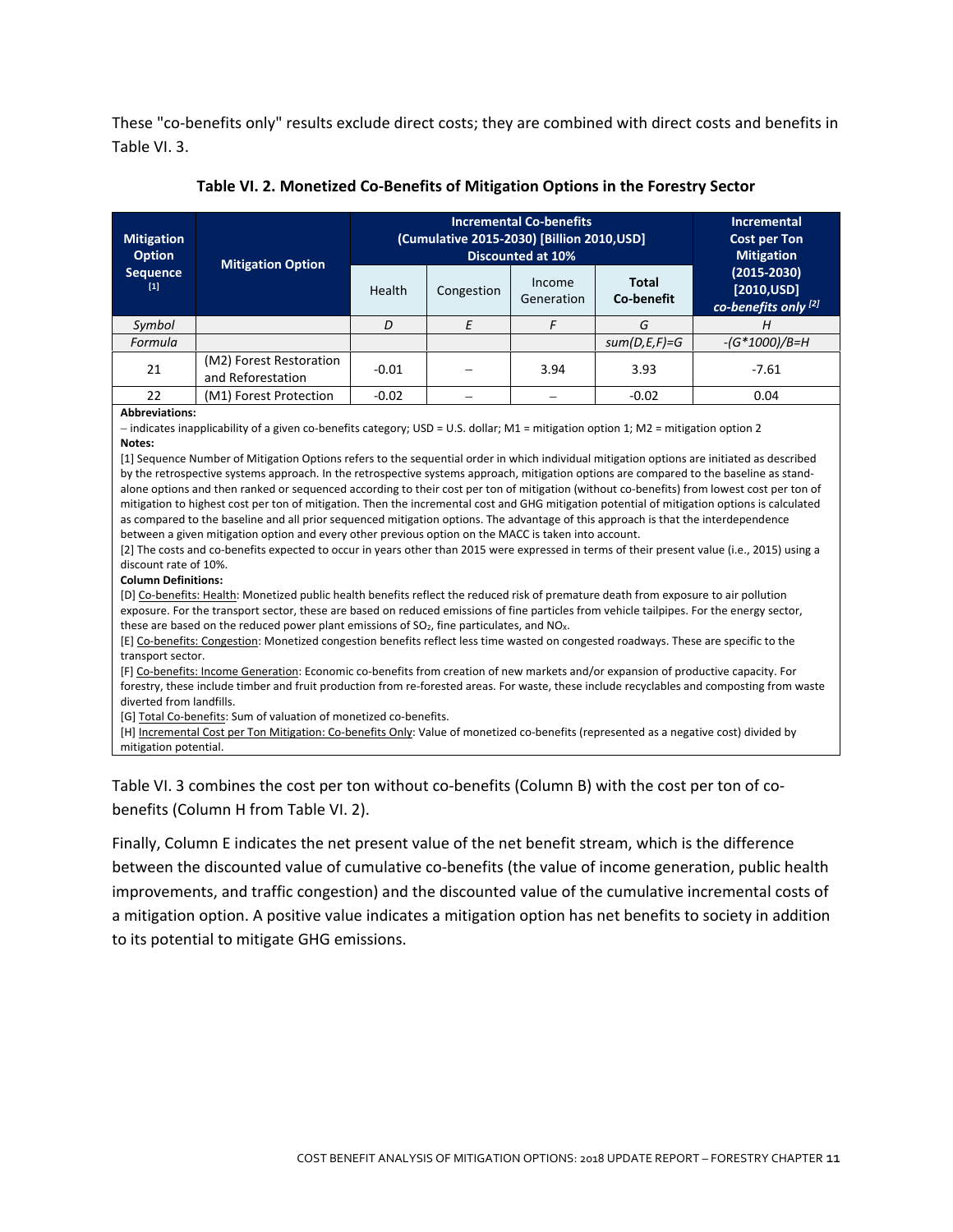#### **Table VI. 3. Net Present Value of Mitigation Options in the Forestry Sector during 2015‐2030**

| <b>Mitigation</b>                        | <b>Mitigation</b><br><b>Option</b>              | <b>Incremental</b><br><b>GHG Mitigation</b><br>Potential [2015- |                         | Incremental Cost per Ton CO <sub>2</sub> e Mitigation<br>$[2015 - 2030]$<br>$(2010 \text{ USD})^{[2]}$ | <b>Net Present Value</b><br><b>Excluding Value of GHG</b><br><b>Reduction</b> |                                     |  |
|------------------------------------------|-------------------------------------------------|-----------------------------------------------------------------|-------------------------|--------------------------------------------------------------------------------------------------------|-------------------------------------------------------------------------------|-------------------------------------|--|
| <b>Option</b><br>Sequence <sup>[1]</sup> |                                                 | 2030]<br>$(MtCO2e)^{[3]}$                                       | without co-<br>benefits | co-benefits<br>only <sup>[4]</sup>                                                                     | with co-<br>benefits <sup>[5]</sup>                                           | (Billion 2010 USD) <sup>[2.6]</sup> |  |
|                                          |                                                 | B                                                               | С                       | H                                                                                                      | $I = C + H$                                                                   | $J = -I * B/1000$                   |  |
| 21                                       | (M2) Forest<br>Restoration and<br>Reforestation | 516.73                                                          | 2.20                    | $-7.61$                                                                                                | $-5.41$                                                                       | 2.80                                |  |
| 22                                       | (M1) Forest<br>Protection                       | 376.93                                                          | 3.50                    | 0.04                                                                                                   | 3.54                                                                          | $-1.33$                             |  |

**Abbreviations:**

MtCO2e = Million metric tons of carbon dioxide equivalent; GHG = Greenhouse gas; USD = U.S. dollar; M1 = mitigation option 1; M2 = mitigation option 2

**Notes:**

[1] Refers to the sequential order in which the mitigation option is introduced in the retrospective analysis. In this analysis, mitigation options are compared to the baseline as stand-alone options, and then ranked according to their cost per tons mitigation (excluding co-benefits) from lowest cost per ton mitigation to highest cost per ton mitigation. The cost and GHG mitigation potential of a given mitigation option is calculated relative to a scenario that embeds all options with lower cost per ton mitigation.

[2] The incremental costs and co-benefits expected to occur in years other than 2015 were expressed in terms of their present (i.e., 2015) value using a discount rate of 10%. Equal to the total net cost divided by the mitigation potential. Represents the cumulative cost per ton of a mitigation option if implemented relative to the prior mitigation option using retrospective systems analysis. Negative values indicate cost savings as well as GHG emissions benefits.

[3] The incremental GHG mitigation potential is a total reduction in GHG emissions that is expected to be achieved by the option during 2015‐2030. [4] The co‐benefits for the industry sector include human health benefits due to reduced air pollution from electricity generation.

[5] Negative value indicates net benefits per ton mitigation. This excludes the non-monetized benefits of GHG reductions.

[6] Total co-benefits minus total net cost reflects the present value to society of a mitigation option relative to the prior mitigation option, including changes in costs (e.g. capital, fuel, and other inputs) and co‐benefits such as public health, but excluding climate benefits. A true net present value would include a valuation of climate benefits based on the social cost of carbon dioxide-equivalent in the Philippines times the mitigation potential. A negative value indicates net loss in social welfare, cumulative over 2015‐2030. This loss does not account for the non‐monetized benefits of GHG reductions.

Figure VI. 1 shows the MACC for the forestry mitigation options which indicates a total cumulative abatement potential of 894 MtCO<sub>2</sub>e if both mitigation options were implemented. The MACC visually illustrates the cumulative abatement potential and costs per ton if all the forestry mitigation options are implemented. It is designed to take into account interactions between mitigation options. Implementing certain options together can lower (or increase) their total effectiveness. The M2 mitigation option has the greatest cumulative mitigation potential with 517 MtCO<sub>2</sub>e by 2030 for 2.20 USD per ton of mitigation. The M1 mitigation option provides 377 MtCO<sub>2</sub>e for 3.50 USD per ton.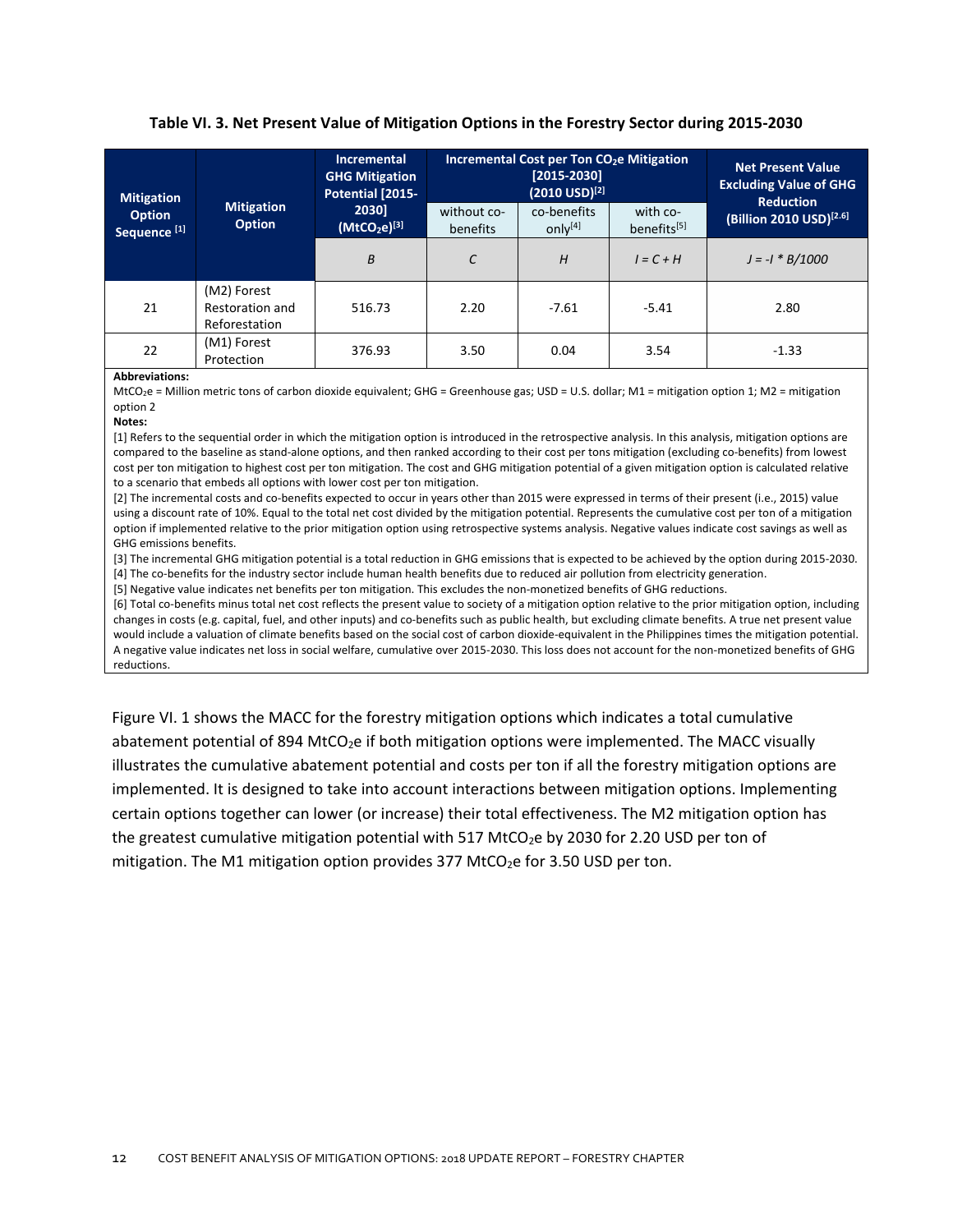

**Figure VI. 1. Marginal Abatement Cost Curve for Forestry Mitigation Options**

# **VI.2 2010 BASE YEAR GHG EMISSIONS**

The following subsections provide the 2010 Base Year GHG Emissions and Removals for the forestry sector. In general, the methods did not change significantly from the methods used to produce the 2015 report other than updating certain assumptions based on consultations with the Department of Environment and Natural Resources (DENR) Forest Management Bureau (FMB) during September 2017, which are described below.

One key difference, however, is that the emissions for the 2018 Update Report were estimated using an updated version of the ALU software that is based on the 2006 Intergovernmental Panel on Climate Change (IPCC) guidelines for GHG inventories. The 2015 CBA Report used the version of ALU that was available at the time, which was based on the 1996 IPCC guidelines. A key difference between the two versions of ALU is that the more recent version correctly accounts for the loss of belowground carbon. The previous version of ALU erroneously left that carbon pool out of the calculations. The effect of including this carbon pool in the 2018 Update Report is that the carbon sink is reduced significantly due to the loss of belowground carbon from timber and fuelwood harvests.

# **VI.2.1 Methods and Assumptions**

The changes to the methods and assumptions used to produce the 2018 Update Report are described in the sections below. Unless otherwise noted, the methods and assumptions did not change from those used to develop the 2015 report and are therefore not discussed in this update.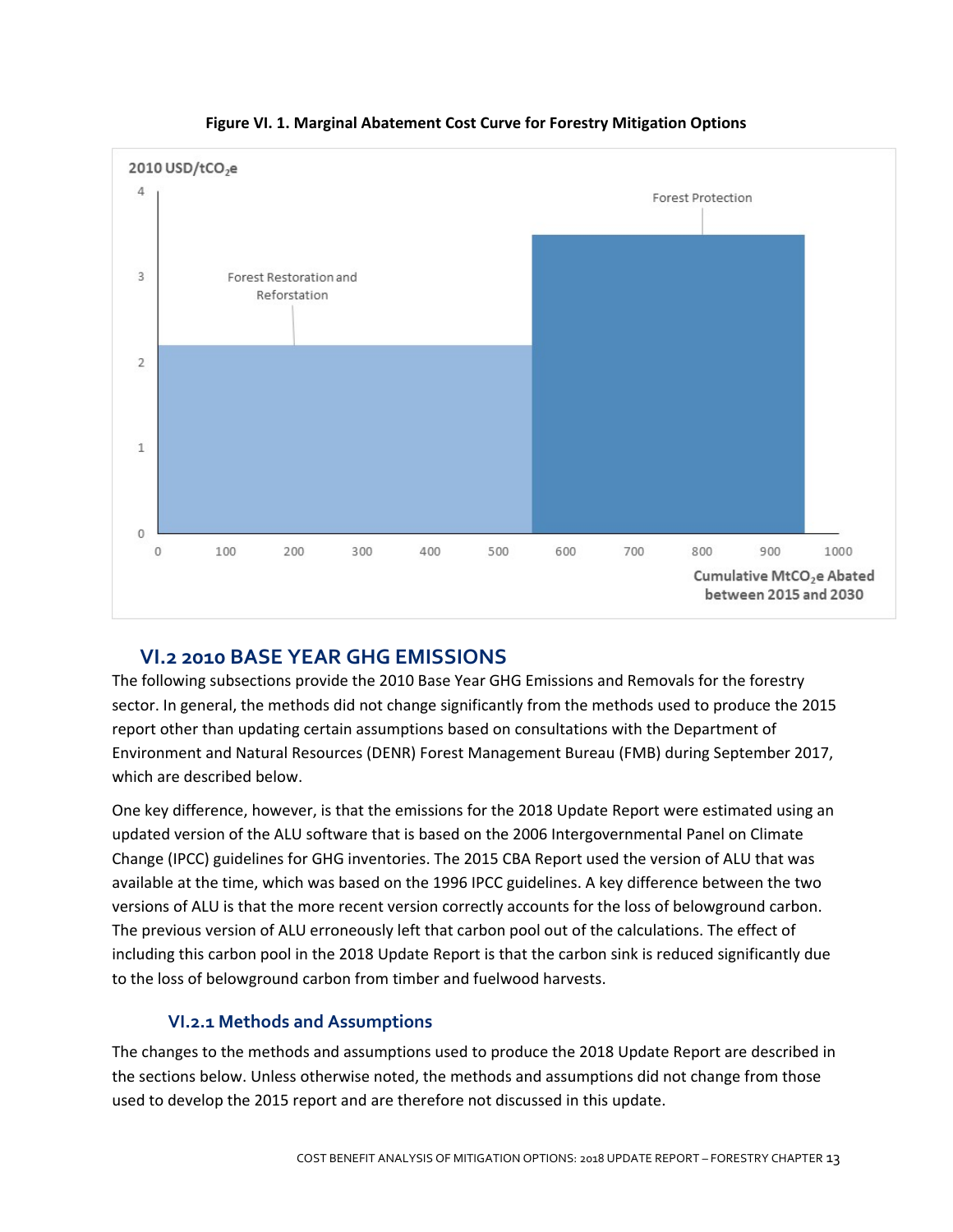#### **VI.2.1.1 Land Use in the 2010 Base Year Inventory**

The 2018 Update Report made two adjustments to the land use assumptions for 2010 in order to align with the land use categories included in the latest version of ALU. In particular:

- The land use category of "Forest Land" used in the previous report was split into "Forest Land Remaining Forest Land" and "Forest Land Converted to Cropland." In the previous version of the report "Forestland Converted to Cropland" was referred to as "Deforestation." The assumptions about the amount of deforestation are discussed below in section VI.2.1.6.
- The land use category of "Grassland" used in the previous report was split into "Grassland Remaining Grassland" and "Grassland Converted to Forest." In the previous report "Grassland Converted to Forest" was referred to as "Silvipasture."

The assumptions about all other land use categories are unchanged from the 2015 Report. The land use assumptions used for the 2018 Update Report are shown in Table VI.4.

| <b>IPCC Land Use Category</b>               | Total Area, ha | % Total |
|---------------------------------------------|----------------|---------|
| 3B1A - Forest Land Remaining Forest Land    | 6,791,545      | 22.98   |
| 3B1bii - Grassland Converted to Forest Land | 3,629,250      | 12.28   |
| 3B2a - Cropland Remaining Cropland          | 12,442,299     | 42.10   |
| 3B2bi - Forest Land Converted to Cropland   | 47,287         | 0.16    |
| 3B3a - Grassland Remaining Grassland        | 4,988,741      | 16.88   |
| 3B4a - Wetlands Remaining Wetlands          | 857,071        | 2.90    |
| 3B5a - Settlements Remaining Settlements    | 709,300        | 2.40    |
| 3B6a – Other Lands Remaining Other Lands    | 88,663         | 0.30    |
| <b>Total</b>                                | 29,554,156     | 100.00  |
| Source: NAMRIA, 2010                        |                |         |

### **Table VI. 4. Land Use Allocation in 2010**

#### **VI.2.1.2 Biomass Gains in 2010 Base Year Inventory**

The methods and assumptions used to estimate the biomass gains in the forestry inventory are essentially unchanged since the 2015 Report. The only slight change is a revision to the assumptions regarding the age of perennial agroforestry crops, including coconut, coffee, mango, rubber, citrus, and other perennial crops. The method in the previous 2015 report required assumptions about the percent of crops by four age classes, as shown in Table V1.5. The method used to develop the 2018 Update Report follows the 2006 IPCC guidelines, which only require information on whether the trees are "mature" or "not mature." The Study Team used the assumptions from the previous report, and assumed that trees greater than 8 years old are mature for all crops, except citrus, where we assumed trees greater than 5 years old are mature. These assumptions are shown in Table VI. 6.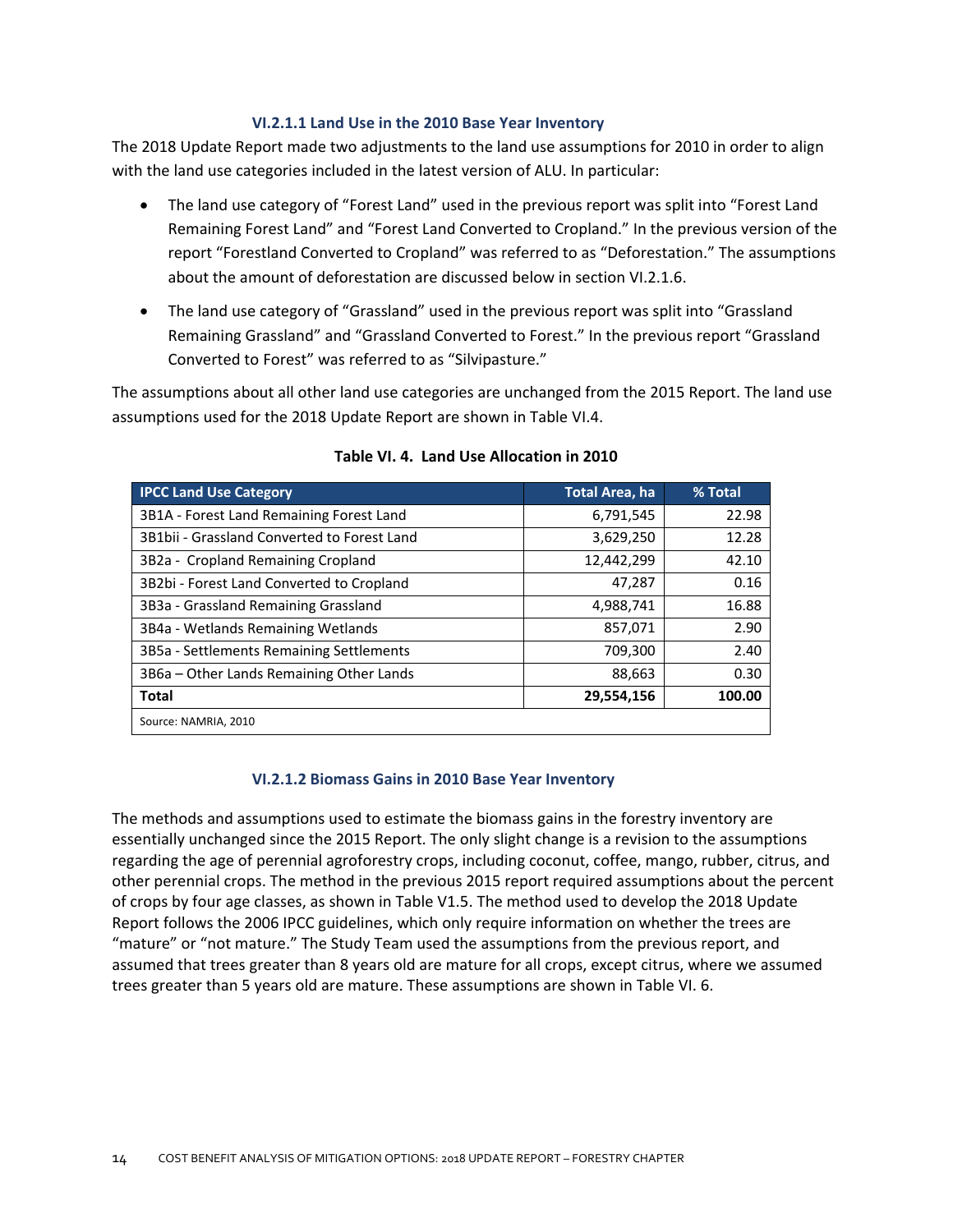| Climate/                                                                                        | <b>Unique Management</b>  | Age Range (% of Climate/Soil Type) |                      |                           |            |  |  |
|-------------------------------------------------------------------------------------------------|---------------------------|------------------------------------|----------------------|---------------------------|------------|--|--|
| <b>Soil Type</b>                                                                                | <b>System</b>             | $<$ = 5 $vrs$                      | $>5$ and<br>$<$ 8yrs | $>8$ and $\leq$<br>30 yrs | $> 30$ yrs |  |  |
| TRW,                                                                                            | <b>Coconut Plantation</b> | 5                                  | 5                    | 30                        | 60         |  |  |
| TMSD,                                                                                           | <b>Coffee Plantation</b>  | 15                                 | 40                   | 40                        | 5          |  |  |
| <b>TRMM</b>                                                                                     | <b>Mango Plantation</b>   | 10                                 | 20                   | 40                        | 30         |  |  |
|                                                                                                 | <b>Rubber Plantation</b>  | 5                                  | 20                   | 46                        | 29         |  |  |
|                                                                                                 | <b>Citrus Plantation</b>  | 20                                 | 40                   | 40                        |            |  |  |
|                                                                                                 | <b>Other Plantation</b>   | 10                                 | 25                   | 45                        | 20         |  |  |
| Source: Based on consultations with officials from FMB on 6 May 2015, Quezon City, Philippines. |                           |                                    |                      |                           |            |  |  |

**Table VI. 5. Tree Age Distribution in Cropland (Perennial Crops) in 2010 for the 2015 Report**

## Table VI. 6. Tree Age Distribution in Cropland (Perennial Crops) in 2010 for the 2018 Update Report

| Climate/         | <b>Unique Management</b>  | Age Range (% of Climate/Soil Type) |            |  |  |  |
|------------------|---------------------------|------------------------------------|------------|--|--|--|
| <b>Soil Type</b> | <b>System</b>             | <b>Mature</b>                      | Not Mature |  |  |  |
| TRW,             | <b>Coconut Plantation</b> | 90                                 | 10         |  |  |  |
| TMSD,            | <b>Coffee Plantation</b>  | 45                                 | 55         |  |  |  |
| <b>TRMM</b>      | <b>Mango Plantation</b>   | 70                                 | 30         |  |  |  |
|                  | <b>Rubber Plantation</b>  | 75                                 | 25         |  |  |  |
|                  | <b>Citrus Plantation</b>  | 80                                 | 20         |  |  |  |
|                  | <b>Other Plantation</b>   | 65                                 | 35         |  |  |  |

### **VI.2.1.3 Biomass Losses in 2010 Base Year Inventory**

Losses in biomass carbon stock are a result of timber harvesting, fuelwood gathering, forest disturbance (e.g., forest fires, wind disturbance, and pest and diseases infestation), and deforestation.

Based on consultations with FMB in September 2017, the Study Team updated the assumptions about the amount of timber and fuelwood harvest in 2015. FMB supplied a figure of 6,183,677  $m<sup>3</sup>$  total timber demand in 2010, along with assumptions that 66 percent of timber demand was imported. Therefore, we assumed domestic timber removals of 2,102,450  $m<sup>3</sup>$  in 2010. In the same consultation with FMB, we agreed to use a value of 35,460,000  $m<sup>3</sup>$  for fuelwood removals in 2010. Note that this value is consistent with literature based on in‐country surveys (e.g. Bensel and Remedio 2002) that suggest a range of 0.4‐ 0.5  $m<sup>3</sup>$  of fuelwood consumption per capita.

## **VI.2.1.4 Forest Gain‐Loss**

There were no changes to the following assumptions used in the 2015 report to estimate emissions from forest gain‐loss, which include default IPCC values for:

- Aboveground biomass growth increment of trees (Gw);
- Aboveground biomass stock (Bw); and
- Carbon fraction (CF).

As discussed above, the 2018 Update Report included a change to the root/shoot ratio. The actual root/shoot ratio of 0.24 is the same value that was used in the 2015 report, but the version of ALU used for the 2015 report erroneously applied this ratio only to the forest gain and not to the carbon losses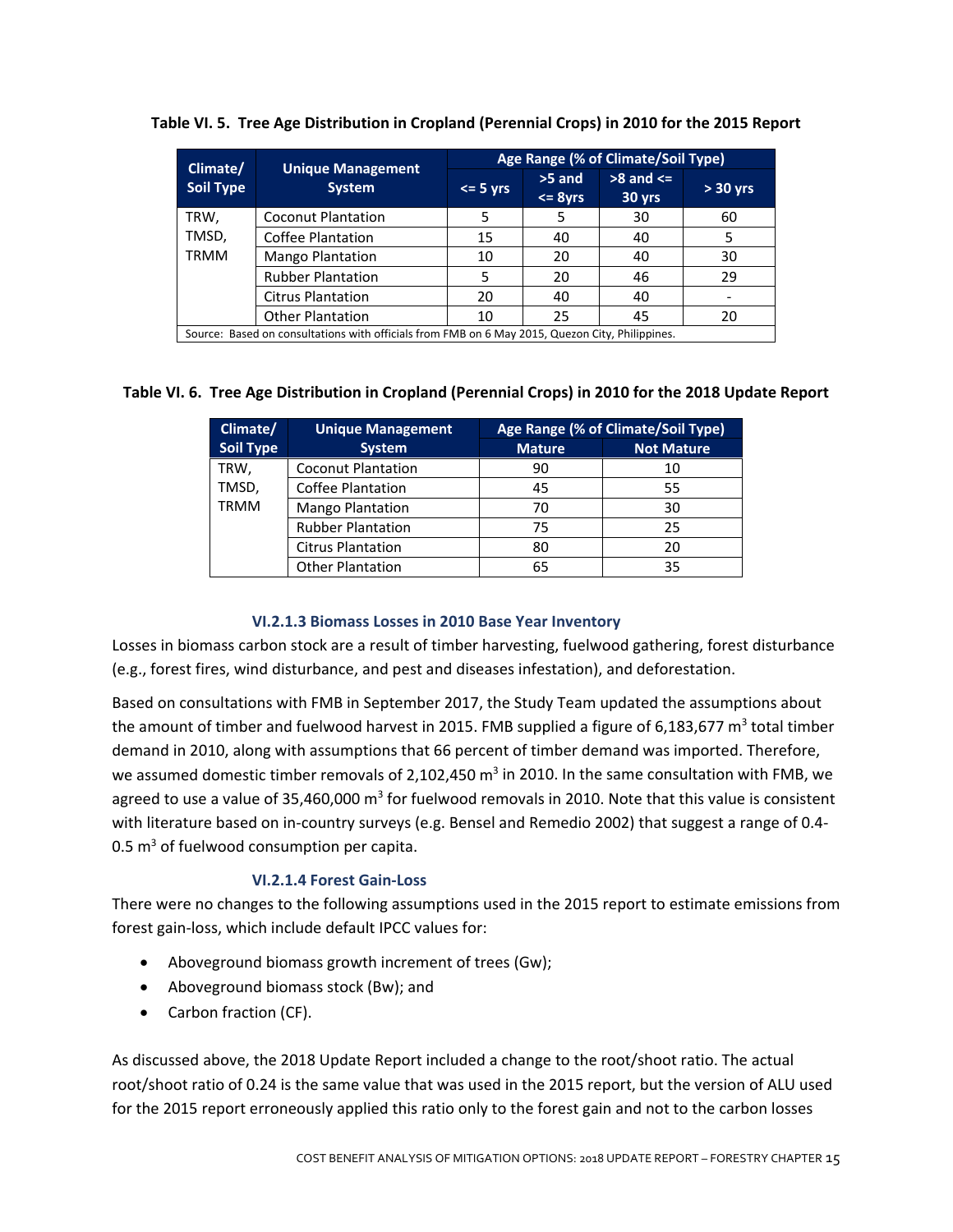from fuelwood and timber harvest. The version of ALU used for the 2018 addendum corrected this issue, and now correctly applies the root/shoot ratio to both forest gains and losses.

#### **VI.2.1.5 Timber Harvesting and Fuelwood Gathering**

There were no changes to the emissions factors for timber harvesting and fuelwood gathering, which include:

- Wood density of 0.42 ton dry matter per cubic meter;
- Biomass expansion factor for timber and fuelwood of 1.5;
- Carbon fraction 0.5 tons per ton of dry matter; and
- Biomass fraction left after harvest of 0.

#### **VI.2.1.6 Deforestation**

The 2015 report assumed an annual deforestation rate of 2.86 percent, which occurred only on Public Land Closed Canopy Forest with mature trees (>20 years old) and Public Land Open Forest with trees of any age. This is equivalent to 212,793 ha deforested in 2010.

Based on consultation with FMB , the Study Team adjusted this assumption to 47,287 ha of deforestation per year, but kept the occurrence the same.

#### **VI.2.1.7 Biomass Burning**

Due to a lack of data, the study team assumed no biomass burning during land clearing/deforestation. The assumptions about biomass burning from forest‐gain loss are unchanged from the 2015 report. Note that in general the GHG emissions for biomass burning are very small relative to the forest stock changes.

## **VI.2.2 Results**

This section summarizes the results for the 2010 base year forestry emissions profile and includes graphical presentation of the results.

#### **VI.2.2.1 Biomass C Stocks**

Table VI. 7 shows the estimated gains and losses in biomass carbon stocks for the 2010 base year. The gains in biomass, brought about by incremental growth of trees, exceeded the losses in biomass due to timber harvesting, fuelwood gathering, and other disturbances (e.g. fire). This resulted in a total net gain in biomass carbon stock of 37,016 GgCO<sub>2</sub>e or 37 million metric tons of CO<sub>2</sub>e. As discussed above, the version of ALU used for the 2018 Update Report correctly used the root/shoot ratio to account for the lost of belowground carbon from timber and fuelwood harvest. As a result, the estimated total carbon stocks in 2010 shown here are significantly lower than those estimated for the 2015 report.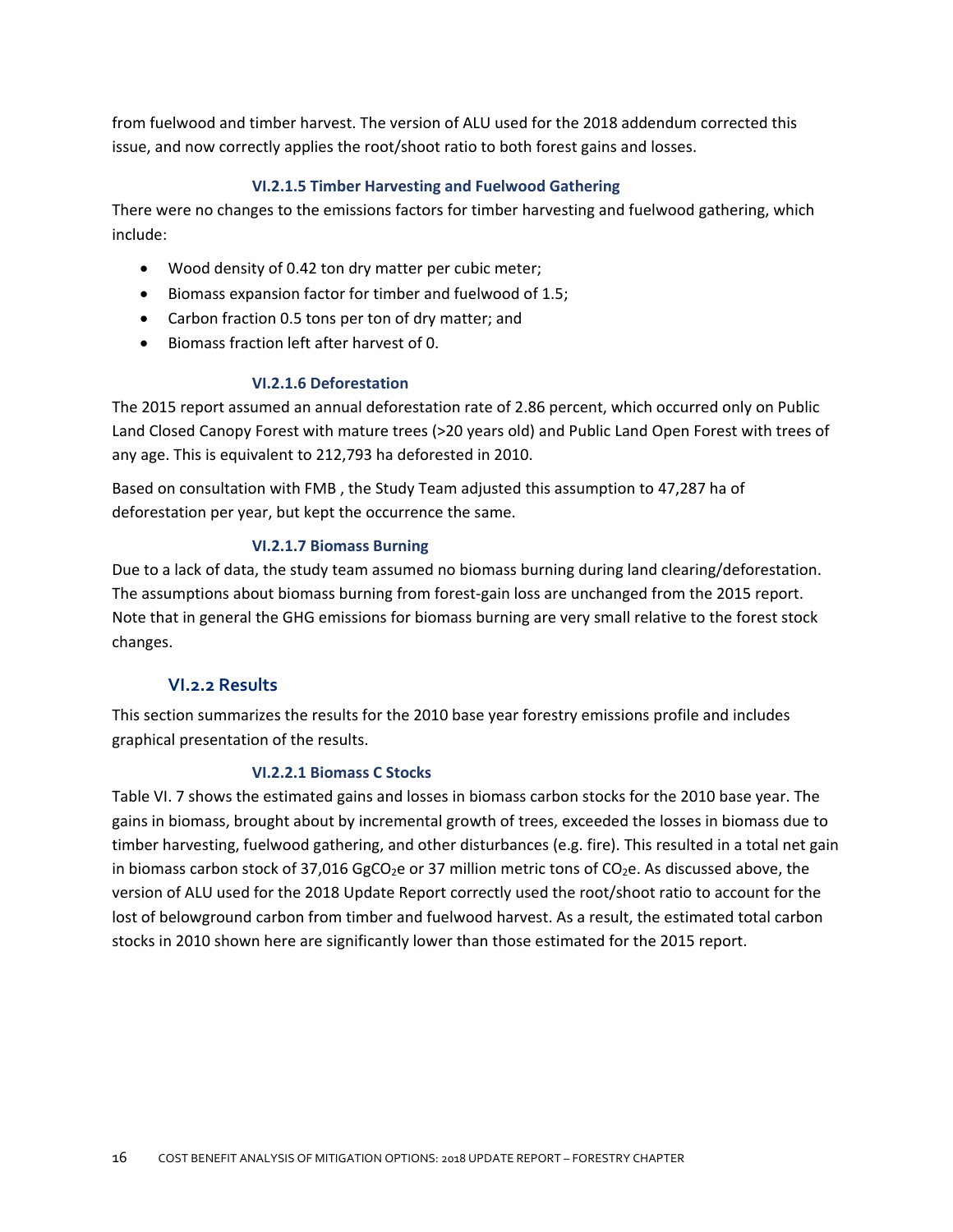| <b>Subsource</b>          | Area (ha)     | <b>Gain in Biomass</b><br><b>C Stocks</b><br>(Gg C) | <b>Loss of Biomass</b><br><b>C Stocks</b><br>(Gg C) | Change in<br><b>Biomass C</b><br><b>Stocks</b><br>(Gg C) | <b>Net Biomass</b><br><b>Carbon Stock</b><br>(Gg) |
|---------------------------|---------------|-----------------------------------------------------|-----------------------------------------------------|----------------------------------------------------------|---------------------------------------------------|
| <b>Forest Gain Loss</b>   | 6,791,545.00  | 31,969.83                                           | 34,992.81                                           | $-3,022.97$                                              | $-11,084.23$                                      |
| Silvipasture              | 3,632,206.00  | 14,817.95                                           | 840.00                                              | 13,977.95                                                | 51,252.49                                         |
| Agroforestry/             |               |                                                     |                                                     |                                                          |                                                   |
| <b>Perennial Cropland</b> | 6,221,150.00  | 8,232.76                                            | 4,694.72                                            | 3,538.04                                                 | 12,972.80                                         |
| Deforestation             | 47,287.00     | 0                                                   | 4,397.69                                            | 4,397.69                                                 | $-16,124.87$                                      |
| <b>Total</b>              | 16,692,188.00 | 55,020.55                                           | 44.925.22                                           | 10,095.33                                                | 37,016.19                                         |

#### **Table VI. 7. Gains and Losses in Biomass Carbon Stocks in 2010 (Gg C)**

## **VI.2.2.2 GHG Emissions from Biomass Burning**

Forest fire occurrence in the Philippines is considered to be minimal, being in the tropics with plenty of annual precipitation. Further, controlled burning of biomass is uncommonly practiced in agroforestry and perennial cropland.

As shown in Table VI. 8, the estimated GHG emissions from biomass burning in 2010 is only 9.37 GgCO<sub>2</sub>e. This amount is very small as compared to the estimated total carbon sequestered by woody trees in the same year, as provided in Table VI. 7.

| <b>Subsource</b>                                            | $CH4$ Emissions<br>(Gg CH <sub>4</sub> ) | <b>CO</b><br><b>Emissions</b><br>(Gg CO) | N <sub>2</sub> O<br><b>Emissions</b><br>(Gg N <sub>2</sub> O) | <b>NO<sub>x</sub></b><br><b>Emissions</b><br>(Gg NOx) | <b>Net Emissions</b><br>from Biomass<br>Burning in CO <sub>2</sub><br>equivalents<br>(Gg CO <sub>2</sub> e) | <b>Net Emissions</b><br>from Biomass<br>Burning in CO <sub>2</sub><br>equivalents<br>(MtCO <sub>2</sub> e) |
|-------------------------------------------------------------|------------------------------------------|------------------------------------------|---------------------------------------------------------------|-------------------------------------------------------|-------------------------------------------------------------------------------------------------------------|------------------------------------------------------------------------------------------------------------|
| Forest Gain-                                                |                                          |                                          |                                                               |                                                       |                                                                                                             |                                                                                                            |
| Loss                                                        | 0.28                                     | 0.01                                     | 0.07                                                          | 0.28                                                  | 9.37                                                                                                        | 0.00937                                                                                                    |
| Deforestation                                               | 0                                        | 0                                        | 0                                                             | 0                                                     | 0                                                                                                           | 0                                                                                                          |
| <b>Total</b>                                                | 0.28                                     | 0.01                                     | 0.07                                                          | 0.28                                                  | 9.37                                                                                                        | 0.00937                                                                                                    |
| Note: $1$ MtCO <sub>2</sub> e = $1,000$ GgCO <sub>2</sub> e |                                          |                                          |                                                               |                                                       |                                                                                                             |                                                                                                            |

**Table VI. 8. GHG Emissions from Biomass Burning in Forest Land in 2010**

#### **VI.2.2.3 Total Emissions/Removals from Forestry in 2010 Base Year**

Overall, with more gains in biomass carbon stocks in forest land, grassland (silvipasture), and cropland (agroforestry and perennial crops) than GHG emissions from biomass burning, as shown in Figure VI. 2, the Philippines remains a carbon sink in the 2010 base year inventory.

The total net carbon stock is estimated at 37,007 GgCO<sub>2</sub>e or 37.007 MtCO<sub>2</sub>e, as shown in Table VI. 9.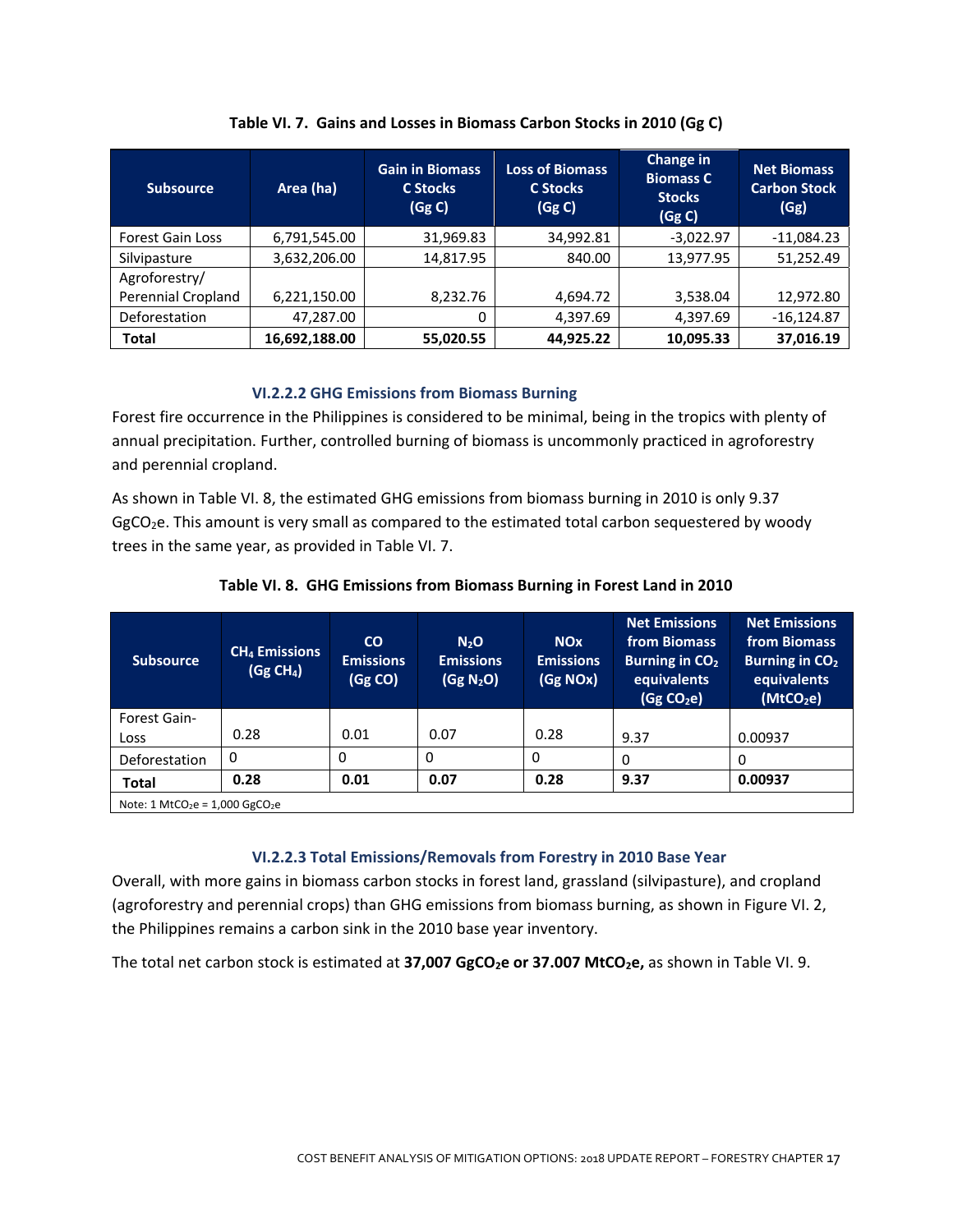

**Figure VI. 2. 2010 Base Year GHG Emissions and Removals in Forestry Sector (MtCO2e)**

#### **Table VI. 9. Net Carbon Stock in 2010**

| Category                                                    | GgCO <sub>2</sub> e | MtCO <sub>2</sub> e |
|-------------------------------------------------------------|---------------------|---------------------|
| Changes in Biomass Carbon Stocks                            | 37,016              | 37.016              |
| Emissions from Biomass Burning (Deforestation)              |                     |                     |
| Emissions from Biomass Burning (Forest Gain-Loss)           | -9                  | 0.009               |
| Net Carbon Stock in 2010                                    | 37,007              | 37.007              |
| Note: $1$ MtCO <sub>2</sub> e = $1,000$ GgCO <sub>2</sub> e |                     |                     |

## **VI.3 BASELINE PROJECTION TO 2050**

This subsection describes the changes to the methods and assumptions used to estimate annual GHG emissions for 2010 to 2050 for the forestry sector, as well as the updated results. The baseline describes projected GHG emissions under "business‐as‐usual" economic activity. It also serves as a standard against which the impacts of current and planned mitigation actions can be measured.

In the CBA study, the Baseline Scenario excluded some existing policies that are already being implemented and are likely to contribute to GHG mitigation. Instead, these policies and measures are analyzed as mitigation options. This approach enables stakeholders to assess the future GHG impact, costs and co-benefits of the many recent initiatives that are being implemented to reduce emissions. Table VI. 10 provides a list of current policies related to the forestry sector that were not included in the 2010‐2050 Baseline Scenario, but were treated as mitigation options in the context of the CBA.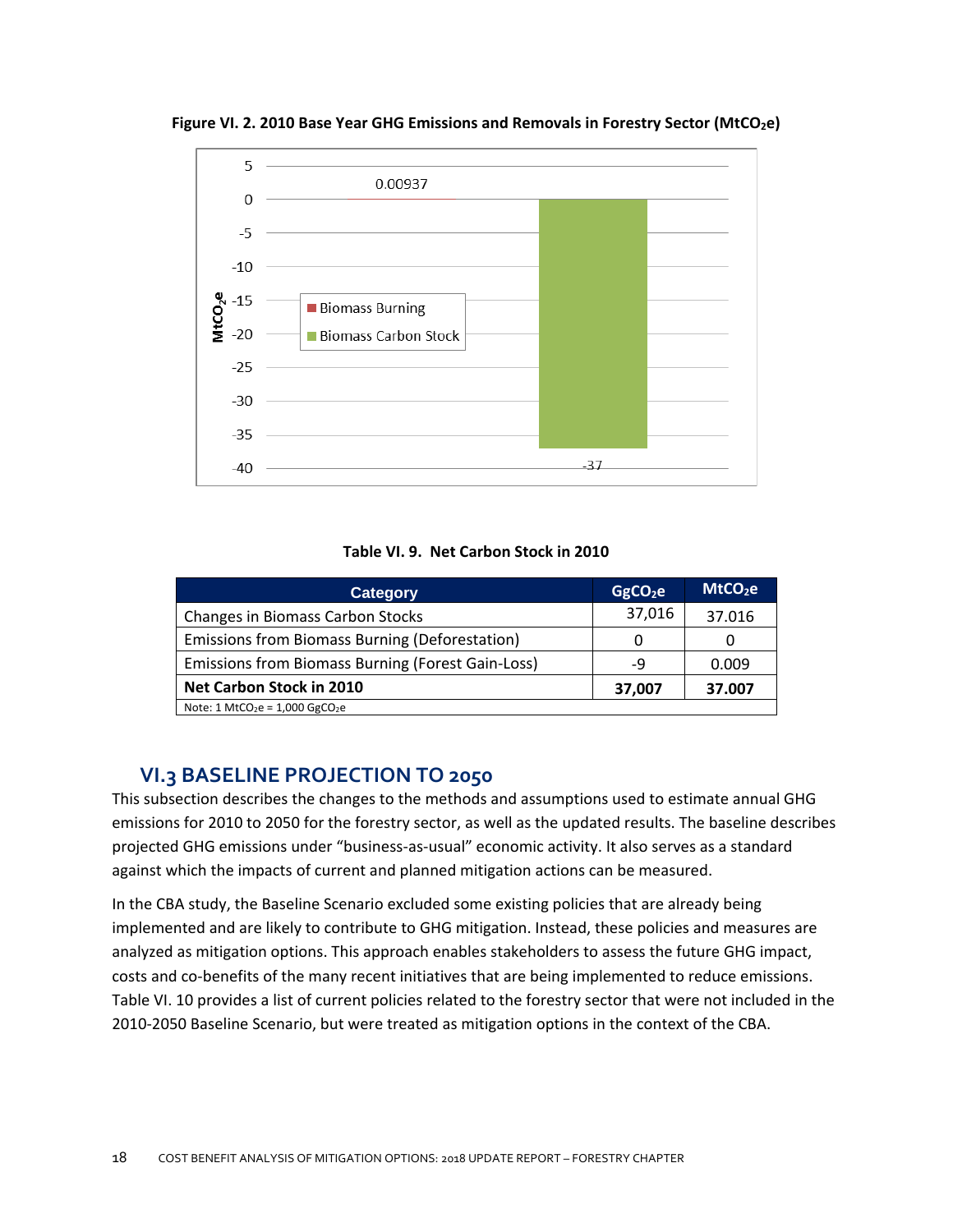#### **Table VI. 10. Policies and Regulations Not Reflected in the Baseline Scenario**

| <b>Sector</b> | <b>Policy/Regulation</b>                                                                                                                                                                  |
|---------------|-------------------------------------------------------------------------------------------------------------------------------------------------------------------------------------------|
| Forestry      | <b>Executive Order 26 of 2011:</b> Established the National Greening Program.                                                                                                             |
|               | <b>Executive Order 23 of 2011:</b> The moratorium on the cutting and harvesting of<br>timber in the natural and residual forests and creation of the Anti-<br>Illegal Logging Task Force. |

#### **VI.3.1 Methods and Assumptions**

#### **VI.3.1.1 Land Use under the Baseline Scenario (2010 ‐ 2050)**

As discussed above in section VI.2.1.1, the 2018 Update Report used revised land use categories to align with the land use categories used in the latest version of ALU. The land use assumptions used in the analysis are shown in Table V1. 11. The assumptions about the percent of forest land area by specific forest type (e.g. closed forest, open forest, mangrove, and plantation) are unchanged from the 2015 report.

|                                     | 2010       |       | 2015       |               | 2020       |       | 2030       |       | 2050       |       |
|-------------------------------------|------------|-------|------------|---------------|------------|-------|------------|-------|------------|-------|
| <b>Land use Subcategory</b>         | Area, ha   | %     | Area, ha   | $\frac{9}{6}$ | Area, ha   | %     | Area, ha   | %     | Area, ha   | %     |
| <b>Cropland Remaining</b>           |            |       |            |               |            |       |            |       |            |       |
| Cropland                            | 12,442,300 | 42.10 | 12,947,676 | 43.81         | 13,450,096 | 45.51 | 13,993,892 | 47.35 | 13,993,892 | 47.35 |
| Forest Land Converted to            |            |       |            |               |            |       |            |       |            |       |
| Cropland                            | 47,287     | 0.16  | 47,287     | 0.16          | 47,287     | 0.16  | 47,287     | 0.16  | 47,287     | 0.16  |
| <b>Forest Land Remaining Forest</b> |            |       |            |               |            |       |            |       |            |       |
| Land                                | 6,791,545  | 22.98 | 6,977,736  | 23.61         | 7,426,959  | 25.13 | 7,462,424  | 25.25 | 7,373,762  | 24.95 |
| Grassland Converted to              |            |       |            |               |            |       |            |       |            |       |
| Forest Land                         | 3,632,206  | 12.29 | 3,632,205  | 12.29         | 3,632,206  | 12.29 | 3,632,207  | 12.29 | 3,632,206  | 12.29 |
| <b>Grassland Remaining</b>          |            |       |            |               |            |       |            |       |            |       |
| Grassland                           | 4,985,786  | 16.87 | 4,294,219  | 14.53         | 3,342,575  | 11.31 | 2,760,358  | 9.35  | 2,851,976  | 9.65  |
| Other Lands Remaining Other         |            |       |            |               |            |       |            |       |            |       |
| Lands                               | 88,662     | 0.30  | 88,662     | 0.30          | 88,662     | 0.30  | 88,662     | 0.30  | 88,662     | 0.30  |
| Settlements Remaining               |            |       |            |               |            |       |            |       |            |       |
| Settlements                         | 709,300    | 2.40  | 709,300    | 2.40          | 709,300    | 2.40  | 712,255    | 2.40  | 709,300    | 2.40  |
| <b>Wetlands Remaining</b>           |            |       |            |               |            |       |            |       |            |       |
| Wetlands                            | 857,070    | 2.90  | 857,071    | 2.90          | 857,071    | 2.90  | 857,071    | 2.90  | 857,071    | 2.90  |
|                                     |            |       |            |               |            |       |            |       |            |       |
| <b>TOTAL</b>                        | 29,554,156 | 100   | 29,554,156 | 100           | 29,554,156 | 100   | 29,554,156 | 100   | 29,554,156 | 100   |

#### **Table VI. 11. Land Use Allocation under the Baseline Scenario**

#### **VI.3.1.2 Biomass Gains under Baseline Scenario (2010 – 2050)**

The assumptions for projected forest tree age distributions used to estimate biomass gains under the baseline projection are unchanged from those used for the 2015 report. The only slight change is an update to the assumptions regarding the age of perennial agroforestry crops, including coconut, coffee, mango, rubber, citrus, and other perennial crops. Rather than assumptions for individual age classes, the perennial crops are classified by whether they are mature or not mature. The projected maturity classes for perennial crops is based on expert judgment and is shown in Table VI. 12.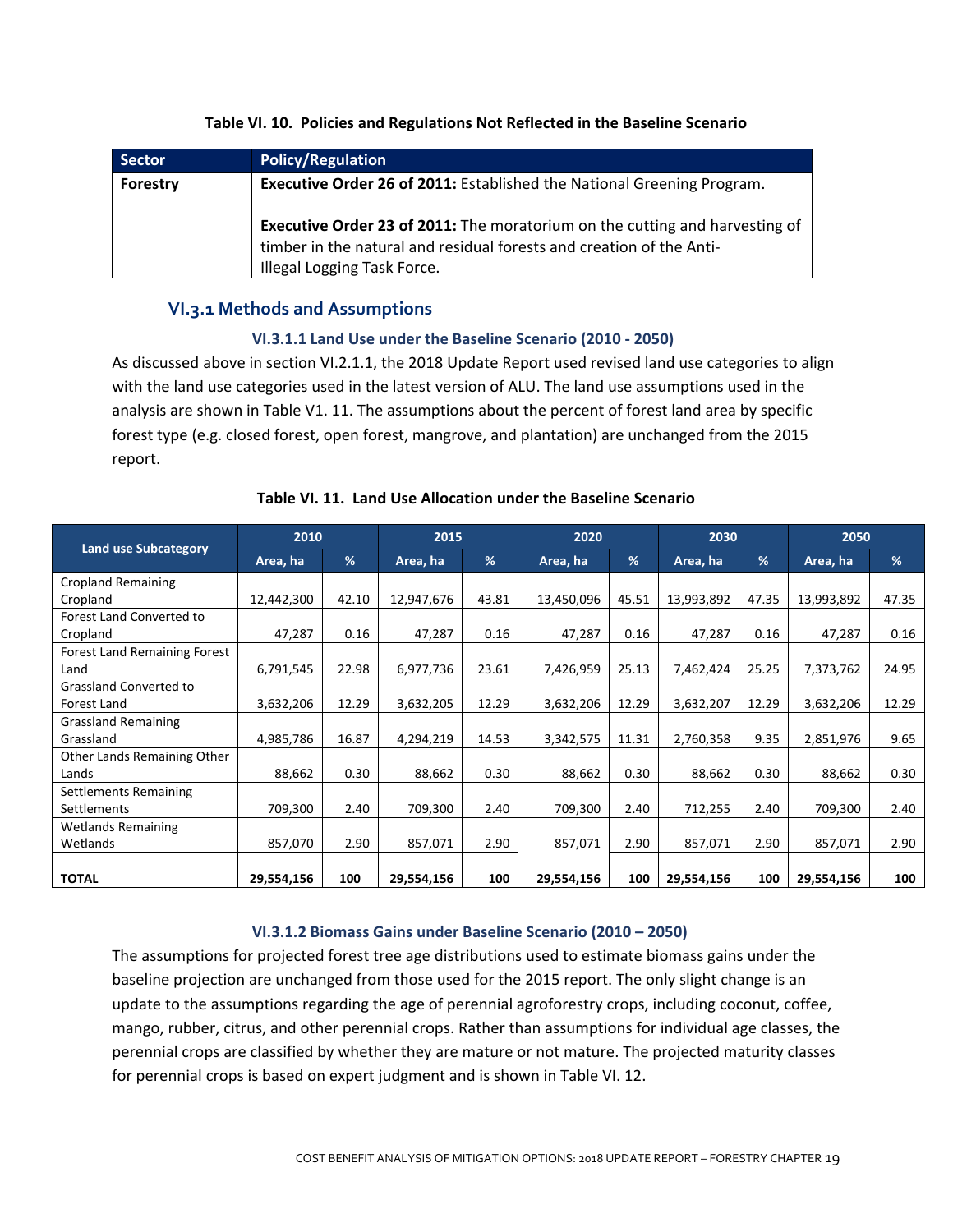#### **VI.3.1.3 Biomass Losses under Baseline Scenario (2010 – 2050)**

The methods used to project the timber and fuelwood harvest under the baseline scenario are unchanged from the 2015 report. The basic methods involve calculating a per capita consumption value based on dividing the amount of timber and fuelwood harvested in 2010 by the total population of the Philippines in 2010. To project the amount of timber and fuelwood harvested in each year, the per capita rate is multiplied by the projected population in each year. While the methods are unchanged, the assumptions used in those methods have been updated. Specifically, the amount of timber and fuelwood harvest in 2010 was updated, as discussed in section VI.2 2010 Base Year GHG Emissions , and the population projections were updated, as discussed in Appendix V.5 on the cross-cutting economic assumptions.

With the expected increase in population, it was projected that timber consumption will reach a level of 5.36 million cubic meters in 2050, as shown in Table VI. 13.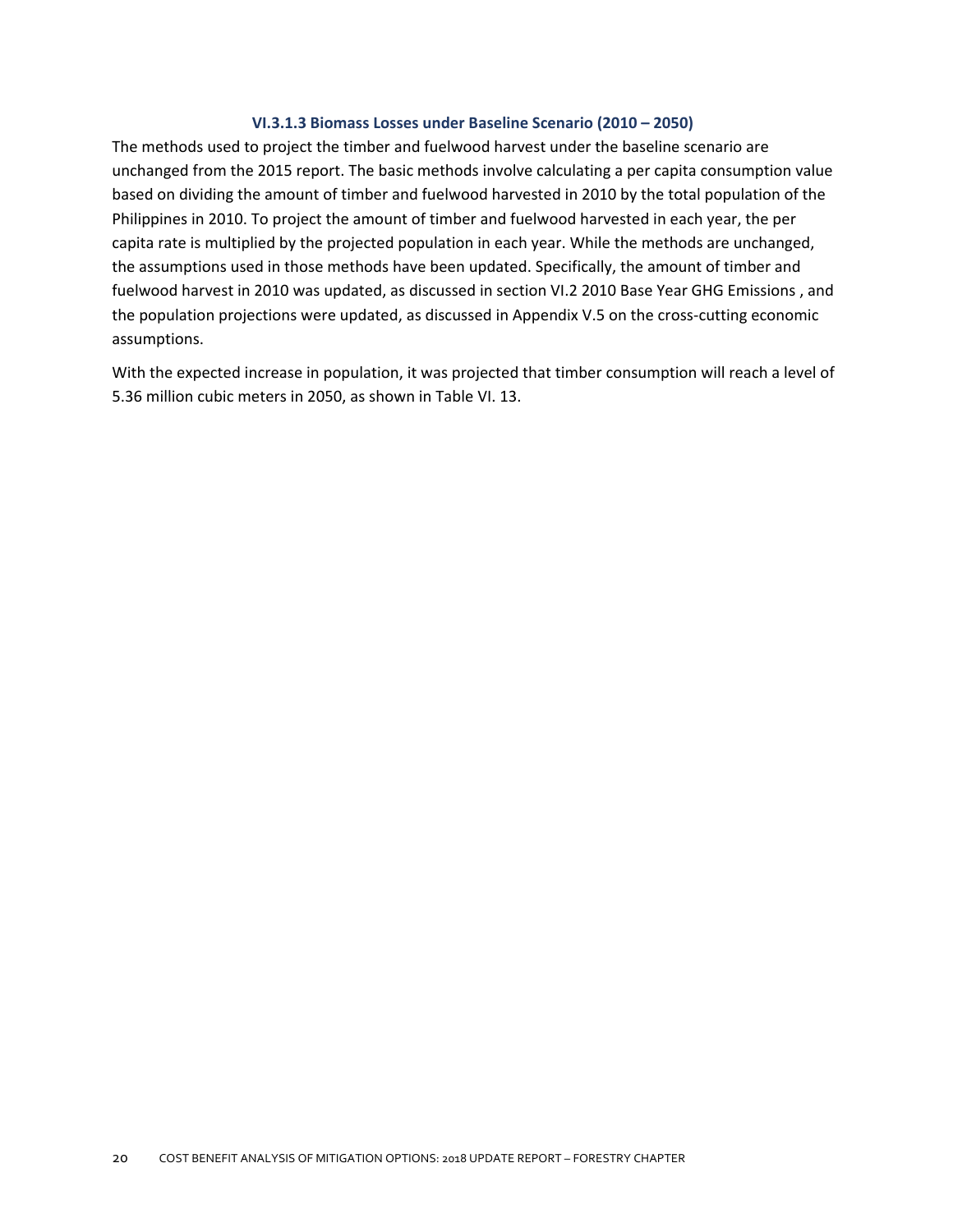| Management               | 2010          |                             |        | 2015                        |               | 2020                        |               | 2030                        |               | 2050                        |
|--------------------------|---------------|-----------------------------|--------|-----------------------------|---------------|-----------------------------|---------------|-----------------------------|---------------|-----------------------------|
| System                   | <b>Mature</b> | <b>Not</b><br><b>Mature</b> | Mature | <b>Not</b><br><b>Mature</b> | <b>Mature</b> | <b>Not</b><br><b>Mature</b> | <b>Mature</b> | <b>Not</b><br><b>Mature</b> | <b>Mature</b> | <b>Not</b><br><b>Mature</b> |
| Coconut<br>Plantation    | 90            | 10                          | 88     | 12                          | 85            | 15                          | 80            | 20                          | 75            | 25                          |
| <b>Coffee Plantation</b> | 45            | 55                          | 48     | 52                          | 50            | 50                          | 55            | 45                          | 45            | 55                          |
| Mango Plantation         | 70            | 30                          | 73     | 27                          | 75            | 25                          | 80            | 20                          | 70            | 30                          |
| <b>Rubber Plantation</b> | 75            | 25                          | 78     | 22                          | 80            | 20                          | 85            | 15                          | 75            | 25                          |
| <b>Citrus Plantation</b> | 80            | 20                          | 83     | 17                          | 85            | 15                          | 90            | 10                          | 80            | 20                          |
| <b>Other Plantation</b>  | 65            | 35                          | 68     | 32                          | 70            | 30                          | 75            | 25                          | 65            | 35                          |

Table VI. 12. Projected Forest Tree Age Range Distribution under Baseline Scenario (% by Land-use Subcategory)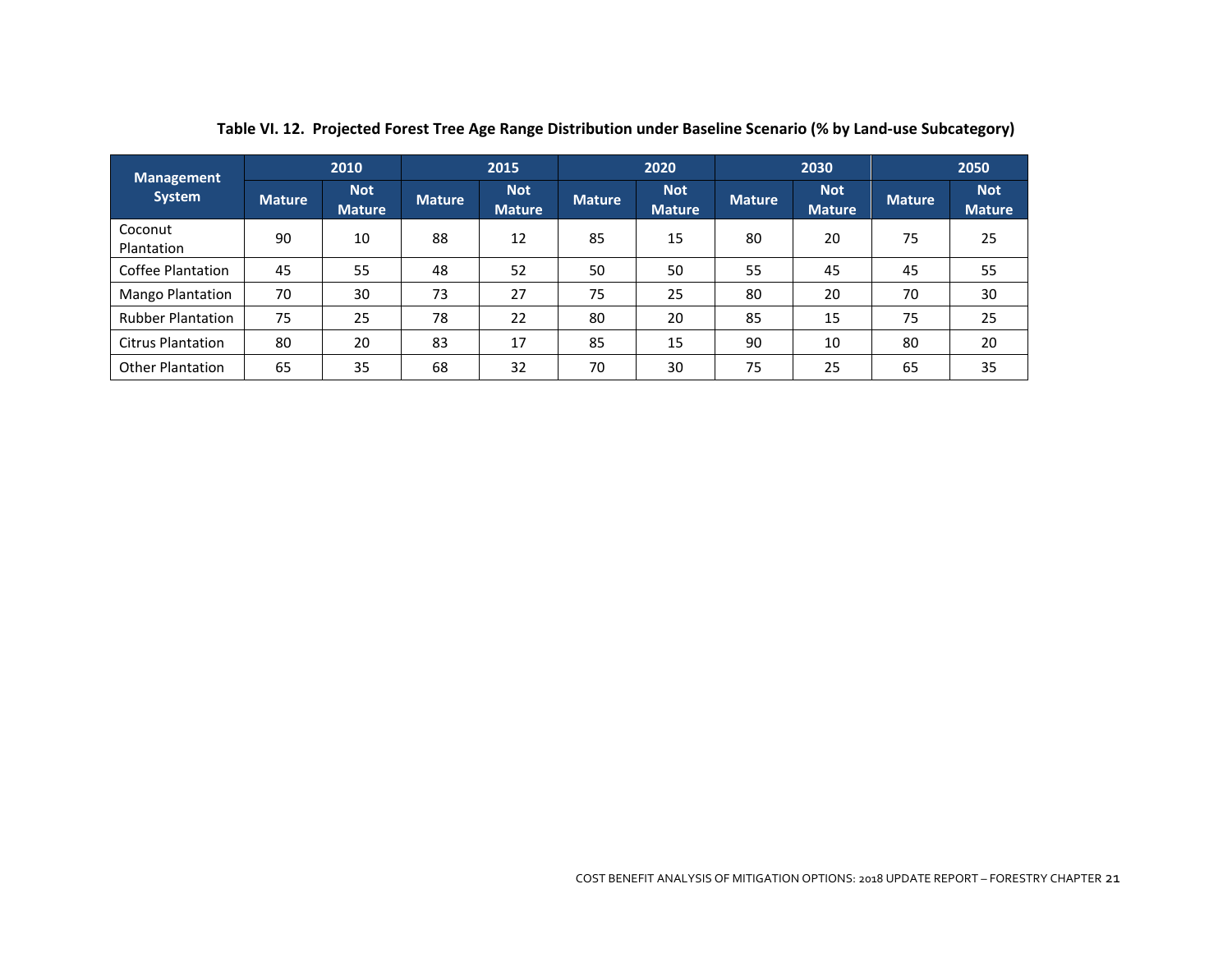| Year                                                     | 2010       | 2015        | 2020        | 2030        | 2040        | 2045        | 2050        |
|----------------------------------------------------------|------------|-------------|-------------|-------------|-------------|-------------|-------------|
| Population                                               | 92,337,852 | 101,562,300 | 109,947,900 | 125,337,500 | 137,532,200 | 142,095,100 | 147,482,277 |
| Per Capita<br><b>Timber Harvest</b><br>(m <sup>3</sup> ) | 0.0228     | 0.0249      | 0.0271      | 0.0309      | 0.0339      | 0.0350      | 0.0364      |
| <b>Timber Harvest</b><br>(m <sup>3</sup> )               | 2,102,450  | 2,514,486   | 2,980,850   | 3,873,720   | 4,664,176   | 4,978,797   | 5,363,470   |

**Table VI. 13. Projected Timber Harvest under Baseline Scenario (m3 ) 1**

Table VI. 14 shows the projected fuelwood gathering under the Baseline Scenario, based on a rate of per capita fuelwood harvest of 0.384 cubic meters per person. With the increase in population, the Study Team projected that total fuelwood harvest in 2050 will reach 56.64 million cubic meters.

**Table VI. 14. Projected Fuelwood Harvest under Baseline Scenario (m3 ) 2**

|                                               | 2010       | 2015        | 2020        | 2030        | 2040        | 2045        | 2050        |
|-----------------------------------------------|------------|-------------|-------------|-------------|-------------|-------------|-------------|
| Population                                    | 92,337,852 | 101,562,300 | 109,947,900 | 125,337,500 | 137,532,200 | 142,095,100 | 147,482,277 |
| <b>Fuelwood</b><br>harvest (m <sup>3</sup> )  | 0.3840     | 0.3840      | 0.3840      | 0.3840      | 0.3840      | 0.3840      | 0.3840      |
| <b>Total</b><br>fuelwood<br>(m <sup>3</sup> ) | 35,460,000 | 38,779,349  | 42,222,690  | 48,132,674  | 52,815,738  | 54,568,004  | 56,636,812  |

## **VI.3.1.4 Emission/Stock Factors**

There were no changes to the emission/stock factors used in for the 2018 Update Report, with the exception, as discussed above, that the root/shoot ratio is now correctly applied to both the biomass gains and losses in the latest version of ALU. This has the effect of increasing the emissions associated with timber and fuelwood harvests compared to the 2015 report.

## **VI.3.2 Results**

## **VI.3.2.1 Biomass C Stocks under the Baseline Scenario**

As shown in Figure VI. 3, the projected gains in biomass carbon exceed the losses in biomass carbon over the study years until 2030, after which the losses exceed the gains. Gains in biomass carbon will be mainly brought about by the growth of trees in forest land and grassland, with some gains in biomass carbon in agroforestry and perennial cropland. Losses in biomass carbon will be mainly due to timber harvesting, fuelwood gathering, and deforestation.

<sup>1</sup> Sources: Sibucao, 2014; Sibucao 2013; and FMB 2012

<sup>2</sup> Sources: Bensel and Remedios, 2002; Sibucao et al., 2014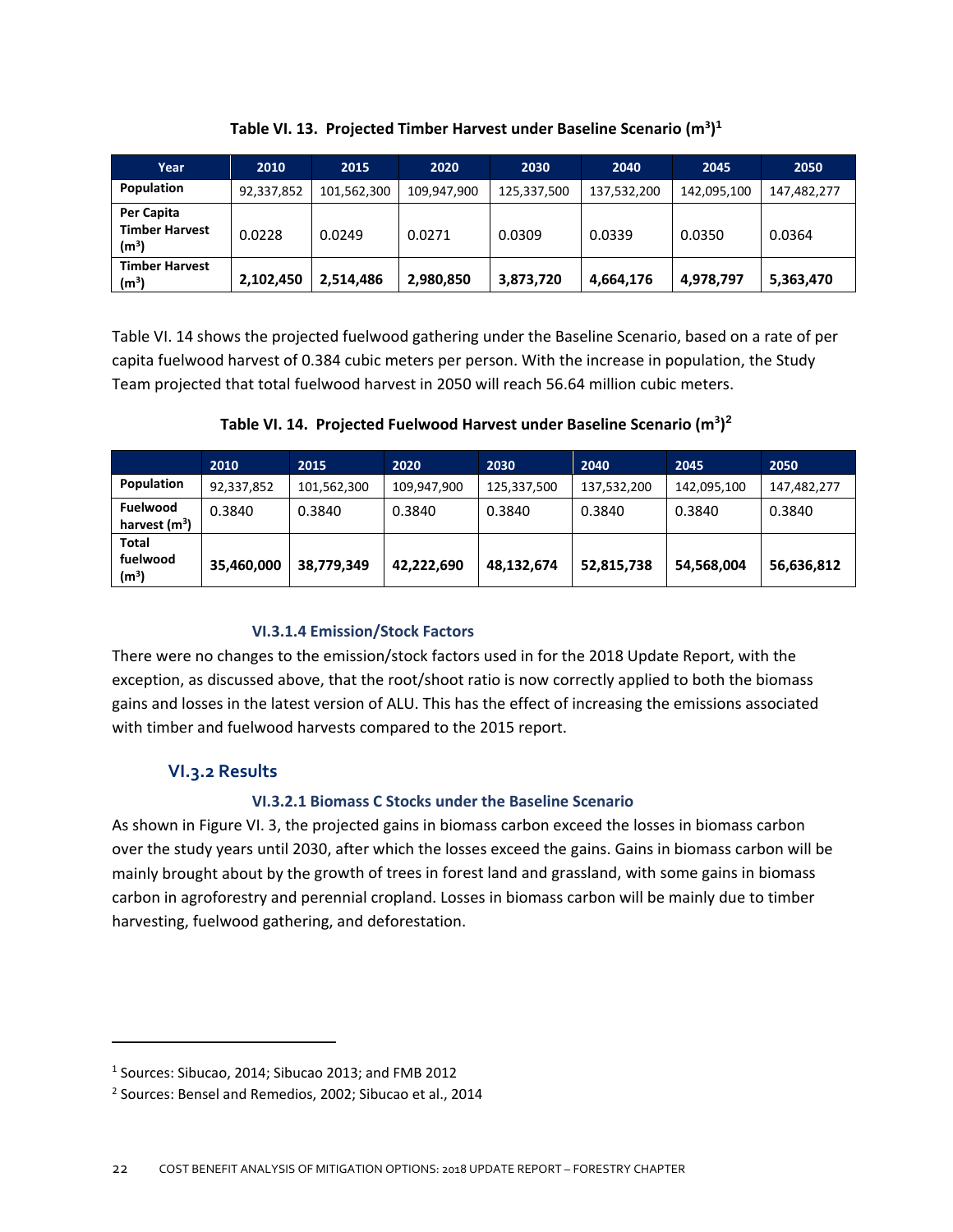

**Figure VI. 3. Gains and Losses in Biomass C Stock under the Baseline Scenario (Gg C)**

#### **VI.3.2.2 GHG Emissions from Biomass Burning under the Baseline Scenario**

GHG emissions from biomass burning under the Baseline Scenario were estimated to be minimal, and were projected to decrease over the years as shown in Figure VI. 4 from 0.009 MtCO<sub>2</sub>e in 2010 to 0.004  $MtCO<sub>2</sub>e$  in 2050.



**Figure VI. 4. GHG Emissions from Biomass Burning under the Baseline Scenario (MtCO2e)**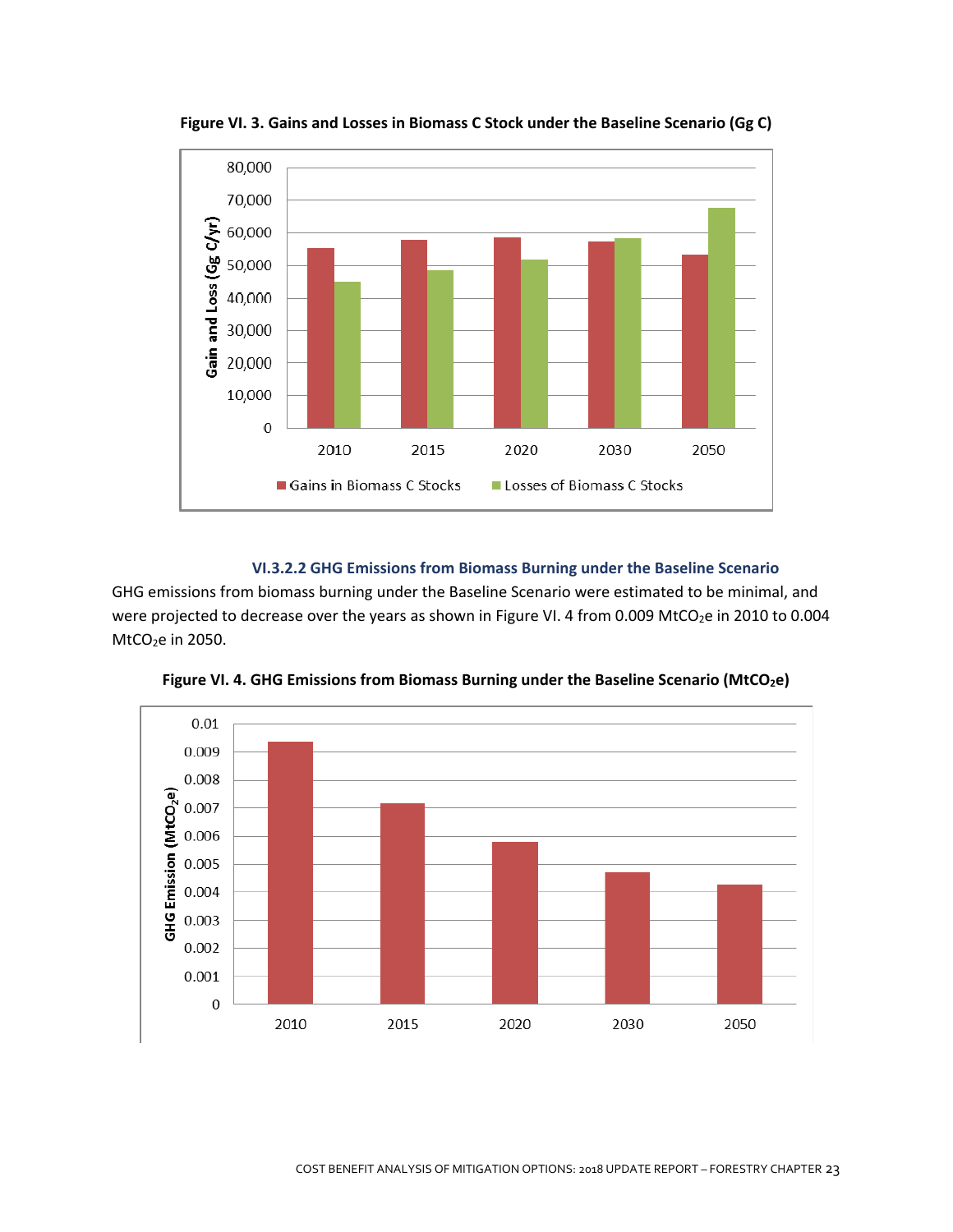## **VI.3.2.3 Total Emissions/Removals from the Forestry Sector under the Baseline Scenario**

Overall, under the Baseline Scenario, the CBA Study Team projects that biomass carbon stock will decrease over the years, as shown in Figure VI. 5, and the sector will remain a carbon sink until approximately 2030, after which it will become a net emitter.

The net carbon stock is estimated to peak in 2010 at 37 MtCO<sub>2</sub>e, then gradually decrease to a level of 52 MtCO<sub>2</sub>e net emissions in 2050, as shown in Table VI. 15.



**Figure VI. 5. Net Biomass Carbon Stocks under the Baseline Scenario (MtCO2e)**

**Table VI. 15. Projected Emissions/Removals under the Baseline Scenario (MtCO2e)**

| Category                                                                | 2010      | 2015      | 2020      | 2030  | 2050   |
|-------------------------------------------------------------------------|-----------|-----------|-----------|-------|--------|
| Changes in biomass carbon stock<br>(MtCO <sub>2</sub> e)                | $-37.016$ | $-34.851$ | $-24.390$ | 3.757 | 52.780 |
| Emissions from biomass burning -<br>Deforestation (MtCO <sub>2</sub> e) | 0.009     | 0.007     | 0.006     | 0.005 | 0.004  |
| <b>Net Carbon Stock</b><br>(MtCO <sub>2</sub> e)                        | $-37.007$ | -34.844   | $-24.384$ | 3.762 | 52.784 |

# **VI.4 MITIGATION COST‐BENEFIT ANALYSIS**

The mitigation options for the forestry sector were developed in consultation with FMB, the National Commission on Indigenous Peoples (NCIP), and the National Mapping and Resource Information Authority (NAMRIA) in February 2015. The general structure and approach of these mitigation options is unchanged from the 2015 report:

 Mitigation option 1 (M1) reduces the loss of closed forest and open forest, which will avoid emissions of CO<sub>2</sub>and non-CO<sub>2</sub> gases from timber harvesting, fuelwood gathering, forest disturbance (e.g., fire), and deforestation.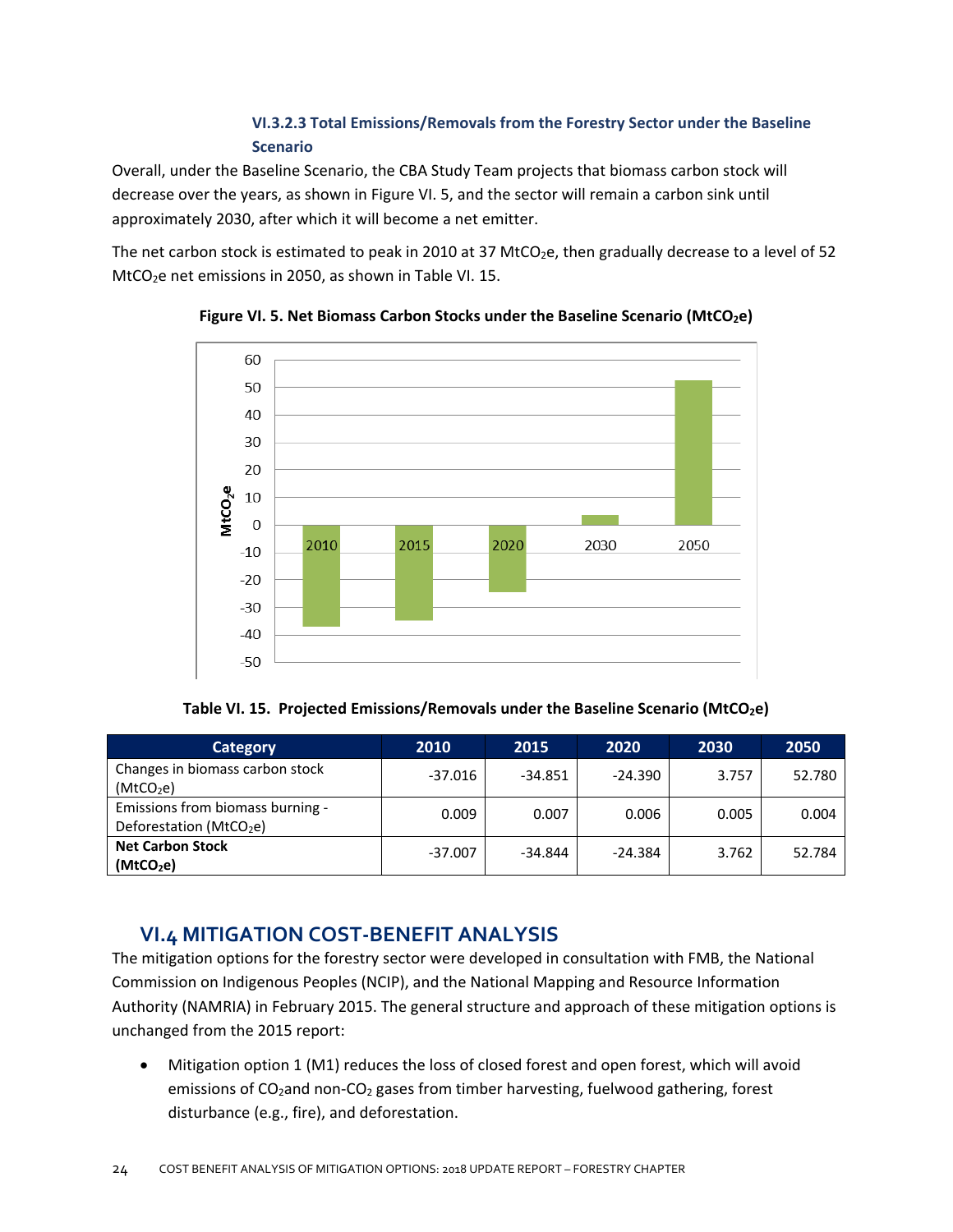Mitigation option 2 (M2) includes restoration of degraded forests and establishing tree plantations, which will result in increased carbon sequestration.

While the overall approach and methods used to estimate the costs and benefits of each mitigation option is unchanged from the 2015 report, some of the assumptions used to execute those methods have changed. Each of these changes is described in more detail below.

## **VI.4.1 Methods**

### **VI.4.1.1 GHG Mitigation Methods and Assumptions**

In order to analyze the GHG mitigation benefits of the two forestry mitigation options, the Study Team developed estimates of changes in the allocations of different types of land cover over time. The allocation translated future potential impacts of policies and programs on forest land that will be covered or occupied by closed forest, open forest, mangrove forest, and plantation land cover until the year 2050. The ALU Software organized the activity data, emission/stock factors, and other assumptions related to changes in the allocation of land cover types, and then calculated associated changes in carbon stocks and GHG emissions from the forestry sector.

#### **VI.4.1.2 Land Use Allocation**

Table VI. 16 and VI. 17 describe the land use allocation under the M1 and M2 mitigation options, respectively. As discussed above in the methods used to estimate the base year and baseline projection emissions, the land use assumptions from the 2015 report were separated into slightly different categories in order to align with the categories used in the latest version of ALU.

| <b>Land use</b>                                | <b>Total</b><br><b>Hectares</b><br>(ha) in<br>2010 | %     | <b>Total</b><br><b>Hectares</b><br>(ha) in<br>2015 | %     | <b>Total</b><br><b>Hectares</b><br>(ha) in<br>2020 | %     | <b>Total</b><br><b>Hectares</b><br>(ha) in<br>2030 | %     | <b>Total</b><br><b>Hectares</b><br>(ha) in<br>2050 | %     |
|------------------------------------------------|----------------------------------------------------|-------|----------------------------------------------------|-------|----------------------------------------------------|-------|----------------------------------------------------|-------|----------------------------------------------------|-------|
| Cropland<br>Remaining<br>Cropland              | 12,442,300                                         | 42.10 | 12,947,676                                         | 43.81 | 13,450,096                                         | 45.51 | 13,993,892                                         | 47.35 | 13,993,892                                         | 47.35 |
| Forest Land<br>Converted<br>to Cropland        | 47,287                                             | 0.16  | 47,287                                             | 0.16  | 47,287                                             | 0.16  | 47,287                                             | 0.16  | 47,287                                             | 0.16  |
| Forest Land<br>Remaining<br>Forest Land        | 6,791,545                                          | 22.98 | 7,128,463                                          | 24.12 | 7,432,871                                          | 25.15 | 7,624,972                                          | 25.80 | 7,521,533                                          | 25.45 |
| Grassland<br>Converted<br>to Forest<br>Land    | 3,632,206                                          | 12.29 | 3,632,205                                          | 12.29 | 3,632,206                                          | 12.29 | 3,632,207                                          | 12.29 | 3,632,206                                          | 12.29 |
| Grassland<br>Remaining<br>Grassland            | 4,985,786                                          | 16.87 | 4,143,492                                          | 14.02 | 3,336,663                                          | 11.29 | 2,597,810                                          | 8.79  | 2,704,205                                          | 9.15  |
| Other Lands<br>Remaining<br><b>Other Lands</b> | 88,662                                             | 0.30  | 88,662                                             | 0.30  | 88,662                                             | 0.30  | 88,662                                             | 0.30  | 88,662                                             | 0.30  |
| Settlements<br>Remaining<br>Settlements        | 709,300                                            | 2.40  | 709,300                                            | 2.40  | 709,300                                            | 2.40  | 712,255                                            | 2.40  | 709,300                                            | 2.40  |
| Wetlands<br>Remaining<br>Wetlands              | 857,070                                            | 2.90  | 857,071                                            | 2.90  | 857,071                                            | 2.90  | 857,071                                            | 2.90  | 857,071                                            | 2.90  |

|  | Table VI. 16. Land Use Allocation for the M1 Scenario |
|--|-------------------------------------------------------|
|--|-------------------------------------------------------|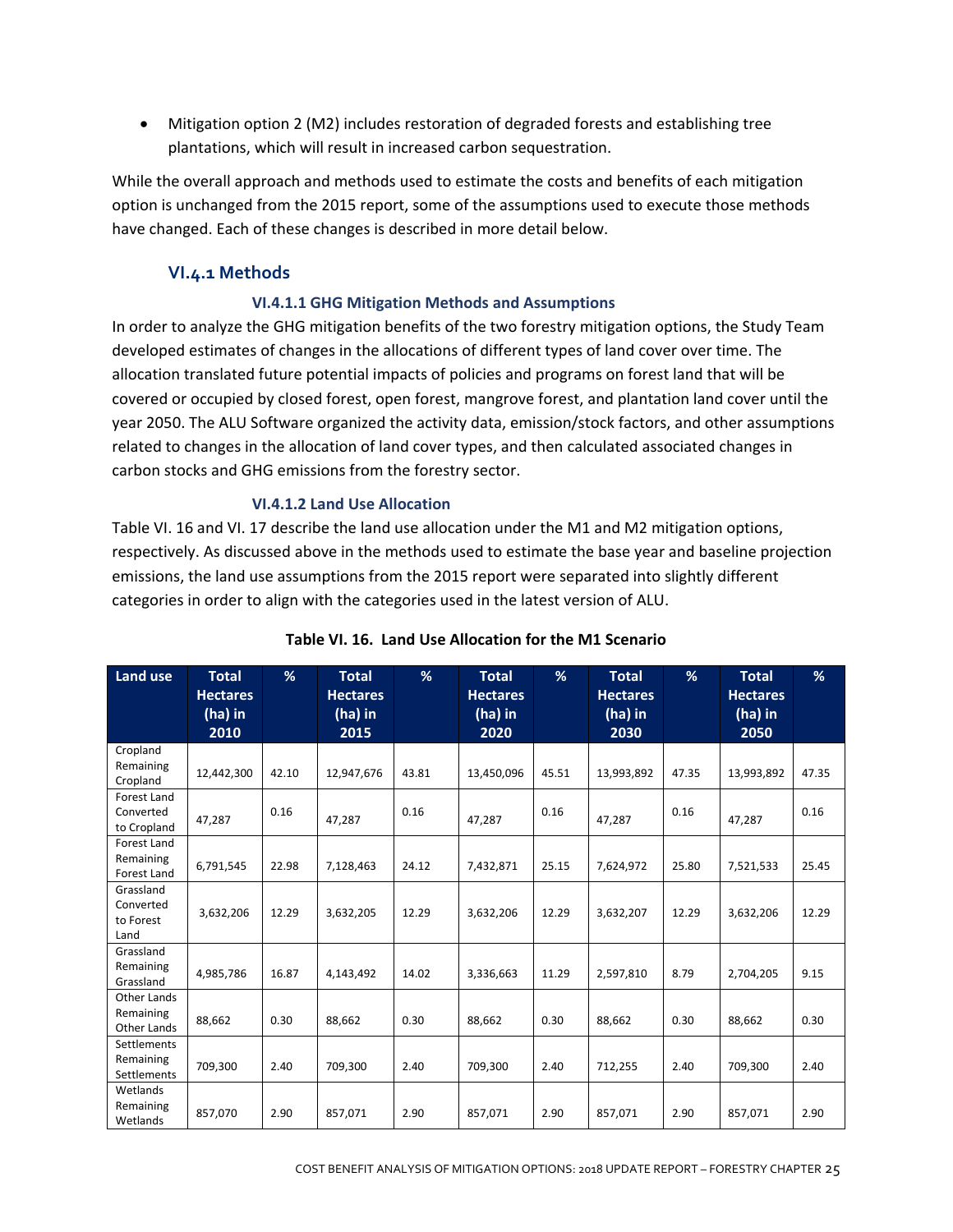| Land use     | Total           | $\frac{9}{6}$ | Total      | %   | <b>Total</b>    | %   | Total           | %   | Total           | %   |
|--------------|-----------------|---------------|------------|-----|-----------------|-----|-----------------|-----|-----------------|-----|
|              | <b>Hectares</b> |               | Hectares   |     | <b>Hectares</b> |     | <b>Hectares</b> |     | <b>Hectares</b> |     |
|              | (ha) in         |               | (ha) in    |     | (ha) in         |     | (ha) in         |     | (ha) in         |     |
|              | 2010'           |               | 2015       |     | 2020            |     | 2030            |     | 2050            |     |
| <b>TOTAL</b> | 29,554,156      | 100           | 29,554,156 | 100 | 29,554,156      | 100 | 29,554,156      | 100 | 29,554,156      | 100 |

**Table VI. 17. Land Use Allocation for the M2 Scenario**

| <b>Land use</b>                                | <b>Total</b><br><b>Hectares</b><br>(ha) in<br>2010 | %     | <b>Total</b><br><b>Hectares</b><br>(ha) in<br>2015 | %     | <b>Total</b><br><b>Hectares</b><br>(ha) in<br>2020 | %     | <b>Total</b><br><b>Hectares</b><br>(ha) in<br>2030 | %     | <b>Total</b><br><b>Hectares</b><br>(ha) in<br>2050 | %     |
|------------------------------------------------|----------------------------------------------------|-------|----------------------------------------------------|-------|----------------------------------------------------|-------|----------------------------------------------------|-------|----------------------------------------------------|-------|
| Cropland<br>Remaining<br>Cropland              | 12,442,300                                         | 42.10 | 13,071,803                                         | 44.23 | 13,586,046                                         | 45.97 | 14,002,759                                         | 47.38 | 13,993,892                                         | 47.35 |
| Forest Land<br>Converted<br>to Cropland        | 47,287                                             | 0.16  | 47,287                                             | 0.16  | 47,287                                             | 0.16  | 47,287                                             | 0.16  | 47,287                                             | 0.16  |
| <b>Forest Land</b><br>Remaining<br>Forest Land | 6,791,545                                          | 22.98 | 8,186,502                                          | 27.70 | 9,179,520                                          | 31.06 | 9,404,132                                          | 31.82 | 9,327,292                                          | 31.56 |
| Grassland<br>Converted<br>to Forest<br>Land    | 3,632,206                                          | 12.29 | 3,632,205                                          | 12.29 | 3,632,205                                          | 12.29 | 3,632,206                                          | 12.29 | 3,632,206                                          | 12.29 |
| Grassland<br>Remaining<br>Grassland            | 4,985,786                                          | 16.87 | 2,961,326                                          | 10.02 | 1,454,065                                          | 4.92  | 809,784                                            | 2.74  | 898,446                                            | 3.04  |
| Other Lands<br>Remaining<br>Other Lands        | 88,662                                             | 0.30  | 88,662                                             | 0.30  | 88,662                                             | 0.30  | 88,662                                             | 0.30  | 88,662                                             | 0.30  |
| Settlements<br>Remaining<br>Settlements        | 709,300                                            | 2.40  | 709,300                                            | 2.40  | 709,300                                            | 2.40  | 712,255                                            | 2.40  | 709,300                                            | 2.40  |
| Wetlands<br>Remaining<br>Wetlands              | 857,070                                            | 2.90  | 857,071                                            | 2.90  | 857,071                                            | 2.90  | 857,071                                            | 2.90  | 857,071                                            | 2.90  |
| <b>TOTAL</b>                                   | 29,554,156                                         | 100   | 29,554,156                                         | 100   | 29,554,156                                         | 100   | 29,554,156                                         | 100   | 29,554,156                                         | 100   |

These two sets of land use allocation assumptions were further developed, as presented in Table VI. 18 and Table VI. 19, to take into account the respective impacts of ongoing and anticipated forest protection and forest restoration and reforestation programs on the allocation for land use subcategories or forest types.

Based on consultations with FMB in September 2017, the Study Team made slight adjustments to the assumptions about the projected amount of land in each subcategory in each mitigation option. In the tables below, the updated values are shown in red. The changes in the assumptions about the allocation of land to the different forest subcategories for the M2 scenario are due to revised assumptions about the amount of land restored or reforested under that mitigation option. These assumptions are described in more detail below.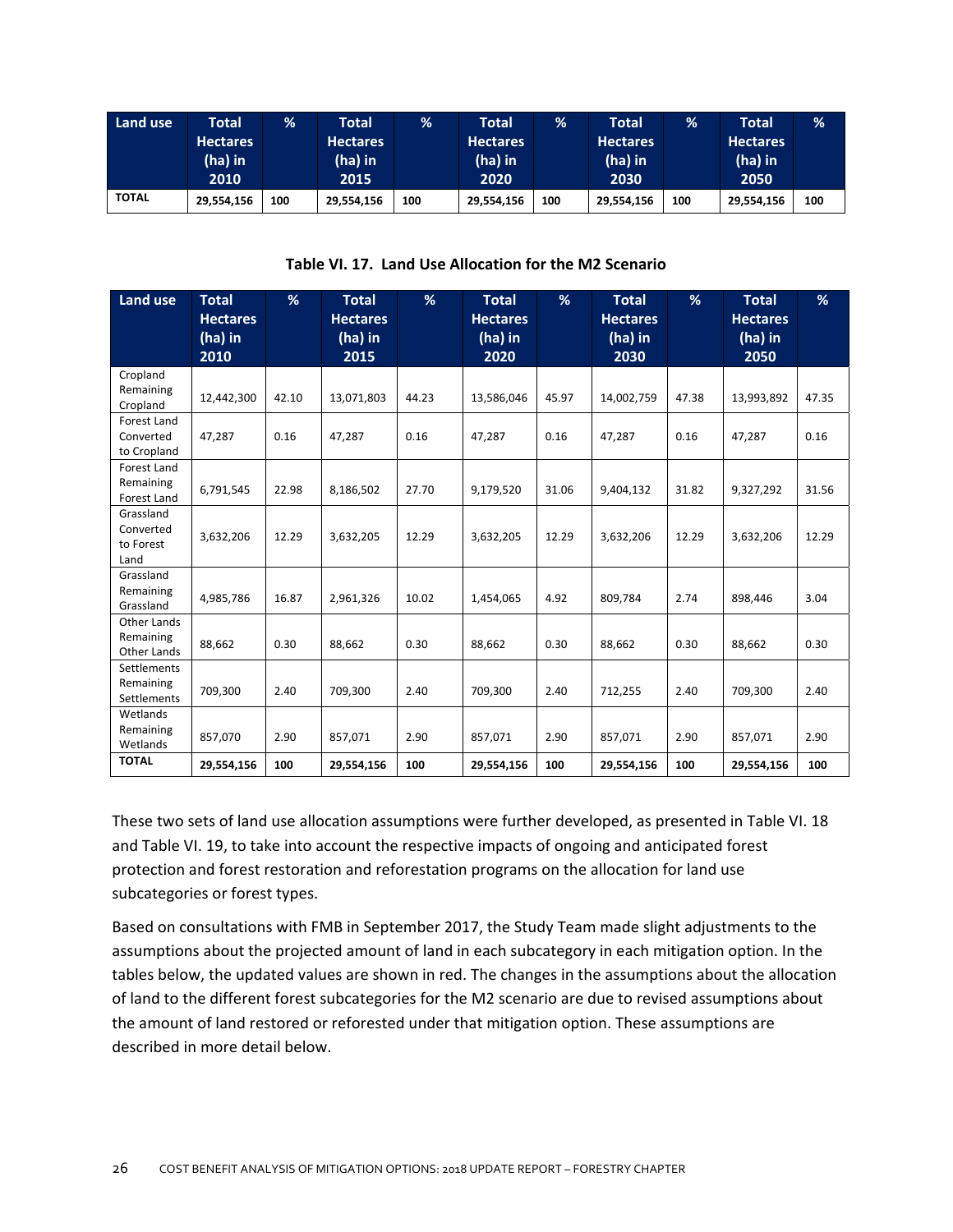| <b>Climate/Soil Type</b> | <b>DENR Category</b> | Land-use<br><b>Subcategory</b> | $%$ in<br>2010 | $%$ in<br>2015 | $%$ in<br>2020 | $%$ in<br>2030 | $%$ in<br>2050 |
|--------------------------|----------------------|--------------------------------|----------------|----------------|----------------|----------------|----------------|
|                          |                      | <b>Closed Forest</b>           | 27.30          | 21.89          | 17.96          | 19.03          | 19.98          |
| TRW HAC                  |                      | Open Forest                    | 62.15          | 68.68          | 73.08          | 72.35          | 71.31          |
|                          | <b>Public Land</b>   | Mangrove                       | 2.98           | 3.55           | 4.09           | 4.38           | 4.67           |
|                          |                      | Plantation                     | 0.57           | 0.28           | 0.17           | 0.14           | 0.15           |
|                          |                      | <b>Closed Forest</b>           | 0.97           | 0.81           | 0.70           | 0.60           | 0.59           |
|                          | Alienable &          | Open Forest                    | 4.37           | 3.09           | 2.28           | 1.73           | 1.53           |
|                          | Disposable land      | Mangrove                       | 1.57           | 1.65           | 1.70           | 1.74           | 1.75           |
|                          |                      | Plantation                     | 0.10           | 0.05           | 0.03           | 0.02           | 0.02           |
|                          |                      | <b>Closed Forest</b>           | 27.30          | 21.89          | 17.96          | 19.03          | 19.98          |
|                          | <b>Public Land</b>   | Open Forest                    | 62.15          | 68.68          | 73.08          | 72.35          | 71.31          |
|                          |                      | Mangrove                       | 2.98           | 3.55           | 4.09           | 4.38           | 4.67           |
| <b>TMSD HAC</b>          |                      | Plantation                     | 0.57           | 0.28           | 0.17           | 0.14           | 0.15           |
|                          |                      | <b>Closed Forest</b>           | 0.97           | 0.81           | 0.70           | 0.60           | 0.59           |
|                          | Alienable &          | Open Forest                    | 4.37           | 3.09           | 2.28           | 1.73           | 1.53           |
|                          | Disposable land      | Mangrove                       | 1.57           | 1.65           | 1.70           | 1.74           | 1.75           |
|                          |                      | Plantation                     | 0.10           | 0.05           | 0.03           | 0.02           | 0.02           |
|                          |                      | <b>Closed Forest</b>           | 27.74          | 21.89          | 17.96          | 19.03          | 19.98          |
| <b>TRMM HAC</b>          | <b>Public Land</b>   | Open Forest                    | 66.16          | 72.23          | 77.17          | 76.73          | 75.98          |
|                          |                      | Plantation                     | 0.58           | 0.28           | 0.17           | 0.14           | 0.15           |
|                          | Alienable &          | <b>Closed Forest</b>           | 0.77           | 0.81           | 0.70           | 0.60           | 0.59           |
|                          | Disposable land      | Open Forest                    | 4.69           | 4.74           | 3.97           | 3.47           | 3.28           |
|                          |                      | Plantation                     | 0.08           | 0.05           | 0.03           | 0.02           | 0.02           |

**Table VI. 18. Projected Forest Land Subcategories under the M1 Scenario** 

## **Table VI. 19. Projected Forest Land Subcategories under the M2 Scenario**

| <b>Climate/Soil</b><br><b>Type</b> | <b>DENR Category</b> | Land-use<br><b>Subcategory</b> | $%$ in<br>2010 | $%$ in<br>2015 | $%$ in<br>2020 | $%$ in<br>2030 | $%$ in<br>2050 |
|------------------------------------|----------------------|--------------------------------|----------------|----------------|----------------|----------------|----------------|
|                                    |                      | <b>Closed Forest</b>           | 27.3           | 20.73          | 15.73          | 28.51          | 29.66          |
|                                    | <b>Public Land</b>   | Open Forest                    | 62.15          | 68.48          | 74.87          | 64.14          | 63.33          |
|                                    |                      | Mangrove                       | 2.98           | 3.52           | 3.64           | 3.73           | 3.69           |
| TRW HAC                            |                      | Plantation                     | 0.57           | 1.97           | 1.66           | 0.12           | 0.12           |
|                                    |                      | Closed Forest                  | 0.97           | 0.77           | 0.61           | 0.52           | 0.49           |
|                                    | Alienable &          | Open Forest                    | 4.37           | 2.93           | 1.99           | 1.48           | 1.26           |
|                                    | Disposable land      | Mangrove                       | 1.57           | 1.56           | 1.48           | 1.49           | 1.44           |
|                                    |                      | Plantation                     | 0.1            | 0.04           | 0.03           | 0.02           | 0.02           |
|                                    |                      | <b>Closed Forest</b>           | 27.3           | 20.73          | 15.73          | 28.51          | 29.66          |
|                                    | <b>Public Land</b>   | Open Forest                    | 62.15          | 68.48          | 74.87          | 64.14          | 63.33          |
|                                    |                      | Mangrove                       | 2.98           | 3.52           | 3.64           | 3.73           | 3.69           |
|                                    |                      | Plantation                     | 0.57           | 1.97           | 1.66           | 0.12           | 0.12           |
| <b>TMSD HAC</b>                    |                      | <b>Closed Forest</b>           | 0.97           | 0.77           | 0.61           | 0.52           | 0.49           |
|                                    | Alienable &          | Open Forest                    | 4.37           | 2.93           | 1.99           | 1.48           | 1.26           |
|                                    | Disposable land      | Mangrove                       | 1.57           | 1.56           | 1.48           | 1.49           | 1.44           |
|                                    |                      | Plantation                     | 0.1            | 0.04           | 0.03           | 0.02           | 0.02           |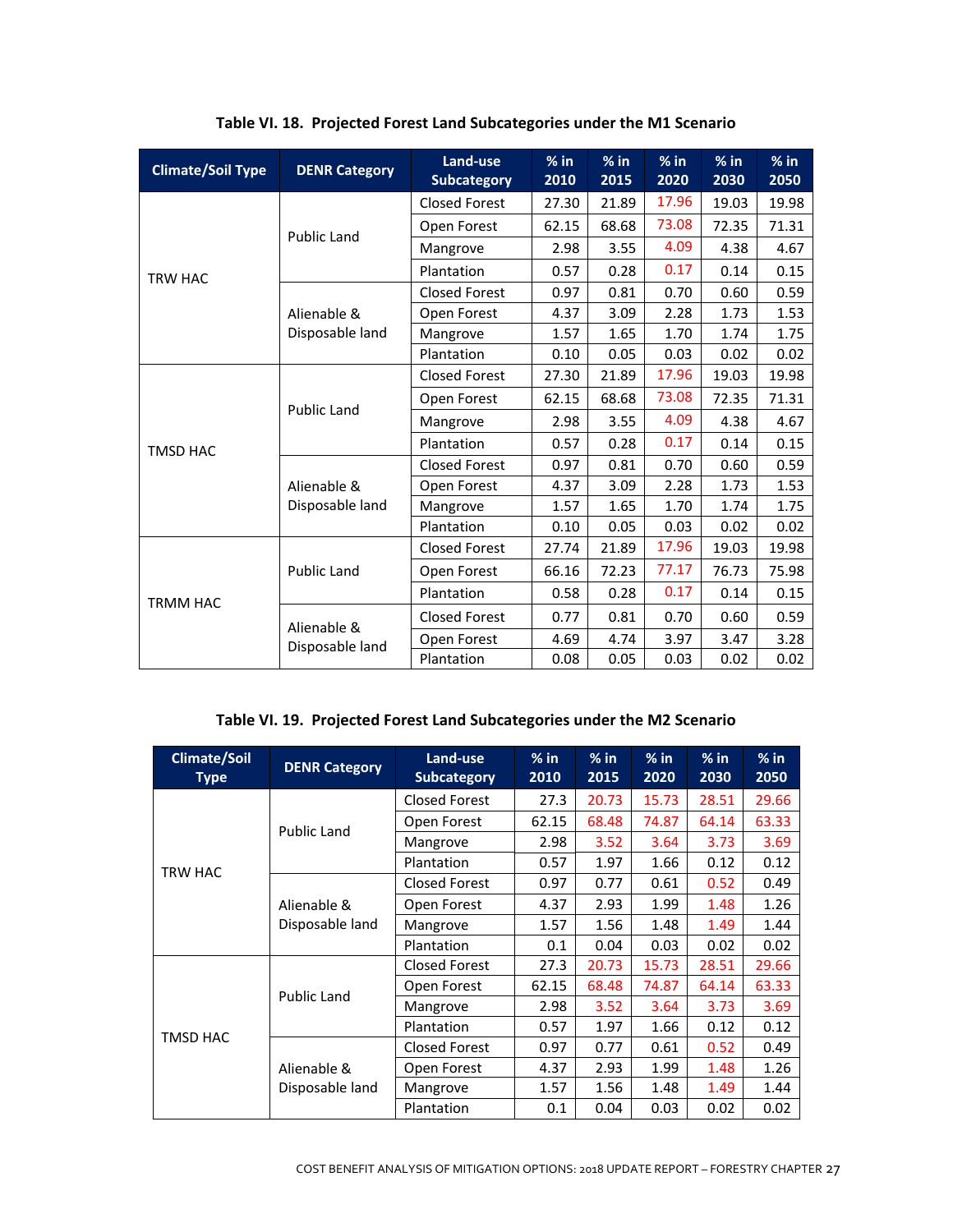| <b>Climate/Soil</b><br><b>Type</b> | <b>DENR Category</b>           | Land-use<br><b>Subcategory</b> | $%$ in<br>2010 | $%$ in<br>2015 | $%$ in<br>2020 | $%$ in<br>2030 | $%$ in<br>2050 |
|------------------------------------|--------------------------------|--------------------------------|----------------|----------------|----------------|----------------|----------------|
|                                    |                                | Closed Forest                  | 27.74          | 20.73          | 15.73          | 28.51          | 29.66          |
|                                    | Public Land                    | Open Forest                    | 66.16          | 72             | 78.51          | 67.87          | 67.02          |
|                                    |                                | Plantation                     | 0.58           | 1.97           | 1.66           | 0.12           | 0.12           |
| TRMM HAC                           |                                | Closed Forest                  | 0.77           | 0.77           | 0.61           | 0.52           | 0.49           |
|                                    | Alienable &<br>Disposable land | Open Forest                    | 4.69           | 4.49           | 3.47           | 2.96           | 2.69           |
|                                    |                                | Plantation                     | 0.08           | 0.04           | 0.03           | 0.02           | 0.02           |

## **VI.4.1.3 Biomass Gains under Mitigation Options**

In order to project gains in biomass carbon stocks in forest land, grassland, and cropland, the study team developed data on incremental annual growth of tree species. This annual growth increment is a function of tree age range or distribution, which are an important input to the ALU Software.

Given the lack of data from a national‐level forest inventory that could support the development of projected tree age distributions, the team assumed that the tree age distribution for both the mitigation option Scenarios is the same<sup>3</sup> as that applied in the Baseline Scenario.

### *Timber Harvesting*

Losses in biomass carbon stock are brought about by timber harvesting, fuelwood gathering, forest disturbance (e.g., forest fires, wind disturbance, and pest and diseases infestation), and deforestation.

Under the M1 scenario, timber harvest is projected to decline by 50 percent relative to the baseline projection timber harvest by 2050. As shown in Table VI. 20, this results in a total timber harvest of 2.7 million cubic meters under the M1 scenario, compared to a timber harvest of 5.4 million cubic meters under the Baseline Scenario.

For the M2 scenario, timber harvest actually increases relative to the baseline scenario because additional timber is expected to be harvested from tree plantations established under this mitigation scenario. As shown in Table VI. 21, the total timber harvest in 2050 is 8.4 million cubic meters in 2050 under the M2 scenario.

|                                  | 2010       | 2015        | 2020        | 2030        | 2040        | 2045        | 2050        |
|----------------------------------|------------|-------------|-------------|-------------|-------------|-------------|-------------|
| <b>Population</b>                | 92,337,852 | 101,562,300 | 109,947,900 | 125,337,500 | 137,532,200 | 142,095,100 | 147,482,277 |
| Per Capita<br>Harvest $(m^3)$    | 0.0228     | 0.0241      | 0.0244      | 0.0232      | 0.0203      | 0.0193      | 0.0182      |
| <b>Timber</b><br>Harvest $(m^3)$ | 2,102,450  | 2,451,624   | 2,682,765   | 2,905,290   | 2,798,506   | 2,738,338   | 2,681,735   |

|  | Table VI. 20. Projected Timber Harvest under the M1 Scenario $(m^3)^4$ |  |  |  |  |  |  |  |  |  |
|--|------------------------------------------------------------------------|--|--|--|--|--|--|--|--|--|
|--|------------------------------------------------------------------------|--|--|--|--|--|--|--|--|--|

<sup>&</sup>lt;sup>3</sup> Based on the May 2015 Consultation with FMB officials.

<sup>4</sup> Sources: Sibucao, 2014; Sibucao, 2013; and FMB, 2012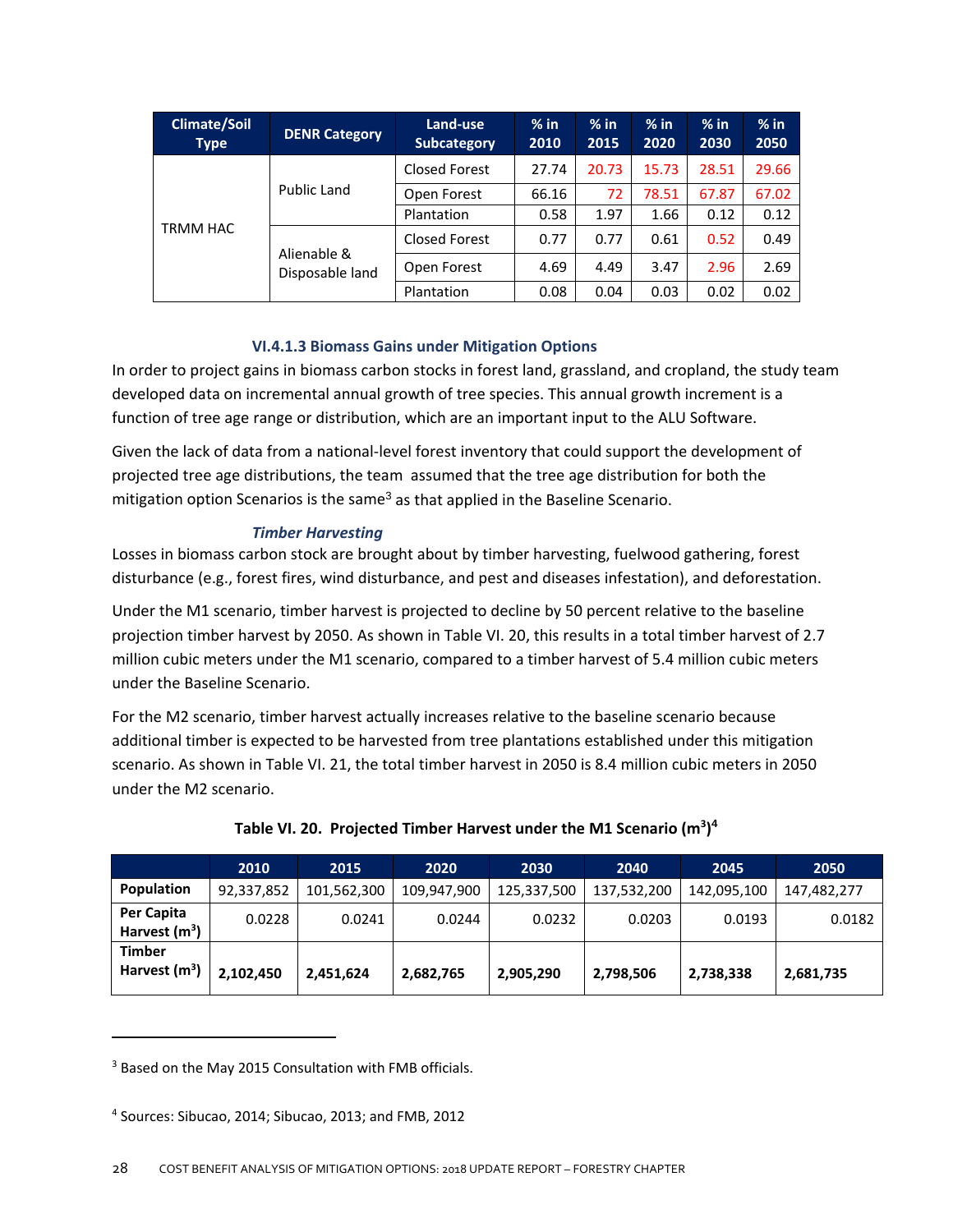|                                            | 2010       | 2015        | 2020        | 2030        | 2040        | 2045        | 2050        |
|--------------------------------------------|------------|-------------|-------------|-------------|-------------|-------------|-------------|
| <b>Population</b>                          | 92,337,852 | 101,562,300 | 109,947,900 | 125,337,500 | 137,532,200 | 142,095,100 | 147,482,277 |
| Per Capita<br>Harvest $(m^3)$              | 0.0228     | 0.0248      | 0.0271      | 0.0651      | 0.0442      | 0.0663      | 0.0570      |
| <b>Timber</b><br>Harvest (m <sup>3</sup> ) | 2,102,450  | 2,514,486   | 2,980,850   | 8,163,325   | 6,082,670   | 9,419,601   | 8,411,782   |

## **Table VI. 21. Projected Timber Harvest under the M2 Scenario (m3 ) 5**

#### *Fuelwood Gathering*

Under the M1 scenario, fuelwood harvest is also projected to decline by 50 percent by 2050 relative to the baseline projection.<sup>6</sup> As shown in Table VI. 22, with the increase in population, this corresponds to a total harvest of 28.3 million cubic meters of fuelwood by 2050.

In contrast, under the M2 mitigation option Scenario, fuelwood harvest levels will increase due to the harvest of fuelwood species planted under this mitigation option. Table VI. 23 shows a fuelwood harvest of 60.9 million cubic meters by 2050. This is equivalent to an 8% increase compared to the Baseline Scenario for 2050.

**Table VI. 22. Projected Fuelwood Harvest under the M1 Scenario (m3 )**

|                                                                    | 2010       | 2015        | 2020        | 2030        | 2040        | 2045        | 2050        |
|--------------------------------------------------------------------|------------|-------------|-------------|-------------|-------------|-------------|-------------|
| <b>Population</b>                                                  | 92,337,852 | 101,562,300 | 109,947,900 | 125,337,500 | 137,532,200 | 142,095,100 | 147,482,277 |
| Per capita<br>Harvest $(m^3)$                                      | 0.3840     | 0.3723      | 0.3456      | 0.2880      | 0.2304      | 0.2112      | 0.1920      |
| <b>Total</b><br><b>Fuelwood</b><br>and Charcoal<br>Harvest $(m^3)$ | 35,460,000 | 37,809,865  | 38,000,421  | 36,099,506  | 31,689,443  | 30,012,402  | 28,318,406  |

|  | Table VI. 23. Projected Fuelwood Harvest under the M2 Scenario $(m^3)^7$ |  |  |
|--|--------------------------------------------------------------------------|--|--|
|--|--------------------------------------------------------------------------|--|--|

|                                                                    | 2010       | 2015        | 2020        | 2030        | 2040        | 2045        | 2050        |
|--------------------------------------------------------------------|------------|-------------|-------------|-------------|-------------|-------------|-------------|
| Population                                                         | 92,337,852 | 101,562,300 | 109,947,900 | 125,337,500 | 137,532,200 | 142,095,100 | 147,482,277 |
| Per Capita<br>Harvest $(m^3)$                                      | 0.3840     | 0.3844      | 0.4359      | 0.4325      | 0.4281      | 0.4274      | 0.4131      |
| <b>Total</b><br><b>Fuelwood</b><br>and Charcoal<br>Harvest $(m^3)$ | 35,460,000 | 39,044,396  | 47,925,174  | 54,210,474  | 58,880,797  | 60,738,327  | 60,923,261  |

<sup>5</sup> Sources: Sibucao, 2014; Sibucao, 2013; and FMB, 2012

<sup>6</sup> Fuelwood harvest estimates shown here are inclusive of charcoal harvest, with quantities expressed in fuelwood equivalent based on energy content.

<sup>7</sup> Sources: Bensel and Remedios, 2002; Sibucao et al., 2014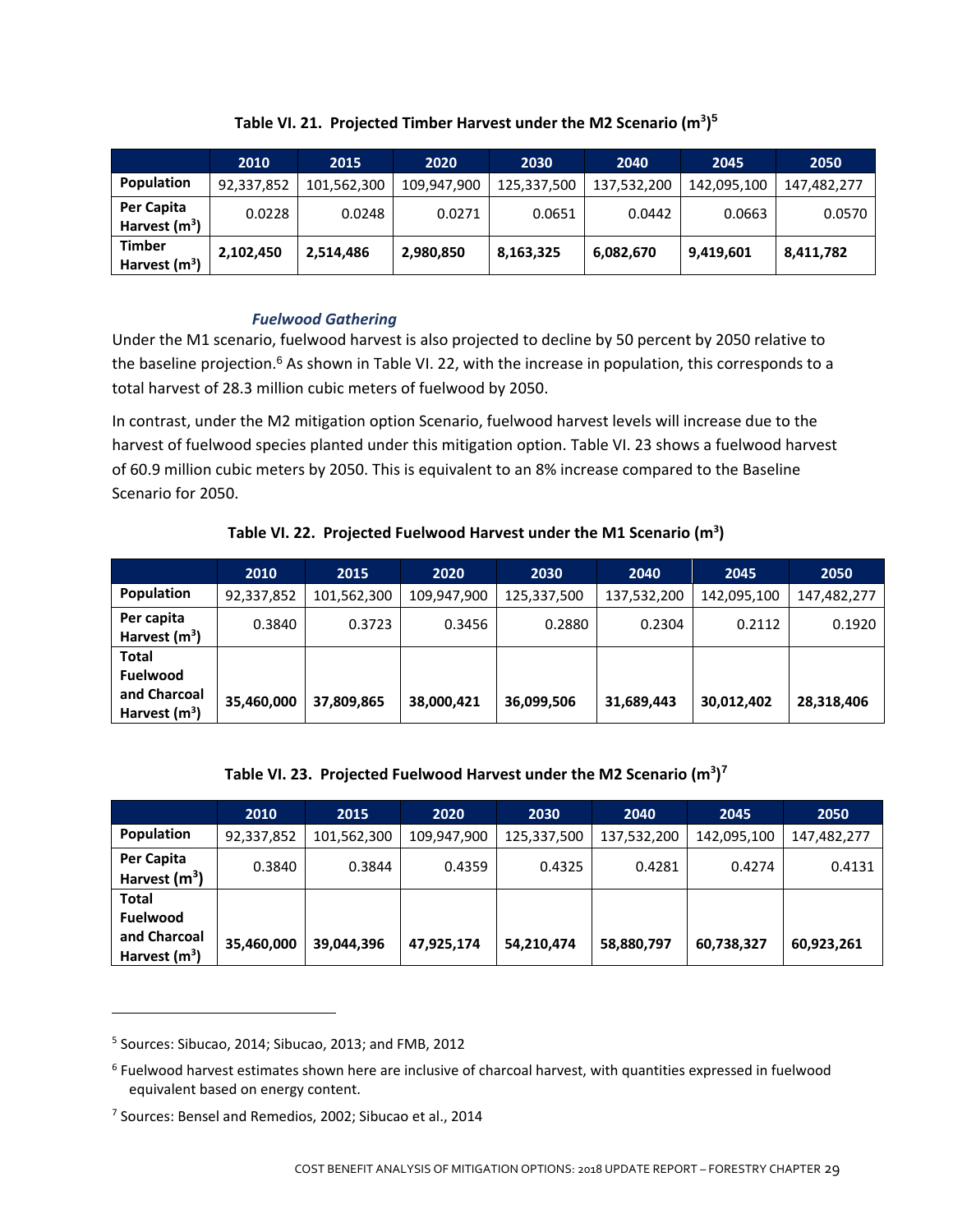#### *Forest Disturbance*

Forest disturbance in the two mitigation scenarios was assumed to be minimal, as in the baseline. This will be equal to 0.1% of A&D land open forest areas (with trees >20 years), of annual disturbance due to fire, until 2050.

#### *Deforestation*

Based on consultations with FMB, the study team held net deforestation constant at 47,287 ha per year for both mitigation scenarios, as well as for the baseline scenario. For the M2 mitigation scenario, this net deforestation rate assumes that even though some lands are restored or reforested, there is still a net deforestation of 47,287 ha per year.

#### **VI.4.1.4 Grassland Burning under Mitigation Options**

Consistent with the assumptions made for the Baseline Scenario, 30% of the total grassland area is projected to be burned until 2050 for both the M1 and M2 Scenarios. These assumptions are unchanged from the 2015 report.

#### *Emission/Stock Factors*

There were no changes to the emission/stock factors used in for the 2018 Update Report, with the exception, as discussed above, that the root/shoot ratio is now correctly applied to both the biomass gains and losses in the latest version of ALU. This has the effect of increasing the emissions associated with timber and fuelwood harvests compared to the 2015 report.

#### *Direct Cost Methods and Assumptions*

Similar to the methods used to estimate the changes in carbon stocks under the mitigation scenarios, the methods used to estimate the costs of each mitigation option have not changed from the 2015 report. However, in some cases the assumptions used to execute those methods have changed. This includes specific cost and price data.

#### *Assumptions for Costs of the Forest Protection Scenario (M1)*

The costs of the M1 mitigation option include the cost of implementing a forest protection program and the opportunity cost of foregone revenue from timber and fuelwood species that are not harvested.

Table VI. 24 shows a weighted average timber price of PhP2,284 per cubic meter, which was then applied to the estimates of the annual reduction in timber harvest over the 2015 to 2030 period. The values for the volume sold and retail prices of each timber species were updated from those used for the 2015 report, based on data provided by FMB during consultations in September 2017. Because the weighted average of timber prices, based on official 2016timber sales, may not be representative of the types of timber species not harvested resulting from forest protection activities in the future, this creates another uncertainty in the estimate of opportunity costs of reduced timber harvests.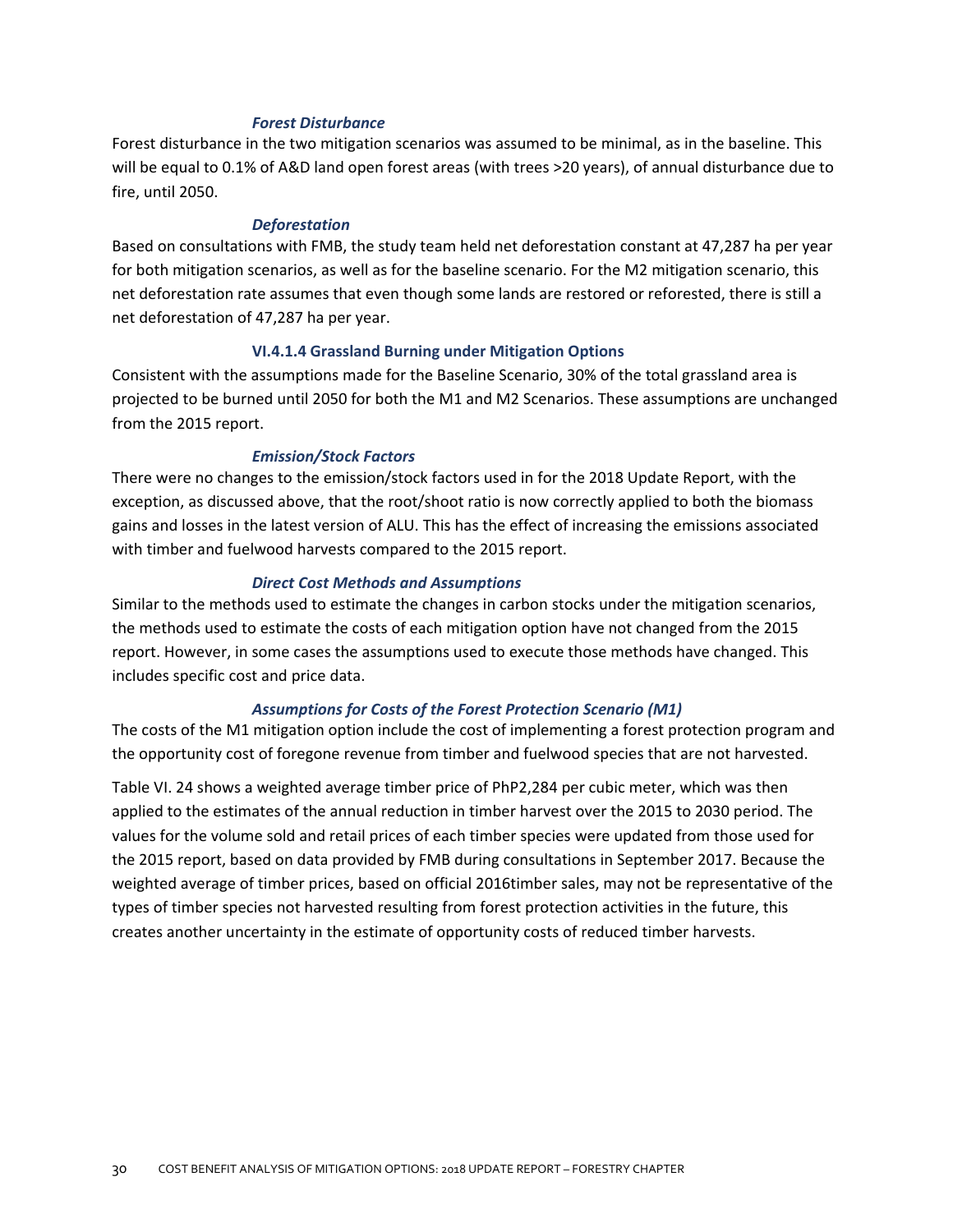| <b>Timber Species</b>                      | Volume Sold, 2016<br>(cubic meter) | Weight Based on %<br>of Total Sales, 2016 | <b>Retail Price (2010</b><br>PhP/cubic meter) | <b>Weighted Avg. Retail</b><br>Price (2010 PhP/cubic<br>meter) |
|--------------------------------------------|------------------------------------|-------------------------------------------|-----------------------------------------------|----------------------------------------------------------------|
| Acacia (Samanea saman)                     | 1,691                              | 0.002                                     | 2.935                                         | 6                                                              |
| Antipolo (Artocarpus blancoi)              | 121                                | 0.000                                     |                                               |                                                                |
| Bagras (Eucalyptus deglupta)               | 4,929                              | 0.006                                     | 2,621                                         | 17                                                             |
| Benguet Pine (Pinus kesiya) <sup>(2)</sup> | 271                                | 0.000                                     |                                               |                                                                |
| Durian                                     | 4,545                              | 0.006                                     | 1,967                                         | 12                                                             |
| Eucalyptus (Eucalyptus globus)             | 101                                | 0.000                                     |                                               |                                                                |
| Falcata (Paraserianthes falcataria)        | 480,163                            | 0.627                                     | 2,156                                         | 1,351                                                          |
| Gubas (Endospermum peltatum)               | 5,628                              | 0.007                                     | 1,677                                         | 12                                                             |
| Ipil-ipil (Leucaena leucocephala)          | 1,645                              | 0.002                                     |                                               |                                                                |
| Mahogany (Swietenia<br>macrophylla)        | 70,545                             | 0.092                                     | 2,592                                         | 239                                                            |
| Mangium (Acacia mangium)                   | 101,650                            | 0.133                                     | 2,479                                         | 329                                                            |
| Mango                                      | 1,439                              | 0.002                                     | 1,845                                         | 3                                                              |
| Marang                                     | 7,003                              | 0.009                                     | 2,268                                         | 21                                                             |
| Para Rubber (Hevea brasiliensis)           | 8,371                              | 0.011                                     | 2,348                                         | 26                                                             |
| Yemane (Gmelina arborea) <sup>(3)</sup>    | 80,266                             | 0.105                                     | 2,561                                         | 268                                                            |
| <b>Others</b>                              | 21,729                             | 0.028                                     |                                               |                                                                |
| Total                                      | 766,231                            | 1                                         |                                               | 2,284                                                          |

| Table VI. 24. Weighted Average Price of Timber Sold, 2016 <sup>8</sup> |  |  |  |  |  |  |
|------------------------------------------------------------------------|--|--|--|--|--|--|
|------------------------------------------------------------------------|--|--|--|--|--|--|

As described earlier, the second major cost element for forest protection is the cost of implementing forest protection activities. Examples of these costs include (but are not limited to): the costs of agency staff time spent enforcing policies (e.g., logging ban) and conducting monitoring activities; technical assistance; the use of computers, vehicles, and other equipment; and other costs related to monitoring, tracking, enforcement, and reporting on forest protection programs. Based on estimates of DENR appropriations for all forestry programs from 2010 to 2013, the Study Team allocated a portion of these costs to the forest protection option, as shown in Table VI. 25.

## **Table VI. 25. Estimated DENR Costs of Forest Protection Applicable to Mitigation Option (M1) (2010 USD)<sup>9</sup>**

| <b>Estimated DENR Spending to Support Forest</b><br><b>Protection, 2010 to 2013 (PhP)</b> | <b>Annual Avg.</b><br>Spending, 2010-<br>2013 (PhP) |               |
|-------------------------------------------------------------------------------------------|-----------------------------------------------------|---------------|
| Forest Protection Activities (M1)                                                         | 4,649,780,000                                       | 1,162,445,000 |

<sup>8</sup> Source: Philippine Forestry Statistics, 2013

<sup>9</sup> Source: DENR GAA Appropriations, 2014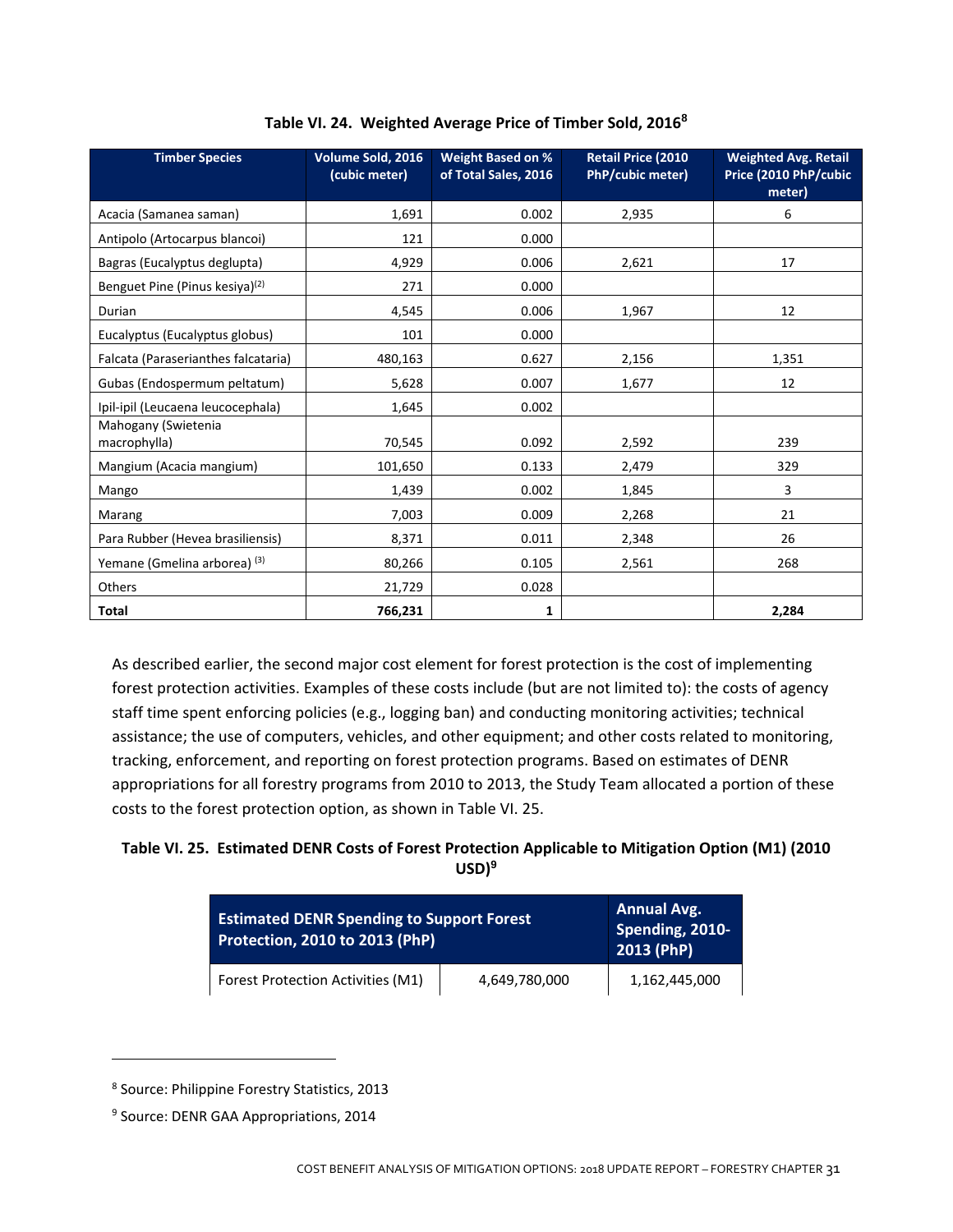In addition, the Study Team estimated various cost elements of the Philippine Master Plan for Climate Resilient Forestry Development (Master Plan) and allocated a portion of these costs to program implementation for forest protection from 2015 to 2028. Table VI. 26 shows this cost allocation estimate.

| <b>Allocation of Master Plan Costs</b>                   | Cost / Period (PhP '000) |           |           |  |
|----------------------------------------------------------|--------------------------|-----------|-----------|--|
|                                                          | 2015-2016                | 2017-2022 | 2023-2028 |  |
| Master Plan Costs Allocated to Forest<br>Protection (M1) | 1,423,151                | 9,281,188 | 9,032,704 |  |

The two separate cost elements for the forest protection mitigation option – opportunity costs and program implementation costs – were combined into an estimate of the total implementation program cost from 2015 to 2050. The Study Team assumed that the annual program implementation costs would increase by 2 percent per year for the years following 2028. These totals were then used to generate the net present value (NPV) of costs for the Forest Protection mitigation option.

### *Assumptions for Costs of Forest Restoration and Reforestation Scenario (M2)*

The costs of the M2 mitigation option include the costs to administer a restoration and reforestation program and the plantation costs.

During consultations in September 2017, FMB provided updated data on the number of hectares planted by the National Greening Program through 2016. These figures are shown in Table VI. 27.

## **Table VI. 27. Area Planted under the National Greening Program (NGP) and Other Reforestation Programs, 2011 through 2026 (in ha)**

| <b>Forest Restoration or</b><br><b>Reforestation Program</b>                                                                                                                                           | <b>Total Area</b><br><b>Planted in</b><br><b>Hectares</b> | <b>Area Planted</b><br>under Timber in<br><b>Hectares</b> | <b>Area Planted under</b><br><b>Fuelwood in Hectares</b> |
|--------------------------------------------------------------------------------------------------------------------------------------------------------------------------------------------------------|-----------------------------------------------------------|-----------------------------------------------------------|----------------------------------------------------------|
| National Greening Program                                                                                                                                                                              | 2,260,950                                                 | 498,156                                                   | 88,219                                                   |
| Others (e.g., Integrated Natural<br>Resource Management Program,<br>Forestlands Management<br>Program, Community-based<br>Forestry, Private Sector Tenure<br>Holders, Non-Government<br>Organizations) | 1,279,516                                                 | 656,643                                                   | 14,620                                                   |
| <b>Total Area Planted under Forest</b><br><b>Restoration and Reforestation</b><br><b>Programs</b>                                                                                                      | 3,540,466                                                 | 1,154,799                                                 | 102,839                                                  |

The costs of establishing a plantation project include costs for nursery, plantation establishment, maintenance and protection, infrastructure, and project management. The costs used by the Study Team are shown in Table VI. 28.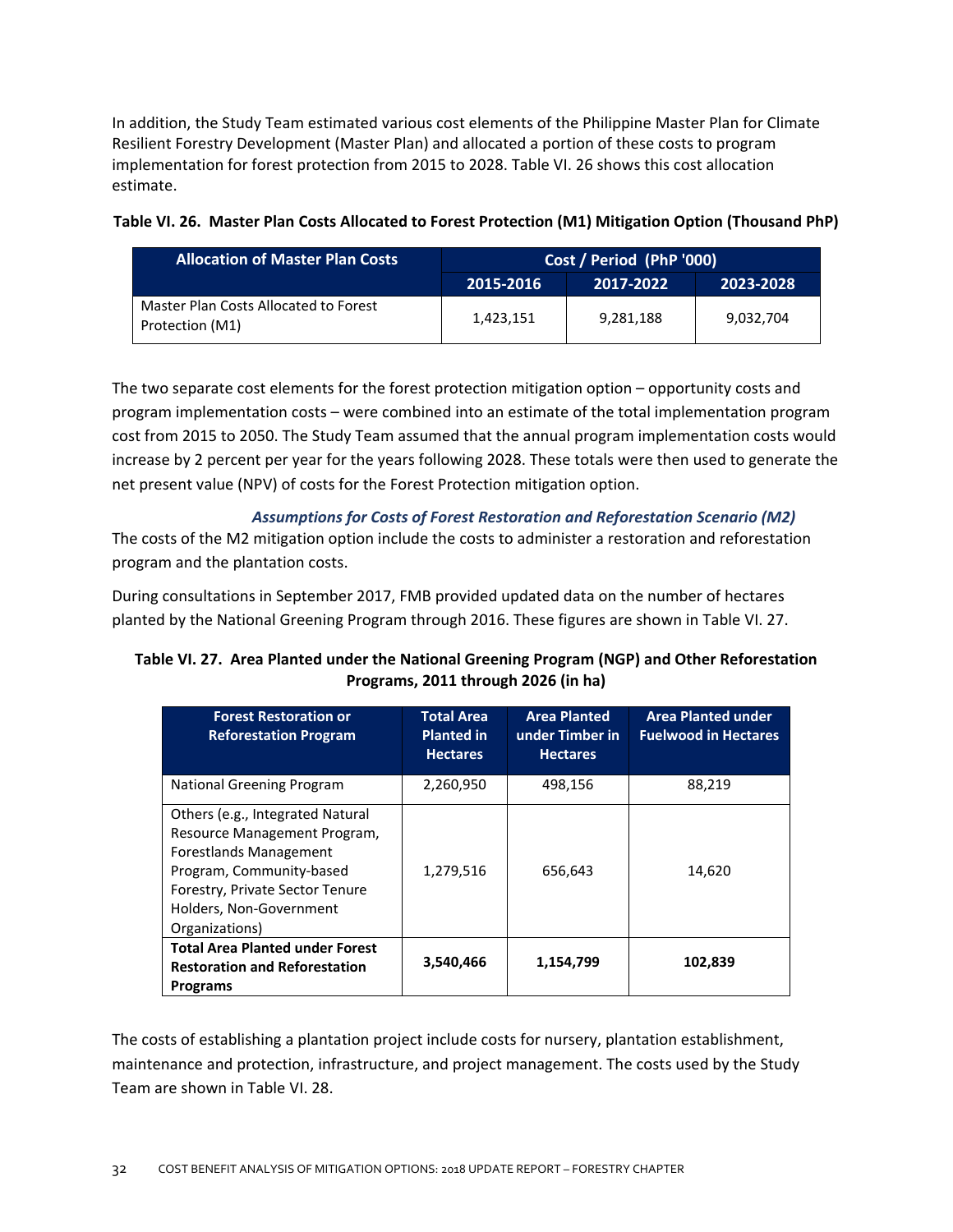|                          |                |                      | <b>Maintenance</b> |                |              |              |              |
|--------------------------|----------------|----------------------|--------------------|----------------|--------------|--------------|--------------|
|                          |                |                      | and                |                | Project      | <b>Total</b> | <b>Total</b> |
|                          | <b>Nursery</b> | <b>Plantation</b>    | protection         | Infrastructure | Mgm't        | Cost         | Cost         |
|                          | <b>Costs</b>   | <b>Establishment</b> | <b>Costs</b>       | <b>Costs</b>   | <b>Costs</b> | per ha       | per ha       |
| <b>Species/Commodity</b> | (Php/ha)       | Costs (Php/ha)       | (Php/ha)           | (Php/ha)       | (Php/ha)     | (2007)       | (2010)       |
| Timber, Fast             |                |                      |                    |                |              |              |              |
| growing $(R)$            | 9,461          | 13,528               | 37,958             | 2,651          | 9,540        | 73,138       | 85,641       |
| Timber, Fast             |                |                      |                    |                |              |              |              |
| growing $(R)$            | 5,800          | 8,197                | 29,535             | 2,651          | 6,927        | 53,110       | 62,189       |
| Timber, Fast             |                |                      |                    |                |              |              |              |
| growing $(R)$            | 3,728          | 5,198                | 18,626             | 2,651          | 4,530        | 34,733       | 40,671       |
| Fast growing             |                |                      |                    |                |              |              |              |
| (average)                | 6,330          | 8,974                | 28,706             | 2,651          |              | 46,661       | 54,638       |
| <b>Assisted Natural</b>  |                |                      |                    |                |              |              |              |
| Regeneration             | 2,562          | 3,728                | 23,629             | 771            | 4,603        | 35,293       | 41,326       |
| Agroforestry             |                |                      |                    |                |              |              |              |
| (mango, durian)          |                |                      |                    |                |              |              |              |
| w/fuelwood               | 11,828         | 9,770                | 26,408             | 2,651          | 7,599        | 58,256       | 68,215       |
| Fruit tree plantation    |                |                      |                    |                |              |              |              |
| (guava, guyabano)        | 3,906          | 5,198                | 21,902             | 2,651          | 5,049        | 38,706       | 45,323       |
| Enrichment (fast         |                | 3,828                |                    | 2,651          |              |              |              |
| and slow-growing)        | 2,501          |                      | 10,478             |                | 2,919        | 22,377       | 26,202       |
| Rubber plantation        | 2,948          | 5,112                | 14,490             | 771            | 3,498        | 26,819       | 31,404       |
| Bamboo (nursery          |                |                      |                    |                |              |              |              |
| raised)                  | 8,636          | 9,236                | 15,170             | 2,651          | 5,354        | 41,047       | 48,064       |
|                          |                |                      |                    |                |              |              |              |
| Rattan                   | 2,717          | 5,655                | 16,406             | 771            | 3,832        | 29,381       | 34,404       |
|                          |                |                      |                    |                |              |              |              |
| Cacao <sup>*</sup>       | 3,906          | 5,198                | 21,902             | 2,651          | 5,049        | 38,706       | 45,323       |
|                          |                |                      |                    |                |              |              |              |
| Coffee *                 | 3,906          | 5,198                | 21,902             | 2,651          | 5,049        | 38,706       | 45,323       |
| <b>Urban Greening</b>    | 30,000         | 4,000                | 6,000              |                | 450          | 40,450       | 35,015       |
| Mangrove                 |                |                      |                    |                |              |              |              |
| plantations              |                |                      |                    |                |              |              |              |
|                          |                |                      |                    |                |              |              |              |
| Nipa plantation          | 6,865          | 5,406                | 15,417             | 1,383          | 4,361        | 33,432       | 39,147       |
|                          |                |                      |                    |                |              |              |              |
| Mangrove (direct)        | 4,246          | 5,480                | 16,276             | 783            | 4,018        | 30,803       | 36,069       |
|                          |                |                      |                    |                |              |              |              |
| Mangrove (direct)        | 6,774          | 7,102                | 24,616             | 783            | 5,891        | 45,166       | 52,887       |
|                          |                |                      |                    |                |              |              |              |
| Mangrove (nursery)       | 10,599         | 10,383               | 16,011             | 1,424          | 5,762        | 44,179       | 51,731       |

## **Table VI. 28. Costs of Establishment and Maintenance of NGP (PhP per ha)<sup>10</sup>**

<sup>10</sup> Source: Carandang, M. and Carandang, A. (2009). "Activity and Costs Standards for Forest Development and Rehabilitation in the Philippines," Journal of Environmental Science and Management 12 (1): 42‐67.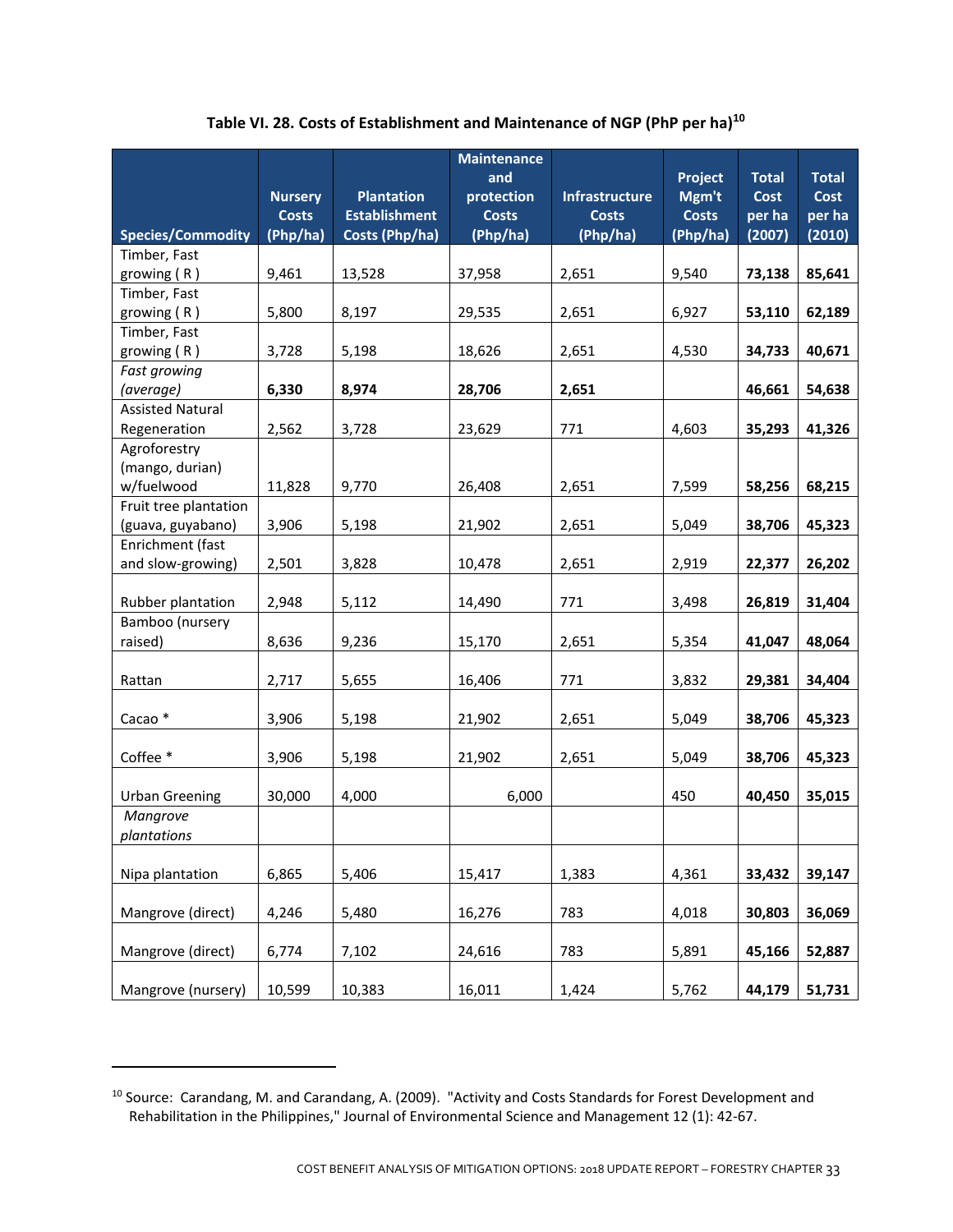To estimate the costs of implementation for forest restoration and reforestation programs, the Study Team allocated DENR's total appropriations for 2010 to 2013 between this mitigation option and the Forest Protection Mitigation Option. This was also done for the cost of implementation of the Master Plan. The proportion of DENR and the Master Plan costs allocated to the Forest Restoration and Reforestation option is shown in Table VI. 29 and Table VI. 30, respectively.

## **Table VI. 29. Estimated Costs of DENR Appropriations for Forest Restoration and Reforestation, 2010 to 2013**

| <b>Estimated DENR Spending to Support NGP, 2010 to 2013</b><br>(PhP) | <b>Annual Avg.</b><br>Spending, 2010-<br>2013 (PhP) |               |
|----------------------------------------------------------------------|-----------------------------------------------------|---------------|
| Allocation to NGP and Other<br>Reforestation Programs (M2)           | 7,311,056,335                                       | 1,827,764,084 |

## **Table VI. 30. Costs Allocated to Forest Restoration/Reforestation from the Master Plan<sup>11</sup> for Climate Resilient Forestry Development**

| <b>Allocation of Master Plan Costs</b>                                        | Cost / Period (PhP '000) |                |                |  |
|-------------------------------------------------------------------------------|--------------------------|----------------|----------------|--|
|                                                                               | 2015-2016                | 2017-2022      | 2023-2028      |  |
| <b>Costs Allocated to Forest Restoration and</b><br><b>Reforestation (M2)</b> | 16,065,892,000           | 45,904,849,233 | 56,535,944,000 |  |

A key issue in the estimation of mitigation potential and costs per ton is how to account for interactions between the mitigation options. Implementing certain options together can lower (or raise) their total effectiveness—for example, an energy efficiency measure will result in greater abatement when the power system is carbon intensive, but less if a renewable power measure is deployed concurrently. Similarly, some mitigation options address the same GHG emission source categories, leading to a potential overestimation of the total GHG emission reductions if all the mitigation options analyzed in this report are simply summed up.

The CBA addresses this issue by following the retrospective systems approach in Sathaye and Meyers (1995). In this approach, the GHG emission reduction potential and cost per ton of  $CO<sub>2</sub>e$  for a given mitigation option were calculated relative to a scenario that reflected the cumulative effect of previously implemented (more cost effective) mitigation options. In the present analysis, the value of an option was represented by its cost per ton of CO2e mitigation (*excluding* co‐benefits), relative to the baseline and the prior, more cost-effective mitigation options. Options with low cost per ton of CO<sub>2</sub>e mitigation were most cost effective. The advantage of this approach is that it accounts for the interdependence between a given mitigation option and the preceding options analyzed in the CBA. This enables the development of a MACC that illustrates the potential emission reductions that can be achieved if all mitigation options analyzed in this CBA are implemented together.

<sup>&</sup>lt;sup>11</sup> Source: Philippine Master Plan for Climate Resilient Forestry Development, 2014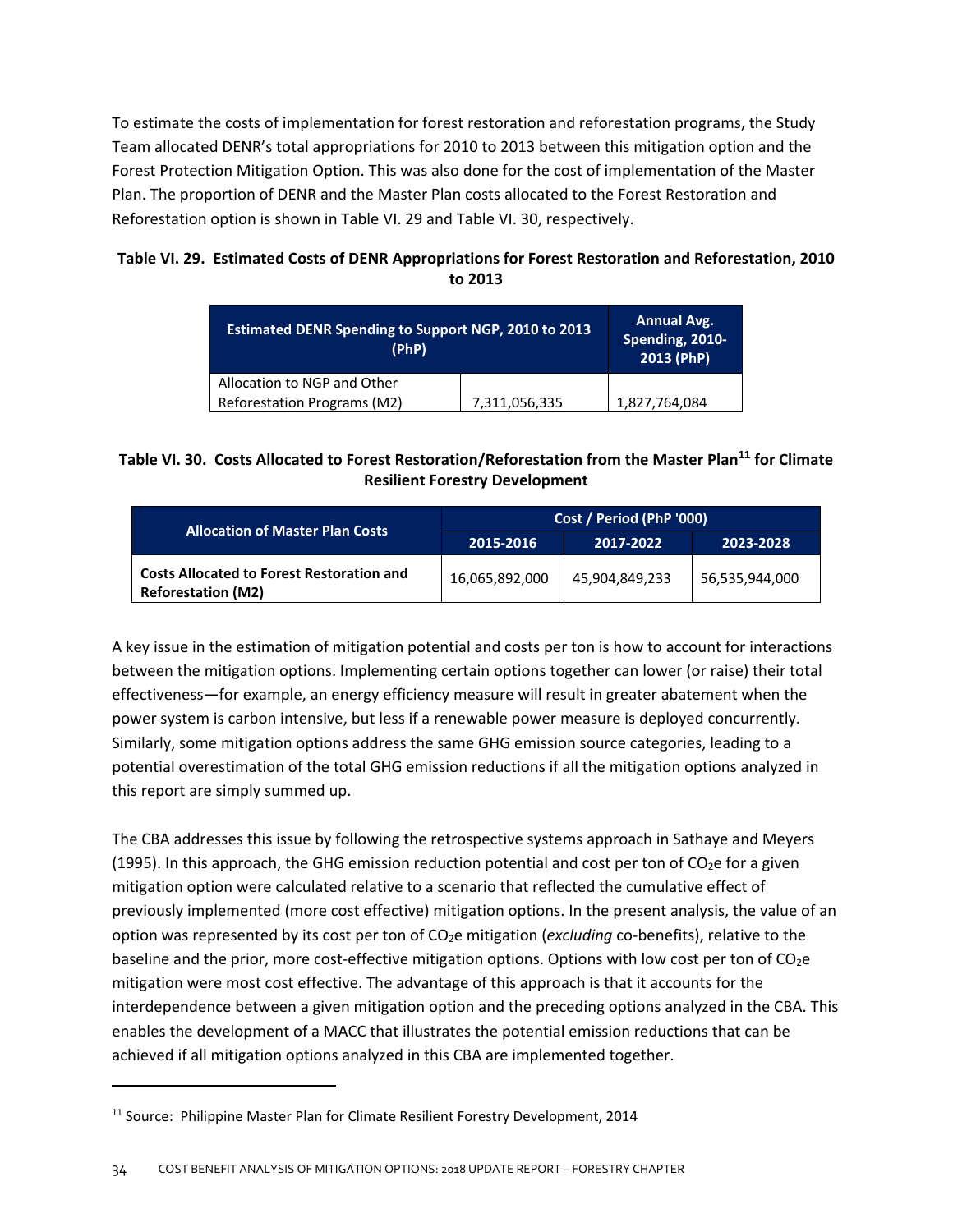In brief, this method involves four steps:

- Each mitigation option is first evaluated individually (compared to the Baseline Scenario), and an initial cost per ton for each is recorded;
- The options are sorted according to their initial costs per ton in ascending order;
- The options are added one at a time and in order to a new combined mitigation scenario, and emissions and costs for the combined scenario are recorded after each addition; and
- The final abatement potential and cost per ton for each option are calculated using the marginal emission reductions and costs incurred after the option was added to the combined scenario. Thus, the first option is evaluated in comparison to the 2010‐2050 baseline only, the second option in comparison to the baseline plus the first option, and so forth.

The retrospective systems analysis spans all mitigation options across all sectors. Forestry mitigation options were initiated within the overall set or sequence of options based on the retrospective analysis approach, as summarized in Table VI. 31. The sequence order of the forestry mitigation options was specifically noted. The advantage of this approach is that the interdependence between a given mitigation option and every other previous option on the MACC curve is taken into account. Across all sectors, 50 mitigation options were included in the retrospective analysis, including the two forestry mitigation options described above.

The results presented below focus only on the incremental impacts of the two forestry mitigation options included in the retrospective analysis. However, it is important to understand that those results occur within and are dependent on where an option sits in the overall sequence of the 50 options. The further down the list a mitigation option is placed, the less GHG-intensive the economy will be, thus reducing the potential for achieving additional abatement at a low cost.

| <b>Sector</b>       | <b>Ranking</b> | <b>Scenario</b>                                      |
|---------------------|----------------|------------------------------------------------------|
| Industry            | 1              | Increase Glass Cullet Use                            |
| Industry and Energy | 2              | <b>Cement Clinker Reduction</b>                      |
| Transport           | 3              | <b>MVIS</b>                                          |
| Transport           | 4              | Jeepney Modernization                                |
| Transport           | 5              | <b>Congestion Charging</b>                           |
| Transport           | 6              | <b>Driver Training</b>                               |
| Energy              | 7              | Home Lighting Improvements                           |
| Transport           | 8              | <b>CNG Buses</b>                                     |
| Industry and Energy | 9              | <b>Cement Waste Heat Recovery</b>                    |
| Energy              | 10             | Home Appliance Improvements                          |
| Energy              | 11             | Energy Efficient Street Lighting with HPS Technology |
| Industry and Energy | 12             | <b>Biomass for Cement Production</b>                 |
| Energy              | 13             | <b>NREP Biomass</b>                                  |
| Agriculture         | 14             | Organic Fertilizers                                  |
| Energy              | 15             | <b>Advanced New Coal</b>                             |

|  | Table VI. 31. Sequential Order of all Mitigation Options in the Retrospective Analysis Approach |
|--|-------------------------------------------------------------------------------------------------|
|  |                                                                                                 |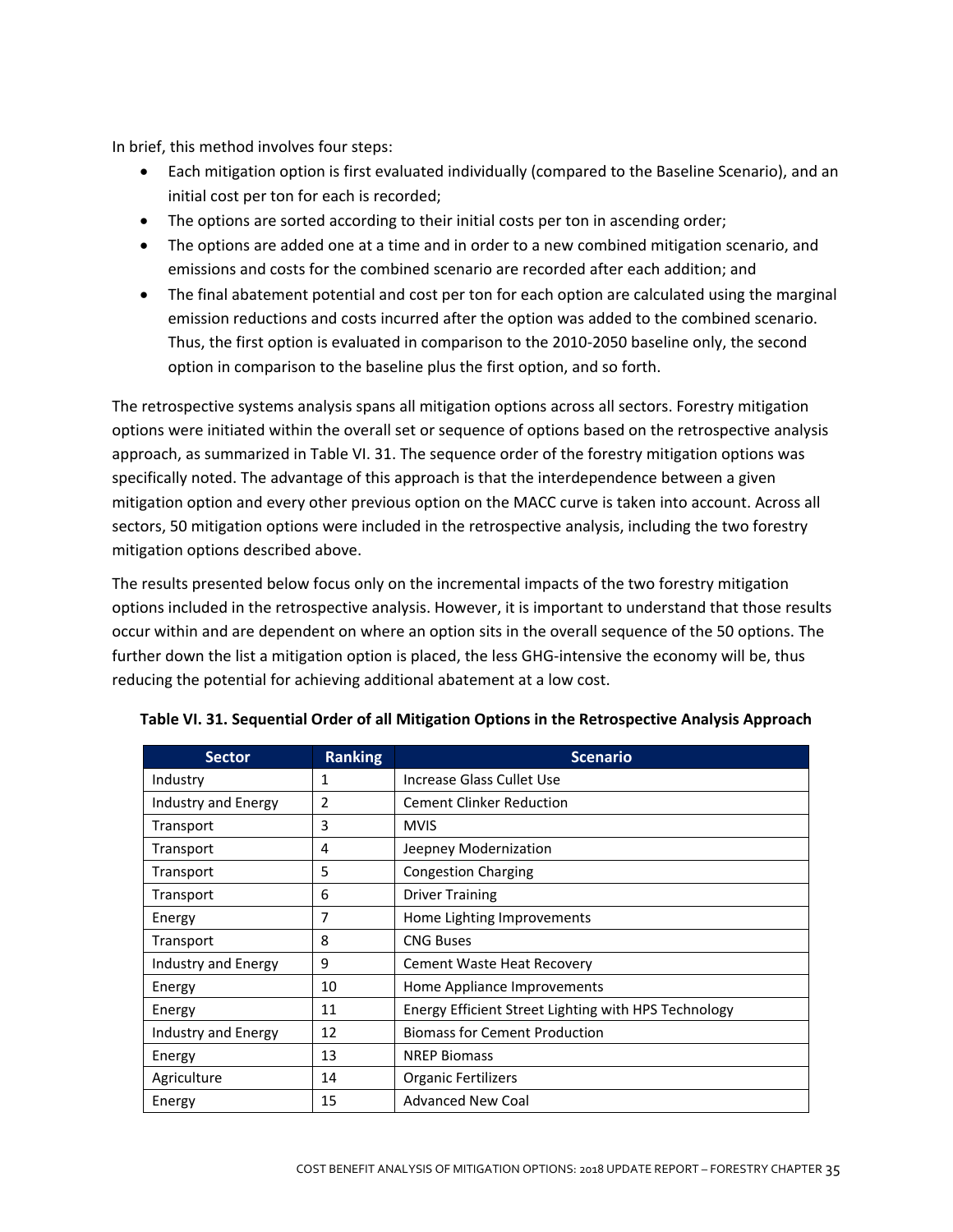| <b>Sector</b>              | <b>Ranking</b> | <b>Scenario</b>                                          |
|----------------------------|----------------|----------------------------------------------------------|
| Waste and Energy           | 16             | MSW Digestion of Organic Waste                           |
| Waste and Energy           | 17             | Methane Recovery from Sanitary Landfills for Electricity |
| Agriculture                | 18             | <b>AWD</b>                                               |
| Industry                   | 19             | <b>Nitric Acid Controls</b>                              |
| Industry                   | 20             | Kigali Amendment                                         |
| <b>Forestry and Energy</b> | 21             | (M2) Forest Restoration and Reforestation                |
| <b>Forestry and Energy</b> | 22             | (M1) Forest Protection                                   |
| Waste and Energy           | 23             | Methane Recovery from Large Dumpsites for Electricity    |
| Waste                      | 24             | Methane Recovery from Medium Dumpsites for Flaring       |
| Waste                      | 25             | Sewerage and Septage                                     |
| Energy                     | 26             | <b>Biomass Co-firing in Coal Plants</b>                  |
| Agriculture and Energy     | 27             | <b>Bio-digesters</b>                                     |
| Energy                     | 28             | <b>NREP Geothermal</b>                                   |
| Energy                     | 29             | <b>Nuclear Power</b>                                     |
| Energy                     | 30             | <b>Substituting Natural Gas for Coal</b>                 |
| Energy                     | 31             | <b>NREP Wind</b>                                         |
| Transport                  | 32             | LDV Efficiency                                           |
| Energy                     | 33             | NREP Large Hydro                                         |
| Transport                  | 34             | <b>Electric MCTC</b>                                     |
| Waste                      | 35             | Eco-Efficient Cover at Small Dumpsites                   |
| Energy                     | 36             | <b>NREP Small Hydro</b>                                  |
| Energy                     | 37             | <b>NREP Ocean</b>                                        |
| Transport                  | 38             | <b>Biofuels</b>                                          |
| Agriculture                | 39             | Crop Diversification                                     |
| Waste                      | 40             | Composting                                               |
| Energy                     | 41             | <b>Biodiesel Blending Target</b>                         |
| Energy                     | 42             | <b>NREP Solar</b>                                        |
| Waste                      | 43             | Mandamus Compliance                                      |
| Transport                  | 44             | Road Maintenance                                         |
| Transport                  | 45             | <b>Buses and BRT</b>                                     |
| Transport                  | 46             | Electric LDV                                             |
| Transport                  | 47             | Two-Stroke Replacement                                   |
| Transport                  | 48             | Euro 4/IV and MVIS                                       |
| Transport                  | 49             | Rail                                                     |
| Transport                  | 50             | Euro 6/VI and MVIS                                       |
| Abbreviations:             |                |                                                          |

AWD = Alternate Wetting and Drying; BRT = bus rapid transit; CNG = Compressed natural gas; HPS = high‐pressure sodium; LDV = light‐duty vehicle; MCTC = motorcycle/tricycle; MSW = municipal solid waste; MVIS = motor vehicle inspection system; NREP = National Renewable Energy Program.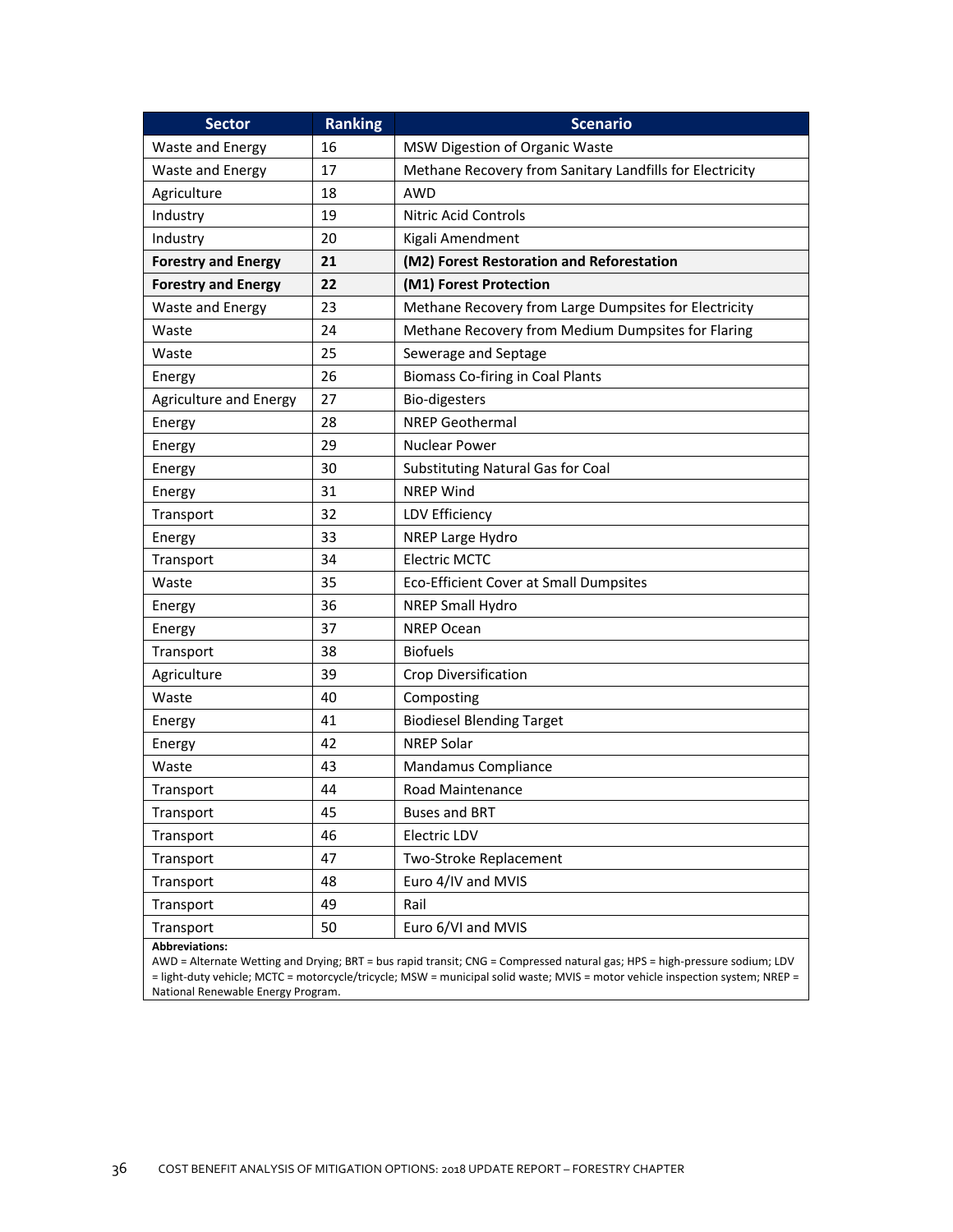## **VI.4.2 Results**

The following two subsections (Direct Costs and Benefits; and Co‐Benefits) present the results of each mitigation option in the 2018 Update Report in relation to the baseline and all mitigation options sequenced prior as described in the retrospective analysis approach.

## **VI.4.2.1 Direct Benefits and Costs**

## *GHG Mitigation Potential*

## **Forest Protection Mitigation Scenario (M1):**

Under the Forest Protection Scenario (M1), it is estimated that carbon stocks in the forestry sector will continue to increase considerably through 2050 as shown in Figure VI. 6. GHG emissions from biomass burning are estimated to be very small relative the carbon stocks, similar to the Baseline Scenario.





In terms of the net carbon stock (which represents emissions minus removals), the M1 Scenario will increase the carbon stock over the study years, with the highest net carbon stock of 53.53 million metric tons of CO<sub>2</sub>e occurring in 2050, as shown in Table VI. 32. In comparison with the Baseline Scenario, the protection and sustainable management of forest to be implemented under this Scenario will increase the baseline carbon significantly. The Baseline Scenario results in net emissions in 2030 and 2050, while the M1 scenario continues to increase the carbon stocks. The results is a mitigation potential of 106  $MtCO<sub>2</sub>e$  by 2050 (Table VI. 33).

| Table VI. 32. Projected Emissions/Removals from the Forestry Sector under the M1 Scenario (MtCO <sub>2</sub> e) |  |  |  |  |  |  |  |  |  |  |  |
|-----------------------------------------------------------------------------------------------------------------|--|--|--|--|--|--|--|--|--|--|--|
|-----------------------------------------------------------------------------------------------------------------|--|--|--|--|--|--|--|--|--|--|--|

| Category                         | 2010    | 2015    | 2020      | 2030      | 2050    |
|----------------------------------|---------|---------|-----------|-----------|---------|
| Changes in Biomass Carbon Stocks | -37.016 | -40.810 | $-39.891$ | -41.875   | -53.525 |
| Emissions from biomass           | 0.00937 | 0.00722 | 0.00580   | 0.00480   | 0.00432 |
| <b>Net Carbon Stock</b>          | -37.007 | -40.803 | $-39.885$ | $-41.870$ | -53.521 |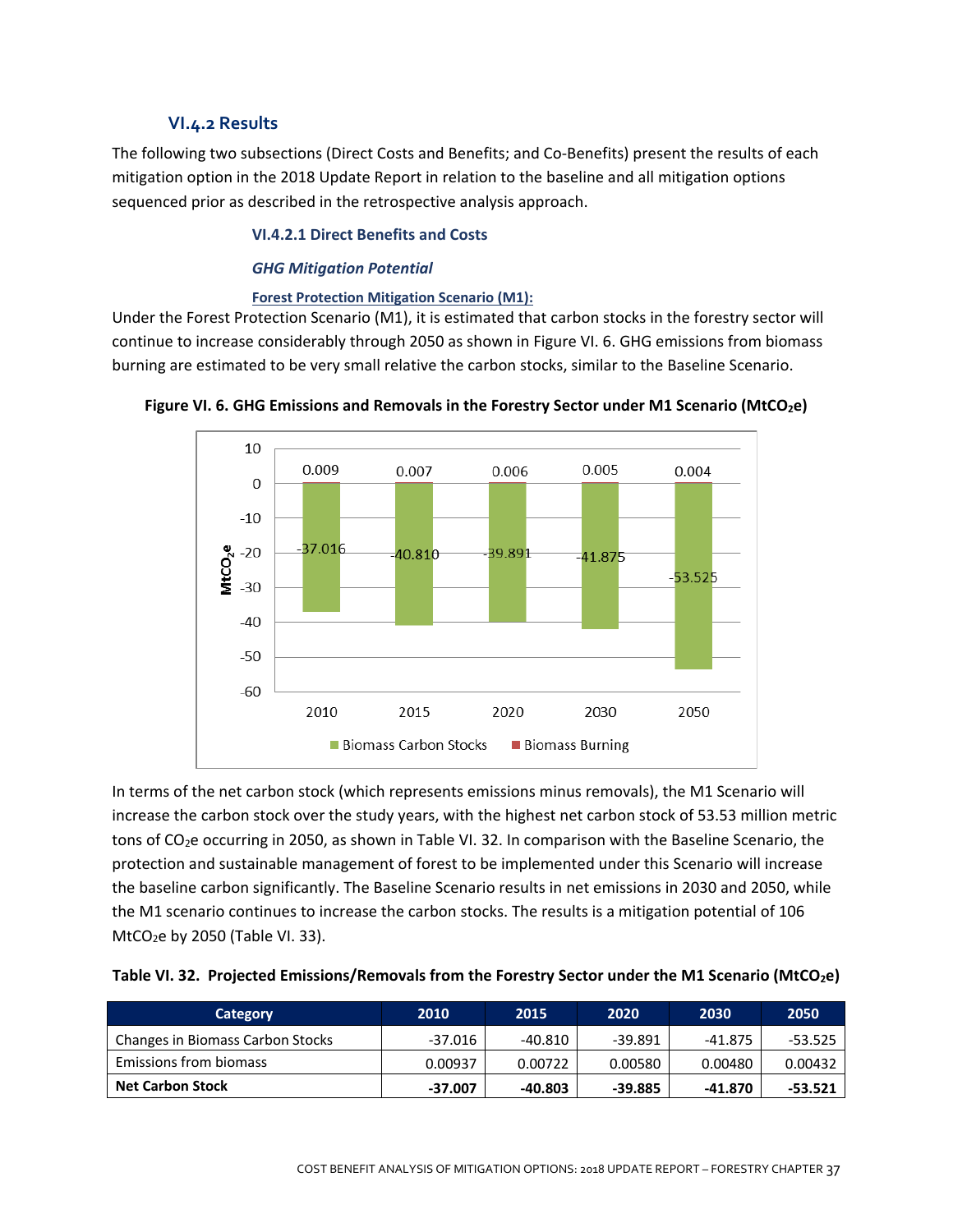| <b>Scenario</b>                | 2010      | 2015      | 2020      | 2030      | 2050       |
|--------------------------------|-----------|-----------|-----------|-----------|------------|
| Baseline                       | $-37.007$ | $-34.844$ | $-24.384$ | 3.762     | 52.784     |
| Mitigation 1                   | $-37.007$ | -40.803   | $-39.885$ | -41.870   | $-53.521$  |
| <b>M1 Mitigation Potential</b> |           | $-5.959$  | $-15.501$ | $-45.632$ | $-106.305$ |

**Table VI. 33. Mitigation Potential under the M1 Scenario Compared to the Baseline Scenario (MtCO2e)**

## **Forest Restoration and Reforestation Mitigation Scenario (M2):**

Under the Forest Restoration and Reforestation Scenario (M2), Figure VI. 7 shows that projected carbon stocks in the forestry sector are projected to increase due to forest restoration and reforestation activities, peaking in 2015 at -60.6 MtCO<sub>2</sub>e before declining to -27.0 MtCO<sub>2</sub>e in 2030 and -8.5 MtCO<sub>2</sub>e in 2050. Similar to the M1 Scenario, GHG emissions from biomass burning are also estimated to be very small.



**Figure VI. 7. GHG Emissions and Removals in the Forestry Sector under the M2 Scenario (MtCO2e)**

In terms of the net carbon stock, the M2 Scenario is projected to increase carbon stocks in the forestry sector to 8.5 million metric tons of CO<sub>2</sub>e in 2050 (Table VI. 34). In comparison with the Baseline Scenario, the forest restoration and reforestation activities implemented under this M2 Scenario have the potential to increase the Philippines' carbon sink by 7.8 percent, or equivalent to the mitigation potential of 6.67 million tons of  $CO<sub>2</sub>e$  in 2050 (Table VI. 35).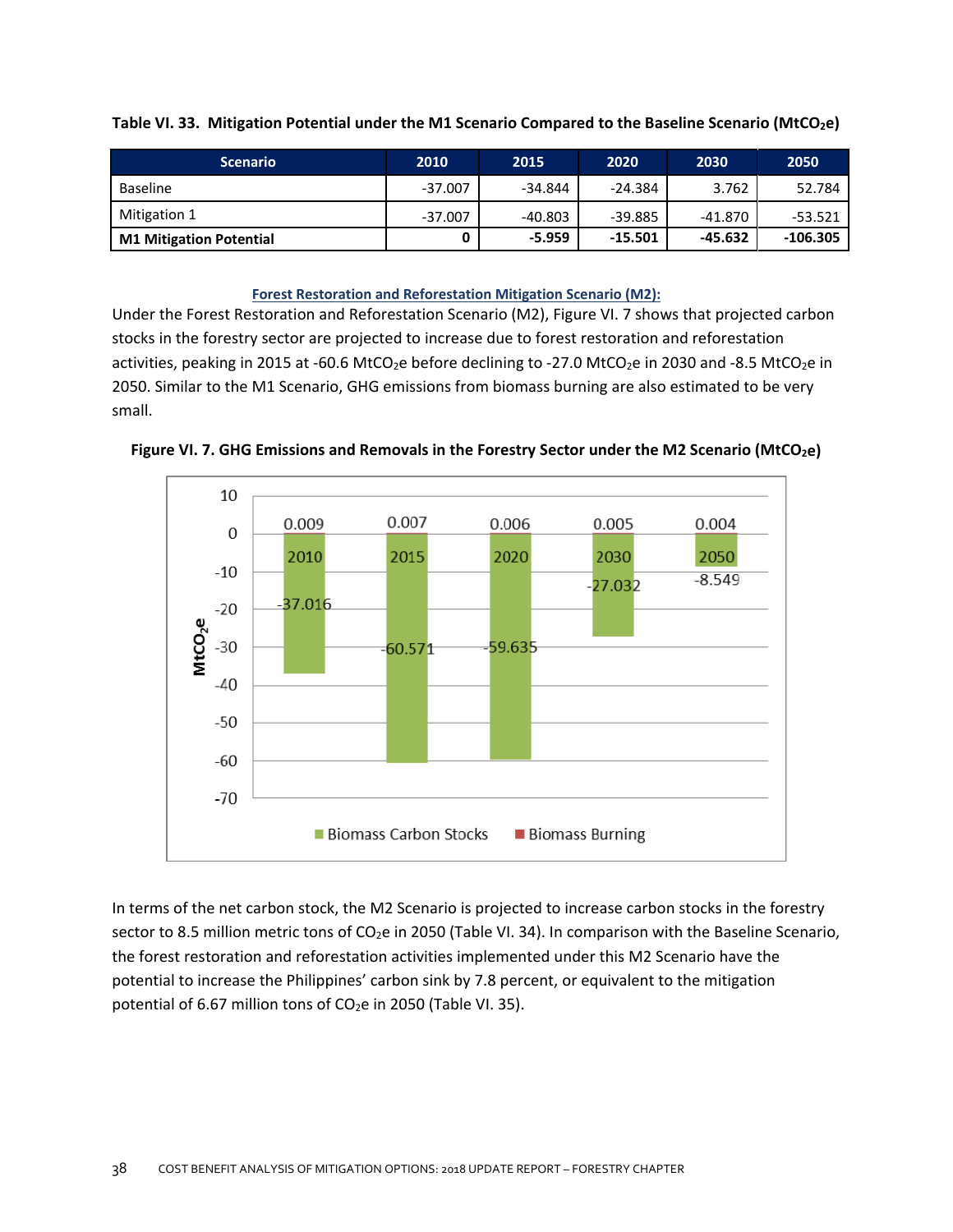## **Table VI. 34. Projected Emissions/Removals from the Forestry Sector under the M2 Scenario (MtCO2e)**

| Category                         | 2010      | 2015      | 2020      | 2030      | 2050     |
|----------------------------------|-----------|-----------|-----------|-----------|----------|
| Changes in Biomass Carbon Stocks | -37.016   | $-60.571$ | $-59.635$ | $-27.032$ | $-8.549$ |
| Emissions from biomass           | 0.009     | 0.007     | 0.006     | 0.005     | 0.004    |
| <b>Net Carbon Stock</b>          | $-37.007$ | -60.564   | -59.629   | $-27.027$ | $-8.545$ |

## **Table VI. 35. Mitigation Potential under the M2 Scenario Compared to the Baseline Scenario (MtCO2e)**

| <b>Scenario</b>                | 2010      | 2015      | 2020      | 2030      | 2050      |
|--------------------------------|-----------|-----------|-----------|-----------|-----------|
| <b>Baseline</b>                | $-37.007$ | $-34.844$ | $-24.384$ | 3.762     | 52.784    |
| <b>Mitigation 2</b>            | $-37.007$ | $-60.564$ | $-59.629$ | $-27.027$ | $-8.545$  |
| <b>M2 Mitigation Potential</b> | 0         | $-25.72$  | $-35.245$ | $-30.789$ | $-61.329$ |

## *Comparison of Mitigation Potential*

A comparison of the mitigation potential of the two measures in the forestry sector, with respect to the Baseline Scenario is presented in Table VI. 36 and Figure VI. 8.

## **Table VI. 36. Comparison of Mitigation Potential between M1 and M2 (MtCO2e)**

| <b>Scenario</b>                | 2010      | 2015      | 2020      | 2030      | 2050       |
|--------------------------------|-----------|-----------|-----------|-----------|------------|
| <b>Baseline</b>                | $-37.007$ | $-34.844$ | $-24.384$ | 3.762     | 52.784     |
| Mitigation 1                   | $-37.007$ | $-40.803$ | $-39.885$ | $-41.870$ | $-53.521$  |
| <b>M1 Mitigation Potential</b> | 0         | $-5.959$  | $-15.501$ | -45.632   | $-106.305$ |
| <b>Baseline</b>                | $-37.007$ | -34.844   | $-24.384$ | 3.762     | 52.784     |
| <b>Mitigation 2</b>            | $-37.007$ | -60.564   | $-59.629$ | $-27.027$ | $-8.545$   |
| <b>M2 Mitigation Potential</b> | $\bf{0}$  | $-25.72$  | $-35.245$ | $-30.789$ | $-61.329$  |



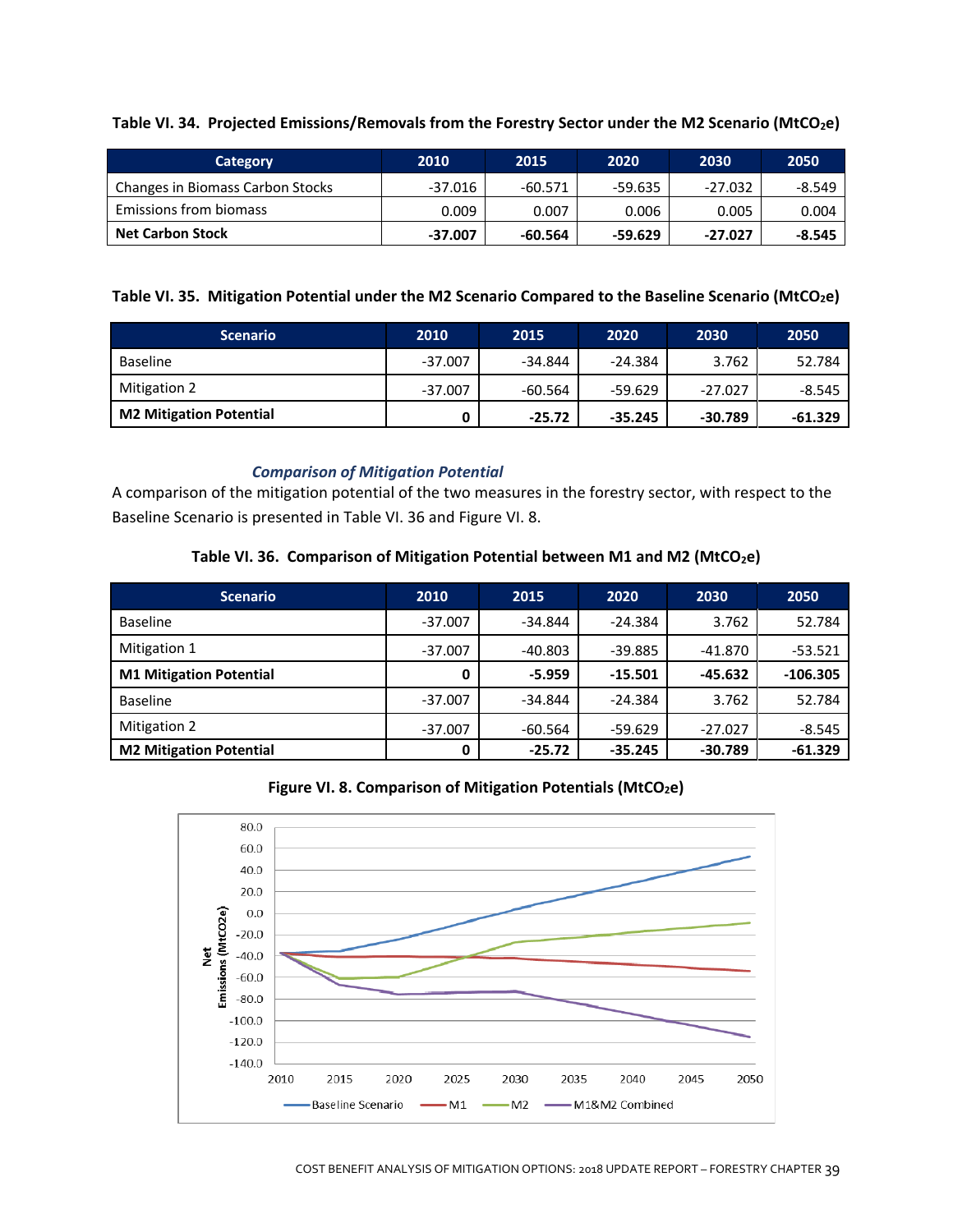## *Net Costs of Mitigation Options*

Table VI. 37 lists the direct costs and benefits of the mitigation options in the forestry sector. As discussed above, the mitigation options used a retrospective systems analysis in which the mitigation options were sequenced according to their initial cost per ton as compared independently to the baseline scenario, then the mitigation options were analyzed again in relation to the baseline scenario and all mitigation options implemented prior in the sequence. As a result, the cumulative mitigation potential of the two forestry mitigation options in Table VI. 37 differs from the numbers presented in the above section on GHG mitigation potential.

In this analysis, M2 is sequenced as #21 of the 50 economy-wide mitigation options analyzed. M1 is sequenced as #22. The results in Table VI. 37 are therefore incremental to the mitigation option that preceded it in the retrospective systems analysis.

| <b>Sector</b> | <b>Mitigation</b><br><b>Option</b><br><b>Sequence</b><br>$[1]$ | <b>Mitigation Option</b>                     | <b>Incremental Cost</b><br>(Cumulative 2015-2030)<br>[Billion 2010 USD]<br><b>Discounted at 10%</b> | <b>Incremental GHG</b><br><b>Mitigation potential</b><br>$(2015 - 2030)$<br>[MtCO <sub>2</sub> e] | <b>Incremental Cost</b><br>per Ton Mitigation<br>$(2015 - 2030)$<br>[2010 USD]<br>without co-benefits |
|---------------|----------------------------------------------------------------|----------------------------------------------|-----------------------------------------------------------------------------------------------------|---------------------------------------------------------------------------------------------------|-------------------------------------------------------------------------------------------------------|
| Symbol        |                                                                |                                              | А                                                                                                   | B                                                                                                 |                                                                                                       |
| Formula       |                                                                |                                              |                                                                                                     |                                                                                                   | $(A * 1000)/B=C$                                                                                      |
| Forestry      | 21                                                             | (M2) Forest Restoration<br>and Reforestation | 1.14                                                                                                | 516.73                                                                                            | 2.20                                                                                                  |
|               | 22                                                             | (M1) Forest Protection                       | 1.32                                                                                                | 376.93                                                                                            | 3.50                                                                                                  |

### **Table VI. 37. Mitigation Options in the Forestry Sector – Potential and Net Costs**

**Abbreviations:**

MtCO2e = Million metric tons of carbon dioxide equivalent; GHG = Greenhouse gas; USD = U.S. dollar

**Notes:**

[1] Sequence Number of Mitigation Options refers to the sequential order in which individual mitigation options are initiated as described by the retrospective systems approach.

#### **Column Definitions:**

[A] Incremental Costs ‐ Total Net Cost: Equal to the sum of incremental capital, operating and maintenance (O&M), implementation, fuel, and input costs compared to the prior mitigation option using retrospective systems analysis. Represents the incremental net change in costs with implementation of the mitigation option. Negative costs indicate cost savings compared to the business as usual (e.g., fuel savings). [B] Incremental GHG Mitigation Potential: Potential change in incremental cumulative GHG emissions from 2015-2030 with implementation of

the mitigation option. Positive values indicate GHG emissions benefits.

[C] Incremental Cost per Ton Mitigation without Co-benefits: Equal to the total net cost divided by the mitigation potential. Represents the incremental cost per ton of a mitigation option using retrospective systems analysis where costs are calculated using the marginal emission reductions and costs incurred after the option was added to a prior mitigation option. Negative values indicate cost savings as well as GHG emissions benefits.

Table VI. 37 Column A summarizes the cumulative incremental net costs of each mitigation option, which combines both direct and indirect cost elements. For M1, the NPV of these direct costs, discounted at ten percent and presented in 2010 USD, equals 1.32 billion USD for the 2015 to 2030 timeframe.<sup>12</sup> The net present value of the direct costs of Forest Restoration and Reforestation activities is 1.14 billion USD.

 $12$  Note that for both of these forest mitigation options, some costs were incurred during the period 2011 to 2015 because these programs were initiated after the enabling the EOs took effect in 2011. These early costs were translated into present value terms for 2015, and included in the totals of estimated direct costs.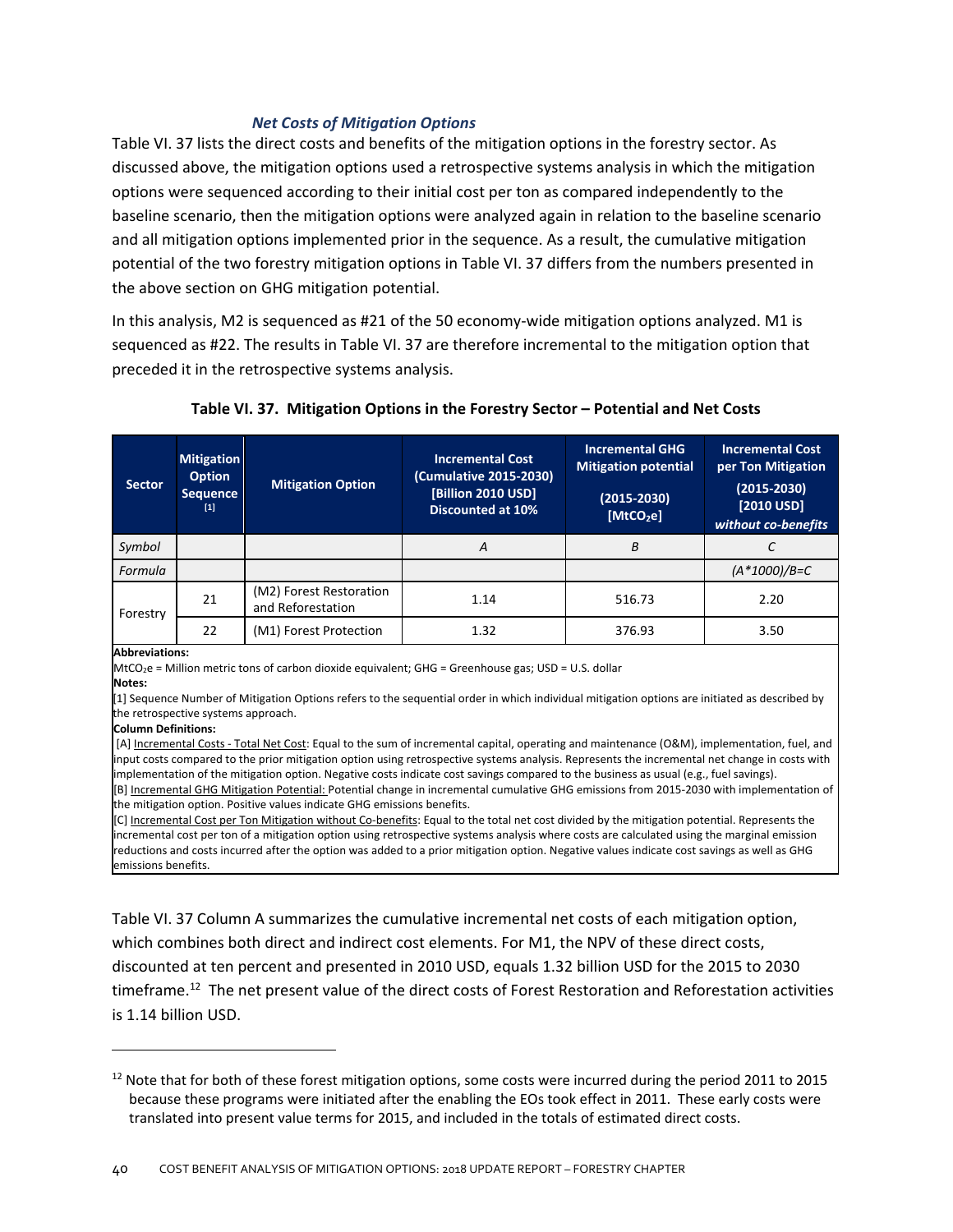In Table VI. 37 column B, the cumulative GHG mitigation potential of the M1 option totals 376.93 MtCO<sub>2</sub>e from 2015 to 2030. As described earlier, the large magnitude of the GHG mitigation potential under this option is attributable to a combination of the reduction in losses of biomass from closed and open canopy forests, combined with the subsequent large accumulation of carbon in those forests as trees age. The protection and conservation of the remaining natural closed and open canopy forest also comes with the conservation of biodiversity and improved resiliency of the head waters of many of the Philippines' watersheds. The GHG mitigation potential of the M2 option is considerably higher at a cumulative 516.73 MtCO<sub>2</sub>e from 2015 to 2030.

Column C summarizes the cost of mitigation expressed in dollars per ton of CO<sub>2</sub>e. For M1, the *direct* cost of forest mitigation is 3.5 2010 USD per ton, not including the indirect costs incurred for fuels purchased in the energy sector to make up for the loss of fuelwood supplies. For M2, the direct cost per ton of GHG mitigation is 2.2 USD.

Due to the linkages between the land use sector and the rest of the economy, however, the impacts of forestry mitigation activities on costs, benefits, and GHG emissions are not limited to the forestry sector, and can result in indirect costs which are incurred as a second‐order effect in other sectors of the economy. Because forest mitigation activities can affect the supply of timber, fuelwood, and other non‐ timber forest products, they can result in interactions with other sectors which can indirectly result in costs, benefits, and GHG emissions incurred by other sectors. The Study Team's analysis shows that incremental changes in the quantity of fuelwood supply associated with the implementation of both forest mitigation options will affect the viability of energy sector mitigation options, such as sustainable biomass and biomass co‐firing, and thus result in indirect costs and benefits occurring in the energy sector. Impacts of these mitigation options on the energy sector are described in the Energy Report for the CBA.

### **VI.4.2.2 Marginal Abatement Cost Curve**

Figure VI. 9 shows the marginal abatement cost curve for the forestry mitigation options. As discussed above, both forestry mitigation options result in a positive cost per ton. The Forest Restoration and Reforestation (M2) mitigation option results in significant mitigation potential by 2030 of more than 516 MtCO<sub>2</sub>e for 2.2 USD per ton of GHG emissions mitigated. The Forest Protection (M1) option results in less net GHG emissions mitigated at 376.9 MtCO<sub>2</sub>e by 2030 relative to M2, and also has a relatively higher cost at 3.5 USD per ton of GHG emissions mitigated. Together, the two mitigation options could result in total cumulative emission reductions of about 893 MtCO<sub>2</sub>e compared with the 2030 baseline.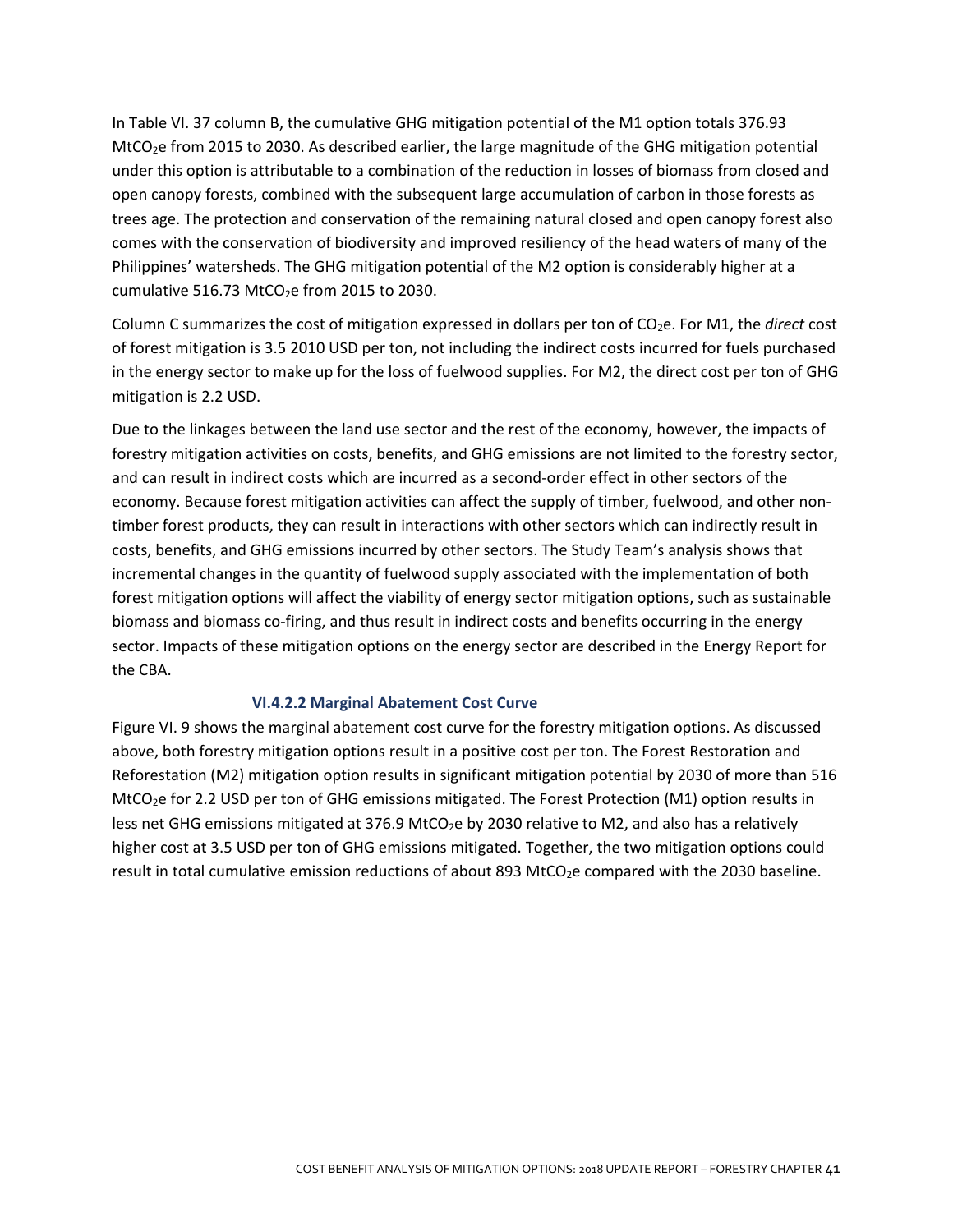

**Figure VI. 9. Marginal Abatement Cost Curve for Forestry Mitigation Options (2010 USD/MtCO2e)**

## **VI.4.2.3 Co‐Benefits Assessment Methods and Results**

In this section, the general approaches taken to calculate income generation, human health, energy security, and employment impacts related to the mitigation options for the forestry sector are described and a discussion of the results is provided. The co-benefits analyzed below represent only a subset of the benefits that can be achieved by introducing the mitigation options. However, they are the only ones for which sufficient data were available to quantify and monetize their benefit within the timeframe of the CBA.

Consistent with all the sectoral analyses, the co‐benefits have been calculated using the retrospective systems approach described in Sathaye and Meyers (1995), whereby the final emission reduction potential and cost per ton of  $CO<sub>2</sub>e$  for each option are calculated using the marginal emission reductions and costs incurred after the option was added to a prior mitigation option.

The CBA estimated the economic value (i.e., the co-benefit) of the commodities generated by the reforested areas designated for production (under option M2) and of the air quality-related human health impacts of the interactions of the mitigation sector with fuel use for electricity generation in the energy sector (under options M1 and M2). The other impacts were characterized using a series of quantitative indicators as there was insufficient information to estimate their economic value. In subsections below, the methods and results for these impact assessments are described.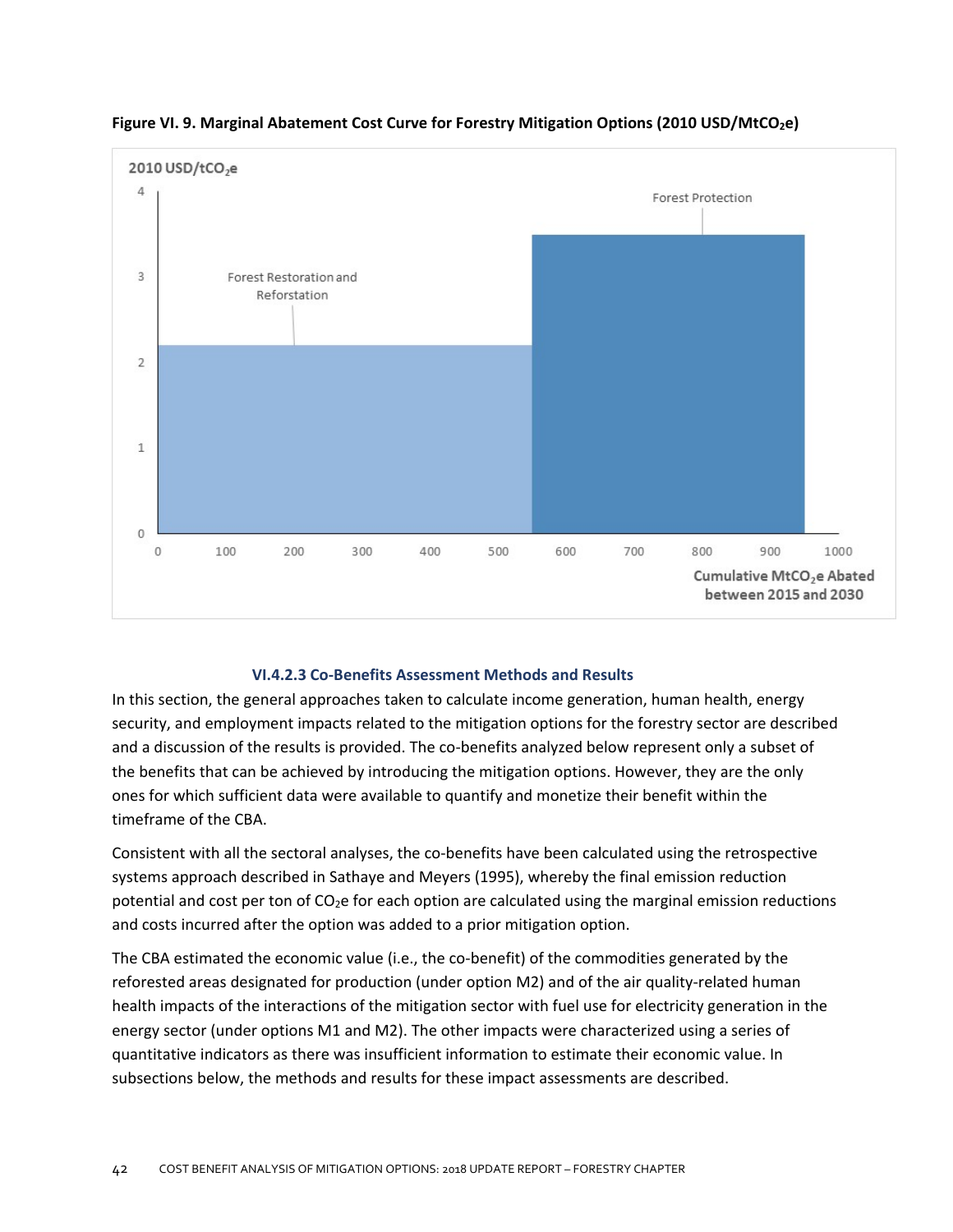## *Income Generation*

Income co-benefits for the forestry sector consist of the potential revenues from forestry and agroforestry production‐oriented plantings under the NGP, INREMP, and FMP programs, and other forest project area programs in the M2 mitigation scenario, as previously described. The revenue stream over the 2015 to 2050 time horizon for these programs was estimated.

## *Area Planted for Production*

For the NGP plantings, the distribution of plantings between timber, fuelwood, and other agroforestry products is based on information in the NGP Commodity Roadmap presented in Figure VI. 10 (DENR/Calderon, 2013). The NGP Commodity Roadmap provides specific information for how NGP areas were planted in 2011 and the anticipated distribution of plantings for the years 2013‐2016. Because the NGP Commodity Roadmap only provides a total area to be planted for 2012, the Study Team used the overall distribution of plantings in the listed categories for these years, 2011 and 2013‐2016, and applied that distribution to the area expected to be planted in year 2012.

The additional program efforts and planted areas incorporated in the income co‐benefits calculation include:

- Asian Development Bank (ADB)‐funded INREMP areas, with planned planting of 329,780 ha over 2016‐2020 of which 10% (or 33,000 ha) will be planted for timber production;
- JICA-funded FMP area with planned planting of 73,100 ha over 2014-2024 with 80% of the area designated for timber and 20% for fuelwood production, respectively;
- Other projects (by NGOs, grant‐funded projects to communities, commercial tenure holders, community tenure holders, holders of reservation areas, etc.) with planned overall planting of 150,000 ha during 2016‐2025, of which 50% designated for timber production.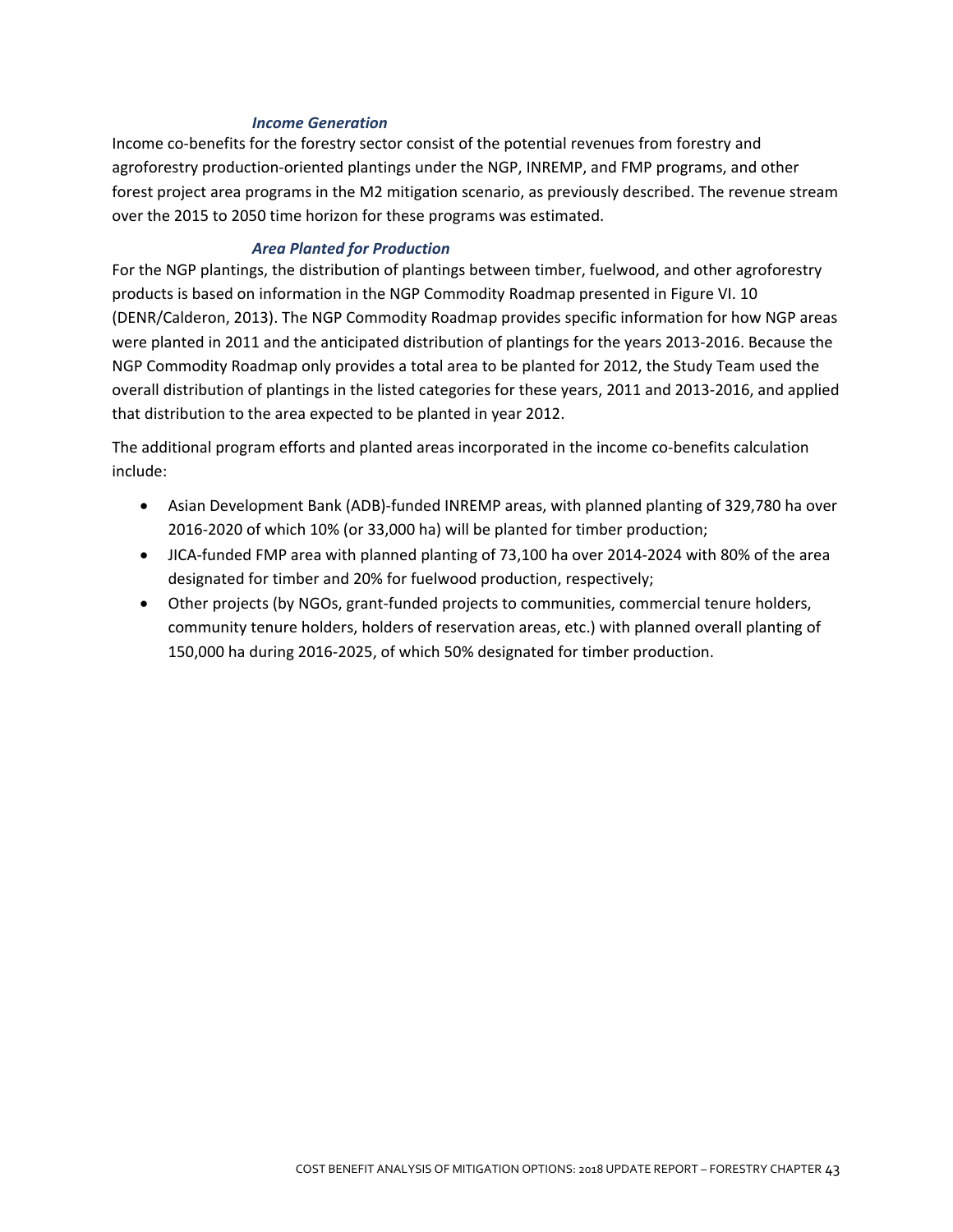**Figure VI. 10. Details of the Timing and Distribution of Actual and Anticipated Plantings under the National Greening Program**



Table VI. 38 provides a summary of the distribution of area of each commodity that is assumed to be planted each year through the NGP, INREMP, FMP, and other projects during 2011‐2025. Given that the year-by-year information on the INREMP, FMP, and other projects was unavailable, the Study Team distributed the area planted in the programs into equal amounts over the years. Specifically, the Study Team assumed that: INREMP timber plantings will be 6,596 ha annually during 2016‐2020; FMP timber plantings will be 6,823 ha annually during 2014‐2019 and 3,509 ha annually during 2020‐2024; FMP fuelwood plantings will be 1,706 ha annually during 2014‐2019 and 877 ha annually during 2020‐2024; and other forest projects will plant 7,500 ha of timber annually during 2016‐2025.

For consistency with the rest of the forestry sector mitigation analysis, the Study Team assumed that the timber plantings consist of 50% fast growing and 50% medium growing tree species. Several additional fruit tree species are introduced in this table, relative to the ones listed in Figure VI. 10. The more refined categorization was based on the detailed NGP planting sites data for 2011‐2014 (DENR, 2011).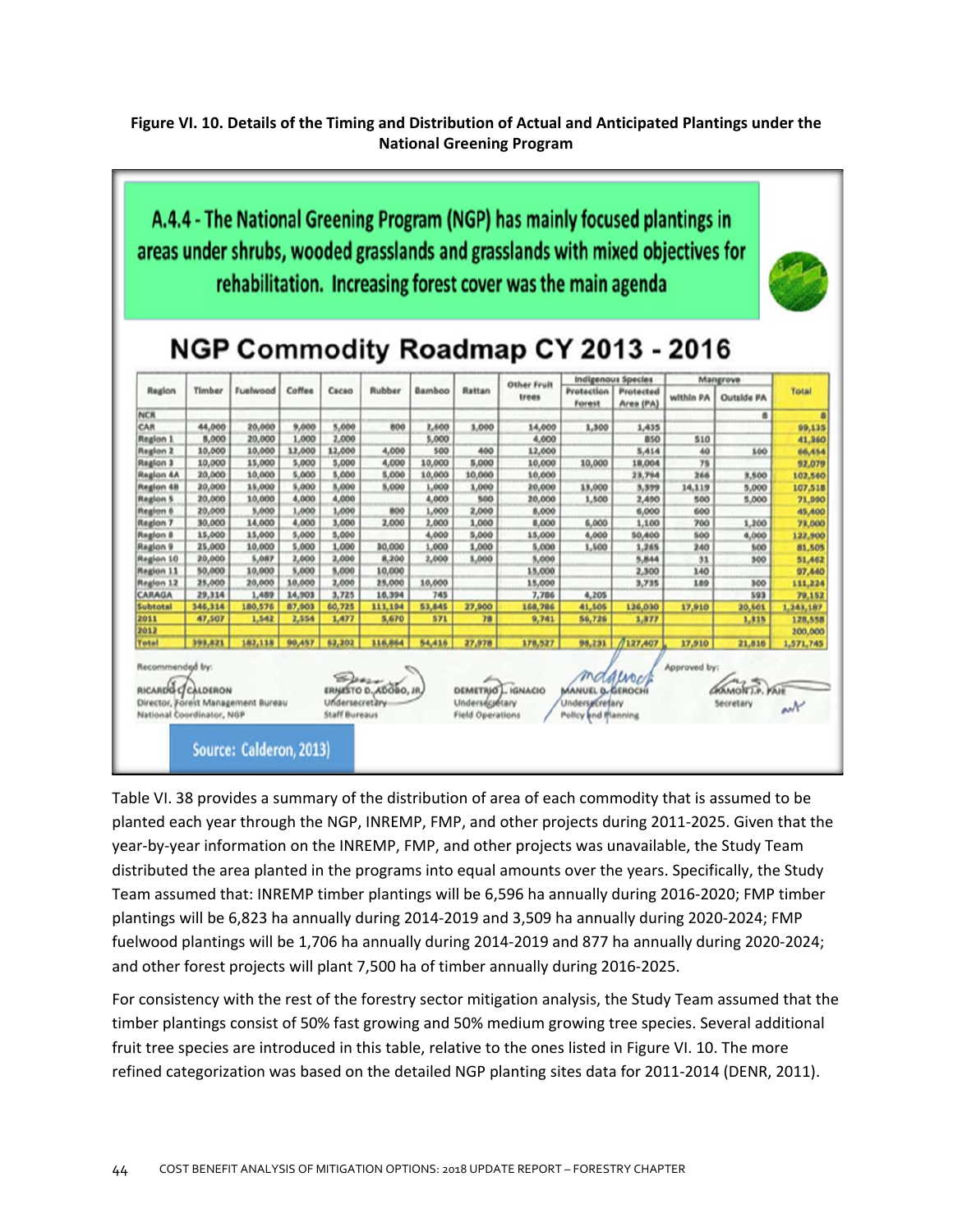|      | <b>Timber</b>   |                   |                          |                          |                          |                          |                          |                |                  |                |                          |                |
|------|-----------------|-------------------|--------------------------|--------------------------|--------------------------|--------------------------|--------------------------|----------------|------------------|----------------|--------------------------|----------------|
| Year | growing<br>Fast | Medium<br>growing | Fuelwood                 | Coffee                   | Cacao                    | <b>Rubber Tree</b>       | Bamboo                   | Rattan         | <b>Jackfruit</b> | Lanzones       | Mango                    | Rambutan       |
| 2011 | 33,255          | 14,252            | 1,542                    | 2,554                    | 1,477                    | 5,670                    | 571                      | 78             | 3,938            | 1,401          | 1,286                    | 1,303          |
| 2012 | 40,193          | 17,226            | 26,553                   | 13,189                   | 9,069                    | 17,039                   | 7,934                    | 4,079          | 10,522           | 3,744          | 3,435                    | 3,483          |
| 2013 | 60,605          | 25,974            | 45,144                   | 21,976                   | 15,181                   | 27,799                   | 13,461                   | 6,975          | 17,057           | 6,070          | 5,569                    | 5,646          |
| 2014 | 65,381          | 28,020            | 46,850                   | 21,976                   | 15,181                   | 27,799                   | 13,461                   | 6,975          | 17,057           | 6,070          | 5,569                    | 5,646          |
| 2015 | 65,381          | 28,020            | 46,850                   | 21,976                   | 15,181                   | 27,799                   | 13,461                   | 6,975          | 17,057           | 6,070          | 5,569                    | 5,646          |
| 2016 | 75,248          | 32,249            | 46,850                   | 21,976                   | 15,181                   | 27,799                   | 13,461                   | 6,975          | 17,057           | 6,070          | 5,569                    | 5,646          |
| 2017 | 14,643          | 6,275             | 1,706                    | $\overline{\phantom{a}}$ | $\blacksquare$           | $\overline{\phantom{a}}$ | $\blacksquare$           | $\blacksquare$ | $\sim$           | $\blacksquare$ | $\overline{\phantom{a}}$ | $\blacksquare$ |
| 2018 | 14,643          | 6,275             | 1,706                    |                          | $\overline{\phantom{a}}$ | $\blacksquare$           | $\overline{\phantom{a}}$ |                | $\blacksquare$   | $\blacksquare$ |                          |                |
| 2019 | 14,643          | 6,275             | 1,706                    |                          | $\blacksquare$           | ٠                        |                          |                |                  | Ξ              |                          |                |
| 2020 | 12,323          | 5,281             | 877                      | $\overline{\phantom{a}}$ | $\overline{a}$           | $\overline{\phantom{0}}$ | $\overline{\phantom{a}}$ |                |                  | $\overline{a}$ |                          |                |
| 2021 | 7,706           | 3,303             | 877                      | $\overline{\phantom{a}}$ | $\blacksquare$           | $\blacksquare$           | $\overline{\phantom{a}}$ |                | $\blacksquare$   | ÷,             | $\sim$                   |                |
| 2022 | 7,706           | 3,303             | 877                      | $\overline{\phantom{a}}$ | $\blacksquare$           | ۰                        | $\overline{\phantom{a}}$ |                |                  | ٠              |                          |                |
| 2023 | 7,706           | 3,303             | 877                      |                          | $\overline{a}$           | $\overline{a}$           |                          |                |                  |                |                          |                |
| 2024 | 7,706           | 3,303             | 877                      |                          | $\overline{a}$           | $\overline{a}$           |                          |                |                  | $\overline{a}$ |                          |                |
| 2025 | 5,250           | 2,250             | $\overline{\phantom{a}}$ |                          | $\blacksquare$           | $\overline{a}$           |                          |                |                  |                |                          |                |

**Table VI. 38. Timing and Distribution of Planting for NGP, INREMP, FMP, and Other Projects Incorporated in the Income Co‐benefits Calculation for the M2 Mitigation Option (hectares)**

## *Productivity, Yields, and Prices*

For these planted areas, the income co‐benefit calculation assumes there is a *50% 5‐year planting survival rate* and that the *species were re‐planted* at the end of their economic lifespan, which is consistent with the assumptions made for the mitigation option analysis earlier in this report. For each species, the production life cycle (maturation, economic life span, and harvest periodicity), yield, and prices were characterized. Table VI. 39 reports these parameters for each species, along with the sources of data. For simplicity, it was assumed that:

- Yields per ha were zero until the species was mature and constant after that;
- Agroforestry species are not harvested for wood at the end of their economic lifespan;
- While productive, the agroforestry species have the same yields as those observed on average at plantations currently used for commercial purposes; and
- Commodity prices were held constant for all species, except timber. Timber price was assumed to grow at 10% per year, which is consistent with the rest of the analysis.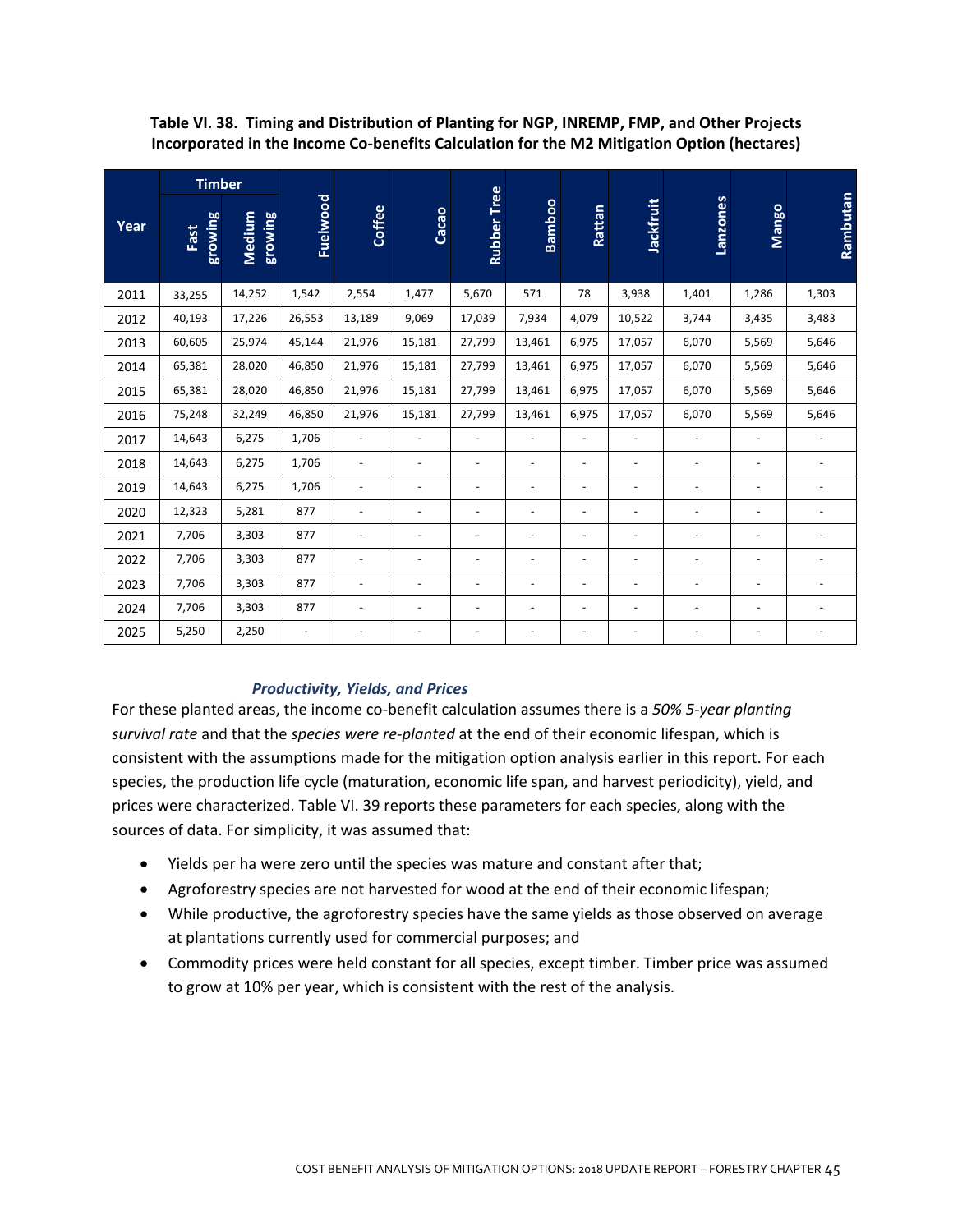|  |  | Table VI. 39. Species-specific Assumptions about Productivity and Prices |  |
|--|--|--------------------------------------------------------------------------|--|
|  |  |                                                                          |  |

| <b>Species Name</b>       | <b>Maturation</b><br>$(years)^{[1]}$ | Economic<br>lifespan<br>(years) $^{[1]}$ | Productivity<br>per ha <sup>[2]</sup> | Price (2010)<br>$USD)^{[3][4]}$ | Value per ha<br>(2010 USD) |
|---------------------------|--------------------------------------|------------------------------------------|---------------------------------------|---------------------------------|----------------------------|
| Timber, fast growing      | 15                                   | 1                                        | $100 \text{ m}$ 3/ha                  | 47 USD/m3                       | 4,655                      |
| Timber, medium<br>growing | 20                                   | 1                                        | 80 m3/ha                              | 47 USD/m3                       | 3,724                      |
| <b>Fuelwood</b>           | 3                                    | 15                                       | $300 \text{ m}$ 3/ha                  | 8 USD/m3                        | 2,461                      |
| <b>Coffee</b>             | 3                                    | 30                                       | 0.74 tonne/ha                         | 1379 USD/tonne                  | 1,022                      |
| Cacao                     | 5                                    | 40                                       | 0.52 tonne/ha                         | 1512 USD/tonne                  | 782                        |
| <b>Rubber tree</b>        | 7                                    | 30                                       | 0.93 tonne/ha                         | 1030 USD/tonne                  | 960                        |
| <b>Bamboo</b>             | 15                                   | 1                                        | $100 \text{ m}$ 3/ha                  | 47 USD/m3                       | 4,655                      |
| Rattan                    | 15                                   | 1                                        | $100 \text{ m}$ 3/ha                  | 47 USD/m3                       | 4,655                      |
| <b>Jackfruit</b>          | 5                                    | 25                                       | 8.68 tonne/ha                         | 410 USD/tonne                   | 3,565                      |
| Lanzones                  | 7                                    | 25                                       | 5.14 tonne/ha                         | 260 USD/tonne                   | 1,339                      |
| <b>Mango</b>              | 4                                    | 60                                       | 2.82 tonne/ha                         | 691 USD/tonne                   | 1,944                      |
| <b>Rambutan</b>           | 8                                    | 20                                       | 3.97 tonne/ha                         | 371 USD/tonne                   | 1,476                      |
| <b>Other fruit trees</b>  | 3                                    | 30                                       | 2.41 tonne/ha                         | 511 USD/tonne                   | 1,231                      |

**Notes:**

[1] Life cycle assumptions for timber species are based on national consultant information. These assumptions are consistent with those used for mitigation option analysis. Life cycle assumptions for agroforestry species are based on several sources: Department of Agriculture (Year Unknown), GIZ (2012), Watson Brown HSM Ltd (2009). When sources were conflicting, the most conservative assumptions about species productivity (i.e., longer maturation and/or shorter economic lifespan) was relied upon.

[2] Assumptions about productivity (per ha) for timber species are based on consultant information. These assumptions are consistent with those used for the mitigation option analysis. Assumptions about agroforestry species are based on several sources: FAO Statistics Division (2015b) and GIZ (2012).

[3] Data on prices for timber species was obtained from PHIL Forestry Statistics (2013), while data on fuelwood prices was obtained from Department of Environment and Natural Resources (2013). These assumptions are consistent with those used for the mitigation option analysis in the forestry and energy sectors. Data on agroforestry species are based on several sources of latest price information: FAO Statistics Division (2015a) and PAS (2015).

[4] To be consistent with the mitigation option analysis, it was assumed that timber prices will grow at 1% annually, while other prices will stay constant.

### *Results*

Based on these data and assumptions, the species‐specific potential revenue streams over 2015‐2050 was estimated. The present discounted value (at a 10 percent discount rate) of each revenue stream was computed. These values are reported in Table VI. 40. Overall, the estimated income generation cobenefits for the M2 option were 7.19 billion 2010 USD.

## **Table VI. 40. Cumulative Forestry and Agroforestry Revenues from Production‐Designated Plantings (Billion 2010 USD)**

| <b>Species Name</b>    | <b>Cumulative Revenue over 2015-2030</b><br>(discounted to 2015 at 10%, billion 2010 USD) |
|------------------------|-------------------------------------------------------------------------------------------|
| Timber, fast growing   | 0.20                                                                                      |
| Timber, medium growing | 0.00                                                                                      |
| <b>Fuelwood</b>        | 1.72                                                                                      |
| Coffee                 | 0.35                                                                                      |
| Cacao                  | 0.14                                                                                      |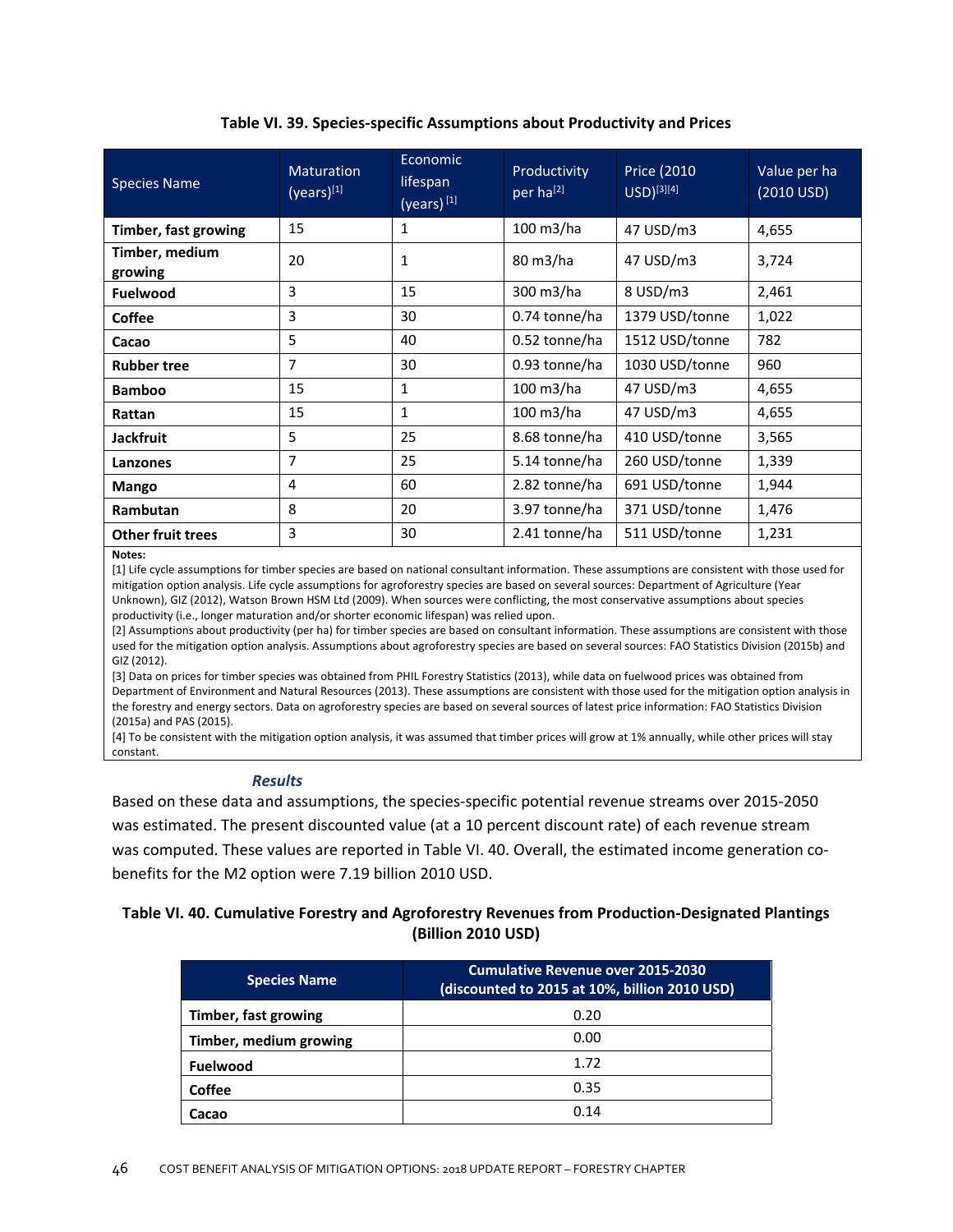| <b>Species Name</b>      | <b>Cumulative Revenue over 2015-2030</b><br>(discounted to 2015 at 10%, billion 2010 USD) |
|--------------------------|-------------------------------------------------------------------------------------------|
| <b>Rubber tree</b>       | 0.25                                                                                      |
| <b>Bamboo</b>            | 0.04                                                                                      |
| Rattan                   | 0.02                                                                                      |
| <b>Jackfruit</b>         | 0.76                                                                                      |
| Lanzones                 | 0.08                                                                                      |
| <b>Mango</b>             | 0.16                                                                                      |
| Rambutan                 | 0.07                                                                                      |
| <b>Other fruit trees</b> | 0.16                                                                                      |
| <b>Total</b>             | 0.20                                                                                      |

## **VI.4.2.4 Air Quality‐Related Human Health Impacts**

The potential marginal impacts on human health associated with the mitigation options in the retrospective analysis is limited to a consideration of impacts on premature mortality associated with exposure to ambient fine particulate matter ( $PM_{2.5}$ ). The potential human health impact of each mitigation option was based on LEAP-generated estimates of the option-specific PM<sub>2.5</sub> precursor emissions.

To assess the premature mortality impact of the air pollutant emissions, the associated ambient  $PM_{2.5}$ concentrations was computed and the epidemiological relationships were used to combine this information with estimates of the exposed population sizes and baseline mortality rates. The resulting option‐specific impact was quantified in terms of the *incremental change* in the cumulative number of air pollution-related premature deaths (separately for males and females) expected to occur based on the *incremental change* in emissions of air pollutants during 2015‐2030.

In this framework, a negative value reflects the option resulting in *additional* projected premature deaths. The economic value of the changes in premature mortality was computed using an estimate of the Value per Statistical Life (VSL) and the standard discounting procedures used throughout this assessment. Additional details on estimation of the human health co‐benefits are presented in Appendix VI.5.

Table VI. 41 presents the incremental human health impacts calculated for the forestry sector mitigation options. The specific results in Table VI. 41 are affected by the sequence of options and details of the assumptions incorporated in the LEAP model regarding level of energy demand and dispatch within the electrical system (B‐LEADERS, 2015).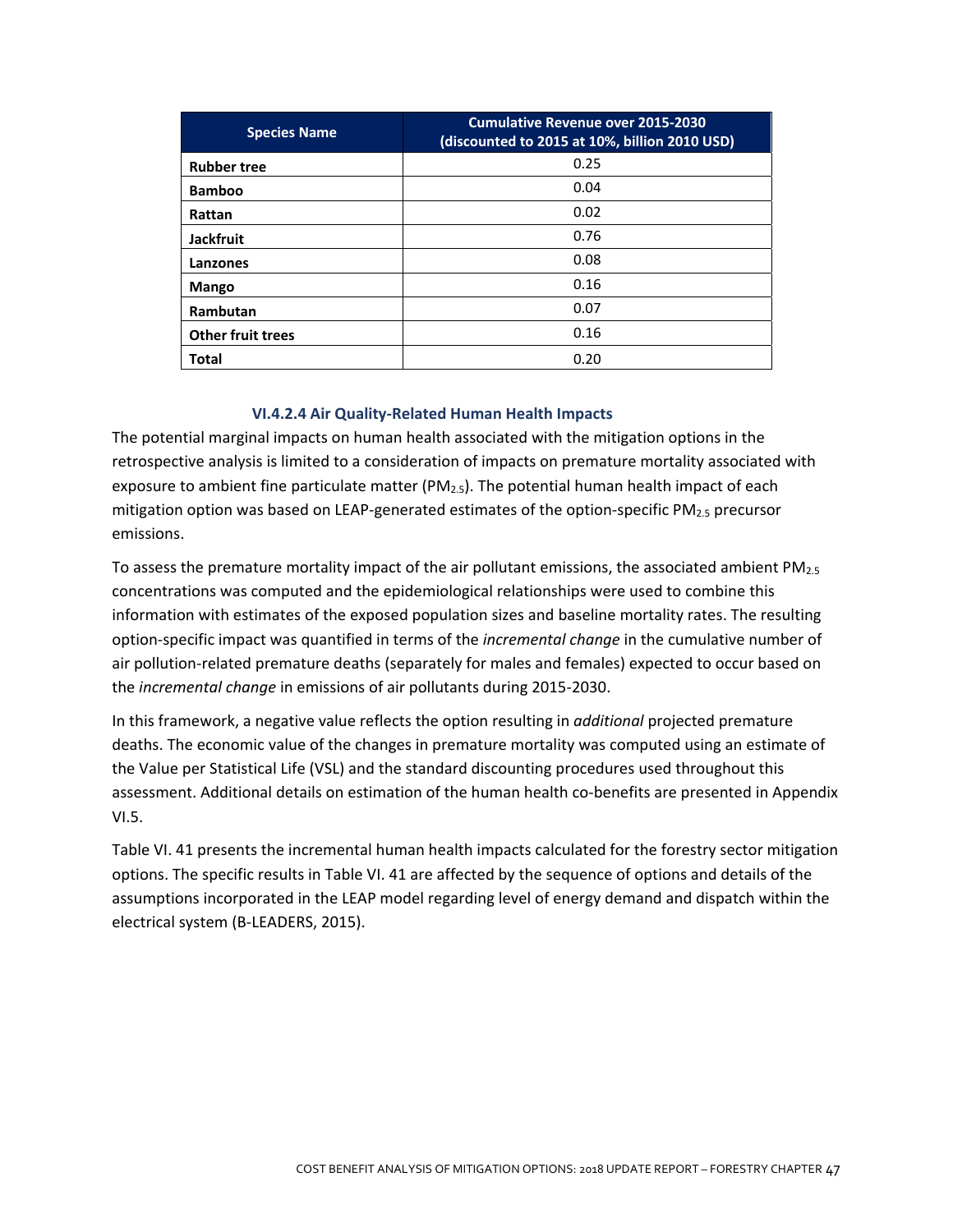## **Table VI. 41. Incremental Human Health Impact of the Proposed Mitigation Options, Cumulative Impact during 2015‐2030**

| <b>Sector</b>                                                                                                                                                    | <b>Mitigation</b><br><b>Option</b><br><b>Sequence</b><br>$[1]$ | <b>Mitigation Option</b><br><b>Name</b> | <b>Incremental Present</b><br><b>Discounted Value [2015-</b><br>2030] (Million 2010 USD,<br>10% Discount Rate) | <b>Incremental</b><br><b>Cases of Avoided</b><br><b>Premature Death</b><br>[2015-2030] | <b>Incremental Cases of</b><br><b>Avoided Premature</b><br>Death [2015-2030]<br>(Females) |
|------------------------------------------------------------------------------------------------------------------------------------------------------------------|----------------------------------------------------------------|-----------------------------------------|----------------------------------------------------------------------------------------------------------------|----------------------------------------------------------------------------------------|-------------------------------------------------------------------------------------------|
| Forestry<br>and Energy                                                                                                                                           | 21                                                             | Forest Restoration and<br>Reforestation | $-9.4$                                                                                                         | $-10$                                                                                  | -20                                                                                       |
| Forestry<br>and Energy                                                                                                                                           | 22                                                             | <b>Forest Protection</b>                | $-15.1$                                                                                                        | -40                                                                                    | -10                                                                                       |
| <b>Abbreviations: USD = U.S. dollar</b><br>Notes: [1] Refers to the sequential order in which the mitigation option is introduced in the retrospective analysis. |                                                                |                                         |                                                                                                                |                                                                                        |                                                                                           |

Important caveats to interpreting these results include recognizing that:

- The morbidity impacts of changes in ambient air pollution are not quantified. The direction/sign of any morbidity impact for an option would be the same as the premature mortality result in Table VI. 41;
- Forestry mitigation options will impact the extent to which fuelwood is used by households, thereby affecting indoor and outdoor air quality. While the information was insufficient to quantify the effects of changes in emissions of these sources, several qualitative observations can be made. First, the Restoration and Reforestation option (M2) is expected to increase household fuelwood use, thereby increasing air pollution and generating human health dis‐ benefits. Thus, the team expect that this option results in greater premature mortality increases than those quantified in Table VI. 41. Second, because fuelwood burning is performed predominantly by females (e.g., cooking), women would likely be disproportionately exposed to the additional fuelwood burning emissions. Thus, option M2 could generate disproportionate dis‐benefits for females. Third, the Forest Protection option (M1) will reduce fuelwood use by households, thereby reducing the harmful effects of their exposure to air pollution, which will benefit females disproportionately.

## **VI.4.2.5 Energy Security Impacts**

Increased energy security means that the country's energy system is more resilient to a variety of shocks (e.g., global economic crises, international conflicts, spikes in individual fuel costs). In practice, as energy security within a country's system increases, the adverse impacts from these shocks on the country's economy will be less pronounced. Improvements in energy security can result from several changes in the energy sector, such as increasing combination of fuel diversity, transport diversity, import diversity, energy efficiency, and infrastructure reliability. For example:

 Energy generation portfolios that are heavily dependent on a limited number of fuel inputs or generation sources can be highly affected by shocks to a single fuel or generation source. In contrast, energy systems that incorporate a relatively diverse mix of fuel inputs and a number of generation sources with redundancy will be less affected by shocks to any single fuel or generation source. Energy security concerns can be alleviated by increasing the diversity of both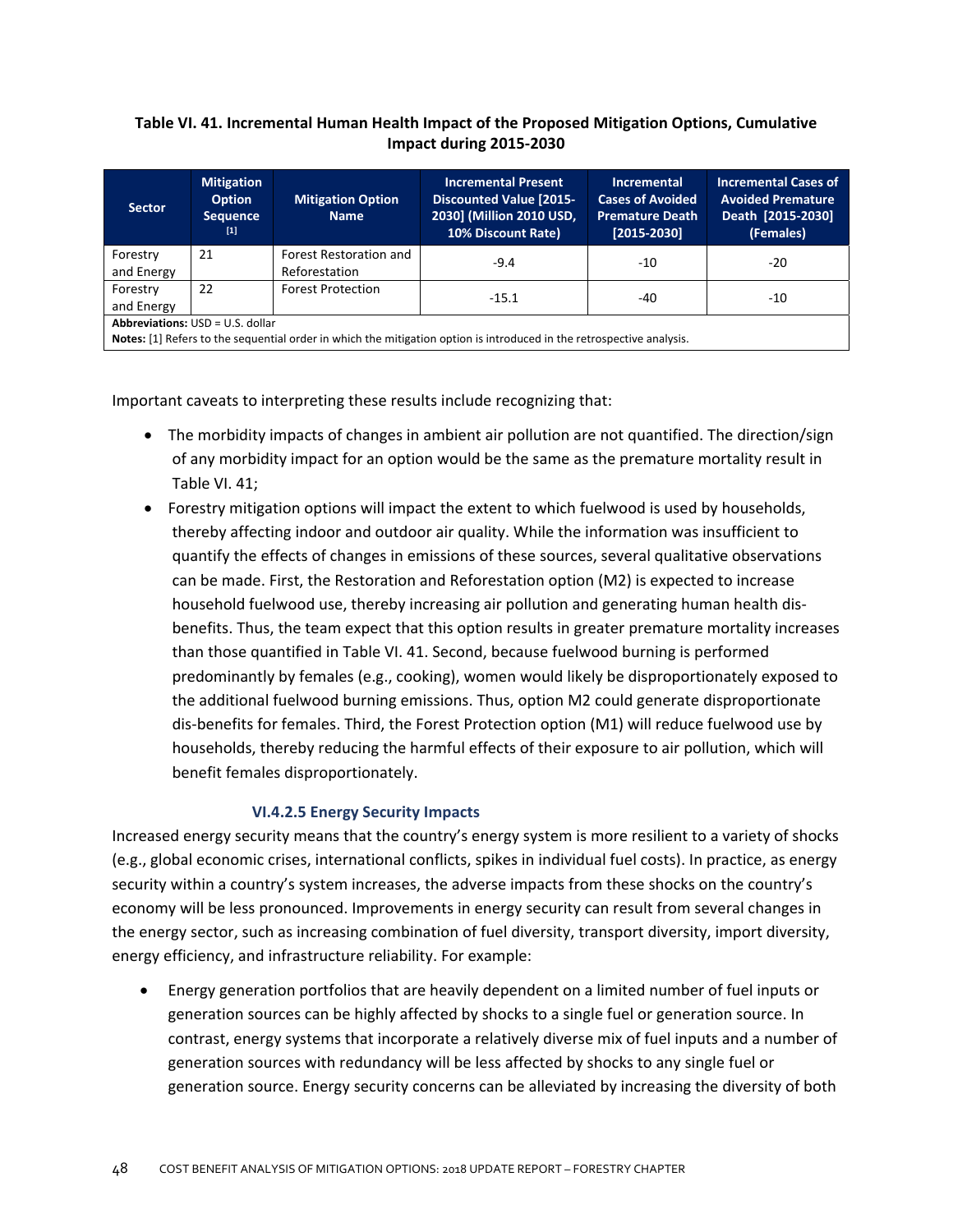the source of the fuels (i.e., domestic or imported, including the country of origin), the type of fuel (i.e., oil, gas, solar, renewables), and the mix of technologies used to generate the energy;

 Energy system security is also a function of available fuel supplies/reserves compared to demand. An increase in available fuel supply would increase energy security. Supply can be increased through increased exploration of fossil fuels, increasing investment in renewable fuels, or by encouraging energy efficiency measures to prolong the availability of known existing resources.

A number of indicators may be applied to assess whether a country is becoming more or less energy secure due to implementation of a mitigation option. For this evaluation, the following indicators were computed:

- Energy intensity (energy consumption per unit of GDP);
- $\bullet$  GHG intensity (CO<sub>2</sub>e emissions per unit of GDP);
- Percentage share of imports in total energy supply; and
- Percentage share of renewable energy in energy supply.

The Study Team calculated these indicators in LEAP using the same retrospective analysis as the one used to assess the mitigation options. Table VI. 42 presents the average annual incremental impact of the two forestry mitigation options on the four energy security indicators for the period 2015‐2030.

## **Table VI. 42. Incremental Changes in Energy Security Indicators due to the Proposed Mitigation Options, Average Annual Incremental Impact during 2015‐2030**

|                        |                                              | <b>Mitigation</b><br><b>Option</b><br><b>Sequence</b><br>[6] | Average Annual Incremental Impact 2015-2030 <sup>[1]</sup>                                    |                                                           |                                             |                                                                                    |  |
|------------------------|----------------------------------------------|--------------------------------------------------------------|-----------------------------------------------------------------------------------------------|-----------------------------------------------------------|---------------------------------------------|------------------------------------------------------------------------------------|--|
| <b>Sector</b>          | <b>Mitigation Option Name</b>                |                                                              | <b>Change in GHG</b><br><b>Intensity of GDP</b><br>(g CO <sub>2</sub> e/2010<br>$USD$ ) $[2]$ | Change in<br>Share of<br><b>Renewables</b><br>$(%)^{[3]}$ | Change in<br>Share of<br>imports (%)<br>[4] | <b>Change in Energy</b><br><b>Intensity of GDP</b><br>(MJ/2010 USD) <sup>[5]</sup> |  |
| Forestry<br>and Energy | M2 - Forest Restoration<br>and Reforestation | 21                                                           | $-78.1$                                                                                       | 1.1                                                       | $-0.9$                                      | 0.1                                                                                |  |
| Forestry<br>and Energy | M1-Forest Protection                         | 22                                                           | $-48.2$                                                                                       | $-1.5$                                                    | 1.2                                         | $-0.1$                                                                             |  |

**Abbreviations:**

GHG = greenhouse gas; GPD = gross domestic product;  $g$  = grams; CO<sub>2</sub>e = carbon dioxide equivalent; MJ = megajoules **Notes:**

‐ indicates inapplicability of a given indicator category.

[1] All indicators are calculated in the LEAP model. Results reflect the average of annual results from 2015‐2030 that compare the indicator value for a given mitigation option relative to the value for the previous mitigation option.

[2] GHG intensity is measured as grams (g) of CO<sub>2</sub>e emissions (economy-wide, including from energy and non-energy sources) per unit of GDP (2010 USD).

[3] Percentage share of RE in total primary energy supply.

[4] Percentage share of imports in total primary energy supply.

[5] Energy intensity is measured as total megajoules of primary energy supply (indigenous production of primary energy + energy imports ‐ energy exports) divided by GDP (2010 USD).

[6] Refers to the sequential order in which the mitigation option is introduced in the retrospective analysis.

In reviewing the results in Table VI. 42 it is critical to remember the incremental nature of the analysis, the results for any mitigation option are relative to the suite of those which are assumed to have already been implemented (i.e., all previously listed and lower numbered options). Nevertheless, it is not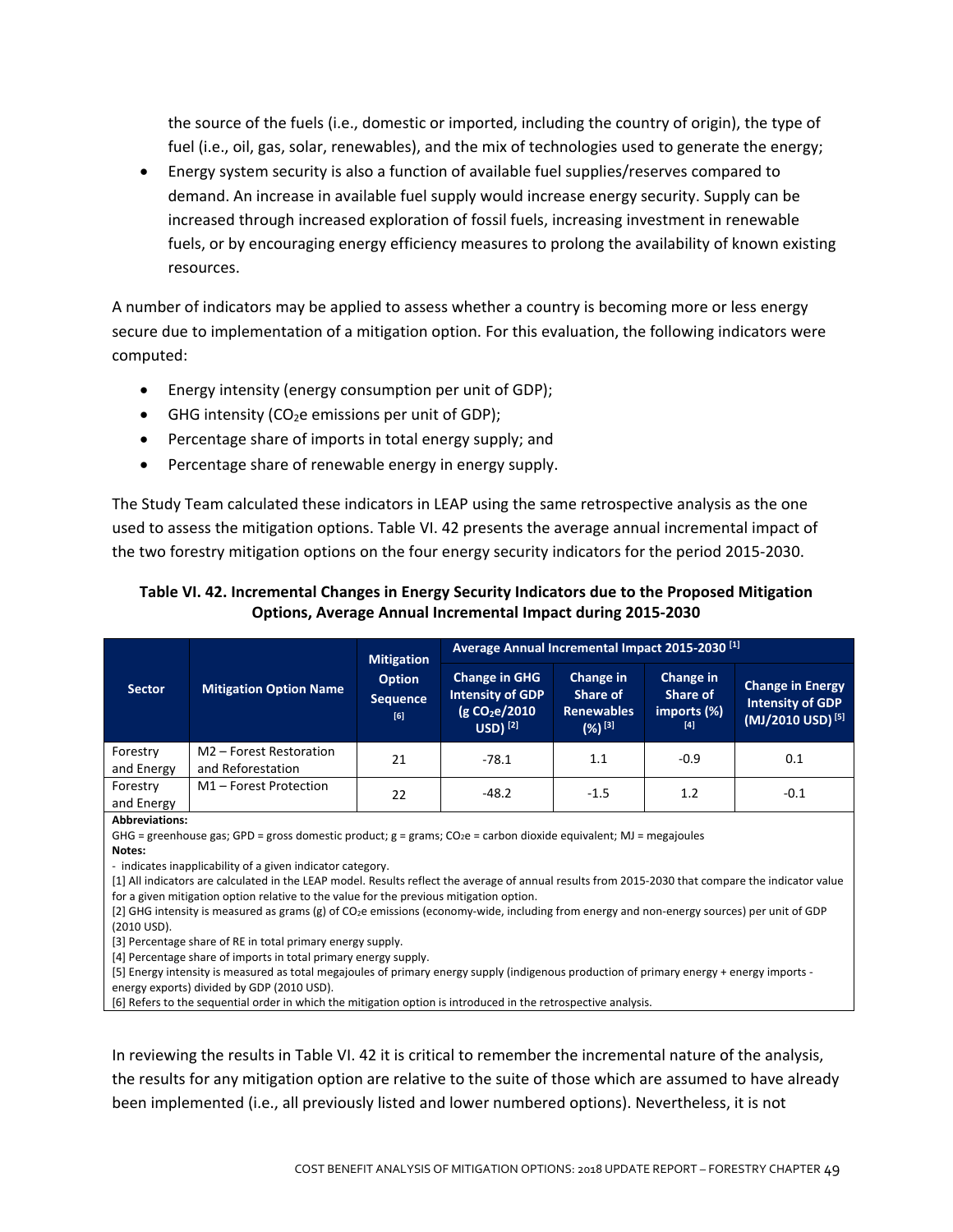surprising that the Forest Restoration and Reforestation option (M2), which involved energy generation outside of the formal electric grid, has a positive impact on energy security, because it reduces energy demand.

### **VI.4.2.6 Power Sector Employment Impacts**

In this section, the general approach taken to assess power sector employment impacts and caveats to interpreting available option‐specific results is described. The basic indicator used to capture potential employment impacts is the *job‐year,* defined as "full‐time employment for one person for a duration of one year" (Wei et al., 2010 p. 7). Estimates of the net change in job-years associated with the mitigation options were calculated using results from Wei et al. (2010). Wei et al. conducted a literature review and synthesis of results that quantified the employment impacts of *new* power projects over a defined project lifetime. By accounting for the power generation potential and anticipated use of the project, the Wei et al. (2010) results are expressed in terms of the average number of job-years per GWh. The CBA incorporates the Wei et al. (2010) results using the job‐years/GWh factors in Table VI. 43.

| <b>Power Generation Technology</b>              | <b>Average Job-Years/GWh of Generation</b> |
|-------------------------------------------------|--------------------------------------------|
| <b>Solar Photovoltaics</b>                      | 0.87                                       |
| Landfill Gas                                    | 0.72                                       |
| Large Hydro                                     | 0.27                                       |
| Small Hydro                                     | 0.27                                       |
| Geothermal                                      | 0.25                                       |
| Agricultural Waste Digestion                    | 0.21                                       |
| <b>Biomass</b>                                  | 0.21                                       |
| <b>MSW Digestion</b>                            | 0.21                                       |
| <b>MSW</b> Incineration                         | 0.21                                       |
| Ocean Thermal                                   | 0.17                                       |
| Wind                                            | 0.17                                       |
| <b>Nuclear</b>                                  | 0.14                                       |
| Circulating Fluidized Bed Combusion (CFBC) Coal | 0.11                                       |
| Natural Gas Combined Cycle                      | 0.11                                       |
| <b>Subcritical Pulverized Coal</b>              | 0.11                                       |
| <b>Supercritical Pulverized Coal</b>            | 0.11                                       |
| <b>Ultrasupercritical Pulverized Coal</b>       | 0.11                                       |

|  | Table VI. 43. Average Job-Years/GWh in the Power Sector by Type of Power Generation |
|--|-------------------------------------------------------------------------------------|
|--|-------------------------------------------------------------------------------------|

MSW = municipal solid waste; CFBC = circulating fluidized bed combustion

**\* Assumptions:** 

‐ Wei et al. (2010) provided job‐years factor for *Small Hydro*. The same factor was assigned to *Large Hydro.*

‐ *MSW Incineration*, *MSW Digestion*, and *Agricultural Waste Digestion* use the *Biomass* job‐years factor.

‐ *Ocean Thermal* uses the *Wind* job‐years factor.

‐ All *Coal* types have the same job‐years factor based on the belief they are a close match for each other.

**Source:**

Results based on Wei et al. (2010)

Using the factors in Table VI. 43 and power generation projections by source and year calculated using LEAP, employment in the power sector for the different mitigation options over the period 2015‐2030 was calculated in terms of *job‐years*. The incremental impact of each mitigation option on job‐years was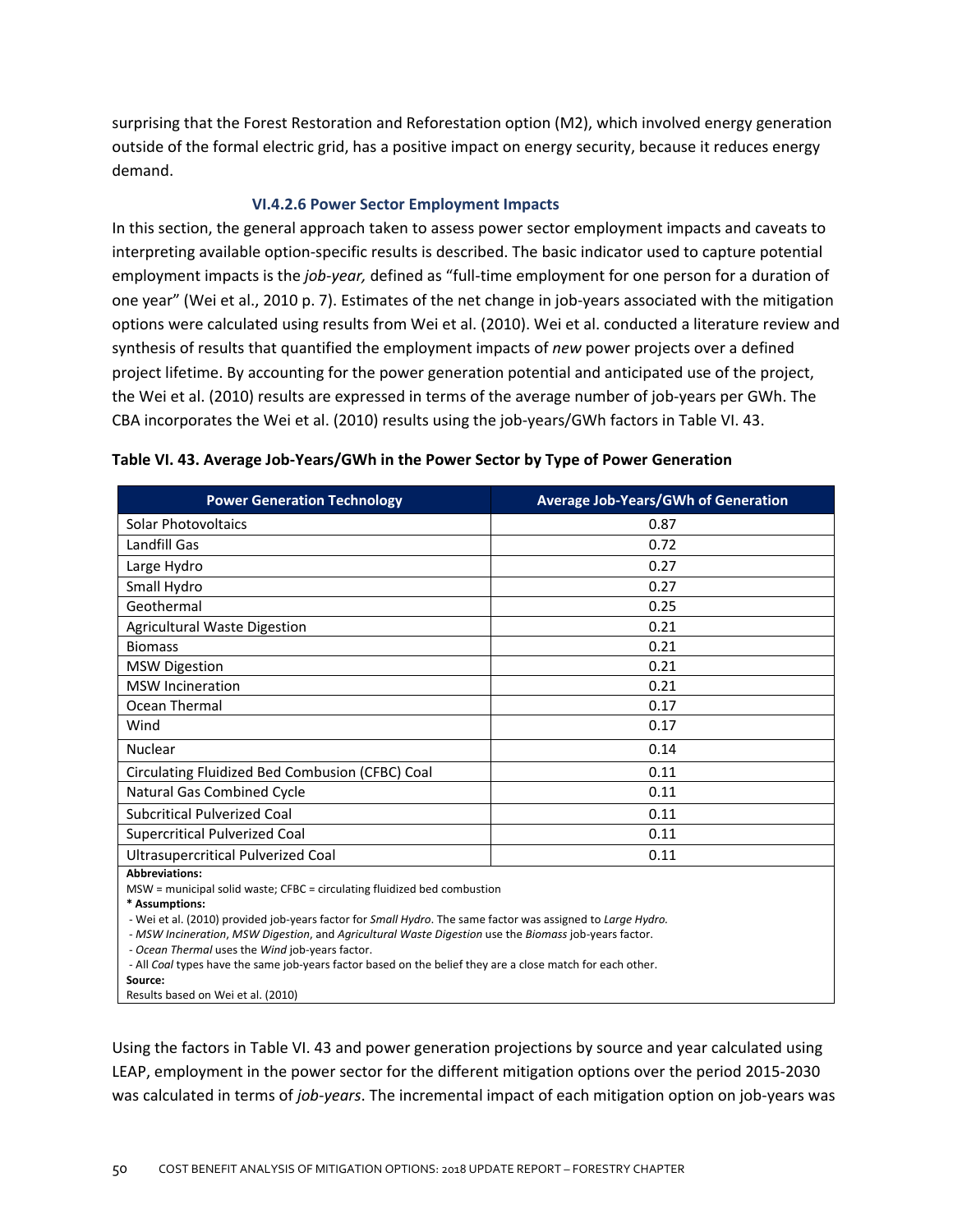then calculated by subtracting the calculated job‐years for the previous mitigation option from the result for the mitigation option under consideration.

The scope of this analysis is constrained. In quantifying potential employment impacts from implementing the mitigation options, the net change that would result in the power sector was considered. Employment changes in other sectors or elsewhere in the economy that are directly and indirectly affected with implementation were not accounted for as they are beyond the scope of the analysis. Table VI. 44 presents our estimates of the incremental change in the power sector employment indicator for each mitigation option.

## **Table VI. 44. Incremental Changes in Power Sector Job‐Years for the Proposed Mitigation Options, Cumulative Impact from 2015‐2030**

| <b>Sector</b>          | <b>Mitigation Option Name</b>                | <b>Mitigation</b><br><b>Option</b><br><b>Sequence</b> | Incremental Job-Years Impact<br>(Unrounded Cumulative Job-<br><b>Years 2015-2030)</b> |
|------------------------|----------------------------------------------|-------------------------------------------------------|---------------------------------------------------------------------------------------|
| Forestry and<br>Energy | M2 - Forest Restoration and<br>Reforestation | 21                                                    | -328                                                                                  |
| Forestry and<br>Energy | M1 - Forest Protection                       | 22                                                    | 627                                                                                   |

The potential incremental power sector employment impacts presented in Table VI. 44 have a number of important caveats that need to be kept in mind in order to place these results in the proper context. These caveats include:

- Wei et al. (2010) focus on results from the United States, the relevance of their results in the context of the Philippines cannot be assessed;
- Wei et al., (2010) results focus on development of new generation facilities, their relevance when there is a change in the mix of generation among existing facilities is uncertain;
- The application of the job-year factors as a constant value over the period of the analysis, assumes future changes in technology, will not affect these values and that they can be used regardless of the cumulative scale of generation in the Philippine power sector;
- The estimated changes in the power sector job-years do not reflect changes in employment of the Philippine economy at large, because gains (losses) in power sector employment may be matched by losses (gains) in employment elsewhere in the economy.

## **VI.4.2.7 Total Monetized Co‐Benefits**

Table VI. 45 summarizes the total monetized co-benefits for each forestry mitigation option, including the benefits from health and income generation. The forestry mitigation options had no congestion co‐ benefits.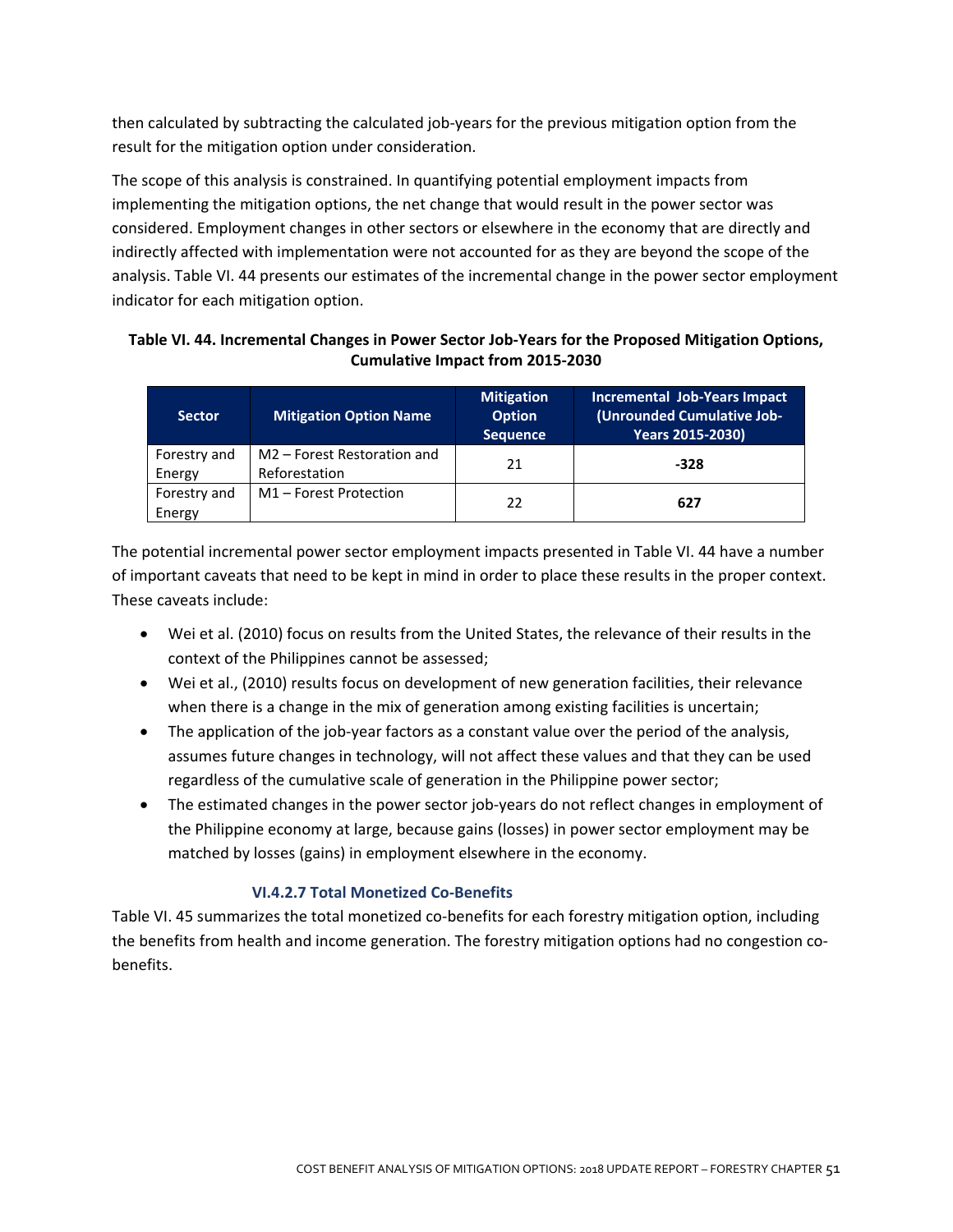| <b>Mitigation</b><br>Option<br>Sequence | <b>Mitigation Option</b>                     | <b>Incremental Co-benefits</b><br>(Cumulative 2015-2030) [Billion 2010, USD]<br><b>Discounted at 10%</b> |            |                      |                            | <b>Incremental Cost per</b><br><b>Ton Mitigation</b><br>$(2015 - 2030)$ |
|-----------------------------------------|----------------------------------------------|----------------------------------------------------------------------------------------------------------|------------|----------------------|----------------------------|-------------------------------------------------------------------------|
| $[1]$                                   |                                              | Health                                                                                                   | Congestion | Income<br>Generation | <b>Total</b><br>Co-benefit | $[2010, USD]$<br>co-benefits only[2]                                    |
| Symbol                                  |                                              | D                                                                                                        | E          |                      | G                          | Н                                                                       |
| Formula                                 |                                              |                                                                                                          |            |                      | $sum(D,E,F)=G$             | $-(G*1000)/B=H$                                                         |
| 21                                      | (M2) Forest Restoration<br>and Reforestation | $-0.01$                                                                                                  |            | 3.94                 | 3.93                       | $-7.61$                                                                 |
| 22                                      | (M1) Forest Protection                       | $-0.02$                                                                                                  |            |                      | $-0.02$                    | 0.04                                                                    |
| Ahhroviotioner                          |                                              |                                                                                                          |            |                      |                            |                                                                         |

## **Table VI. 45. Monetized Co‐Benefits of Mitigation Options in the Forestry Sector**

#### **Abbreviations:**

- indicates inapplicability of a given co-benefits category; USD = U.S. dollar

#### **Notes:**

[1] Sequence Number of Mitigation Options refers to the sequential order in which individual mitigation options are initiated as described by the retrospective systems approach.

[2] The costs and co‐benefits expected to occur in years other than 2015 were expressed in terms of their present value (i.e., 2015) using a discount rate of 10%.

#### **Column Definitions:**

[D] Co-benefits: Health: Monetized public health benefits reflect the reduced risk of premature death from exposure to air pollution exposure. For the transport sector, these are based on reduced emissions of fine particles from vehicle tailpipes. For the energy sector, these are based on the reduced power plant emissions of  $SO<sub>2</sub>$ , fine particulates, and NO<sub>x</sub>.

[E] Co-benefits: Congestion: Monetized congestion benefits reflect less time wasted on congested roadways. These are specific to the transport sector.

[F] Co-benefits: Income Generation: Economic co-benefits from creation of new markets and/or expansion of productive capacity. For forestry, these include timber and fruit production from re‐forested areas. For waste, these include recyclables and composting from waste diverted from landfills.

[G] Total Co-benefits: Sum of valuation of monetized co-benefits.

[H] Incremental Cost per Ton Mitigation: Co-benefits Only: Value of monetized co-benefits (represented as a negative cost) divided by mitigation potential.

### **VI.4.2.8 Net Present Value**

Table VI. 46 summarizes the GHG abatement potential for each forestry mitigation option (Column B), cost per tonne of CO<sub>2</sub>e mitigation (Column C), and co-benefits per tonne of CO<sub>2</sub>e mitigation (Column H) for the 2015-2030 analysis period. In addition, for each option, the table presents the net cost per ton of  $CO<sub>2</sub>e$  mitigation after incorporating the co-benefits (Column I) as well as the NPV excluding the value of GHG reduction (Column J). As shown in Table VI. 46, the co-benefits per ton of  $CO<sub>2</sub>e$  mitigated for the Forest Restoration and Reforestation option and the Forest Protection (M1) option are 17.23 2010 USD and 0.31 2010 USD, respectively. Notably, for the option M2, the net cost per ton of CO<sub>2</sub>e mitigation, which factors in the co-benefits, is negative. This implies that this option generates social welfare gains even without accounting for the benefits of GHG reductions.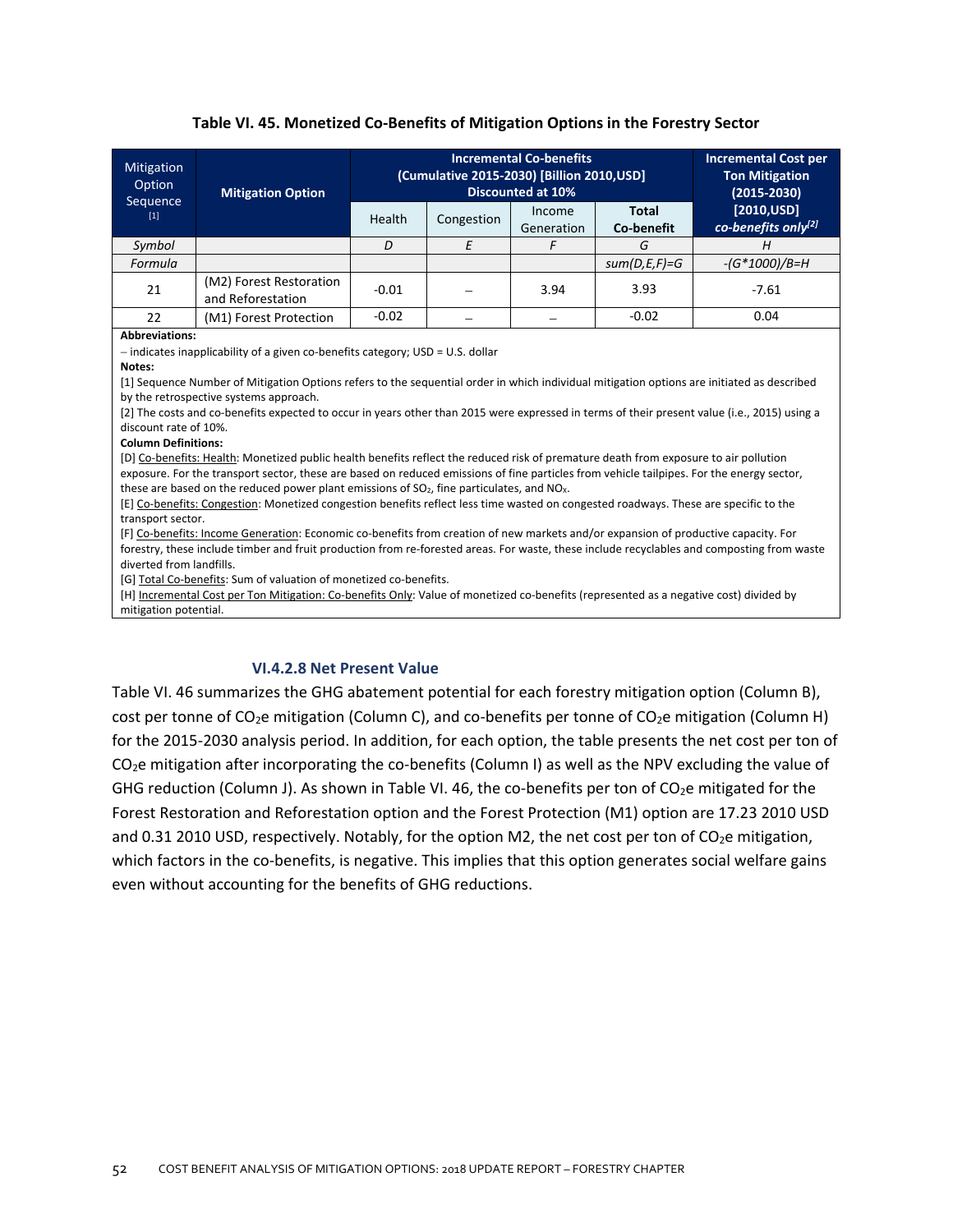#### **Table VI. 46. Net Present Value of Mitigation Options in the Forestry Sector during 2015‐2030**

| <b>Mitigation</b><br><b>Option</b><br><b>Mitigation</b> |                                                 | <b>Incremental</b><br><b>GHG Mitigation</b><br><b>Potential</b> | Incremental Cost per Ton of CO <sub>2</sub> e Mitigation<br>$[2015 - 2030]$<br>$(2010$ USD $)^{[2]}$ |                                    |                                     | <b>Net Present Value</b><br><b>Excluding Value of</b><br><b>GHG Reduction</b> |
|---------------------------------------------------------|-------------------------------------------------|-----------------------------------------------------------------|------------------------------------------------------------------------------------------------------|------------------------------------|-------------------------------------|-------------------------------------------------------------------------------|
| <b>Sequence</b><br>$[1]$                                | <b>Option</b>                                   | $[2015 - 2030]$<br>$(MtCO2e)^{[3]}$                             | without co-<br><b>benefits</b>                                                                       | co-benefits<br>only <sup>[4]</sup> | with co-<br>benefits <sup>[5]</sup> | (Billion 2010 USD) <sup>[2.6]</sup>                                           |
|                                                         |                                                 | B                                                               |                                                                                                      | H                                  | $I = C+H$                           | $J = -I * B/1000$                                                             |
| 21                                                      | (M2) Forest<br>Restoration and<br>Reforestation | 516.73                                                          | 2.20                                                                                                 | $-7.61$                            | $-5.41$                             | 2.80                                                                          |
| 22                                                      | (M1) Forest<br>Protection                       | 376.93                                                          | 3.50                                                                                                 | 0.04                               | 3.54                                | $-1.33$                                                                       |

#### **Abbreviations:**

MtCO2e = Million metric tons of carbon dioxide equivalent; GHG = Greenhouse gas; USD = U.S. dollar

**Notes:**

[1] Refers to the sequential order in which the mitigation option is introduced in the retrospective analysis.

[2] The incremental costs and co-benefits expected to occur in years other than 2015 were expressed in terms of their present (i.e., 2015) value using a discount rate of 10%. Equal to the total net cost divided by the mitigation potential. Represents the cumulative cost per ton of a mitigation option if implemented relative to the prior mitigation option using retrospective systems analysis. Negative values indicate cost savings as well as GHG emissions benefits.

[3] The incremental GHG mitigation potential is a total reduction in GHG emissions that is expected to be achieved by the option during 2015‐ 2030.

[4] The co-benefits for the industry sector include human health benefits due to reduced air pollution from electricity generation.

[5] Negative value indicates net benefits per ton mitigation. This excludes the non‐monetized benefits of GHG reductions.

[6] Total co‐benefits minus total net cost reflects the present value to society of a mitigation option relative to the prior mitigation option, including changes in costs (e.g. capital, fuel, and other inputs) and co-benefits such as public health, but excluding climate benefits. A true net present value would include a valuation of climate benefits based on the social cost of carbon dioxide‐equivalent in the Philippines times the mitigation potential. A negative value indicates net loss in social welfare, cumulative over 2015-2030. This loss does not account for the nonmonetized benefits of GHG reductions.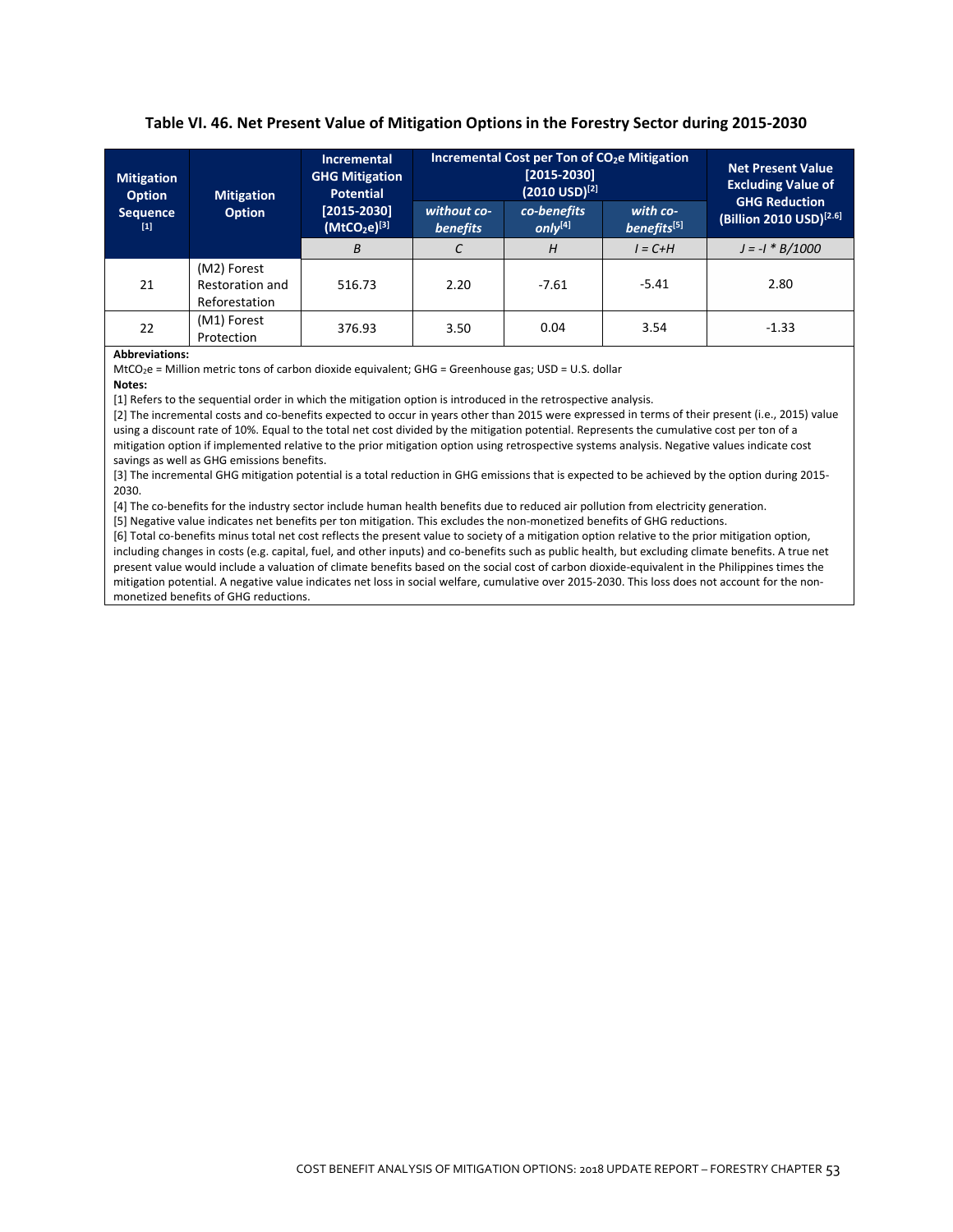# **APPENDIX V.5 CROSS‐CUTTING ECONOMIC ASSUMPTIONS**

The sector‐specific baseline projections are based on the common set of projections for the Philippine economy characteristics. Table VI. 47 shows the data sources and assumptions used to generate these projections, while Table VI. 48 presents historical and projected values in select years that were used in the analysis. Table VI. 49 lists historical exchange rates and inflation rates used for inter‐temporal and cross‐country currency conversions.

| <b>Characteristic</b> | <b>Sources of Historical Data</b>                                                                                                                                                                                                                                    | <b>Projection Method</b>                                                                                                                                                                                                                                                                                                                                                                                                                                                                                                                                                                                                                                                                                                                                                                                                                      |
|-----------------------|----------------------------------------------------------------------------------------------------------------------------------------------------------------------------------------------------------------------------------------------------------------------|-----------------------------------------------------------------------------------------------------------------------------------------------------------------------------------------------------------------------------------------------------------------------------------------------------------------------------------------------------------------------------------------------------------------------------------------------------------------------------------------------------------------------------------------------------------------------------------------------------------------------------------------------------------------------------------------------------------------------------------------------------------------------------------------------------------------------------------------------|
| Population            | 1990-2015: Philippine Statistics Authority. Philippine Population Surpassed the 100<br>Million Mark (Results from the 2015 Census of Population).<br>https://psa.gov.ph/content/philippine-population-surpassed-100-million-mark-<br>results-2015-census-population. | 2016-2020: Projection is taken from Philippine Statistics<br>Authority and Inter-Agency Working Group on Population<br>Projections. Projected Population, by Age Group, Sex, and by<br>Single-Calendar Year Interval, Philippines: 2010 - 2020<br>(Medium Assumption).<br>https://psa.gov.ph/sites/default/files/attachments/hsd/press<br>release/Table4 9.pdf.<br>2021-2045: Projection is taken from Philippine Statistics<br>Authority and Inter-Agency Working Group on Population<br>Projections (2015a). Projected Population, by Age Group, Sex,<br>and by Five-Calendar Year Interval, Philippines: 2010 - 2045<br>(Medium Assumption).<br>https://psa.gov.ph/sites/default/files/attachments/hsd/press<br>release/Table1 8.pdf.<br>2045-2050: Population is assumed to grow at the average<br>annual rate established for 2035-2045. |

Table VI. 47. Data Sources and Assumptions Used for Projections of Population, GDP, Economic Sector-Specific Value Added, and Fuel Price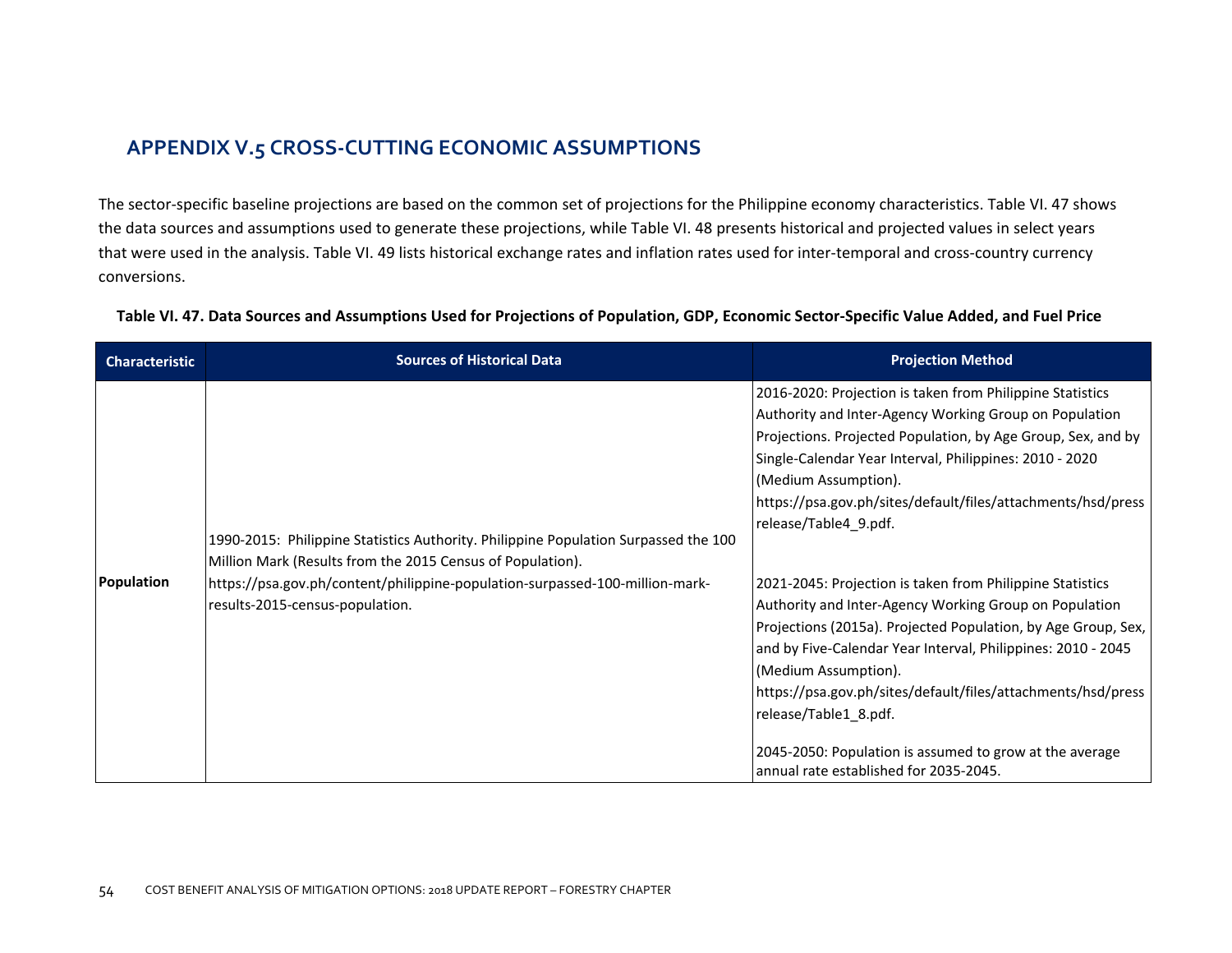| <b>Characteristic</b>                                                | <b>Sources of Historical Data</b>                                                                                                                                                                                                                                                                                                                                                                                                                                                                                                                                                                                                                           | <b>Projection Method</b>                                                                                                                                                         |
|----------------------------------------------------------------------|-------------------------------------------------------------------------------------------------------------------------------------------------------------------------------------------------------------------------------------------------------------------------------------------------------------------------------------------------------------------------------------------------------------------------------------------------------------------------------------------------------------------------------------------------------------------------------------------------------------------------------------------------------------|----------------------------------------------------------------------------------------------------------------------------------------------------------------------------------|
| <b>GDP</b>                                                           | 1990-2010: Philippine Statistics Authority and Inter-Agency Working Group on<br>Population Projections (2015a). Projected Population, by Age Group, Sex, and by<br>Five-Calendar Year Interval, Philippines: 2010 - 2045 (Medium Assumption).<br>https://psa.gov.ph/sites/default/files/attachments/hsd/pressrelease/Table1 8.pdf.<br>2011-2016: Philippine Statistics Authority (2017a). Annual National Accounts (1998 -<br>2016). http://psa.gov.ph/nap-press-release/data-charts.                                                                                                                                                                       | GDP growth rate increased to 7.5% based on guidance from<br>CCC on 26 September 2017.                                                                                            |
| <b>Value Added by</b><br>Industrial<br><b>Sectors</b>                | 1990-1997: Based on percent share of GDP<br>1998-2016: Manufacturing and Total data from Philippine Statistics Authority<br>(2017a). Annual National Accounts (1998 -2016). http://psa.gov.ph/nap-press-<br>release/data-charts.                                                                                                                                                                                                                                                                                                                                                                                                                            | All value added variables projected based on trends in their<br>historical share of GDP. Projected shares in each year are<br>multiplied by GDP to obtain projected value added. |
| <b>Value Added by</b><br><b>Commercial</b><br><b>Sector</b>          | 1990-1997: Based on percent share of GDP<br>1998-2016: Philippine Statistics Authority (2017a). Annual National Accounts (1998 -<br>2016). http://psa.gov.ph/nap-press-release/data-charts.                                                                                                                                                                                                                                                                                                                                                                                                                                                                 | All value added variables projected based on trends in their<br>historical share of GDP. Projected shares in each year are<br>multiplied by GDP to obtain projected value added. |
| <b>Value Added by</b><br>Agriculture,<br>Forestry,<br><b>Fishing</b> | 1990-1997: Based on percent share of GDP<br>1998-2016: Agricultural, Hunting, Forestry, & Fishing data from Philippine Statistics<br>Authority (2017a). Annual National Accounts (1998 -2016). http://psa.gov.ph/nap-<br>press-release/data-charts.                                                                                                                                                                                                                                                                                                                                                                                                         | All value added variables projected based on trends in their<br>historical share of GDP. Projected shares in each year are<br>multiplied by GDP to obtain projected value added. |
| <b>Biomass</b>                                                       | Department of Environment and Natural Resources, 2013 Philippine Forestry<br>Statistics, Table 4.10 MONTHLY RETAIL PRICES OF FUELWOOD AND CHARCOAL: 2013<br>(http://forestry.denr.gov.ph/PFS2013.pdf)                                                                                                                                                                                                                                                                                                                                                                                                                                                       | Assumed same as the constant price historically.                                                                                                                                 |
| <b>Coal Sub</b><br>bituminous                                        | Historical coal prices per metric ton taken from free-on-board Newcastle/Port<br>Kembla price, World Bank. "World Bank Commodity Price Data (The Pink Sheet):<br>Annual Prices (Real), Coal, Australian", updated 2/2/2017.<br><http: 226371486076391711="" cmo-historical-data-<br="" en="" pubdocs.worldbank.org="">Annual.xlsx&gt;, accessed 2/3/2017. Conversion from mass-based to energy-based cost<br/>uses 4490 kcal/kg (energy content of sub-bituminous coal used in this model), which<br/>more closely matches energetic cost of coal taken from other Philippine national<br/>sources, rather than 6300 kcal/kg fom World Bank source.</http:> | IEA (2016), World Energy Outlook 2016, IEA, Paris. (Current<br>Policies scenario)                                                                                                |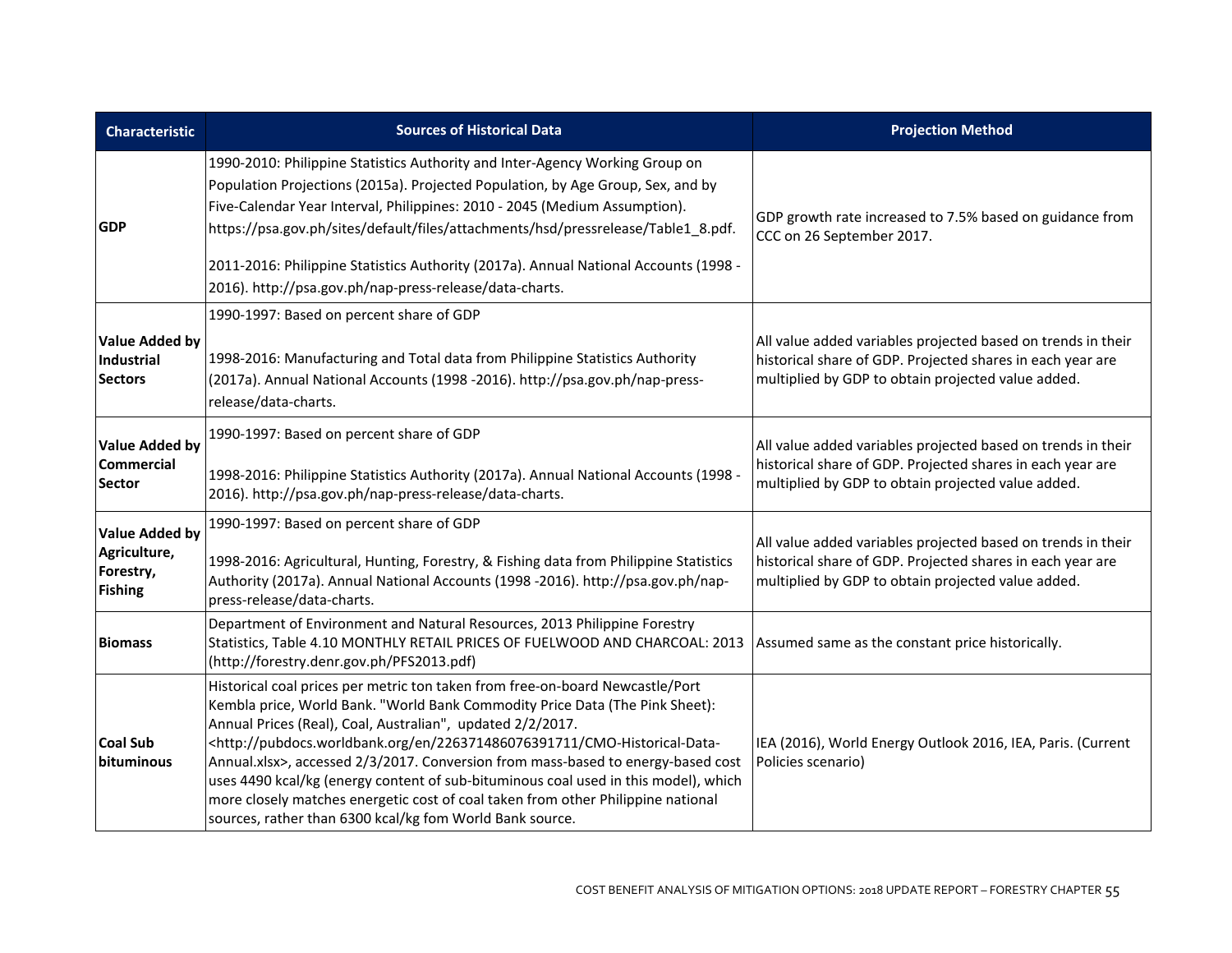| <b>Characteristic</b>       | <b>Sources of Historical Data</b>                                                                                                                                                                                                                                                                                      | <b>Projection Method</b>                                                          |  |  |  |  |
|-----------------------------|------------------------------------------------------------------------------------------------------------------------------------------------------------------------------------------------------------------------------------------------------------------------------------------------------------------------|-----------------------------------------------------------------------------------|--|--|--|--|
| <b>Natural Gas</b>          | Fuel price data provided by DOE to B-LEADERS project, 2015 (USAID<br>Request historical prices-03.04.2015.xls). The Delivered Cost of natural gas<br>references either the Indigenous Cost (of domestically produced gas) or the Import<br>Cost (of imported LNG) depending on the remaining reserves of domestic gas. | IEA (2016), World Energy Outlook 2016, IEA, Paris. (Current<br>Policies scenario) |  |  |  |  |
| <b>Nuclear</b>              | <b>IPCC AR5 WG3 Annex III</b>                                                                                                                                                                                                                                                                                          | Assumed same as the constant price historically.                                  |  |  |  |  |
| <b>Crude Oil</b>            | Fuel price data provided by DOE to B-LEADERS project, 2015 (USAID<br>Request historical prices-03.04.2015.xls)                                                                                                                                                                                                         | IEA (2016), World Energy Outlook 2016, IEA, Paris. (Current<br>Policies scenario) |  |  |  |  |
| <b>Bagasse</b>              | Assumed to be equal to wood on an energy basis.                                                                                                                                                                                                                                                                        | Assumed same as the constant price historically.                                  |  |  |  |  |
|                             | Animal Wastes   Assumed to be equal to wood on an energy basis.                                                                                                                                                                                                                                                        | Assumed same as the constant price historically.                                  |  |  |  |  |
| Coconut<br><b>Residue</b>   | Assumed to be equal to wood on an energy basis.                                                                                                                                                                                                                                                                        | Assumed same as the constant price historically.                                  |  |  |  |  |
| <b>Rice Hull</b>            | Assumed to be equal to wood on an energy basis.                                                                                                                                                                                                                                                                        | Assumed same as the constant price historically.                                  |  |  |  |  |
| Wood                        | Department of Environment and Natural Resources, 2013 Philippine Forestry<br>Statistics, Table 4.10 MONTHLY RETAIL PRICES OF FUELWOOD AND CHARCOAL: 2013<br>(http://forestry.denr.gov.ph/PFS2013.pdf)                                                                                                                  | Assumed same as the constant price historically.                                  |  |  |  |  |
| <b>Avgas</b>                | Fuel price data provided by DOE to B-LEADERS project, 2015 (USAID<br>Request historical prices-03.04.2015.xls)                                                                                                                                                                                                         | Grows at the rate of crude oil                                                    |  |  |  |  |
| <b>Lubricants</b>           | Same as Residual Fuel Oil                                                                                                                                                                                                                                                                                              | Same as Residual Fuel Oil                                                         |  |  |  |  |
| <b>Bitumen</b>              | Fuel price data provided by DOE to B-LEADERS project, 2015 (USAID<br>Request_historical prices-03.04.2015.xls)                                                                                                                                                                                                         | Grows at the rate of crude oil                                                    |  |  |  |  |
| <b>Naphtha</b>              | Fuel price data provided by DOE to B-LEADERS project, 2015 (USAID<br>Request historical prices-03.04.2015.xls)                                                                                                                                                                                                         | Grows at the rate of crude oil                                                    |  |  |  |  |
| <b>Other Oil</b>            | Same as Residual Fuel Oil                                                                                                                                                                                                                                                                                              | Same as Residual Fuel Oil                                                         |  |  |  |  |
| <b>LPG</b>                  | Fuel price data provided by DOE to B-LEADERS project, 2015 (USAID<br>Request historical prices-03.04.2015.xls)                                                                                                                                                                                                         | Grows at the rate of crude oil                                                    |  |  |  |  |
| <b>Residual Fuel</b><br>Oil | Fuel price data provided by DOE to B-LEADERS project, 2015 (USAID<br>Request historical prices-03.04.2015.xls)                                                                                                                                                                                                         | Grows at the rate of crude oil                                                    |  |  |  |  |
| <b>Diesel</b>               | Fuel price data provided by DOE to B-LEADERS project, 2015 (USAID<br>Request historical prices-03.04.2015.xls)                                                                                                                                                                                                         | Grows at the rate of crude oil                                                    |  |  |  |  |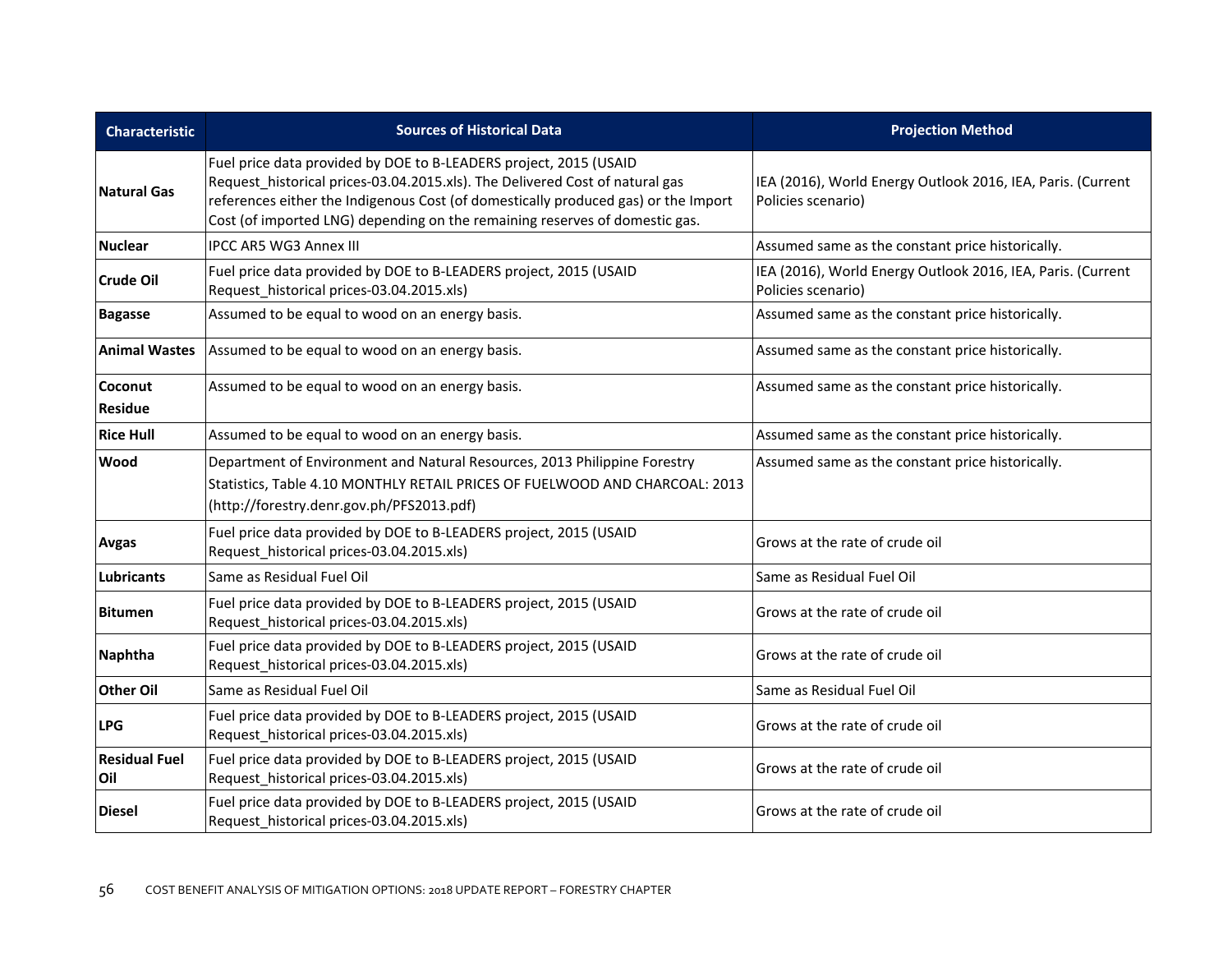| <b>Characteristic</b> | <b>Sources of Historical Data</b>                                                                                                                                                                                                                                                                       | <b>Projection Method</b>                                                                                                                                                                                                                                                                                                                                                                                                                                                                                                                                                                                 |
|-----------------------|---------------------------------------------------------------------------------------------------------------------------------------------------------------------------------------------------------------------------------------------------------------------------------------------------------|----------------------------------------------------------------------------------------------------------------------------------------------------------------------------------------------------------------------------------------------------------------------------------------------------------------------------------------------------------------------------------------------------------------------------------------------------------------------------------------------------------------------------------------------------------------------------------------------------------|
| Kerosene              | Fuel price data provided by DOE to B-LEADERS project, 2015 (USAID<br>Request historical prices-03.04.2015.xls)                                                                                                                                                                                          | Grows at the rate of crude oil                                                                                                                                                                                                                                                                                                                                                                                                                                                                                                                                                                           |
| <b>Jet Kerosene</b>   | Fuel price data provided by DOE to B-LEADERS project, 2015 (USAID<br>Request historical prices-03.04.2015.xls)                                                                                                                                                                                          | Grows at the rate of crude oil                                                                                                                                                                                                                                                                                                                                                                                                                                                                                                                                                                           |
| <b>Motor Gasoline</b> | Fuel price data provided by DOE to B-LEADERS project, 2015 (USAID<br>Request historical prices-03.04.2015.xls)                                                                                                                                                                                          | Grows at the rate of crude oil                                                                                                                                                                                                                                                                                                                                                                                                                                                                                                                                                                           |
| <b>Biodiesel</b>      | Renewable Energy Management Bureau, DOE                                                                                                                                                                                                                                                                 | Grows at the rate of crude oil                                                                                                                                                                                                                                                                                                                                                                                                                                                                                                                                                                           |
| <b>Ethanol</b>        | Fuel price data provided by DOE to B-LEADERS project, 2015 (USAID<br>Request historical prices-03.04.2015.xls)                                                                                                                                                                                          | Grows at the rate of crude oil                                                                                                                                                                                                                                                                                                                                                                                                                                                                                                                                                                           |
| <b>CNG</b>            | Department of Energy. "Compressed Natural Gas," 2015.<br>http://www.doe.gov.ph/programs-projects-alternative-fuels/297-compressed-<br>natural-gas                                                                                                                                                       | CNG price held constant until 2016 per Velasco, Myrna. "DOE<br>Admits Delayed Rollout of CNG Buses." Manila Bulletin, 2014.<br>http://www.mb.com.ph/doe-admits-delayed-rollout-of-cng-<br>buses/. After 2016, CNG price based on price of natural gas<br>plus cost adders for compression, distribution, refining, taxes,<br>and retail mark-up shown in American Clean Skies<br>Foundation. Driving on Natural Gas: Fuel Price and Demand<br>Scenarios for Natural Gas Vehicles to 2025, 2013.<br>http://www.cleanskies.org/wp-<br>content/uploads/2013/04/driving-natural-gas-report.pdf.<br>Figure 5. |
| <b>Charcoal</b>       | Department of Environment and Natural Resources, 2013 Philippine Forestry<br>Statistics, Table 4.10 MONTHLY RETAIL PRICES OF FUELWOOD AND CHARCOAL: 2013<br>(http://forestry.denr.gov.ph/PFS2013.pdf)                                                                                                   | Assumed same as the constant price historically.                                                                                                                                                                                                                                                                                                                                                                                                                                                                                                                                                         |
| <b>LNG</b>            | Provided by DOE to B-LEADERS project, 2015 (USAID Request historical prices-<br>03.04.2015.xls). The Delivered Cost of natural gas references either the Indigenous<br>Cost (of domestically produced gas) or the Import Cost (of imported LNG) depending<br>on the remaining reserves of domestic gas. | IEA (2016), World Energy Outlook 2016, IEA, Paris. (Current<br>Policies scenario)                                                                                                                                                                                                                                                                                                                                                                                                                                                                                                                        |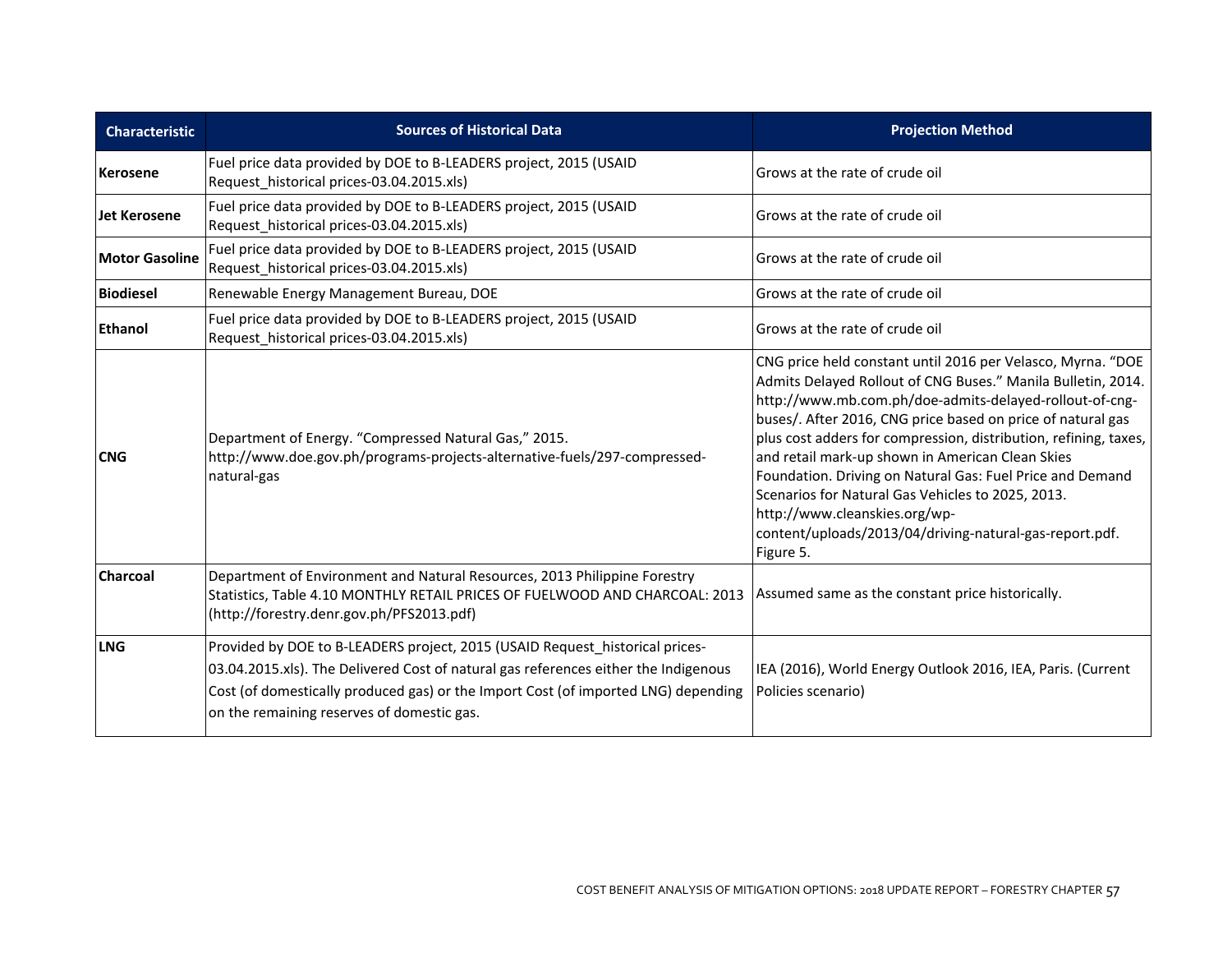## Table VI. 48. Data and Projections of Population, GDP, Economic Sector-Specific Value Added, and Fuel Price in Select Historical and Baseline **Years**

|                                                    | <b>Historical Data</b>                              |       |        |        |        |             | <b>Baseline</b> |        |        |         |         |         |         |
|----------------------------------------------------|-----------------------------------------------------|-------|--------|--------|--------|-------------|-----------------|--------|--------|---------|---------|---------|---------|
| Year                                               | 1990                                                | 1995  | 2000   | 2005   | 2010   | <b>2015</b> | 2020            | 2025   | 2030   | 2035    | 2040    | 2045    | 2050    |
| <b>Population (Millions)</b>                       | 61                                                  | 69    | 77     | 85     | 92     | 101         | 110             | 118    | 125    | 132     | 138     | 142     | 147     |
| <b>GDP</b><br>(Billions 2010 USD)                  | 98                                                  | 106   | 132    | 161    | 200    | 252         | 360             | 516    | 741    | 1,064   | 1,527   | 2,192   | 3,147   |
|                                                    | Value Added by Economic Sectors (Millions 2010 USD) |       |        |        |        |             |                 |        |        |         |         |         |         |
| <b>Beverages</b>                                   | 1,077                                               | 1,168 | 1,413  | 1,232  | 1,573  | 2,124       | 2,952           | 3,882  | 5,087  | 6,647   | 8,659   | 11,253  | 14,592  |
| <b>Tobacco</b>                                     | 490                                                 | 531   | 725    | 364    | 169    | 177         | 216             | 260    | 313    | 376     | 450     | 536     | 639     |
| <b>Food Manufactures</b>                           | 7,147                                               | 7,752 | 10,420 | 14,346 | 18,193 | 23,184      | 34,837          | 52,453 | 78,700 | 117,710 | 175,563 | 261,200 | 387,748 |
| <b>Textile and Leather</b>                         | 2,741                                               | 2,973 | 3,314  | 3,156  | 2,508  | 2,617       | 2,867           | 3,462  | 4,166  | 4,998   | 5,979   | 7,135   | 8,495   |
| <b>Wood and Wood Products</b>                      | 783                                                 | 849   | 954    | 1,049  | 777    | 874         | 992             | 1,198  | 1,442  | 1,730   | 2,070   | 2,470   | 2,940   |
| <b>Paper Pulp and Print</b>                        | 685                                                 | 743   | 879    | 650    | 627    | 977         | 1,170           | 1,412  | 1,700  | 2,039   | 2,439   | 2,911   | 3,466   |
| <b>Chemical and Petrochemical</b>                  | 1,664                                               | 1,805 | 2,126  | 2,468  | 2,595  | 6,251       | 9,430           | 14,622 | 22,595 | 34,804  | 53,461  | 81,914  | 125,233 |
| <b>Non Metallic Minerals</b>                       | 783                                                 | 849   | 795    | 771    | 1,146  | 1,309       | 1,485           | 1,814  | 2,208  | 2,679   | 3,242   | 3,912   | 4,711   |
| <b>Iron and Steel</b>                              | 685                                                 | 743   | 650    | 819    | 1,040  | 892         | 1,227           | 1,482  | 1,784  | 2,141   | 2,562   | 3,058   | 3,643   |
| <b>Machinery</b>                                   | 1,566                                               | 1,699 | 2,624  | 2,668  | 2,603  | 2,433       | 3,250           | 4,047  | 5,022  | 6,212   | 7,663   | 9,429   | 11,577  |
| <b>Rubber and Rubber</b><br><b>Products</b>        | 392                                                 | 425   | 534    | 532    | 616    | 617         | 798             | 966    | 1,167  | 1,404   | 1,685   | 2,017   | 2,410   |
| <b>Petroleum and Other Fuel</b><br><b>Products</b> | 1,077                                               | 1,168 | 1,892  | 2,616  | 2,984  | 2,285       | 2,633           | 3,384  | 4,334  | 5,534   | 7,046   | 8,949   | 11,341  |
| <b>Other Manufacturing</b>                         | 3,818                                               | 4,141 | 5,913  | 8,029  | 7,972  | 6,774       | 7,711           | 9,512  | 11,691 | 14,325  | 17,503  | 21,332  | 25,942  |
| Mining                                             | 783                                                 | 849   | 829    | 1,972  | 2,854  | 2,046       | 2,755           | 3,799  | 5,218  | 7,147   | 9,760   | 13,296  | 18,073  |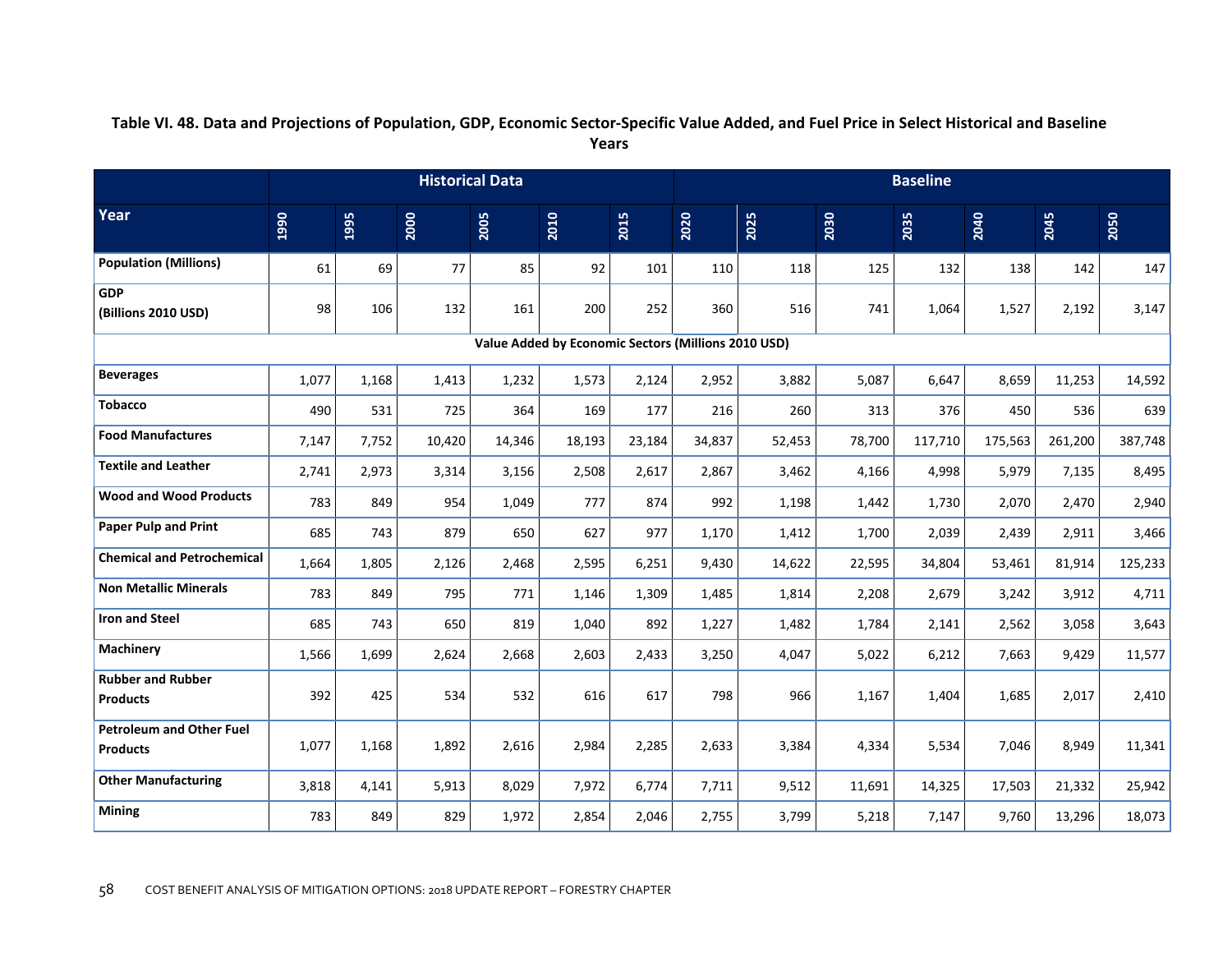|                                     | <b>Historical Data</b> |        |        |        |         |                           |         | <b>Baseline</b> |         |         |         |               |           |
|-------------------------------------|------------------------|--------|--------|--------|---------|---------------------------|---------|-----------------|---------|---------|---------|---------------|-----------|
| Year                                | 1990                   | 1995   | 2000   | 2005   | 2010    | 2015                      | 2020    | 2025            | 2030    | 2035    | 2040    | 2045          | 2050      |
| Construction                        | 6,266                  | 6,796  | 7,504  | 7,625  | 12,220  | 17,117                    | 26,463  | 38,594          | 56,089  | 81,258  | 117,392 | 169,173       | 243,253   |
| <b>Electricity Gas Water Supply</b> | 3,622                  | 3,929  | 4,828  | 6,139  | 7,128   | 8,217                     | 10,742  | 14,412          | 19,266  | 25,676  | 34,122  | 45,233        | 59,830    |
| <b>All Commercial</b>               | 49,832                 | 54,049 | 67,958 | 86,076 | 110,009 | 148,352                   | 218,565 | 321,104         | 470,097 | 686,067 | 998,455 | 1,449,46<br>4 | 2,099,538 |
| <b>Agri Crops Product</b>           | 7,245                  | 7,858  | 9,216  | 10,323 | 13,307  | 14,340                    | 17,835  | 23,008          | 29,579  | 37,907  | 48,444  | 61,755        | 78,550    |
| <b>Livestock and Poultry</b>        | 3,622                  | 3,929  | 4,725  | 5,174  | 5,590   | 5,965                     | 7,098   | 8,657           | 10,521  | 12,747  | 15,400  | 18,559        | 22,317    |
| <b>Agri Services</b>                | 979                    | 1,062  | 1,172  | 1,314  | 1,634   | 1,842                     | 2,419   | 3,142           | 4,066   | 5,247   | 6,751   | 8,665         | 11,097    |
| Forestry                            | 98                     | 106    | 192    | 129    | 54      | 54                        | 52      | 63              | 76      | 91      | 109     | 130           | 155       |
| <b>Fishing</b>                      | 2,545                  | 2,761  | 3,098  | 3,436  | 3,993   | 3,667                     | 4,006   | 4,838           | 5,822   | 6,984   | 8,355   | 9,970         | 11,871    |
|                                     |                        |        |        |        |         | Fuel Prices (2010 USD/GJ) |         |                 |         |         |         |               |           |
| <b>Biomass</b>                      | 0.75                   | 0.75   | 0.75   | 0.75   | 0.75    | 0.75                      | 0.75    | 0.75            | 0.75    | 0.75    | 0.75    | 0.75          | 0.75      |
| <b>Coal Sub bituminous</b>          | 2.55                   | 2.28   | 1.76   | 2.89   | 5.26    | 3.13                      | 4.02    | 4.33            | 4.68    | 4.83    | 4.98    | 5.14          | 5.30      |
| <b>Natural Gas</b>                  | 1.46                   | 1.46   | 1.46   | 6.54   | 8.89    | 15.40                     | 13.99   | 13.62           | 13.26   | 13.26   | 13.01   | 12.76         | 12.52     |
| <b>Nuclear</b>                      | 0.81                   | 0.81   | 0.81   | 0.81   | 0.81    | 0.81                      | 0.81    | 0.81            | 0.81    | 0.81    | 0.81    | 0.81          | 0.81      |
| Crude Oil                           | 5.13                   | 5.13   | 5.13   | 8.67   | 12.49   | 14.86                     | 12.12   | 15.09           | 18.77   | 20.13   | 21.57   | 23.13         | 24.79     |
| <b>Bagasse</b>                      | 0.84                   | 0.84   | 0.84   | 0.84   | 0.84    | 0.84                      | 0.84    | 0.84            | 0.84    | 0.84    | 0.84    | 0.84          | 0.84      |
| <b>Animal Wastes</b>                | 0.84                   | 0.84   | 0.84   | 0.84   | 0.84    | 0.84                      | 0.84    | 0.84            | 0.84    | 0.84    | 0.84    | 0.84          | 0.84      |
| <b>Coconut Residue</b>              | 0.84                   | 0.84   | 0.84   | 0.84   | 0.84    | 0.84                      | 0.84    | 0.84            | 0.84    | 0.84    | 0.84    | 0.84          | 0.84      |
| <b>Rice Hull</b>                    | 0.84                   | 0.84   | 0.84   | 0.84   | 0.84    | 0.84                      | 0.84    | 0.84            | 0.84    | 0.84    | 0.84    | 0.84          | 0.84      |
| Wood                                | 0.84                   | 0.84   | 0.84   | 0.84   | 0.84    | 0.84                      | 0.84    | 0.84            | 0.84    | 0.84    | 0.84    | 0.84          | 0.84      |
| Avgas                               | 14.44                  | 14.44  | 14.44  | 21.70  | 32.79   | 31.71                     | 25.87   | 32.19           | 40.05   | 42.94   | 46.03   | 49.34         | 52.89     |
| <b>Lubricants</b>                   | 8.46                   | 3.49   | 9.33   | 14.02  | 18.76   | 18.40                     | 15.01   | 18.68           | 23.25   | 24.92   | 26.71   | 28.64         | 30.70     |
| <b>Bitumen</b>                      | 5.50                   | 5.50   | 5.50   | 5.24   | 13.12   | 12.45                     | 10.16   | 12.64           | 15.73   | 16.86   | 18.08   | 19.38         | 20.77     |
| Naphtha                             | 7.51                   | 7.51   | 7.51   | 7.74   | 11.19   | 13.39                     | 10.93   | 13.60           | 16.92   | 18.14   | 19.44   | 20.84         | 22.34     |
| <b>Other Oil</b>                    | 8.46                   | 3.49   | 9.33   | 14.02  | 18.76   | 18.40                     | 15.01   | 18.68           | 23.25   | 24.92   | 26.71   | 28.64         | 30.70     |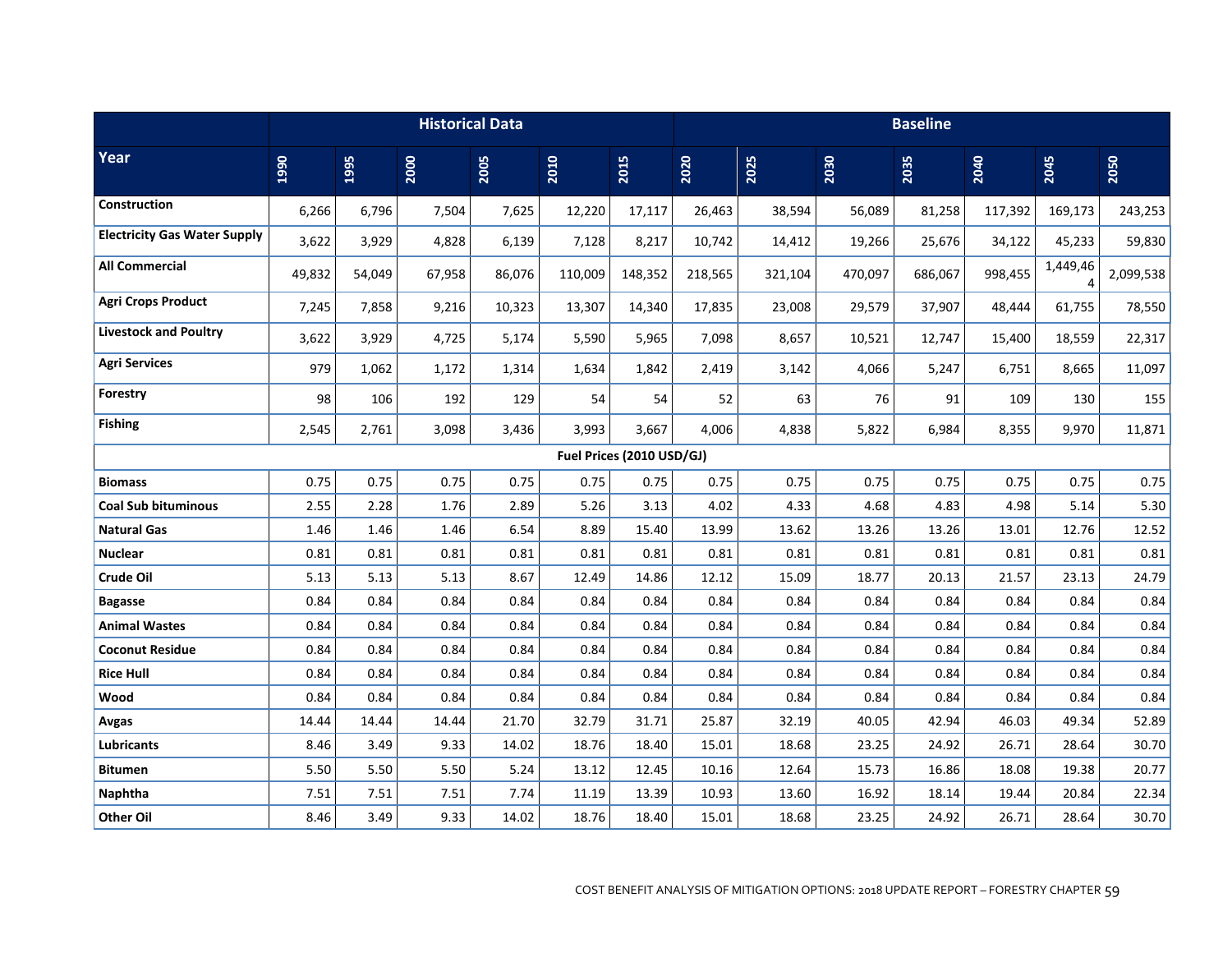|                          | <b>Historical Data</b> |             |       |       |       | <b>Baseline</b> |       |       |       |             |       |       |       |
|--------------------------|------------------------|-------------|-------|-------|-------|-----------------|-------|-------|-------|-------------|-------|-------|-------|
| Year                     | 1990                   | <b>1995</b> | 2000  | 2005  | 2010  | 2015            | 2020  | 2025  | 2030  | <b>2035</b> | 2040  | 2045  | 2050  |
| <b>LPG</b>               | 6.80                   | 5.59        | 7.69  | 11.24 | 15.34 | 15.53           | 12.67 | 15.76 | 19.61 | 21.03       | 22.54 | 24.16 | 25.90 |
| <b>Residual Fuel Oil</b> | 8.46                   | 3.49        | 9.33  | 14.02 | 18.76 | 18.40           | 15.01 | 18.68 | 23.25 | 24.92       | 26.71 | 28.64 | 30.70 |
| <b>Diesel</b>            | 11.99                  | 9.34        | 11.90 | 21.60 | 19.93 | 20.35           | 16.60 | 20.66 | 25.71 | 27.56       | 29.54 | 31.67 | 33.95 |
| Kerosene                 | 12.47                  | 9.71        | 11.89 | 23.04 | 25.35 | 24.86           | 20.28 | 25.23 | 31.40 | 33.66       | 36.08 | 38.68 | 41.46 |
| Jet Kerosene             | 21.72                  | 18.65       | 15.47 | 25.57 | 29.52 | 28.47           | 23.22 | 28.90 | 35.96 | 38.55       | 41.33 | 44.30 | 47.49 |
| <b>Motor Gasoline</b>    | 20.42                  | 13.65       | 17.85 | 27.27 | 29.09 | 28.98           | 23.64 | 29.42 | 36.61 | 39.25       | 42.07 | 45.10 | 48.35 |
| <b>Biodiesel</b>         | 32.08                  | 32.08       | 32.08 | 32.08 | 32.08 | 33.28           | 27.15 | 33.79 | 42.05 | 45.07       | 48.32 | 51.80 | 55.53 |
| Ethanol                  | 19.08                  | 19.08       | 19.08 | 19.08 | 33.89 | 28.16           | 22.97 | 28.59 | 35.57 | 38.14       | 40.88 | 43.82 | 46.98 |
| <b>CNG</b>               | 9.07                   | 9.07        | 9.07  | 9.07  | 9.07  | 9.07            | 15.95 | 16.87 | 17.91 | 18.36       | 18.83 | 19.33 | 19.85 |
| Charcoal                 | 6.01                   | 6.01        | 6.01  | 6.01  | 6.01  | 6.01            | 6.01  | 6.01  | 6.01  | 6.01        | 6.01  | 6.01  | 6.01  |
| <b>LNG</b>               | 15.40                  | 15.40       | 15.40 | 15.40 | 15.40 | 15.40           | 13.99 | 13.62 | 13.26 | 13.26       | 13.01 | 12.76 | 12.52 |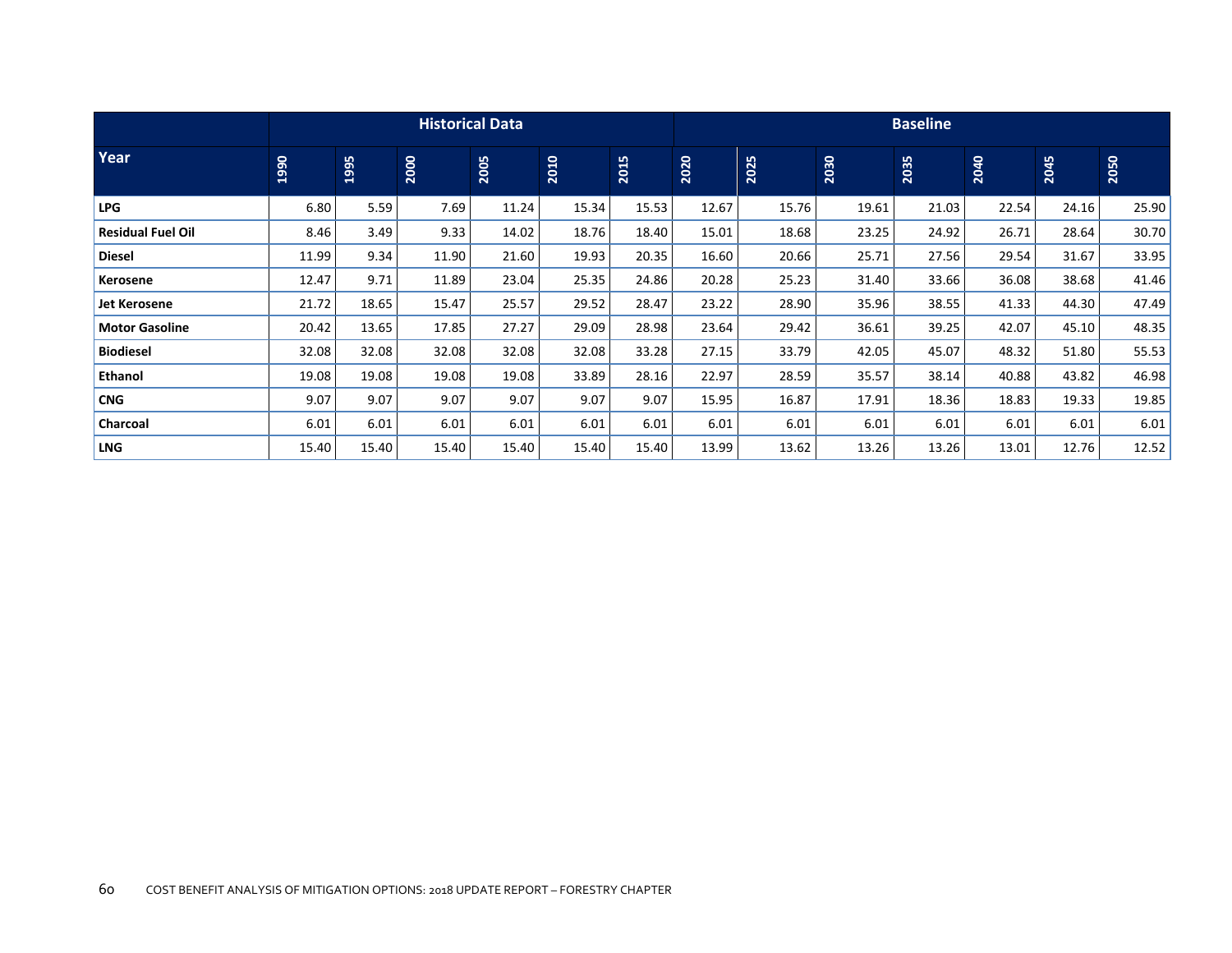| Year | <b>Philippine Peso per US</b><br>Dollar <sup>[1]</sup> | <b>Philippine Peso Annual Inflation Rate</b><br>$(X)^{[2]}$ | <b>US Dollar Annual Inflation Rate</b><br>$(%)$ <sup>[3]</sup> |
|------|--------------------------------------------------------|-------------------------------------------------------------|----------------------------------------------------------------|
| 1990 | 24.31                                                  | 12.3                                                        | 3.70                                                           |
| 1991 | 27.48                                                  | 19.4                                                        | 3.33                                                           |
| 1992 | 25.51                                                  | 8.6                                                         | 2.28                                                           |
| 1993 | 27.12                                                  | 6.7                                                         | 2.38                                                           |
| 1994 | 26.42                                                  | 10.5                                                        | 2.13                                                           |
| 1995 | 25.71                                                  | 6.7                                                         | 2.09                                                           |
| 1996 | 26.22                                                  | 7.5                                                         | 1.83                                                           |
| 1997 | 29.47                                                  | 5.6                                                         | 1.71                                                           |
| 1998 | 40.89                                                  | 9.3                                                         | 1.09                                                           |
| 1999 | 39.09                                                  | 5.9                                                         | 1.53                                                           |
| 2000 | 44.19                                                  | 4.0                                                         | 2.28                                                           |
| 2001 | 50.99                                                  | 6.8                                                         | 2.28                                                           |
| 2002 | 51.60                                                  | 3.0                                                         | 1.54                                                           |
| 2003 | 54.20                                                  | 3.5                                                         | 1.99                                                           |
| 2004 | 56.04                                                  | 6.0                                                         | 2.75                                                           |
| 2005 | 55.09                                                  | 7.6                                                         | 3.22                                                           |
| 2006 | 51.31                                                  | 6.2                                                         | 3.07                                                           |
| 2007 | 46.15                                                  | 2.8                                                         | 2.66                                                           |
| 2008 | 44.47                                                  | 9.3                                                         | 1.96                                                           |
| 2009 | 47.64                                                  | 3.2                                                         | 0.76                                                           |
| 2010 | 45.11                                                  | 3.8                                                         | 1.22                                                           |
| 2011 | 43.31                                                  | 4.4                                                         | 2.06                                                           |
| 2012 | 42.23                                                  | 3.2                                                         | 1.84                                                           |
| 2013 | 42.45                                                  | 3.0                                                         | 1.62                                                           |
| 2014 | 44.40                                                  | 4.1                                                         | 1.79                                                           |
| 2015 | 45.50                                                  | 1.4                                                         | 1.08                                                           |
| 2016 | 47.49                                                  | 1.8                                                         | 1.32                                                           |

## **Table VI. 49. Historical Exchange Rates and Inflation Rates used to Build the Baseline**

Notes:

**[1] Source:** Bangko Sentral Ng Pilipinas (2017). Exchange Rates and Foreign Interest Rates ‐ Daily, Monthly (Average and End‐of‐Period) and Annual.

http://www.bsp.gov.ph/PXWeb2007/database/SPEI/ext\_accts/exchange\_en.asp.

**[2] Sources:**

1990‐2011: Bangko Sentral Ng Pilipinas (2011). Online Statistical Interactive Database, Consumer Price Index, Inflation Rate, and Purchasing Power of the Peso. http://www.bsp.gov.ph/statistics/statistics\_online.asp. 2012‐2014: Philippine Statistics Authority (2015). Summary Inflation Report Consumer Price Index: February 2015. http://web0.psa.gov.ph/statistics/survey/price/summary‐inflation‐report‐consumer‐price‐index‐2006100‐ february‐2015.

2015: Philippine Statistics Authority (2016). Summary Inflation Report Consumer Price Index: July 2016. http://psa.gov.ph/statistics/survey/price/summary‐inflation‐report‐consumer‐price‐index‐2006100‐july‐2016. 2016 : Philippine Statistics Authority (2017). Summary Inflation Report Consumer Price Index: January 2017. http://psa.gov.ph/statistics/survey/price/summary‐inflation‐report‐consumer‐price‐index‐2006100‐january‐2017. **[3] Sources:**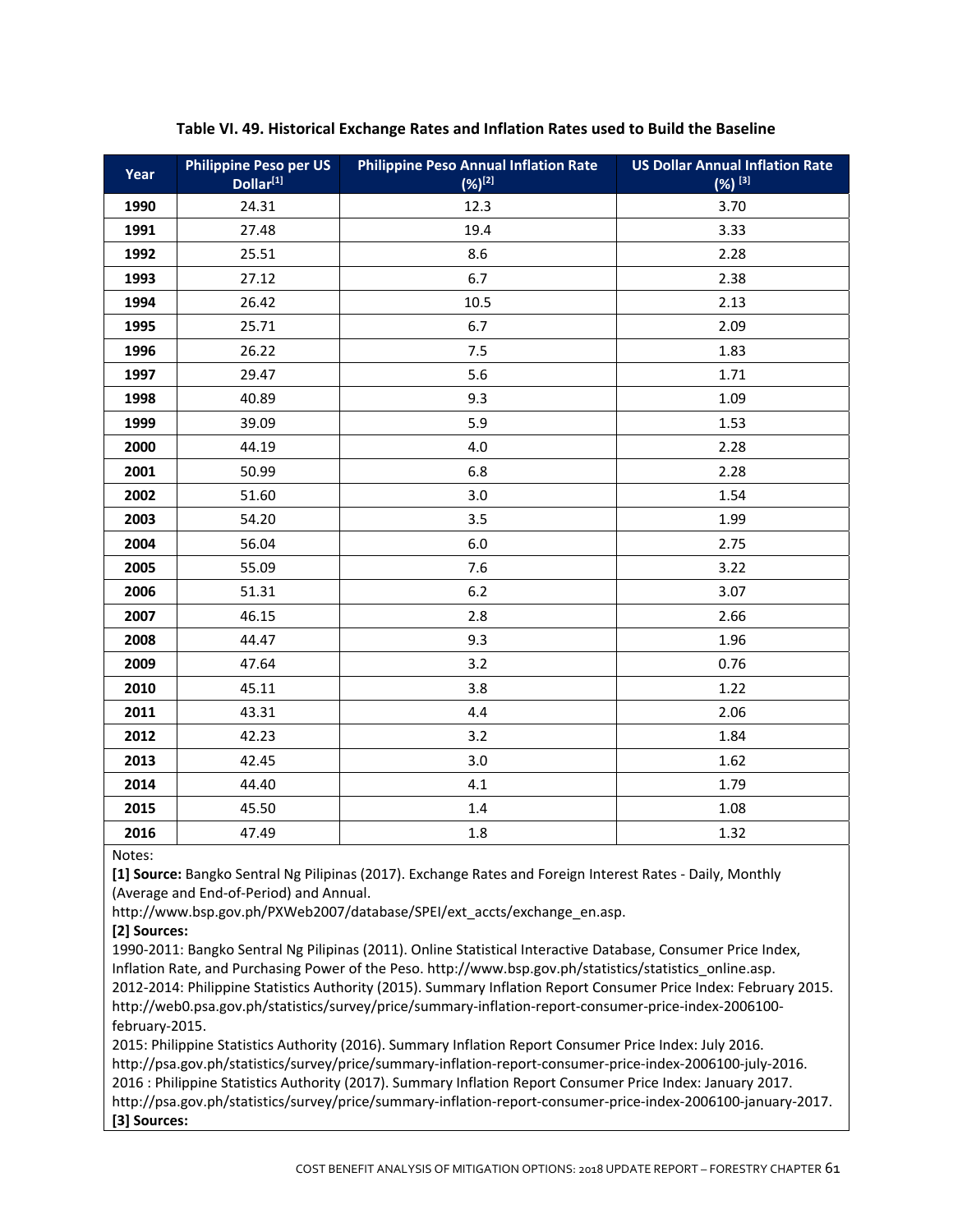| Year                                                   | <b>Philippine Peso per US</b><br>$D$ ollar $[1]$                  | <b>US Dollar Annual Inflation Rate</b><br>$(%)$ <sup>[3]</sup> |  |  |  |  |  |  |
|--------------------------------------------------------|-------------------------------------------------------------------|----------------------------------------------------------------|--|--|--|--|--|--|
|                                                        | 1990-2016: World Bank (2017). Inflation, GDP deflator (annual %). |                                                                |  |  |  |  |  |  |
| http://data.worldbank.org/indicator/NY.GDP.DEFL.KD.ZG. |                                                                   |                                                                |  |  |  |  |  |  |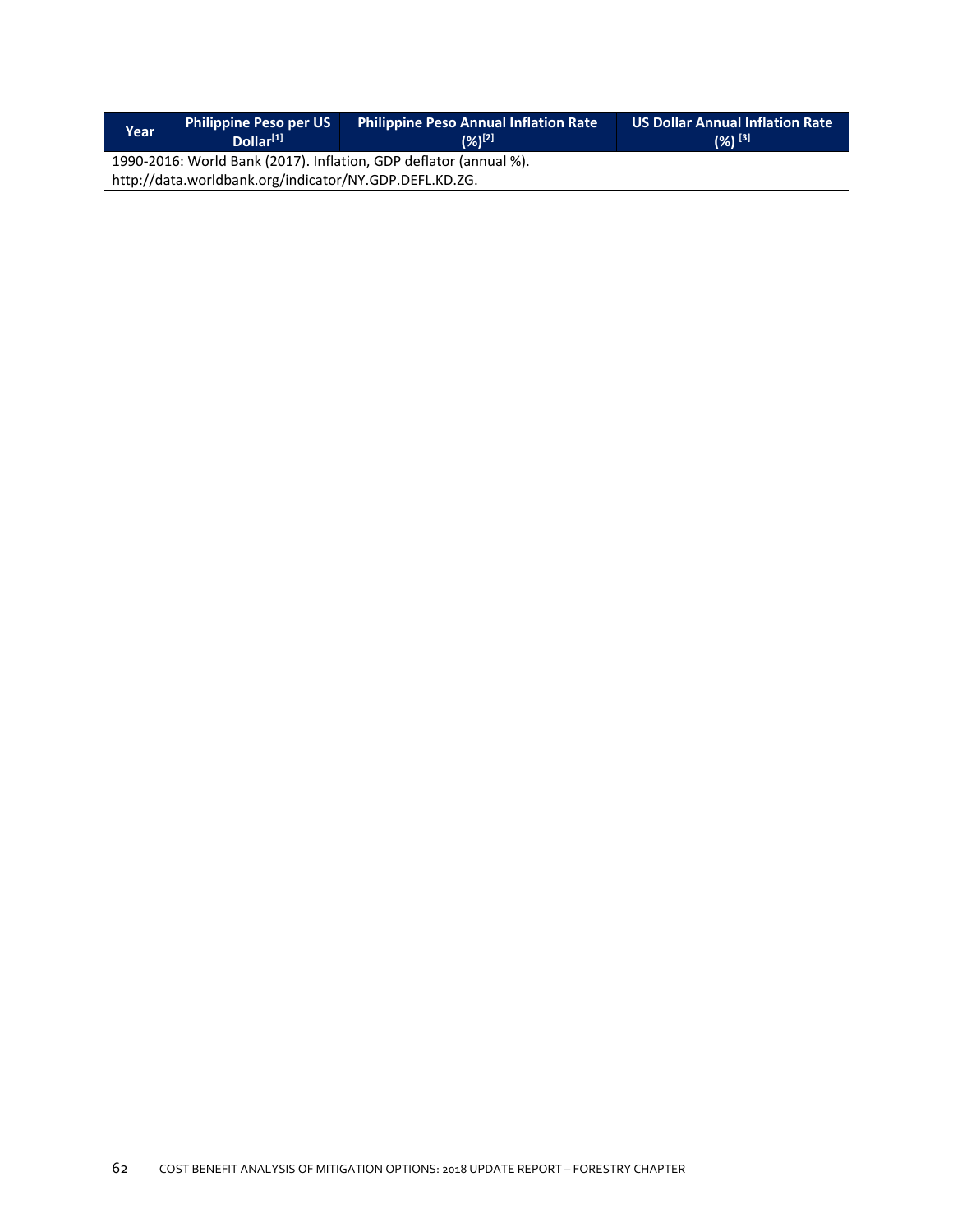# **APPENDIX VI.6 HEALTH CO‐BENEFITS METHODS**

There are no changes to Annex VII. 6 in the 2018 Update Report.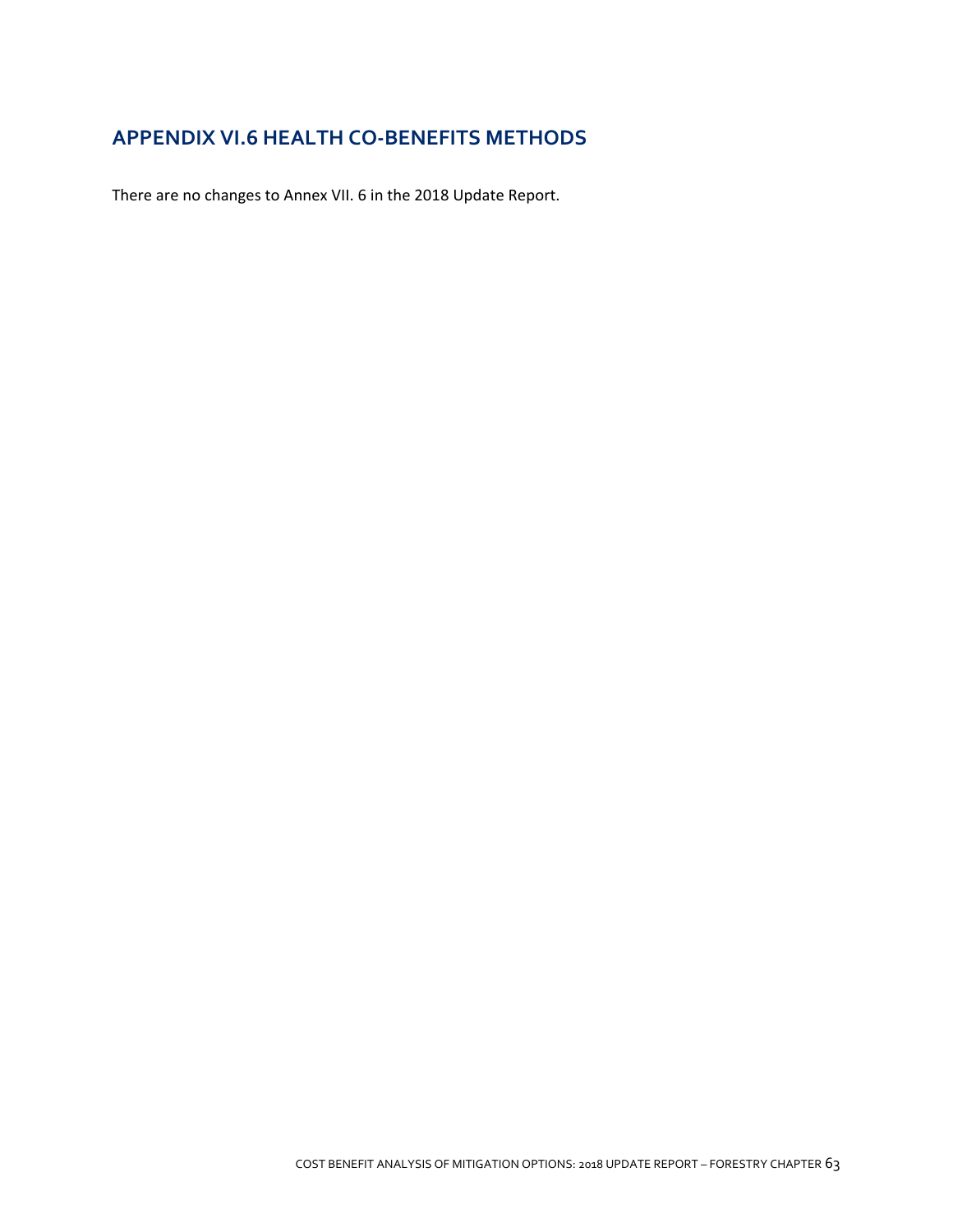# **APPENDIX VI.6 REFERENCES**

## **ANNEX VI.6.1 General**

- Asian Development Bank (ADB). (2015). Low‐Carbon Scenario and Development Pathways for the Philippines. Technical Report Submitted Under Asian Development Bank TA‐7645. 2015.
- Berkman International, Inc., GHG Management Institute, and International Institute for Sustainable Development. (2015). Revised First Interim Report: Sub‐Contract for the Development of Nationally Appropriate Mitigation Actions (NAMAs). Report to United Nations Development Program.
- Building Low Emission Alternatives to Develop Economic Resilience and Sustainability (B‐LEADERS) Project (2015): Philippines Mitigation Cost‐Benefit Analysis: Energy Sector Results.
- Climate Change Commission (2014). Second National Communication to the United Nations Framework Convention on Climate Change: Philippines, December 2014.
- Intergovernmental Panel on Climate Change (IPCC) (2006)2006 IPCC Guidelines for National Greenhouse Gas Inventories. Intergovernmental Panel on Climate Change. 2006 Eggleston H.S., Buendia L., Miwa K., Ngara T. and Tanabe K. (eds).
- Intergovernmental Panel on Climate Change (IPCC) (2003). Penman J., Gytarsky, M., Hiraishi T., Krug T., Kruger D., Pipatti R., Buendia L., Miwa K., Ngara T., and Tanabe K. (Eds). Good Practice Guidance for Land Use, Land‐Use Change and Forestry. Institute for Global Environmental Strategies, Hayama, Japan
- Sathaye, J., & Meyers, S. (1995). Greenhouse Gas Mitigation Assessment: A Guidebook. Springer Netherlands.
- The United Nations Framework Convention on Climate Change (UNFCCC) (2006). Training Handbook on Mitigation Assessment: Module 5.1 – Mitigation Methods and Tools in the Energy Sector. 2006.
- Wei, M., S. Padtadia, and D.M. Kammen. Putting renewables and energy efficiency to work: How many jobs can the clean energy industry generate in the US?. Energy Policy 38(2) 919‐932.

## **ANNEX VI.6.2 Forestry**

- Bensel, T.G. & Elizabeth M. Remedios (2002). "Woodfuel consumption and production in the Philippines: a desk study," FAO Bangkok, unpublished report.
- Borner, J. and S. Wunder (2008). "Paying for avoided deforestation in the Brazilian Amazon: from cost assessment to scheme design," International Forestry Review 19(3): 496‐511.
- Carandang, A., L. Bugayong, P. Dolom, L.Garcia, M. Villanueva, and N. Espiritu, 2012. Analysis of Key Drivers of Deforestation and Forest Degradation in the Philippines. Forestry Development Center, University of the Philippines Los Banos ‐ College of Forestry and Natural Resources. Funded by Deutsche Gesellschaft für Internationale Zusammenarbeit (GIZ) GmbH.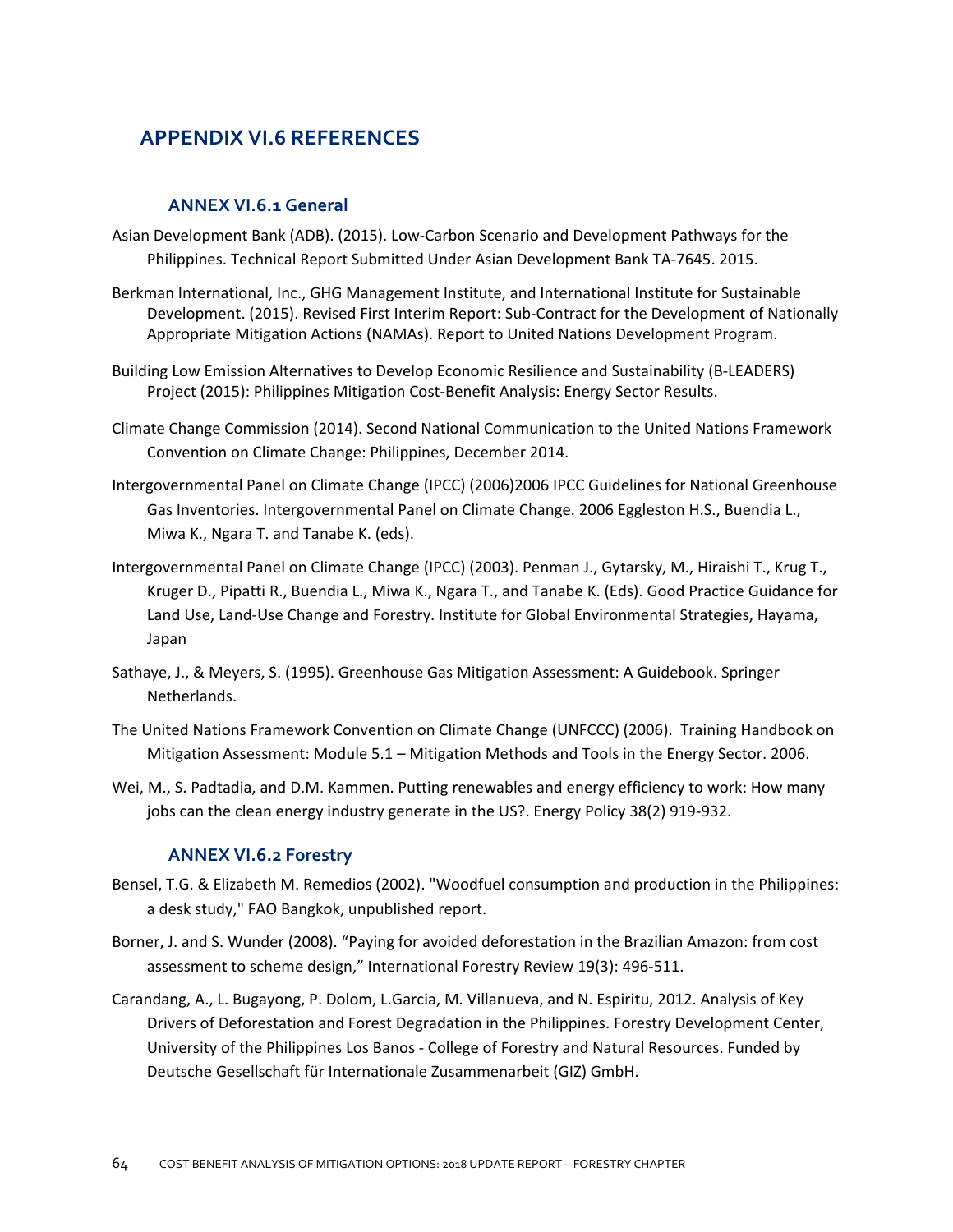- Climate Change Commission. (2011). Current Status of the Climate Change Mitigation and Adaptation. Manila: Republic of the Philippines. Retrieved from http://www.conference.tgo.or.th/download/2011/workshop/190811/PPT/07\_ASEAN.pdf.
- Climate Change Commission. (2011).The Philippines Climate Change Action Plan 2011‐2028. Manila: Republic of the Philippines.
- Department of Agriculture. (Year Unknown) Philippine Agribusiness Investment Opportunities by Department of Agriculture ( http://www.dole.gov.ph/files/Philippine%20Agribusiness%20Investment%20Opportunities%20by% 20Department%20of%20Agriculture%20.pdf )
- Department of Environment and Natural Resources (DENR), 2013 Philippine Forestry Statistics, Table 4.10 MONTHLY RETAIL PRICES OF FUELWOOD AND CHARCOAL: 2013 (http://forestry.denr.gov.ph/PFS2013.pdf)
- DENR, 2011. National Greening Program (Agroforestry). Retrieved from: (1) http://ngp.denr.gov.ph/index.php/example‐pages/articles/152‐the‐commodity‐roadmap‐and‐the‐ ten-most-planted-species and (2) http://ngp.denr.gov.ph/index.php/site-map/ngp-commodityroad‐map‐2013‐2016
- DENR, 2011. Executive Order 23: Towards a Greener Philippines," http://www.denr.gov.ph/news‐and‐ features/features/93‐eo‐23‐renewing‐hopes‐for‐sustainable‐forestry‐in‐the‐philippines‐.html
- DENR, Forest Management Bureau (FMB), 2013. Revised Master Plan for Forestry Development (2013‐ 2028). http://forestry.denr.gov.ph/MPFD.htm
- DENR, Forest Management Bureau (FMB) (2013). Philippine Master Plan for Climate Resilient Forestry Development.
- DENR GAA Appropriations, 2014.
- Department of Agriculture, Bureau of Soil and Water Management. Elevation Map of the Philippines http://www.apipnm.org/swlwpnr/reports/y\_ta/z\_ph/phmp231.htm
- Department of Agriculture, Bureau of Soil and Water Management. Soil Map of the Philippines http://www.apipnm.org/swlwpnr/reports/y\_ta/z\_ph/phmp231.htm
- Food and Agriculture Organization (FAO) Statistics Division 2015a. Annual Producer Prices for Philippines. Retrieved on 09 June, 2015
- FAO Statistics Division 2015b. Crop Yields for Philippines. Retrieved on 09 June, 2015
- FAO Statistics Division 2015a. Annual Producer Prices for Philippines. Retrieved on 09 June, 2015
- FAO Statistics Division 2015b. Crop Yields for Philippines. Retrieved on 09 June, 2015
- FAO, 2009. State of the World's Forests. ftp://ftp.fao.org/docrep/fao/011/i0350e/i0350e01.pdf
- FAO, 2010. http://www.fao.org/docrep/w7730e/w7730e0c.htm
- FAO, 2010. FRA 2010 Country Report, Philippines. FAO, Rome, Italy.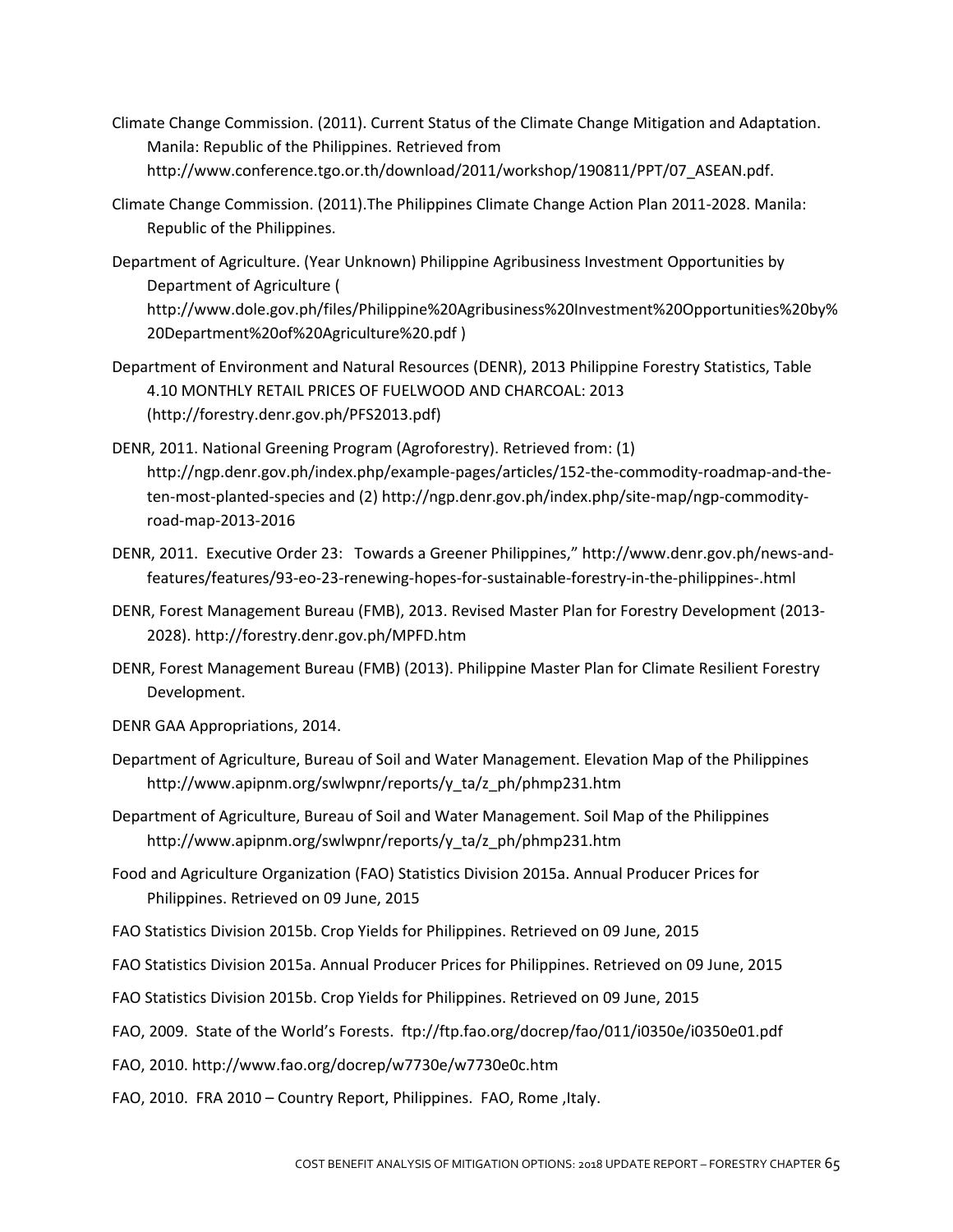- FAO, 2009. "Criteria and Indicators for Sustainable Woodfuels: Case Studies from Brazil, Guyana, Nepal, Philippines and Tanzania." http://www.fao.org/docrep/012/i1321e/i1321e08.pdf).
- Fisher, B. et al. (2011). Implementation and opportunity costs of reducing deforestation and forest degradation in Tanzania, Nature Climate Change, Vol. 1: 161‐164
- FMB, 2015. Consultation on 6‐8 July 2015, Clark, Pampanga.
- Forest Trends, April 2011. BASELINE STUDY 3, VIETNAM: Overview of Forest Governance and Trade. Available at: http://www.euflegt.efi.int/documents/10180/23308/Baseline+Study+3,%20Vietnam/73bea271‐ 0a2e‐4ecb‐ac4e‐f4727f5d8ad9
- Gibbs, H. et al. (2010). "Tropical forests were the primary source of new agricultural data in the 1980s and 1990s," Proceedings of the National Academy of Sciences 107(38): 16732‐16737.
- GIZ.2012. Economic‐analysis‐agroforestry‐crops‐Panay.pdf
- Grieshop, Andrew P., Julian D. Marshall, and Milind Kandlikar. 2011. "Health and Climate Benefits of Cookstove Replacement Options." Energy Policy 39 (12): 7530‐42. doi:10.1016/j.enpol.2011.03.024.
- Iowa State (2008). Biomass Measurements and Conversions. https://www.extension.iastate.edu/agdm/wholefarm/pdf/c6‐88.pdf
- Kindermann, G. et al. (2008). "Global cost estimates of reducing carbon emissions through avoided deforestation," Proceedings of National Academy of Sciences 105 (30): 10302–10307.
- Klassen, Arthur. Dec. 2010. Domestic demand: the black hole in Indonesia's forest policy. ETFRN News 52.
- Lasco, R. et al. (2013). "Lessons from Early REDD+ Experiences in the Philippines," International Journal of Forestry Research, Vol. 2013, 12pp.
- Lasco, R. et al. (2013). "Reducing emissions from deforestation and forest degradation plus (REDD+) in the Philippines: will it make a difference in financing forest development?" Mitigation and Adaptation Strategies for Global Change (2013) 18:1109–1124.
- Lasco, R. et al. (2011). "An Assessment of Potential Benefits to Smallholders of REDD+ Components in the Philippines," Annals of Tropical Research, 33(1): 31–48.
- Naidoo, R. and T. Ricketts (2006). "Mapping the Economic Costs and Benefits of Conservation," PLoS Biology 4(11): 2153‐2163.
- NAMRIA (2014). Land and Forest Cover data.
- New Forests ‐ September 2012. "Hardwood Timber Supply & Demand in Asia: An Opportunity for Hardwood Plantation Investment," V1.2
- PAS. 2015. Fruits: Farmgate Prices by Geolocation, Commodity, Period and Year. Retrieved on June 7, 2015 from http://countrystat.bas.gov.ph/?cont=10&pageid=1&ma=K20PRFPC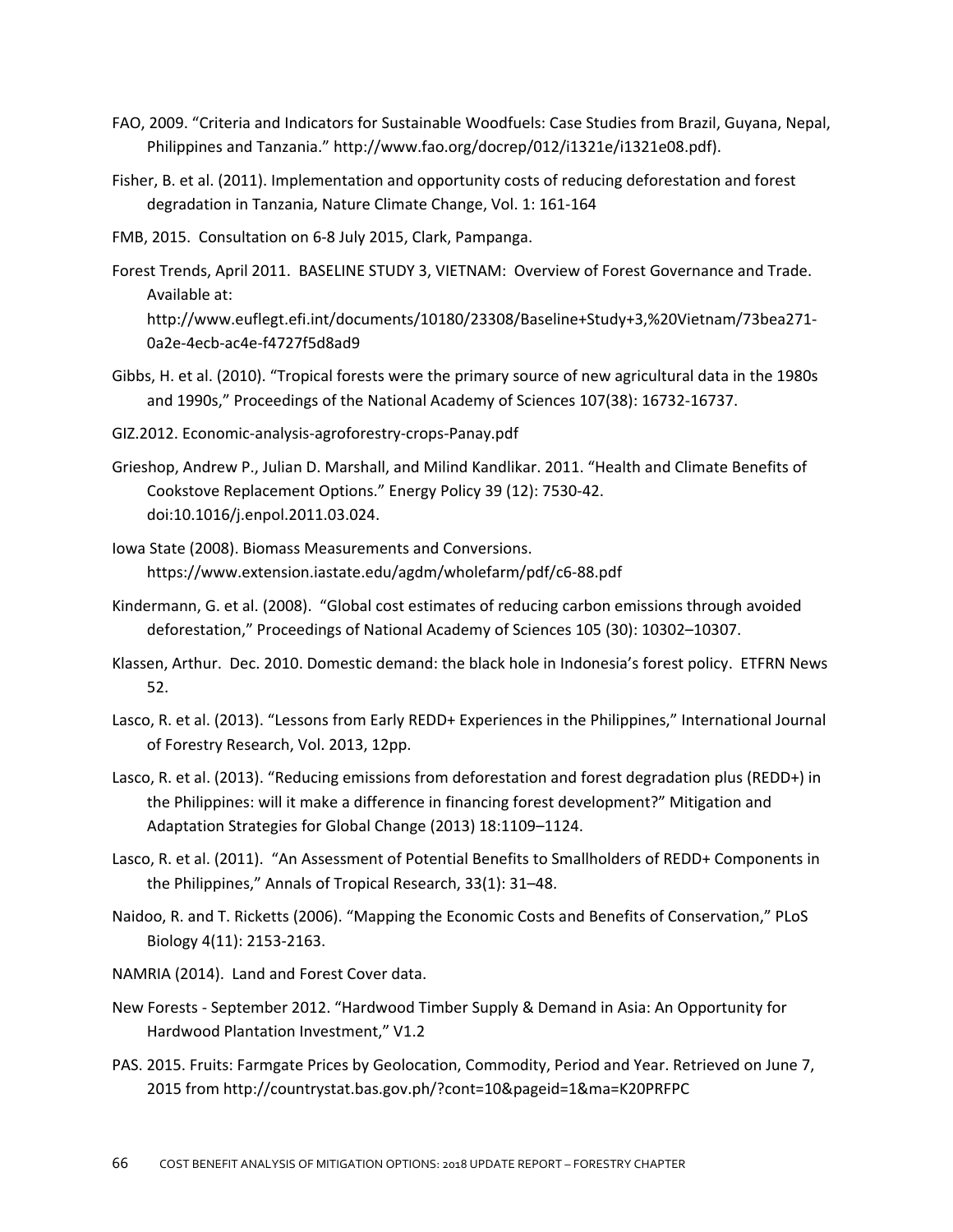- Prasetyo, E., (2013). "Converting or Conserving the Forests: A Cost‐Benefit Analysis of Implementing REDD in Indonesia," Columbia University, School of Public and International Affairs, May 2013.
- Phelps, J. et al., (2013). "Agricultural intensification escalates future conservation costs," Proceedings of the National Academy of Sciences 110 (19): 7601–7606.
- Philippine Agricultural Statistics. 2015. Fruits: Farmgate Prices by Geolocation, Commodity, Period and Year. Retrieved on June 7, 2015 from http://countrystat.bas.gov.ph/?cont=10&pageid=1&ma=K20PRFPC
- Philippine Forestry Statistics, 2013. Table 4.02, QUARTERLY DOMESTIC PRICES OF LOCALLY PRODUCED LOGS, PLANTED: 2013 http://greenwoodresources.com/wp‐content/uploads/2014/06/Long‐ TermOutlookforTimberPrices.pdf
- Philippine Statistics Authority. http://web0.psa.gov.ph/statistics/census/population‐and‐housing
- Sibucao, Alejandrino Jr. et al. (2014) "Philippine Forest Resource Accounting and Valuation (FRAV) Study". FMB‐DENR‐ Timber Harvest 2010 and Deforestation Rates.
- Sibucao, Alejandrino R. Jr. et al. (2013). "Determining the Supply and Consumption of Wood in the Philippines Using Roundwood Equivalent (RWE) Analysis."
- Stenberg, L. and M. Siriwardana, (2008). "Deforestation in the Philippines: An economic assessment of government policy responses," Environment Research Journal 2 (4): 335‐377.
- Suarez, R. and P. E. Sajise, (2010). "Deforestation, Swidden Agriculture and Philippine Biodiversity," Philippine Science Letters (3)1: 91‐96.
- Union of Concerned Scientists (2014). "Deforestation Success Stories: Tropical Nations Where Forest Protection and Reforestation Policies Have Worked," Authored by Boucher, D. et al. June 2014.
- U.S. Department of Energy, National Renewable Energy Laboratory; Philippines Annual Rainfall Map.
- Watson Brown HSM Ltd, 2009 (http://www.wb-hsm.com/NaturalRubber.htm)
- The World Bank, April 2009. Forest Carbon Partnership Facility: Estimating the Costs of REDD at the Country Level, Version 2. Authored by B. Bosquet and S. Pagiola.

## **ANNEX VI.6.3 Health Impacts Co‐Benefits**

- Anenberg, S. C., Shindell, D., Amann, M., Faluvegi, G., Klimont, Z., Janssens‐Maenhout, G., ... & West, J. J. (2012). Global air quality and health co-benefits of mitigating near-term climate change through methane and black carbon emission controls.
- Angel, S., Parent, J., Civco, D., Blei, A., and Potere, D. (2010). A Planet of Cities: Urban Land Cover Estimates and Projections for All Countries, 2000‐2050. Lincoln Institute of Land Policy Cambridge, MA. Retrieved from http://www.alnap.org/pool/files/1861‐1171‐angel‐iii‐final.pdf
- Apte, J. S., Bombrun, E., Marshall, J. D., and Nazaroff, W. W. (2012). Global Intraurban Intake Fractions for Primary Air Pollutants from Vehicles and Other Distributed Sources. Environmental Science & Technology, 46(6), 3415–3423. http://doi.org/10.1021/es204021h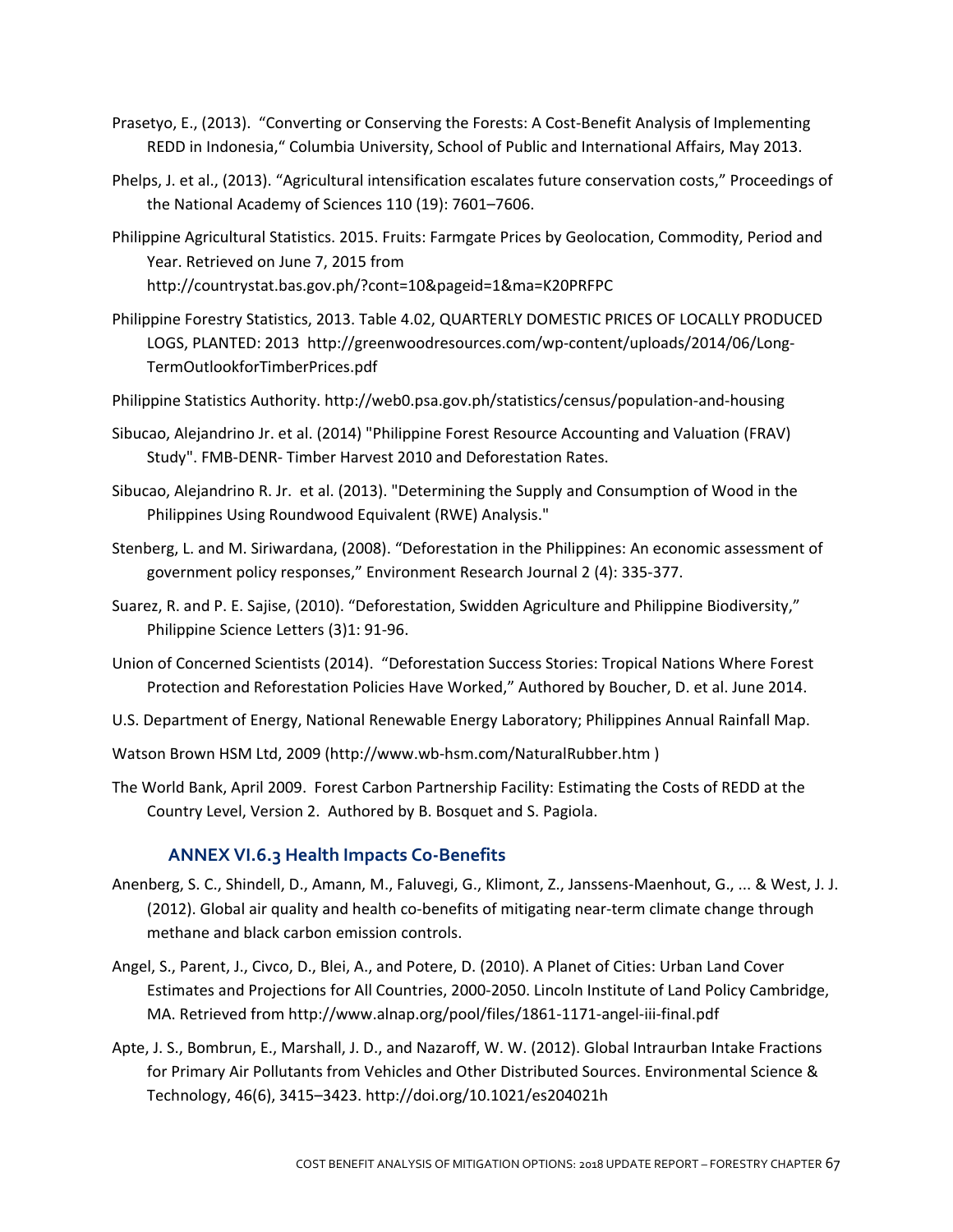- Asian Development Bank (ADB) (2015). 43207‐013: Market Transformation through Introduction of Energy‐Efficient Electric Vehicles Project. Accessed 18 Mar 2015 at http://adb.org/projects/details?proj\_id=43207‐013&page=overview
- Asian Development Bank (1992) Final Report for Vehicle Emission Control Planning in Metro Manila, July, ADB T.A. No. 1414‐Philippines
- Bansal, G, and Bandivadekar, A (2013). India's vehicle emissions control program. The International Council on Clean Transportation. Retrieved from http://theicct.org/indias‐vehicle‐emissions‐ control‐program
- Burnett, R. T., Pope, C. A., III, Ezzati, M., Olives, C., Lim, S. S., Mehta, S., … Cohen, A. (2014). An Integrated Risk Function for Estimating the Global Burden of Disease Attributable to Ambient Fine Particulate Matter Exposure. Environmental Health Perspectives. http://doi.org/10.1289/ehp.1307049
- Castillo, J. (2010). Estimación de los beneficios en salud asociados a la reducción de la contaminación atmosferica en Bogotá, Colombia. Universidad de Los Andes, 26.
- Chambliss, S., Miller, J., Facanha, C., Minjares, R., and Blumberg, K. (2013). The impact of stringent fuel and vehicle standards on premature mortality and emissions. The International Council on Clean Transportation.
- Cities Act (2010). Clean Air Asia Database; Philippines Air Quality Profile 2010 Edition, Clean Air Initiative for Asian Cities.
- Cohen, D.D., Stelcer, E., Santos, F.L., Prior, M., Thompson, C., and Pabroa P. (2009). Fingerprinting and source apportionment of fine particle pollution in Manila by IBA and PMF techniques: A 7‐year study. X‐Ray Spectrometry 38(1): 18‐25.
- Crawford‐Brown, D., Barker, T., Anger, A., & Dessens, O. (2012). Ozone and PM related health co‐ benefits of climate change policies in Mexico. Environmental Science & Policy, 17, 33–40. doi:10.1016/j.envsci.2011.12.006
- Department of Environment and Natural Resources (DENR) (2011). Tracking Greenhouse Gases: An Inventory Manual.
- Doucouliagos, H., Stanley, T. D., and Viscusi, W. K. (2014). Publication selection and the income elasticity of the value of a statistical life. Journal of health economics, 33, 67‐75.
- Garg, A. (2011). Pro‐equity Effects of Ancillary Benefits of Climate Change Policies: A Case Study of Human Health Impacts of Outdoor Air Pollution in New Delhi. World Development, 39(6), 1002– 1025. doi:10.1016/j.worlddev.2010.01.003
- Hammitt, J.K. and Robinson, L.A. (2011). The Income Elasticity of the Value per Statistical Life: Transferring Estimates between High and Low Income Populations. Journal of Benefit‐Cost Analysis 2(1): 1. Retrieved from http://www.bepress.com/jbca/vol2/iss1/1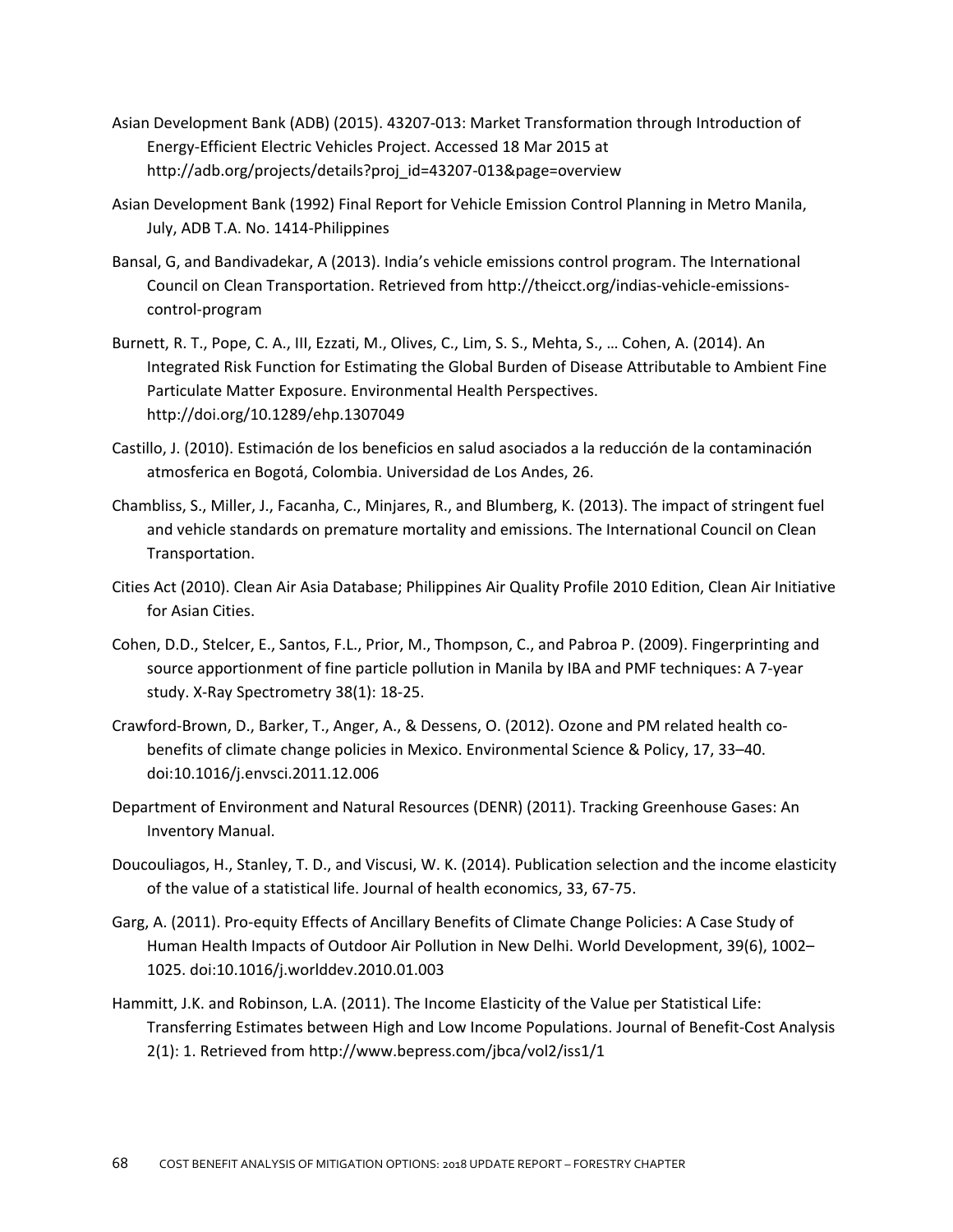- Hoveidi, H. (2013). Cost Emission of Pm10 on Human Health Due to the Solid Waste Disposal Scenarios, Case Study; Tehran, Iran. Journal of Earth Science & Climatic Change, 04(03). doi:10.4172/2157‐ 7617.1000139
- Humbert, S., Marshall, J. D., Shaked, S., Spadaro, J. V., Nishioka, Y., Preiss, P., … Jolliet, O. (2011). Intake Fraction for Particulate Matter: Recommendations for Life Cycle Impact Assessment. Environmental Science & Technology, 45(11), 4808–4816. http://doi.org/10.1021/es103563z
- International Energy Agency (IEA) (2012). Energy Technology Perspectives 2012. Organisation for Economic Co‐operation and Development, Paris. Retrieved from http://www.oecd‐ ilibrary.org/content/book/energy\_tech‐2012‐en.
- Institute for Health Metrics and Evaluation (IHME) (2013). Global Burden of Disease Study 2010. Philippines Global Burden of Disease Study 2010 (GBD 2010) Results 1990-2010. Seattle, United States. Retrieved from http://ghdx.healthdata.org/record/philippines‐global‐burden‐disease‐study‐ 2010‐gbd‐2010‐results‐1990‐2010
- Intergovernmental Panel on Climate Change (2015). Intergovernmental Panel on Climate Change Database on Greenhouse Gas Emission Factors (IPCC‐EFDB). Retrieved from http://www.ipcc‐ nggip.iges.or.jp/EFDB/main.php.
- International Council on Clean Transportation (ICCT) (2014). Global Transportation Roadmap Model. Retrieved from http://www.theicct.org/global‐transportation‐roadmap‐model
- Levy, J. I., Wilson, A. M., Evans, J. S., & Spengler, J. D. (2003). Estimation of primary and secondary particulate matter intake fractions for power plants in Georgia. Environmental science & technology, 37(24), 5528‐5536.
- Lim, Stephen S., et al. (2013). A comparative risk assessment of burden of disease and injury attributable to 67 risk factors and risk factor clusters in 21 regions, 1990–2010: a systematic analysis for the Global Burden of Disease Study 2010. The Lancet 380(9859): 2224‐2260.
- Lindhjem, H., Navrud, S., Braathen, N.A., and Biausque, V. (2011). Valuing Mortality Risk Reductions from Environmental, Transport, and Health Policies: A Global Meta‐Analysis of Stated Preference Studies. Risk Analysis 31(9).
- Manila Observatory (2010). Philippine Greenhouse Gas Inventory for the Year 2000.
- Marshall, J. (2007). Urban land area and population growth: a new scaling relationship for metropolitan expansion. Urban Studies 44(10):1889‐1904
- Miller, J., Blumberg, K., and Sharpe, B. (2014). Cost‐Benefit Analysis of Mexico's Heavy‐duty Emission Standards (NOM 044). The International Council on Clean Transportation. Retrieved from http://www.indiaenvironmentportal.org.in/files/file/ICCT\_MexicoNOM‐044\_CBA.pdf
- Minjares, R., Wagner, D., and Akbar, S. (2014). Reducing black carbon emissions from diesel vehicles : impacts, control strategies, and cost‐benefit analysis. Washington DC ; World Bank Group. Retrieved from http://documents.worldbank.org/curated/en/2014/04/19342185/reducing-blackcarbon‐emissions‐diesel‐vehicles‐impacts‐control‐strategies‐cost‐benefit‐analysis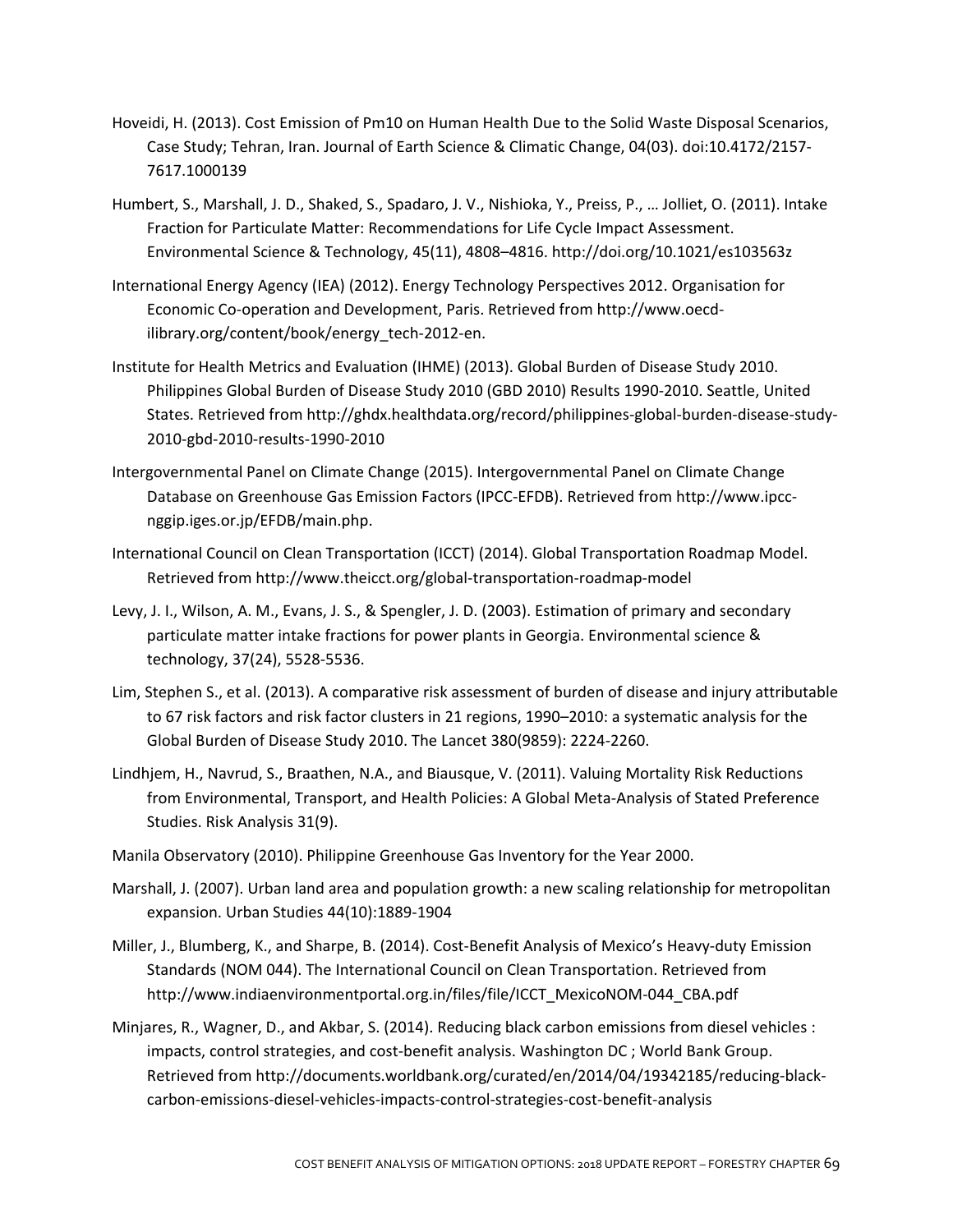- Oanh, NTK, Pongkiatkul, P, Cruz, MT, Ngheim, DT, Phillip, L, and Zhuang, G. (2012). Monitoring and Source Apportionment for Particulate Matter Pollution in Six Asian Cities. Integrated Air Quality Management: Asian Case Studies 97.
- Organization for Economic Cooperation and Development (OECD) (2011). "Valuing Mortality Risk Reductions in Regulatory Analysis of Environmental, Health and Transport Policies: Policy Implications", OECD, Paris. Retrieved from: www.oecd.org/env/policies/vsl
- Rabl, A. (2011, November 26). How to use The ExternE methodology in China. Retrieved from https://www.google.com/url?sa=t&rct=j&q=&esrc=s&source=web&cd=1&cad=rja&uact=8&ved=0C B0QFjAA&url=http%3A%2F%2Fwww.amse‐ aixmarseille.fr%2Fsites%2Fdefault%2Ffiles%2F\_valorisation%2Fcontrats%2Fpaper\_4.1\_rabl.pdf&ei =hritU9r6EcXdoATfh4GwDg&usg=AFQjCNFANDlVqrCaUVCTyXL4NJd‐ xojfFg&sig2=gbkGVvbWSrQALOkkPr7Htw
- Sakulniyomporn, S., Kubaha, K., & Chullabodhi, C. (2011). External costs of fossil electricity generation: Health-based assessment in Thailand. Renewable and Sustainable Energy Reviews, 15(8), 3470– 3479. doi:10.1016/j.rser.2011.05.004
- U.S. Environmental Protection Agency (U.S. EPA) (2014). Web Factor Information Retrieval System (WebFIRE). http://epa.gov/ttn/chief/webfire/index.html.
- U.S. Environmental Protection Agency Science Advisory Board (U.S. EPA SAB). (2004). Advisory Council on Clean Air Compliance Analysis Response to Agency Request on Cessation Lag. Letter from the Health Effects Subcommittee to the U.S. Environmental Protection Agency Administrator. December
- World Bank (2015). GNI per capita, PPP (current international \$). World Bank, International Comparison Program database. Retrieved May 2015 from http://data.worldbank.org/indicator/NY.GNP.PCAP.PP.CD